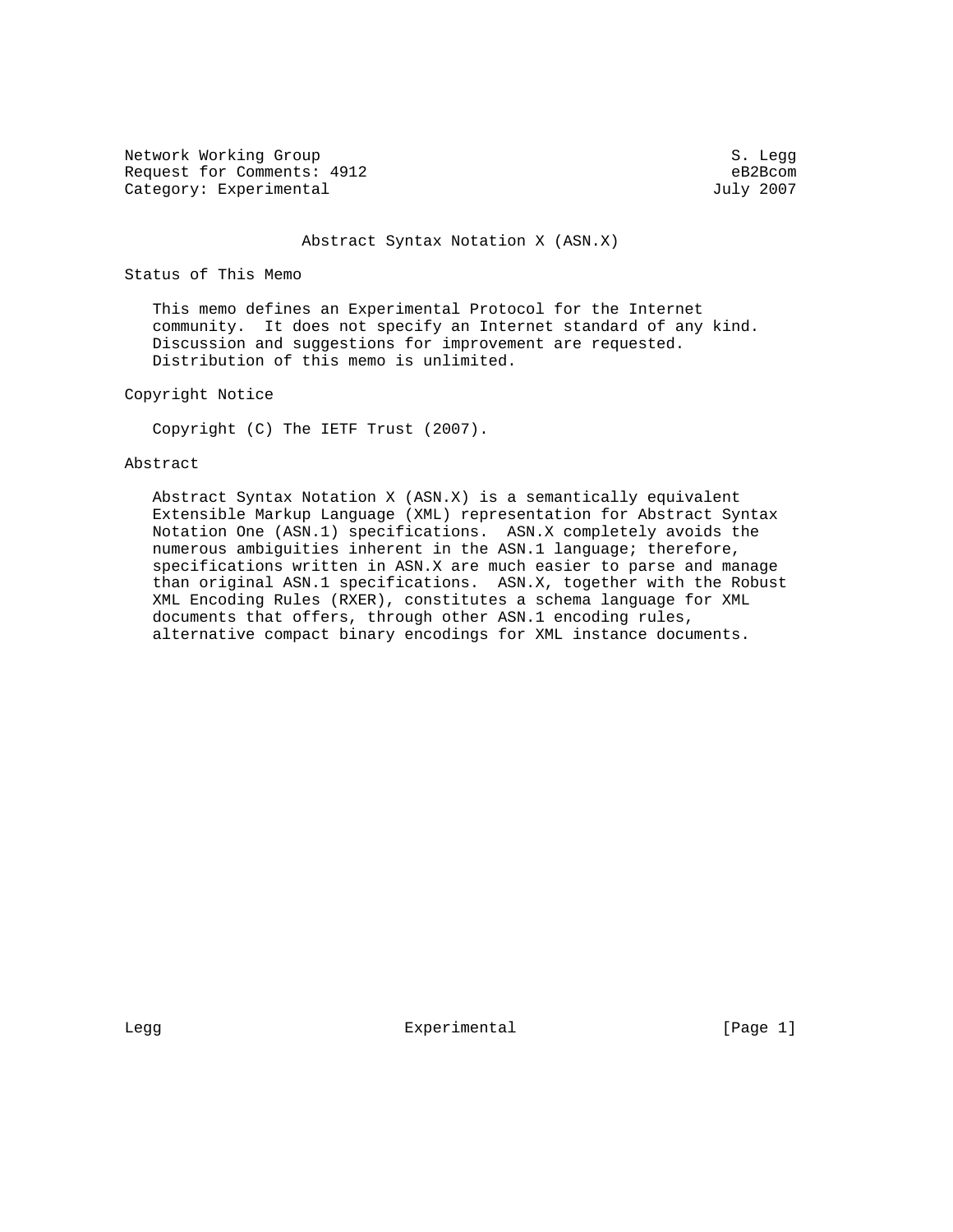Table of Contents

| 5.1. Referencing Named Constructs 11                        |  |
|-------------------------------------------------------------|--|
|                                                             |  |
| 5.3. TypeAssignment Translation 14                          |  |
| 5.4. ValueAssignment and XMLValueAssignment Translation 14  |  |
| 5.5. ValueSetTypeAssignment Translation 15                  |  |
| 5.6. ObjectClassAssignment Translation 15                   |  |
| 5.7. ObjectAssignment Translation 16                        |  |
| 5.8. ObjectSetAssignment Translation 16                     |  |
| 5.9. ParameterizedAssignment Translation 17                 |  |
|                                                             |  |
|                                                             |  |
|                                                             |  |
| 6.3. Translation of Built-in Types 20                       |  |
|                                                             |  |
|                                                             |  |
| 6.6. EnumeratedType Translation 24                          |  |
|                                                             |  |
| 6.7.1. Short Form TaggedType Translation 28                 |  |
| 6.7.2. Long Form TaggedType Translation 29                  |  |
|                                                             |  |
|                                                             |  |
| 6.10. ObjectClassFieldType Translation 31                   |  |
| 6.11. TypeFromObject and ValueSetFromObjects Translation 32 |  |
| 6.12. Translation of Combining Types 32                     |  |
| 6.12.1. NamedType Translation 32                            |  |
| 6.12.2. SequenceType Translation 36                         |  |
| 6.12.3. SetType Translation 38                              |  |
| 6.12.4. ChoiceType Translation 39                           |  |
| 6.12.5. Translation of UNION Types 40                       |  |
| 6.12.6. Sequence Of Type Translation 41                     |  |
| 6.12.7. Translation of LIST Types 42                        |  |
| 6.12.8. SetOfType Translation 42                            |  |
| 6.12.9. Effect of Insertion Encoding Instructions  43       |  |
| 6.13. Translation of Constrained Types 43                   |  |
| 6.13.1. Constraint Translation 46                           |  |
| 6.13.2. UserDefinedConstraint Translation 46                |  |
| 6.13.3. TableConstraint Translation 47                      |  |
| 6.13.4. ContentsConstraint Translation 49                   |  |
| 6.13.5. ExceptionSpec Translation 50                        |  |

Legg Experimental Experimental [Page 2]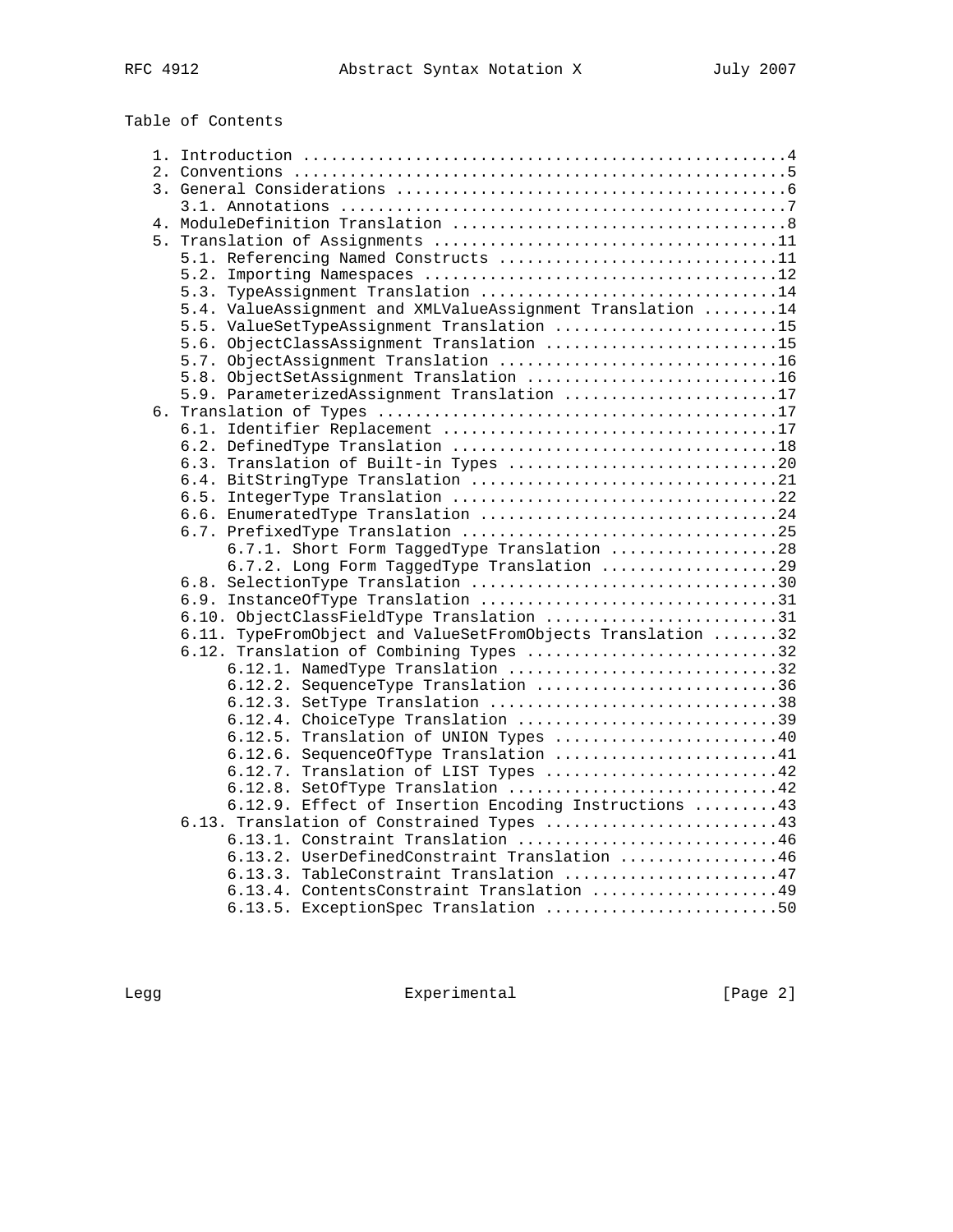|  | 7.1. Translation of Literal Values 53                                                 |
|--|---------------------------------------------------------------------------------------|
|  | 7.2. Translation of Notational Values 54                                              |
|  | 7.2.1. DefinedValue Translation 56                                                    |
|  | 7.2.2. BuiltinValue Translation 57                                                    |
|  |                                                                                       |
|  |                                                                                       |
|  |                                                                                       |
|  |                                                                                       |
|  |                                                                                       |
|  |                                                                                       |
|  |                                                                                       |
|  | 8.3.2. InnerTypeConstraints Translation 65                                            |
|  |                                                                                       |
|  |                                                                                       |
|  |                                                                                       |
|  |                                                                                       |
|  | 9.2.2. FixedTypeValueFieldSpec Translation 69                                         |
|  | 9.2.3. FixedTypeValueSetFieldSpec Translation 70                                      |
|  | 9.2.4. VariableTypeValueFieldSpec Translation 71                                      |
|  | 9.2.5. VariableTypeValueSetFieldSpec Translation 73                                   |
|  | 9.2.6. FieldName Translation 74                                                       |
|  |                                                                                       |
|  | 9.2.8. ObjectSetFieldSpec Translation 76                                              |
|  |                                                                                       |
|  |                                                                                       |
|  |                                                                                       |
|  |                                                                                       |
|  |                                                                                       |
|  |                                                                                       |
|  | 11.2. ObjectSetElements Translation 82<br>11.2.1. ObjectSetFromObjects Translation 83 |
|  | 12. Translation of Information From Objects 83                                        |
|  | 13. Translation of Parameterized Definitions 83                                       |
|  | 14. EncodingControlSections Translation 93                                            |
|  |                                                                                       |
|  |                                                                                       |
|  |                                                                                       |
|  |                                                                                       |
|  |                                                                                       |
|  |                                                                                       |
|  |                                                                                       |
|  |                                                                                       |

Legg Experimental Experimental [Page 3]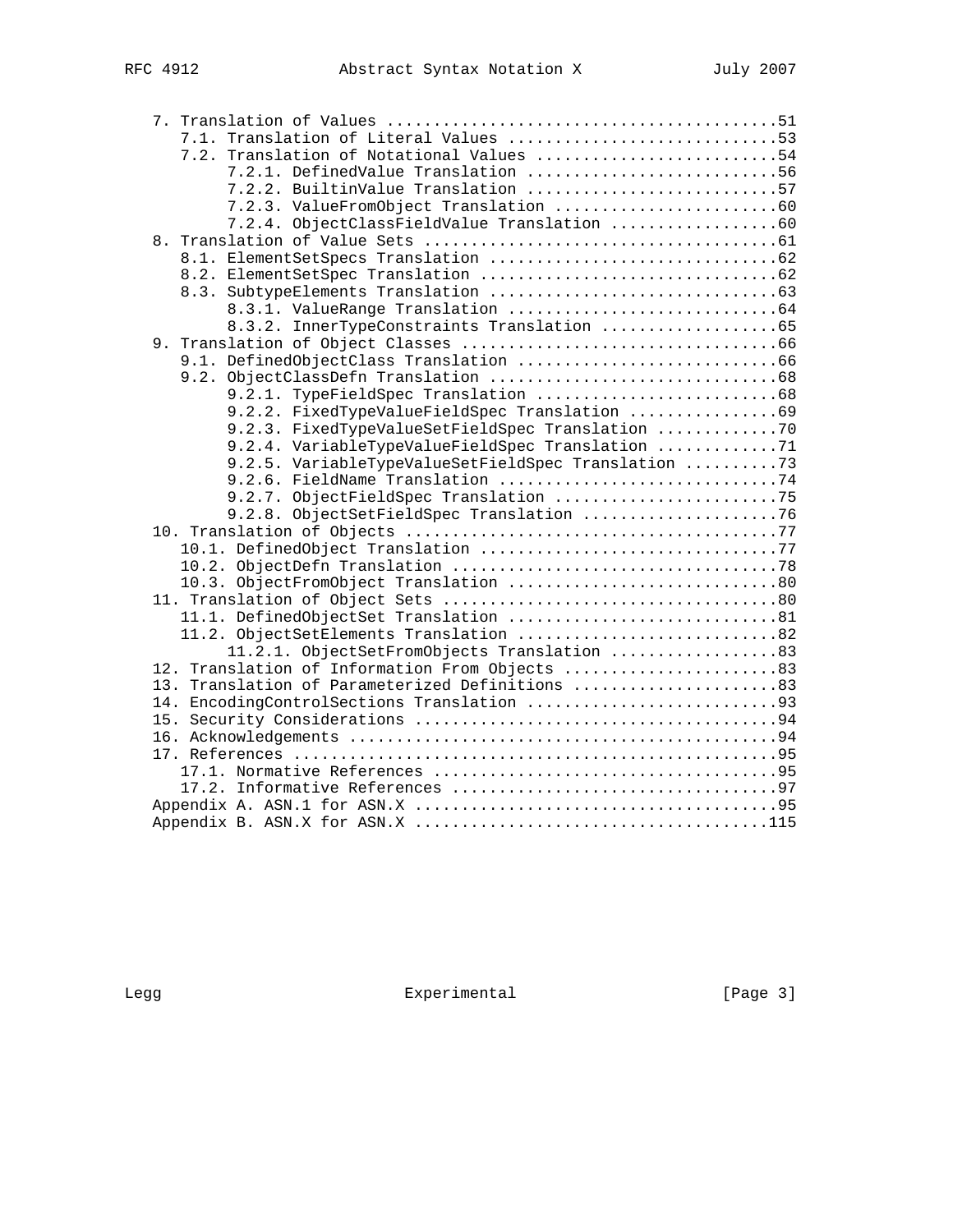# 1. Introduction

 A full parser for the Abstract Syntax Notation One (ASN.1) language [X.680][X.680-1][X.681][X.682][X.683] is difficult to implement due to numerous ambiguities in the notation. For example, certain notations for a Value are syntactically indistinguishable from notation for a ValueSet, Object, ObjectSet, DummyReference, or SimpleTableConstraint. An ObjectClassAssignment, ObjectAssignment, or ObjectSetAssignment resembles respectively a TypeAssignment, ValueAssignment, or ValueSetTypeAssignment. A FixedTypeValueFieldSpec or FixedTypeValueSetFieldSpec resembles respectively an ObjectFieldSpec or ObjectSetFieldSpec, and an ObjectClassFieldType resembles InformationFromObjects notation. In general, such ambiguities can only be resolved once the entire specification has been parsed. There are other notations that are not mutually ambiguous but still require several lexical tokens to be scanned before they can be distinguished from each other. The difficulty of parsing ASN.1 is an impediment to its wider adoption.

 This document defines a semantically equivalent Extensible Markup Language (XML) [XML10][XML11] representation for ASN.1 specifications called Abstract Syntax Notation X (ASN.X). An ASN.X module is a well-formed and valid XML document conforming to XML namespaces [XMLNS10][XMLNS11]. ASN.X completely avoids the inherent ambiguities of the ASN.1 language; therefore, specifications written in ASN.X are much easier to parse and manage than original ASN.1 specifications. For example, any conformant XML processor forms the basis of an ASN.1 toolkit.

 ASN.X, together with the Robust XML Encoding Rules (RXER) [RXER], constitutes a schema language for XML documents that offers, through other ASN.1 encoding rules, alternative compact binary encodings for XML instance documents conforming to an ASN.X specification. ASN.X definitions can also incorporate type, element, and attribute definitions from XML Schema [XSD1] documents, RELAX NG [RNG] documents, or Document Type Definitions (DTDs) [XML10][XML11].

 ASN.X is defined in terms of rules for translating from an ASN.1 specification. This does not preclude an ASN.X module being written directly without a pre-existing ASN.1 module; however, such an ASN.X module is considered valid if and only if there exists, in principle, an ASN.1 module that when translated would yield the ASN.X module.

 The format for ASN.X has also been designed so that the content of an ASN.X module conforms to the RXER encoding of an abstract value of an ASN.1 type, the ModuleDefinition type, presented in Appendix A. This means that it is possible to decode an ASN.X module using an RXER decoder and then re-encode the abstract value (for storage or

Legg Experimental Experimental [Page 4]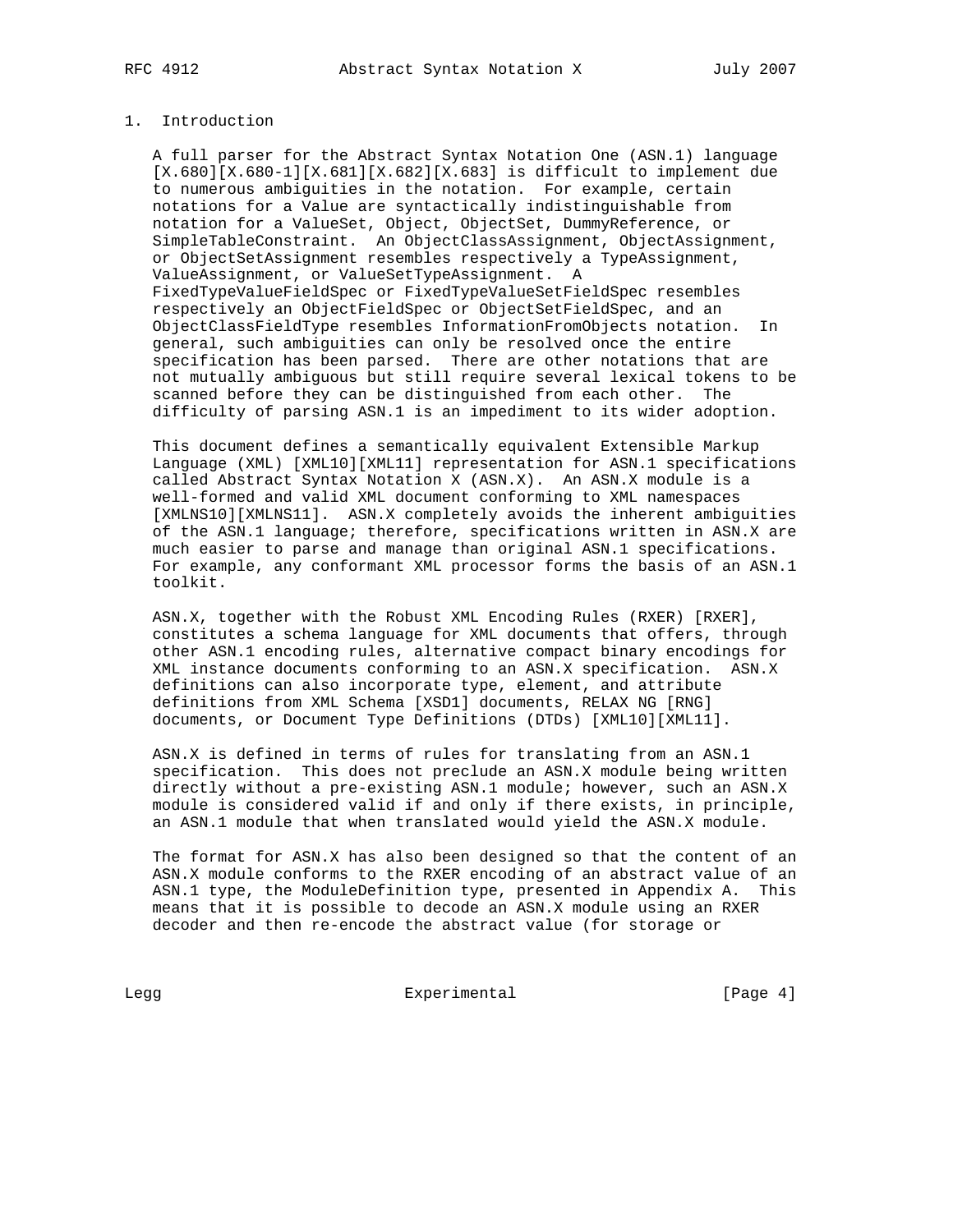transmission) using any of the other encoding rules for ASN.1. Thus, the "X" in ASN.X can be regarded as standing for either XML or RXER, or more generally, for any set of ASN.1 encoding rules.

 The ASN.X translation of the ASN.1 module in Appendix A is presented in Appendix B.

2. Conventions

 The key words "MUST", "MUST NOT", "REQUIRED", "SHALL", "SHALL NOT", "SHOULD", "SHOULD NOT", "RECOMMENDED", and "MAY" in this document are to be interpreted as described in BCP 14, RFC 2119 [BCP14]. The key word "OPTIONAL" is exclusively used with its ASN.1 meaning.

 Throughout this document "type" shall be taken to mean an ASN.1 type, and "value" shall be taken to mean an ASN.1 abstract value.

 A reference to an ASN.1 production [X.680] (e.g., Type, NamedType) is a reference to the text in an ASN.1 specification corresponding to that production.

 The description of the translation of an ASN.1 module into an ASN.X module makes use of definitions from the XML Information Set (Infoset) [INFOSET]. In particular, information item property names follow the Infoset convention of being shown in square brackets, e.g., [local name]. Literal values of Infoset properties are enclosed in double quotes; however, the double quotes are not part of the property values. In the sections that follow, "information item" will be abbreviated to "item", e.g., "element information item" is abbreviated to "element item". Element items will be referred to by their [local name] in angle brackets, e.g., "the <type> element item" means the element item with the [local name] "type". Attribute items will be referred to by their [local name], e.g., "the type attribute item" means the attribute item with the [local name] "type".

 This document uses the namespace prefix "asnx:" to stand for the namespace name "urn:ietf:params:xml:ns:asnx", though in practice any valid namespace prefix is permitted in ASN.X.

 Encoding instructions [X.680-1] referenced by name in this specification are encoding instructions for RXER [RXEREI]. The associated provisions do not apply to encoding instructions for other encoding rules that happen to have the same name.

 Code points for characters [UNICODE] are expressed using the Unicode convention U+n, where n is four to six hexadecimal digits, e.g., the space character is U+0020.

Legg Experimental Experimental [Page 5]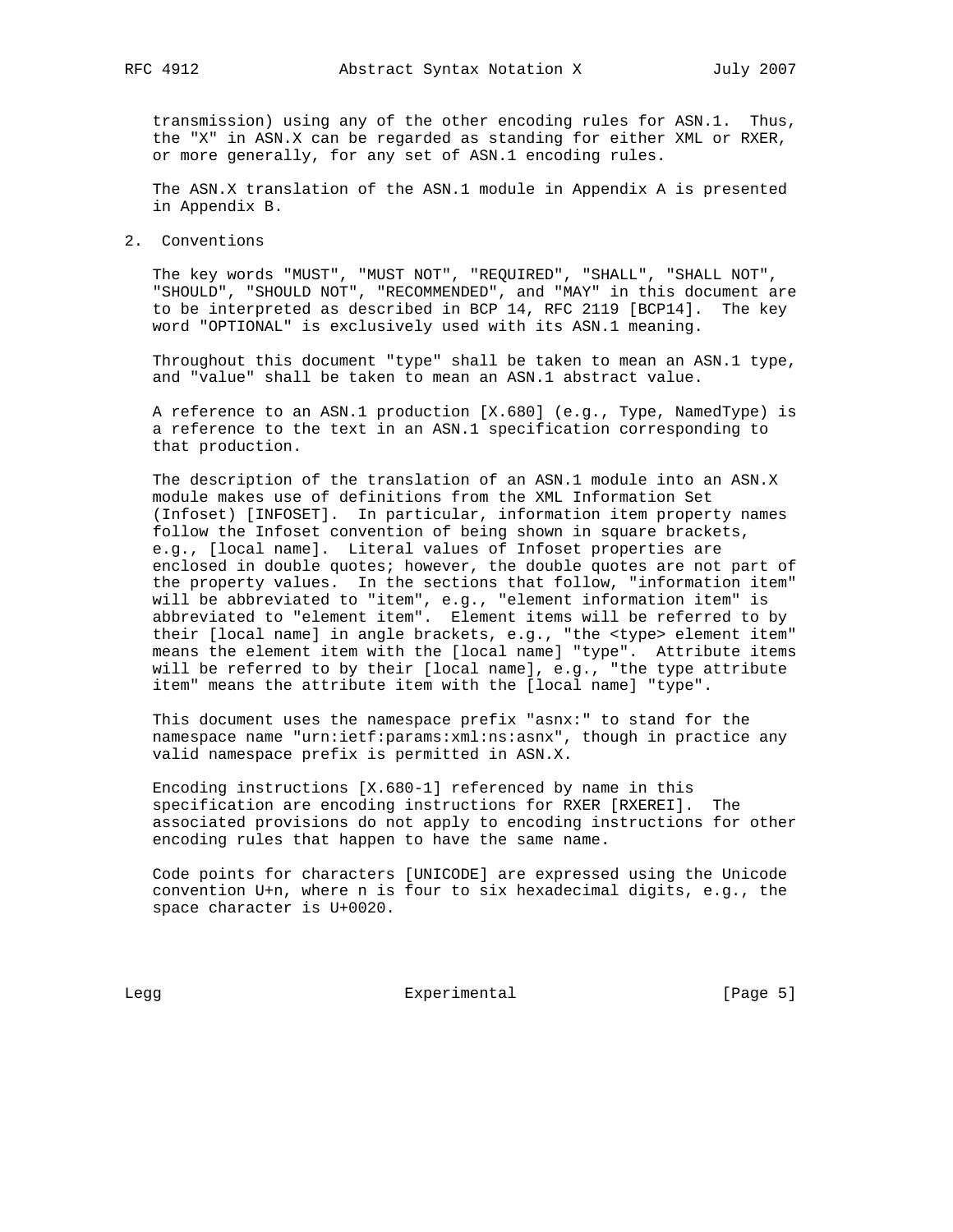## 3. General Considerations

 ASN.X is defined in terms of rules for translating an ASN.1 module into a synthetic Infoset. This synthetic Infoset is then serialized into a well-formed and valid XML document (the ASN.X module) in the same manner that the synthetic Infoset for a non-canonical RXER encoding is serialized into an XML document (see Section 6.12 of the specification for RXER [RXER]).

 Aside: The serialization permits CDATA sections, character references, and parsed entity references. However, note that an ASN.X module may be transferred as data in a protocol and that some protocols disallow entity references.

 Apart from the [document element] of the document item for an ASN.X module, the translation of some ASN.1 construct belongs to the [children] or [attributes] of an enclosing element item.

 Where the translation of the construct is an element item, it is appended to the [children] of the enclosing element item. Elements MUST be appended to the [children] of the enclosing element item in the order described. Translators MAY add white space character items (i.e., U+0020, U+0009, U+000D and U+000A) to the [children] of any element item (to improve the layout) except element items with the [local name] "literalValue", "fieldName", or "restrictBy".

 Aside: White space in the [children] of <fieldName> and <restrictBy> element items is explicitly covered under their respective descriptions.

 Where the translation of the construct is an attribute item, it is added to the [attributes] of the enclosing element item. The order of attribute items is not significant. Translators MAY add leading and trailing white space characters to the [normalized value] of any attribute item except an attribute item with the [local name] "literalValue".

 Aside: An attribute or element item with the [local name] "literalValue" holds an RXER Infoset translation of an abstract value, and white space characters may be significant in that abstract value. In most cases, RXER itself permits optional leading and trailing white space characters in the Infoset translation.

 Translators MAY add comment and processing instruction (PI) items to the [children] of any element item except an element item with the [local name] "literalValue".

Legg **Experimental** Experimental [Page 6]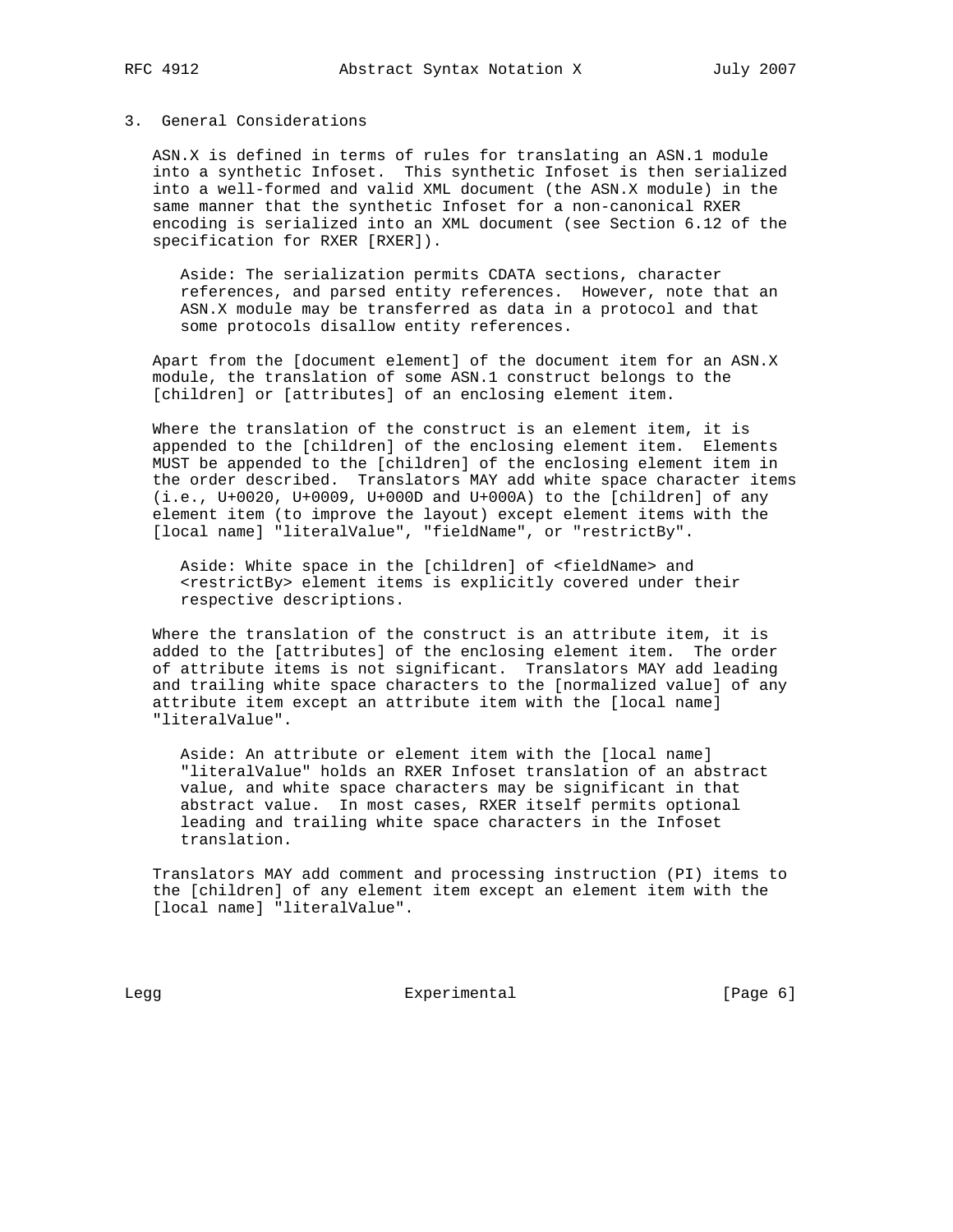Aside: In most cases, RXER itself permits comment and PI items in the [children] of the element items with the [local name] "literalValue".

 Aside: Note that an ASN.X module may be transferred as data in a protocol and that some protocols disallow processing instructions.

 The [in-scope namespaces] and [namespace attributes] for <literalValue> and <restrictBy> element items are determined according to Section 6.10 of the specification for RXER [RXER]. The [in-scope namespaces] and [namespace attributes] for other element items in the translation are determined according to Section 6.2.2.1 of the specification for RXER.

 The [namespace name] of any element item or attribute item generated by the translation from an ASN.1 specification has no value unless specified otherwise. In those cases where the [namespace name] of an element item has a value, the [prefix] of the element item is determined according to Section 6.2.2.2 of the specification for RXER. In those cases where the [namespace name] of an attribute item has a value, the [prefix] of the attribute item is determined according to Section 6.2.3.1 of the specification for RXER.

 Aside: Non-canonical RXER allows all valid namespace prefixes and all valid placements for their corresponding namespace declaration attributes.

 Whenever an element item is added to the [children] of an enclosing element item, the enclosing element item becomes the [parent] of the element item.

 Whenever an attribute item is added to the [attributes] of an element item, the element item becomes the [owner element] of the attribute item. For each attribute item, the [specified] property is set to true, the [attribute type] has no value, and the value of the [references] property is set to unknown.

# 3.1. Annotations

 In a number of places, as indicated in subsequent sections, the translator is permitted to add an element item with the [local name] "annotation". The [children] and [attributes] of the <annotation> element item are at the discretion of the translator.

 Typical uses of the <annotation> element item would be to hold comments from the ASN.1 specification that are normative in nature, e.g., a comment in a user-defined constraint, or to hold directives for an ASN.1 compiler.

Legg Experimental Experimental [Page 7]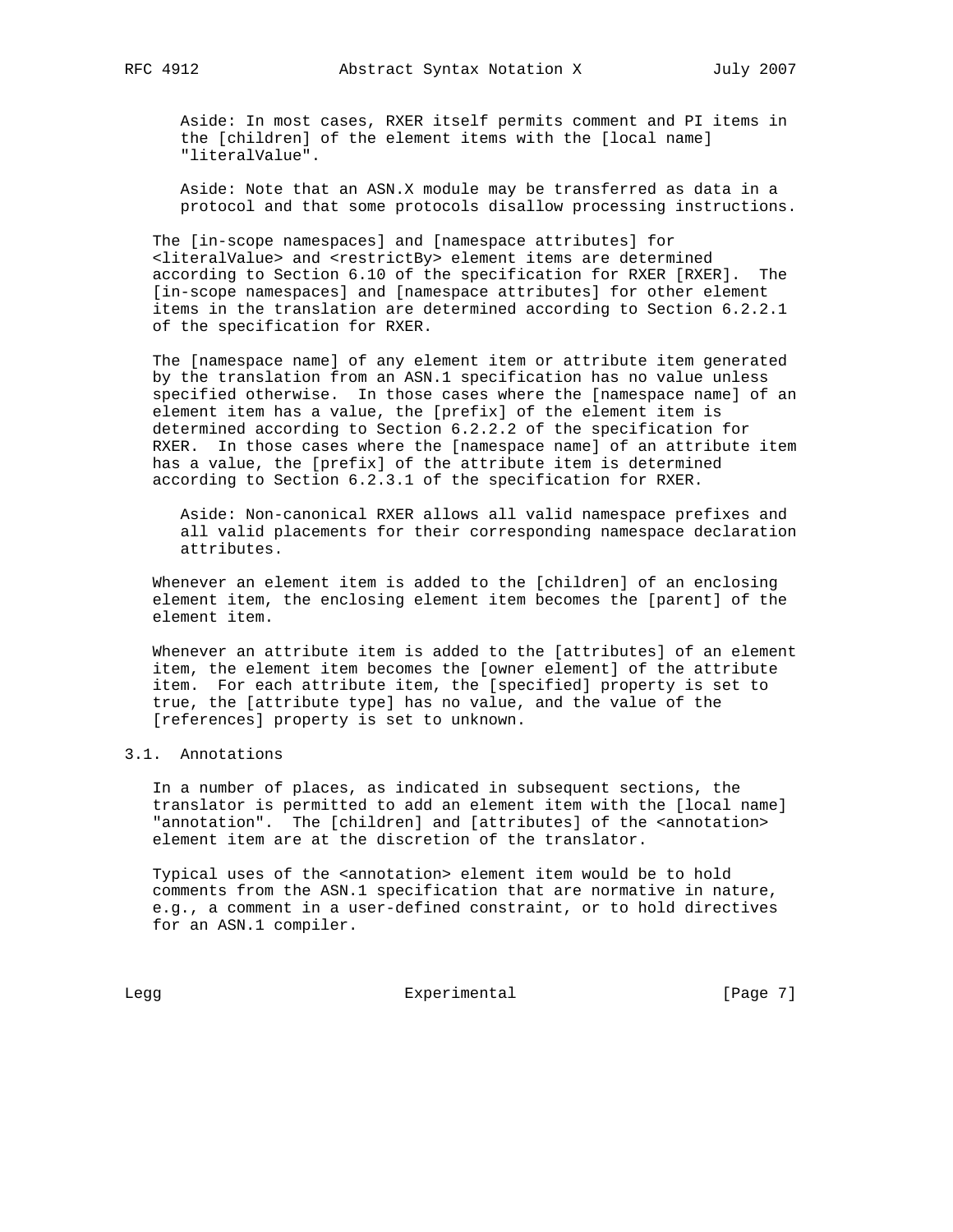Free text or XML comments in an <annotation> element will be preserved in a Canonical RXER (CRXER) encoding [RXER] (because the corresponding ASN.1 type for the <annotation> element item is the Markup type [RXER]), while XML comments outside <annotation> elements will not be preserved.

Vendors using the <annotation> element items to hold ASN.1 compiler directives (as attributes or child elements of the <annotation> element) SHOULD use element or attribute names that are qualified with a namespace name specific to the vendor.

#### 4. ModuleDefinition Translation

 The translation of a ModuleDefinition [X.680] (an ASN.1 module) is an element item with the [local name] "module" and the [namespace name] "urn:ietf:params:xml:ns:asnx" (i.e., an <asnx:module> element item). The element item is typically the [document element] of a document item.

 An attribute item with the [local name] "format" and [normalized value] "1.0" MAY be added to the [attributes] of the <asnx:module> element item.

 An ASN.1 module has a schema identity URI if it contains a SCHEMA-IDENTITY encoding instruction, in which case the schema identity URI is the character string specified by the AnyURIValue of the SCHEMA-IDENTITY encoding instruction.

 If the ASN.1 module being translated has a schema identity URI, then an attribute item with the [local name] "schemaIdentity" SHALL be added to the [attributes] of the <asnx:module> element item. The [normalized value] of this attribute item is the schema identity URI of the module.

 If the target namespace [RXEREI] for the ASN.1 module is not absent, then an attribute item with the [local name] "targetNamespace" SHALL be added to the [attributes] of the <asnx:module> element item. The [normalized value] of this attribute item is the target namespace of the module.

 Aside: An ASN.1 module has a target namespace if it contains a TARGET-NAMESPACE encoding instruction.

 If the ASN.1 module contains a TARGET-NAMESPACE encoding instruction that specifies a Prefix, then an attribute item with the [local name] "targetPrefix" SHALL be added to the [attributes] of the

Legg Experimental Experimental [Page 8]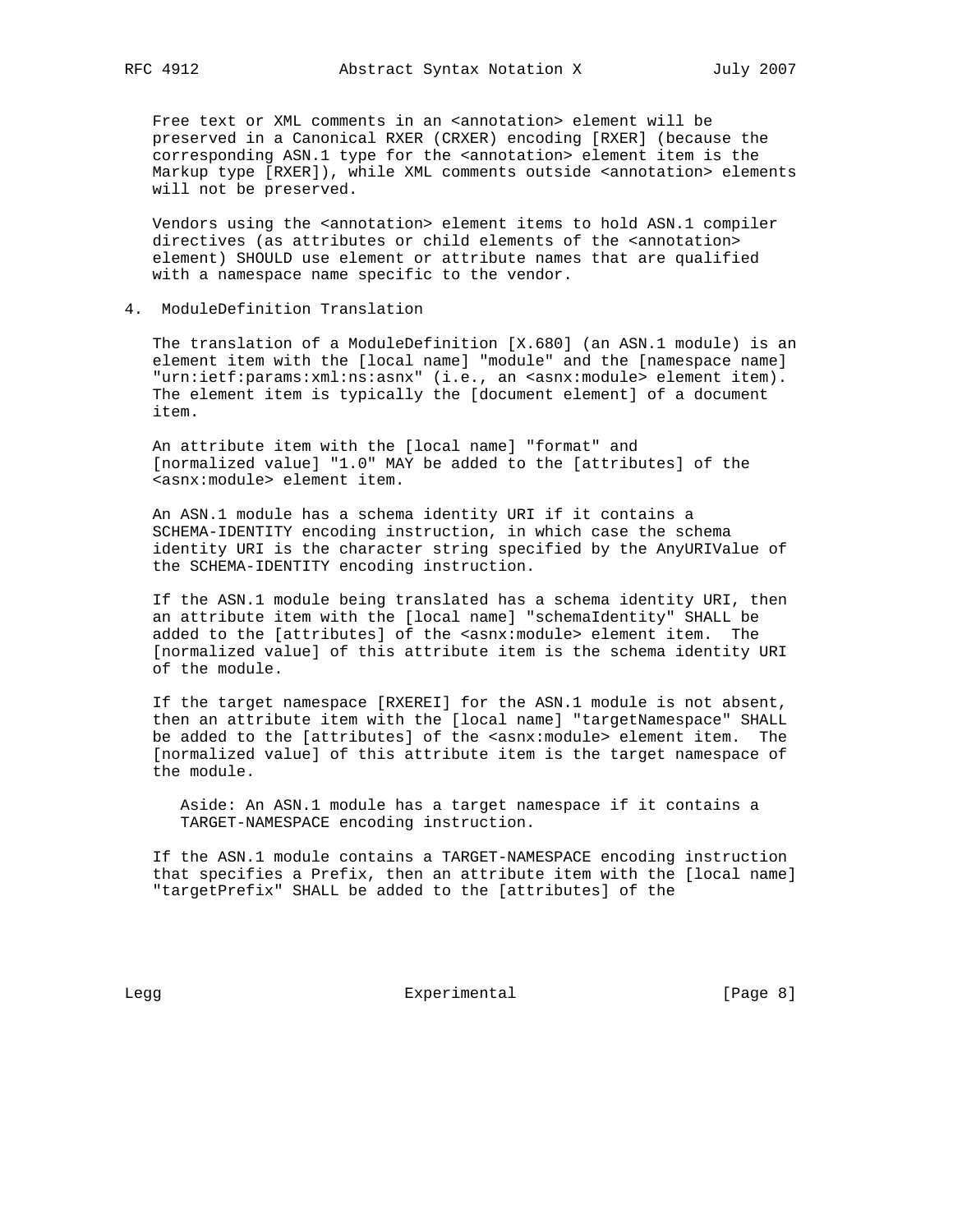<asnx:module> element item. The [normalized value] of this attribute item is the character string specified by the NCNameValue in the Prefix.

 In examples in the remainder of this document, the namespace prefix "tns:" is used to stand for the target namespace of the module being translated.

 An attribute item with the [local name] "name" SHALL be added to the [attributes] of the <asnx:module> element item. The [normalized value] of this attribute item is the modulereference in the ModuleIdentifier in the ModuleDefinition.

 If the DefinitiveIdentifier in the ModuleIdentifier in the ModuleDefinition is not empty, then an attribute item with the [local name] "identifier" SHALL be added to the [attributes] of the <asnx:module> element item. The [normalized value] of this attribute item is the RXER character data translation [RXER] of the DefinitiveIdentifier.

 If the TagDefault in the ModuleDefinition is empty, then an attribute item with the [local name] "tagDefault" and [normalized value] "explicit" SHALL be added to the [attributes] of the <asnx:module> element item.

 If the TagDefault in the ModuleDefinition is not empty and the first keyword in the TagDefault is not "AUTOMATIC", then an attribute item with the [local name] "tagDefault" SHALL be added to the [attributes] of the <asnx:module> element item. The [normalized value] of this attribute item is the first keyword in the TagDefault with all letters downcased, i.e., "explicit" or "implicit".

 If the TagDefault in the ModuleDefinition is not empty and the first keyword in the TagDefault is "AUTOMATIC", then an attribute item with the [local name] "tagDefault" and [normalized value] "automatic" MAY be added to the [attributes] of the <asnx:module> element item.

 If the ExtensionDefault in the ModuleDefinition is not empty, then an attribute item with the [local name] "extensibilityImplied" and [normalized value] "true" or "1" SHALL be added to the [attributes] of the <asnx:module> element item.

 If the ExtensionDefault in the ModuleDefinition is empty, then an attribute item with the [local name] "extensibilityImplied" and [normalized value] "false" or "0" MAY be added to the [attributes] of the <asnx:module> element item.

Legg **Experimental** Experimental [Page 9]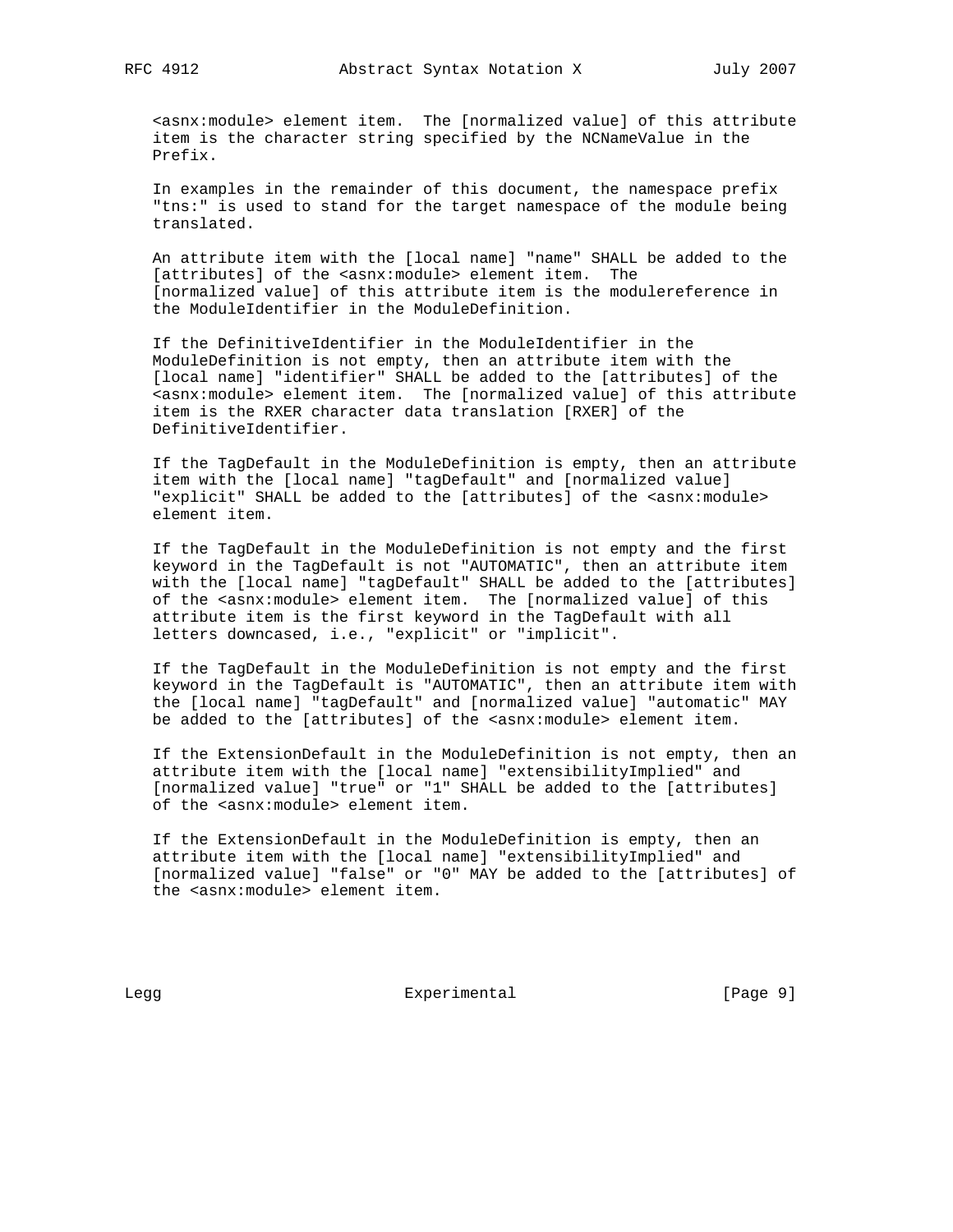An element item with the [local name] "annotation" MAY be added to the [children] of the <asnx:module> element item.

 The translation of each Assignment in the AssignmentList in the ModuleBody in the ModuleDefinition of the module being translated SHALL be appended to the [children] of the <asnx:module> element item.

 If the EncodingControlSections instance in the ModuleDefinition contains an EncodingControlSection for RXER, then the translation of each NamedType in a TopLevelComponent [RXEREI] nested in the EncodingInstructionAssignmentList SHALL be added to the [children] of the <asnx:module> element item. The relative order of the top-level components [RXEREI] SHOULD be preserved in the translation; however, the translations of the top-level components MAY be interspersed with the translations of the assignments in the AssignmentList.

 The translation of the EncodingControlSections instance in the ModuleDefinition of the module being translated SHALL be appended to the [children] of the <asnx:module> element item.

Example

```
 MyModule DEFINITIONS
 IMPLICIT TAGS
 EXTENSIBILITY IMPLIED ::=
 BEGIN
```
MyType ::= INTEGER

ENCODING-CONTROL RXER

 SCHEMA-IDENTITY "http://example.com/id/MyModule" TARGET-NAMESPACE "http://example.com/ns/MyModule"

COMPONENT myElement INTEGER

END

```
 <asnx:module xmlns:asnx="urn:ietf:params:xml:ns:asnx"
              name="MyModule"
              schemaIdentity="http://example.com/id/MyModule"
              targetNamespace="http://example.com/ns/MyModule"
              tagDefault="implicit"
              extensibilityImplied="true">
```
<namedType name="MyType" type="asnx:INTEGER"/>

Legg Experimental [Page 10]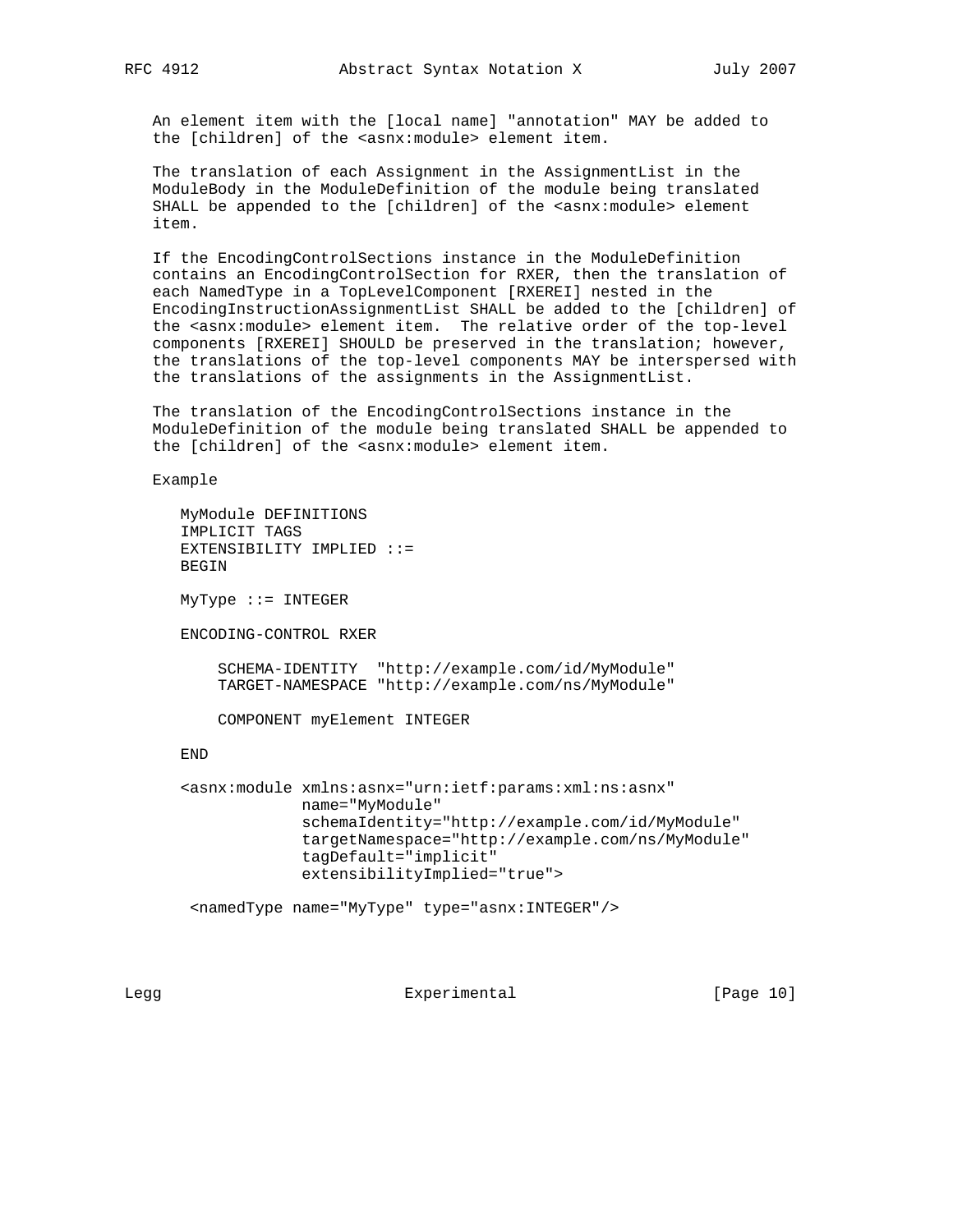<element name="myElement" type="asnx:INTEGER"/>

</asnx:module>

- 5. Translation of Assignments
- 5.1. Referencing Named Constructs

 An Assignment in ASN.1 associates a reference name with a Type, Value, ValueSet, ObjectClass, Object, or ObjectSet. For ASN.X, an Assignment is also regarded as associating an expanded name [XMLNS10][XMLNS11] with the Type, Value, ValueSet, ObjectClass, Object, or ObjectSet. ASN.X uses these expanded names, rendered as qualified names [XMLNS10][XMLNS11], in place of the references in an ASN.1 specification.

 In every case, the local name of the expanded name is the typereference, valuereference, objectclassreference, objectreference, or objectsetreference in the Assignment (i.e., the [normalized value] of the name attribute item in the translation of the Assignment, ignoring white space characters). If the target namespace of the ASN.1 module in which the Assignment is defined is not absent, then the namespace name of the expanded name is that target namespace; otherwise, the namespace name of the expanded name has no value. When the expanded name is rendered as a qualified name, the namespace prefix is determined according to Section 6.7.11.1 of the specification for RXER [RXER].

 If an ASN.1 specification contains two or more modules where the target namespace is absent, then there exists the possibility that the expanded names defined by the ASN.X translations of those modules are not distinct. The expanded names are not distinct if:

- (1) two or more type or value set assignments define the same typereference, or
- (2) two or more value assignments define the same valuereference, or
- (3) two or more object class assignments define the same objectclassreference, or
- (4) two or more object assignments define the same objectreference, or
- (5) two or more object set assignments define the same objectsetreference, or

Legg **Experimental** Experimental [Page 11]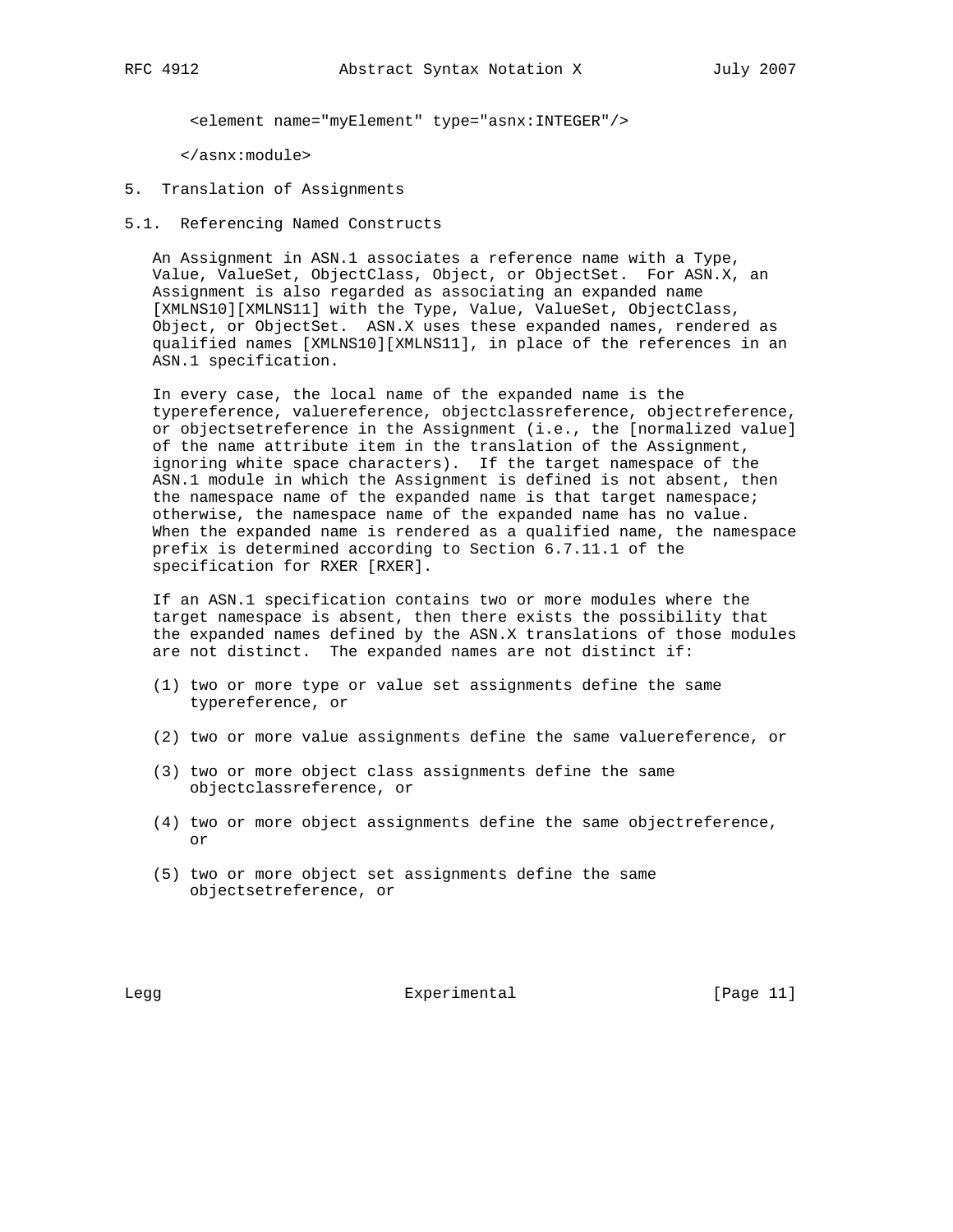- (6) two or more top-level element components [RXEREI] have the same local name, or
- (7) two or more top-level attribute components [RXEREI] have the same local name.

 If the expanded names are not distinct, then an unambiguous translation into ASN.X does not exist unless each of the modules has a SCHEMA-IDENTITY encoding instruction. Consequently, if two or more modules where the target namespace is absent are being translated into ASN.X and the reference names defined in those modules will not be distinct, then as a local action prior to the translation, a SCHEMA-IDENTITY encoding instruction MUST be added to each of the modules that defines one or more of the indistinct expanded names and that does not already have a SCHEMA-IDENTITY encoding instruction. The character string (a URI) specified by the AnyURIValue of each added SCHEMA-IDENTITY encoding instruction is freely chosen by the translator, subject to the condition that these character strings are distinct [RXEREI].

 Aside: Although this means that different translators might produce ASN.X modules that are syntactically different for any given ASN.1 module, those ASN.X modules will be semantically equivalent to each other and to the original ASN.1 module.

 TARGET-NAMESPACE and SCHEMA-IDENTITY encoding instructions are RECOMMENDED for every ASN.1 module.

## 5.2. Importing Namespaces

 An Assignment is referenced from an ASN.X module if its associated expanded name appears as a qualified name in the [normalized value] of an attribute item with the [local name] "type", "value", "class", "object", or "objectSet". These references are categorized as direct references. An Assignment or top-level component is also referenced from an ASN.X module if its expanded name appears as a qualified name in the [normalized value] of an attribute item with the [local name] "ref". This reference is only categorized as direct if the ref attribute is not the result of the translation of a DefinedType subject to a TYPE-REF encoding instruction or a NamedType subject to an ATTRIBUTE-REF or ELEMENT-REF encoding instruction.

 Aside: In the case of an indirect reference, an attribute item with the [local name] "embedded" and [normalized value] "true" or "1" will also be present.

Legg **Experimental** Experimental [Page 12]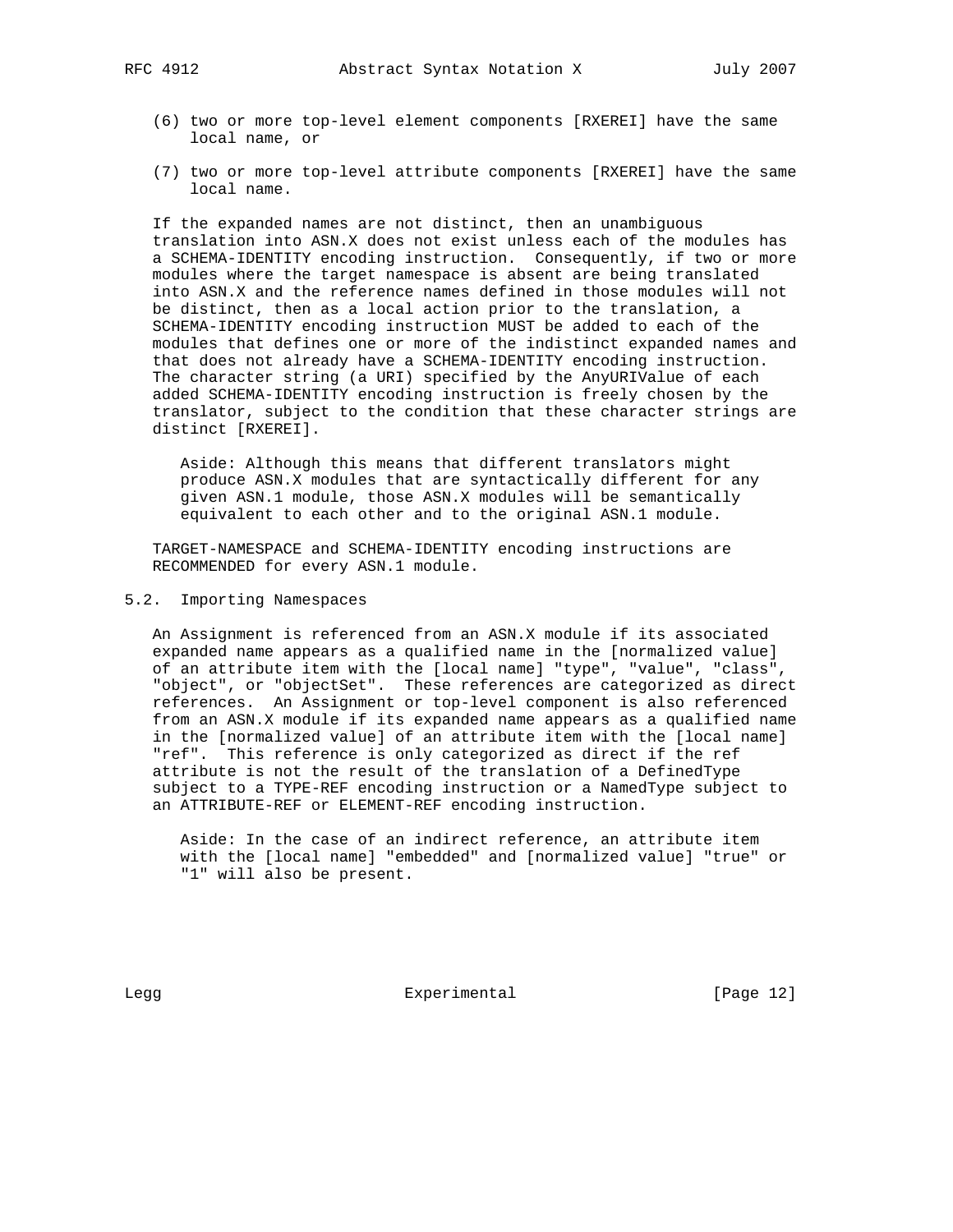Definition (external module): An external module is any module other than the module being translated and the AdditionalBasicDefinitions module [RXER].

 Aside: The AdditionalBasicDefinitions module is always assumed to be imported, as are all the built-in types and object classes of ASN.1.

 An element item with the [local name] "import" SHALL be added to the [children] of the <asnx:module> element item for each external module containing Assignments or top-level components that are directly referenced from the ASN.X module. An <import> element item MAY be added to the [children] of the <asnx:module> element item for any other external module.

 An attribute item with the [local name] "name" SHOULD be added to the [attributes] of the <import> element item. The [normalized value] of this attribute item is the modulereference in the ModuleIdentifier in the ModuleDefinition of the external module.

 If the DefinitiveIdentifier in the ModuleIdentifier in the ModuleDefinition of the external module is not empty, then an attribute item with the [local name] "identifier" SHALL be added to the [attributes] of the <import> element item. The [normalized value] of this attribute item is the RXER character data translation of the DefinitiveIdentifier.

 If the external module has a schema identity URI, then an attribute item with the [local name] "schemaIdentity" SHALL be added to the [attributes] of the <import> element item. The [normalized value] of this attribute item is the schema identity URI of the external module.

 If the target namespace of the external module is not absent, then an attribute item with the [local name] "namespace" SHALL be added to the [attributes] of the <import> element item. The [normalized value] of this attribute item is the target namespace of the external module.

 An attribute item with the [local name] "schemaLocation" MAY be added to the [attributes] of the <import> element item. The [normalized value] of this attribute item is a URI [URI] indicating the physical location of the ASN.X translation of the external module.

The <import> element items MUST follow an <annotation> element item (if present) and MUST precede any other element items in the [children] of the <asnx:module> element item.

Legg Experimental Experimental [Page 13]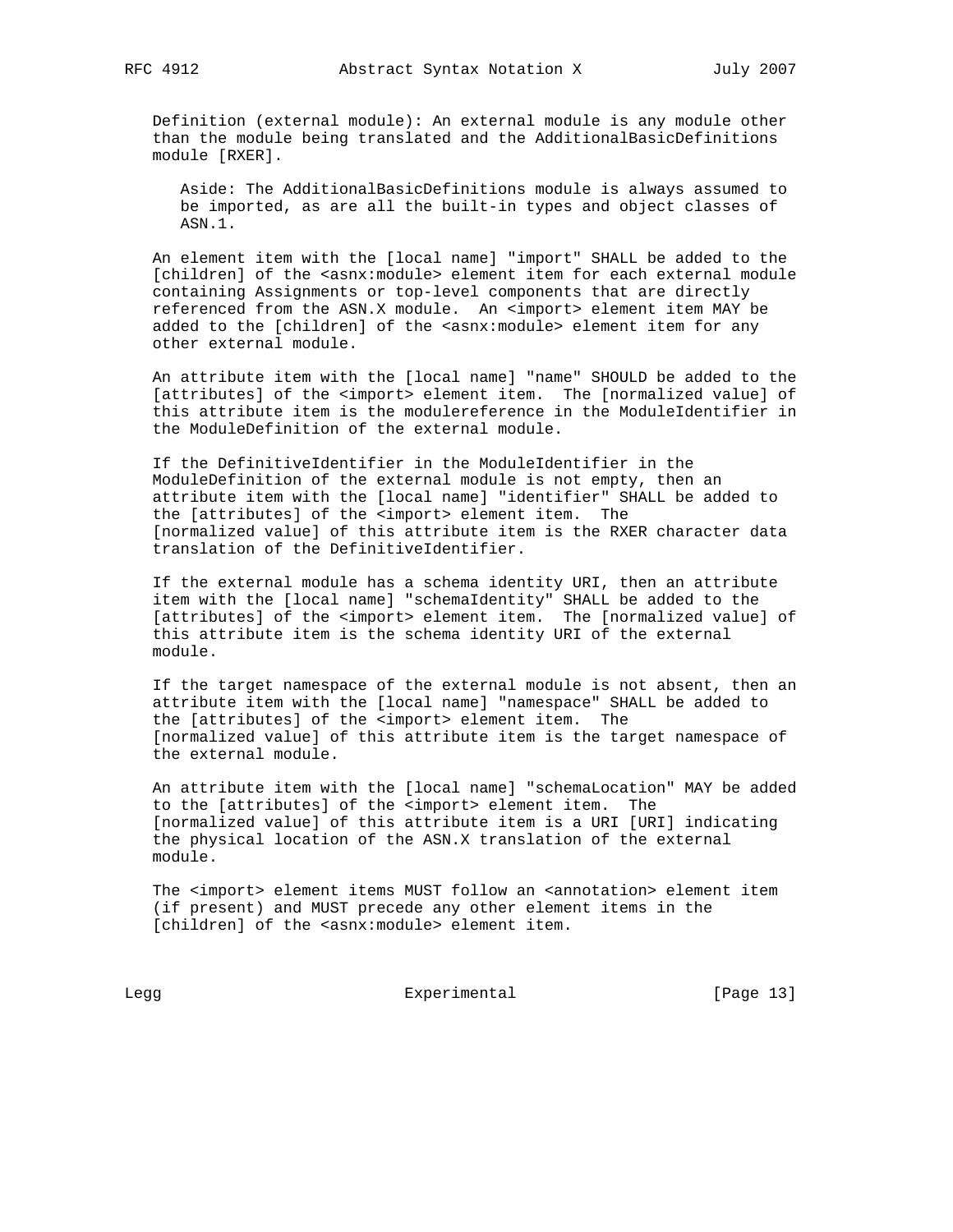Note that because of the way parameterized references are expanded in ASN.X (see Section 13), the modules in the Imports in the ModuleBody in the ModuleDefinition may not correspond exactly to the <import> element items.

5.3. TypeAssignment Translation

 The translation of a TypeAssignment is an element item with the [local name] "namedType". An attribute item with the [local name] "name" SHALL be added to the [attributes] of the <namedType> element item. The [normalized value] of this attribute item is the typereference on the left-hand side of the assignment.

 An element item with the [local name] "annotation" MAY be added to the [children] of the <namedType> element item. The translation of the Type on the right-hand side of the assignment SHALL be added to the [children] or [attributes] of the <namedType> element item.

Example

MyType ::= INTEGER

<namedType name="MyType" type="asnx:INTEGER"/>

5.4. ValueAssignment and XMLValueAssignment Translation

 The translation of a ValueAssignment is an element item with the [local name] "namedValue". An attribute item with the [local name] "name" SHALL be added to the [attributes] of the <namedValue> element item. The [normalized value] of this attribute item is the valuereference on the left-hand side of the assignment.

 An element item with the [local name] "annotation" MAY be added to the [children] of the <namedValue> element item. The translation of the Type on the left-hand side of the assignment SHALL be added to the [children] or [attributes] of the <namedValue> element item. The translation of the Value on the right-hand side of the assignment SHALL be added to the [children] or [attributes] of the <namedValue> element item.

Example

 myValue INTEGER ::= 10 <namedValue name="myValue" type="asnx:INTEGER" literalValue="10"/>

Legg Experimental [Page 14]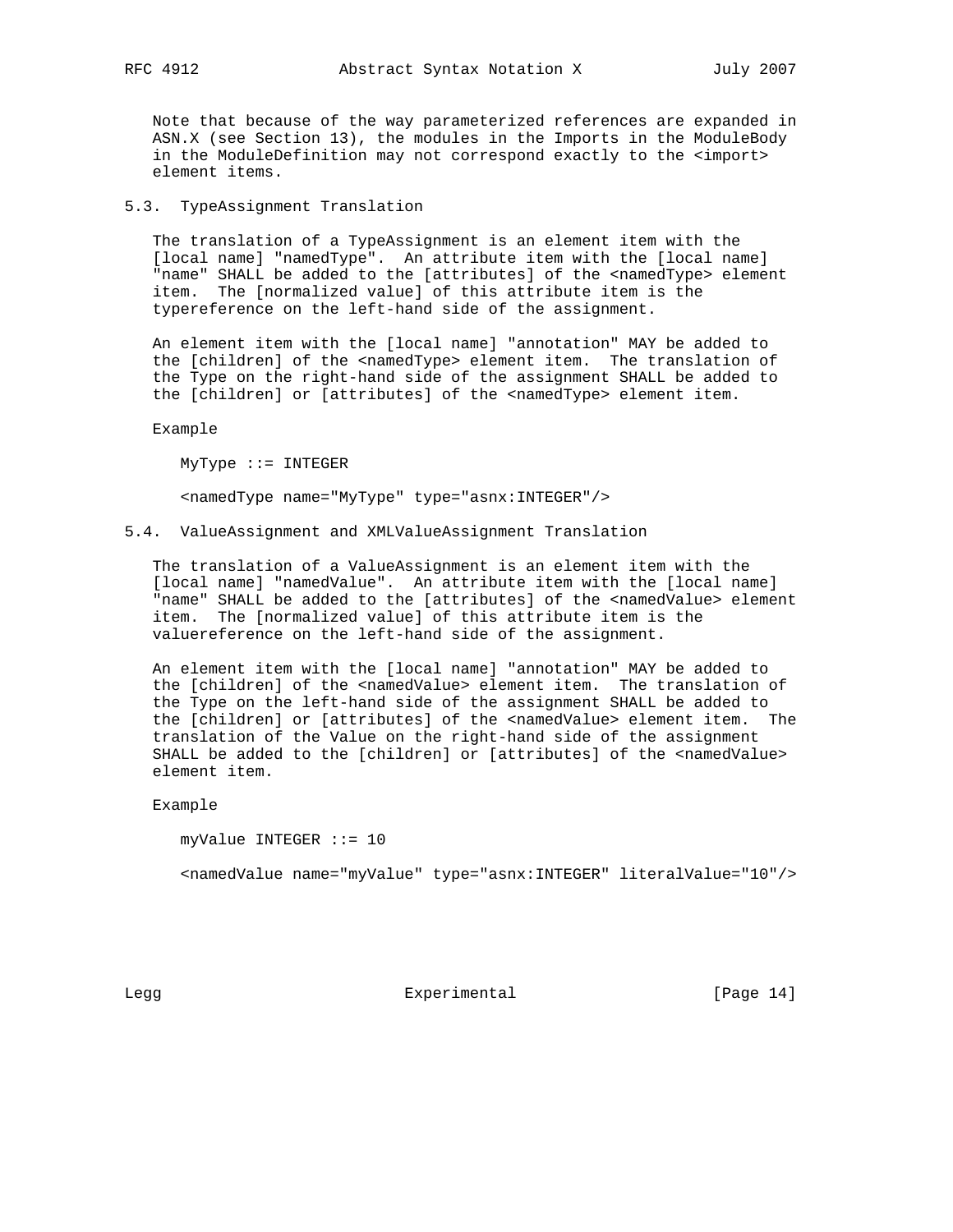An XMLValueAssignment is converted into the equivalent ValueAssignment and then translated as a ValueAssignment. Note that the ASN.X representation for a Value is unrelated to XMLTypedValue.

### 5.5. ValueSetTypeAssignment Translation

 The translation of a ValueSetTypeAssignment is an element item with the [local name] "namedValueSet". An attribute item with the [local name] "name" SHALL be added to the [attributes] of the <namedValueSet> element item. The [normalized value] of this attribute item is the typereference on the left-hand side of the assignment.

 An element item with the [local name] "annotation" MAY be added to the [children] of the <namedValueSet> element item. The translation of the Type on the left-hand side of the assignment SHALL be added to the [children] or [attributes] of the <namedValueSet> element item. The translation of the ValueSet on the right-hand side of the assignment SHALL be added to the [children] of the <namedValueSet> element item.

Example

```
 MyValueSet INTEGER ::= { 10 }
```

```
 <namedValueSet name="MyValueSet" type="asnx:INTEGER">
 <valueSet>
  <literalValue>10</literalValue>
 </valueSet>
 </namedValueSet>
```
## 5.6. ObjectClassAssignment Translation

 The translation of an ObjectClassAssignment is an element item with the [local name] "namedClass". An attribute item with the [local name] "name" SHALL be added to the [attributes] of the <namedClass> element item. The [normalized value] of this attribute item is the objectclassreference on the left-hand side of the assignment.

 An element item with the [local name] "annotation" MAY be added to the [children] of the <namedClass> element item. The translation of the ObjectClass on the right-hand side of the assignment SHALL be added to the [children] or [attributes] of the <namedClass> element item.

Legg **Experimental** Experimental [Page 15]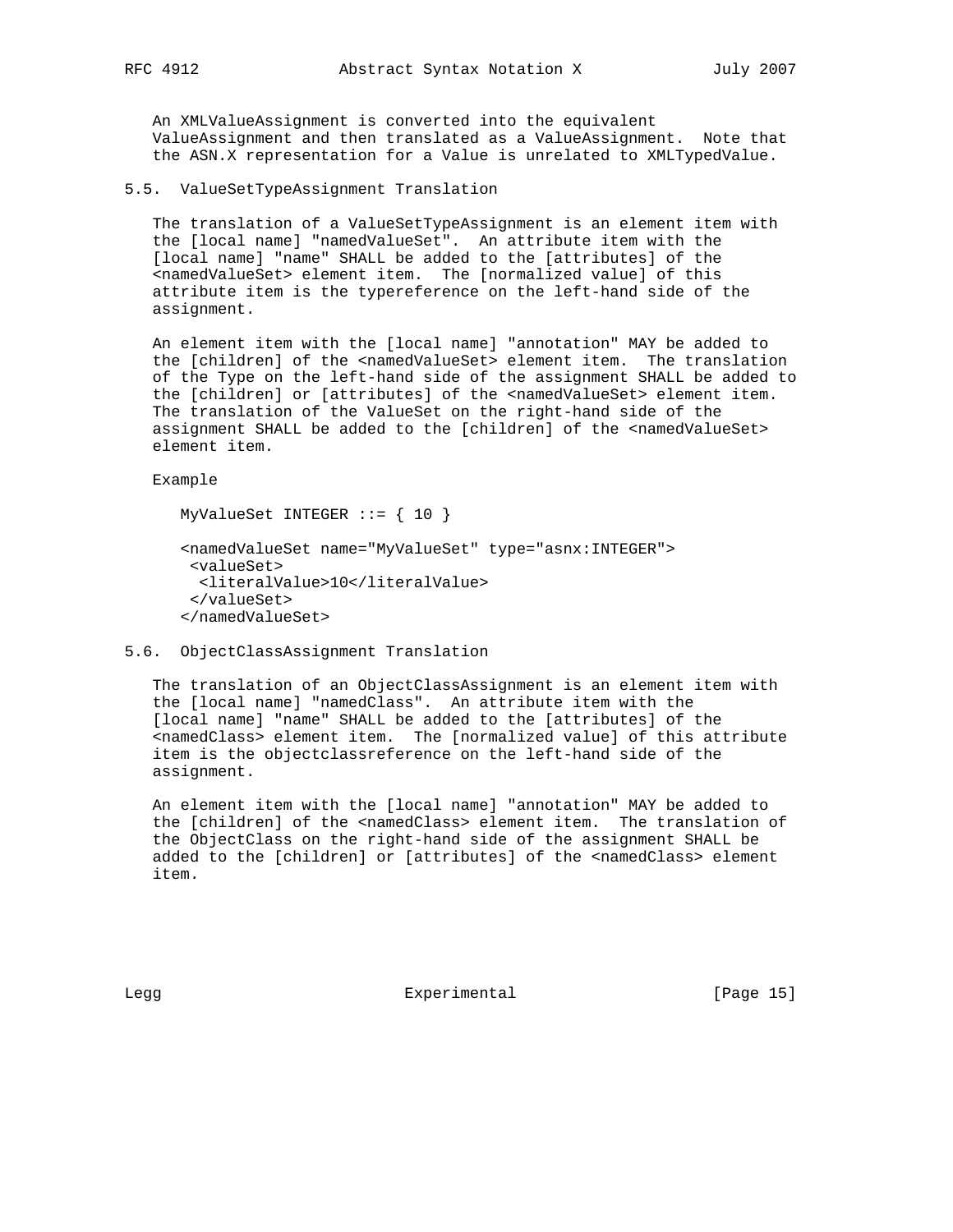Example

MY-CLASS ::= TYPE-IDENTIFIER

<namedClass name="MY-CLASS" class="asnx:TYPE-IDENTIFIER"/>

```
5.7. ObjectAssignment Translation
```
 The translation of an ObjectAssignment is an element item with the [local name] "namedObject". An attribute item with the [local name] "name" SHALL be added to the [attributes] of the <namedObject> element item. The [normalized value] of this attribute item is the objectreference on the left-hand side of the assignment.

 An element item with the [local name] "annotation" MAY be added to the [children] of the <namedObject> element item. The translation of the DefinedObjectClass on the left-hand side of the assignment SHALL be added to the [children] or [attributes] of the <namedObject> element item. The translation of the Object on the right-hand side of the assignment SHALL be added to the [children] or [attributes] of the <namedObject> element item.

Example

```
 myObject TYPE-IDENTIFIER ::=
     { NULL IDENTIFIED BY { 1 3 14 3 2 26 } }
 <namedObject name="myObject" class="asnx:TYPE-IDENTIFIER">
  <object>
   <field name="id" literalValue="1.3.14.3.2.26"/>
   <field name="Type" type="asnx:NULL"/>
  </object>
 </namedObject>
```
### 5.8. ObjectSetAssignment Translation

 The translation of an ObjectSetAssignment is an element item with the [local name] "namedObjectSet". An attribute item with the [local name] "name" SHALL be added to the [attributes] of the <namedObjectSet> element item. The [normalized value] of this attribute item is the objectsetreference on the left-hand side of the assignment.

 An element item with the [local name] "annotation" MAY be added to the [children] of the <namedObjectSet> element item. The translation of the DefinedObjectClass on the left-hand side of the assignment SHALL be added to the [children] or [attributes] of the <namedObjectSet> element item. The translation of the ObjectSet on

Legg **Experimental** Experimental [Page 16]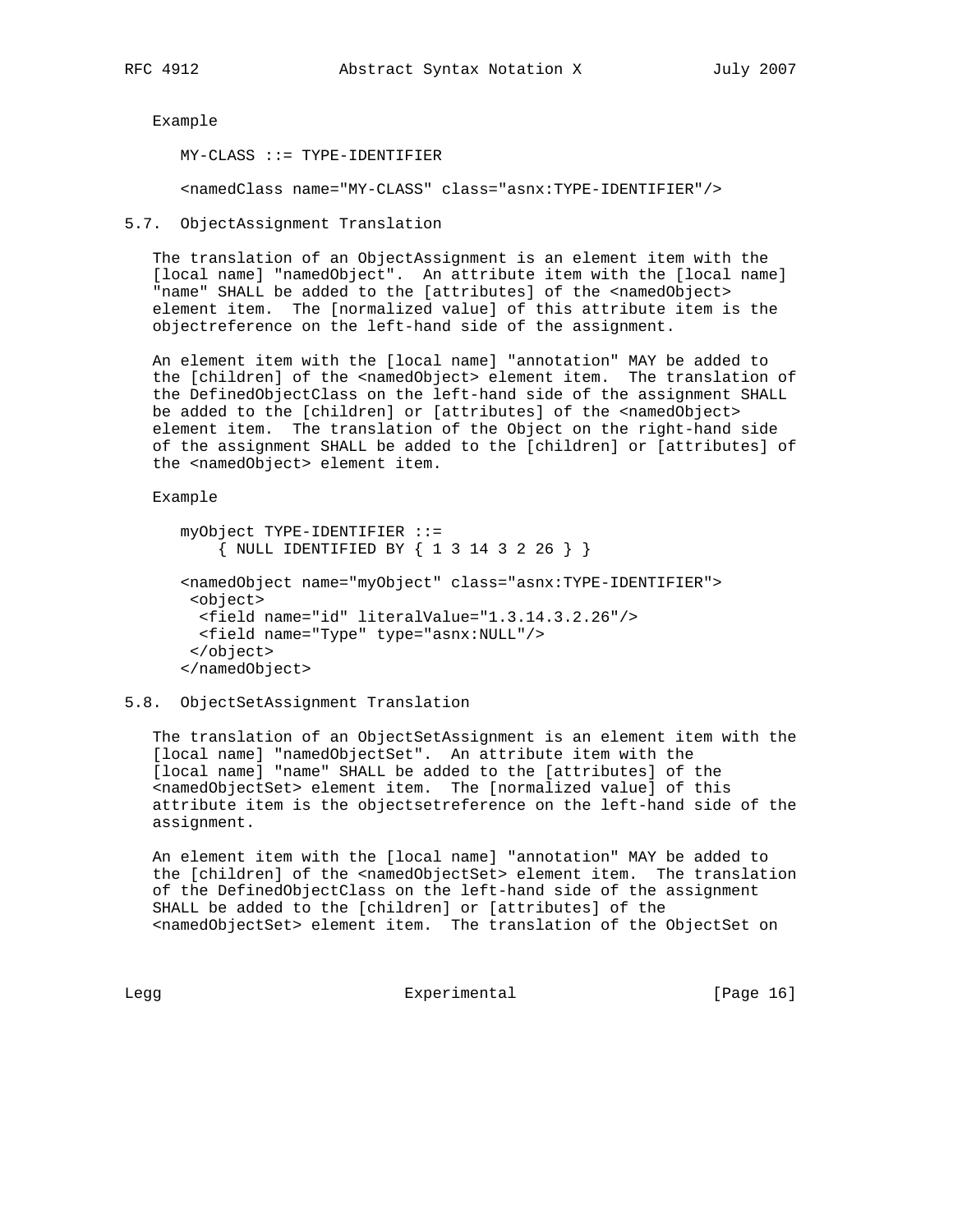the right-hand side of the assignment SHALL be added to the [children] or [attributes] of the <namedObjectSet> element item.

#### Example

MyObjectSet TYPE-IDENTIFIER ::= { myObject }

 <namedObjectSet name="MyObjectSet" class="asnx:TYPE-IDENTIFIER"> <objectSet> <object ref="tns:myObject"/> </objectSet> </namedObjectSet>

5.9. ParameterizedAssignment Translation

 The translation of an ASN.1 specification into ASN.X replaces any reference to a parameterized definition [X.683] with the definition expanded in-line. Consequently, there is no direct translation for a ParameterizedAssignment, though its definition may come into play in the translation of references to the parameterized definition (see Section 13).

6. Translation of Types

 The rules for translating the different varieties of Type are detailed in this section.

 Note that the notation of ASN.1 is ambiguous where a Type is both prefixed [X.680-1] (e.g., tagged) and constrained. For example, the notation "[0] INTEGER (0..10)" could be interpreted as either a tagged ConstrainedType or a constrained TaggedType. For the purposes of the translation into ASN.X, the constraint is assumed to have higher precedence than the prefix, so the above notation would be taken to be a tagged ConstrainedType.

6.1. Identifier Replacement

 Various RXER encoding instructions can be used to override an identifier in an ASN.1 specification with an NCName [XMLNS10]. The NCName is given preeminence in the ASN.X representation, and the identifier is not explicitly given if it is algorithmically related to the NCName. The cases where an NCName overrides an identifier are covered individually in other parts of this specification and make use of the following definition.

 Definition (reduction): The reduction of an NCName is the string of characters resulting from the following operations performed in order on the NCName:

Legg Experimental [Page 17]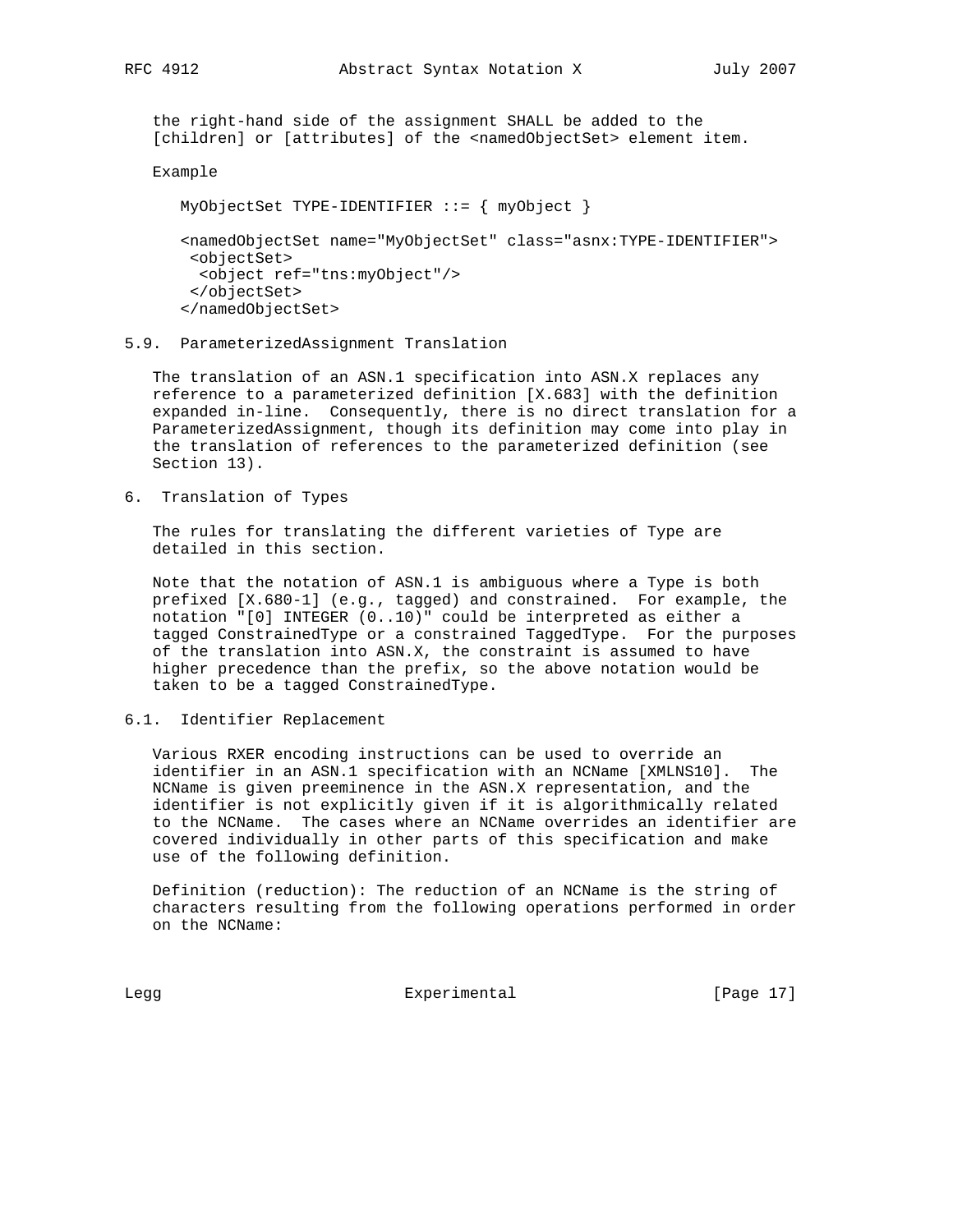- (1) replace each full stop ('.', U+002E) and low line ('\_', U+005F) character with a hyphen character ('-', U+002D),
- (2) remove every character except Latin letters (U+0041-U+005A, U+0061-U+007A), decimal digits (U+0030-U+0039), and hyphens  $(U+002D)$ ,
- (3) remove leading and trailing hyphen characters,
- (4) replace sequences of two or more hyphen characters with a single hyphen, and
- (5) convert the first character to lowercase if it is an uppercase letter.

 Aside: If the reduction of an NCName is not the same as the identifier that the NCName replaces, then the identifier will be explicitly given in the translation into ASN.X.

6.2. DefinedType Translation

 If a Type is a DefinedType in a ReferencedType, then the translation of the Type is the translation of the DefinedType.

 If a DefinedType is not a ParameterizedType, ParameterizedValueSetType, or DummyReference and is not subject to a TYPE-REF or REF-AS-TYPE encoding instruction, then the translation of the DefinedType is either the attribute form translation of a type reference, or the element form translation of a type reference.

 The attribute form translation of a type reference is an attribute item with the [local name] "type". The [normalized value] of this attribute item is a qualified name for the expanded name of the referenced type definition (see Section 5.1). The attribute form translation SHALL NOT be used if this expanded name is not distinct with respect to the current module and the modules referenced by its <import> element items (see Section 5.1).

 The element form translation of a type reference is an element item with the [local name] "type". An element item with the [local name] "annotation" MAY be added to the [children] of the <type> element item. An attribute item with the [local name] "ref" SHALL be added to the [attributes] of the <type> element item. The [normalized value] of this attribute item is a qualified name for the expanded name of the referenced type definition. If this expanded name is not distinct with respect to the current module and the modules referenced by its <import> element items, then an attribute item with the [local name] "context" SHALL be added to the

Legg Experimental Experimental [Page 18]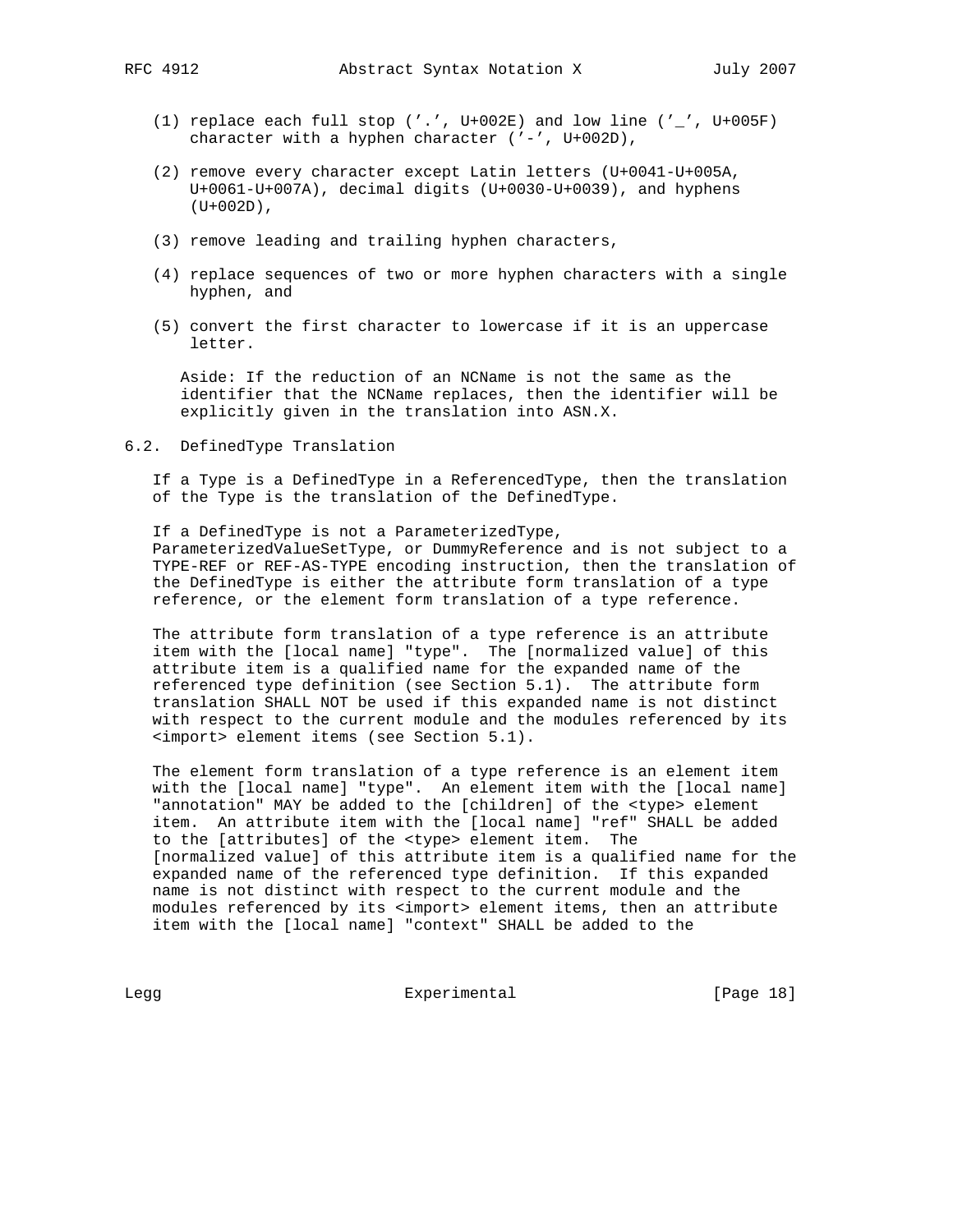[attributes] of the <type> element item; otherwise, if the module containing the referenced type definition has a schema identity URI, then an attribute item with the [local name] "context" MAY be added to the [attributes] of the <type> element item. The [normalized value] of this attribute item is the schema identity URI of the module containing the type definition referenced by the DefinedType.

 Aside: If a reference name is not distinct, then the module containing the referenced definition must have a schema identity URI (see Section 5.1).

 An attribute item with the [local name] "embedded" and [normalized value] "false" or "0" MAY be added to the [attributes] of the <type> element item.

 The translation of the DefinedType is the same whether the type definition is referenced by a typereference or an ExternalTypeReference.

 If a DefinedType is subject to a TYPE-REF encoding instruction, then the translation of the DefinedType is an element item with the [local name] "type". An element item with the [local name] "annotation" MAY be added to the [children] of the <type> element item. An attribute item with the [local name] "ref" SHALL be added to the [attributes] of the <type> element item. The [normalized value] of this attribute item is the RXER character data translation of the QNameValue in the TYPE-REF encoding instruction. If a ContextParameter is present in the RefParameters in the TYPE-REF encoding instruction, then an attribute item with the [local name] "context" SHALL be added to the [attributes] of the <type> element item. The [normalized value] of this attribute item is the string value of the AnyURIValue in the ContextParameter. An attribute item with the [local name] "embedded" and [normalized value] "true" or "1" SHALL be added to the [attributes] of the <type> element item.

 Aside: The embedded attribute item indicates whether a type is directly referenced as a DefinedType or indirectly referenced through a TYPE-REF encoding instruction. An ASN.1 type can be referenced either way. Type definitions in other schema languages cannot be directly referenced.

 If a DefinedType is subject to a REF-AS-TYPE encoding instruction, then the translation of the DefinedType is an element item with the [local name] "type". An element item with the [local name] "annotation" MAY be added to the [children] of the <type> element item. An attribute item with the [local name] "elementType" SHALL be added to the [attributes] of the <type> element item. The

Legg Experimental Experimental [Page 19]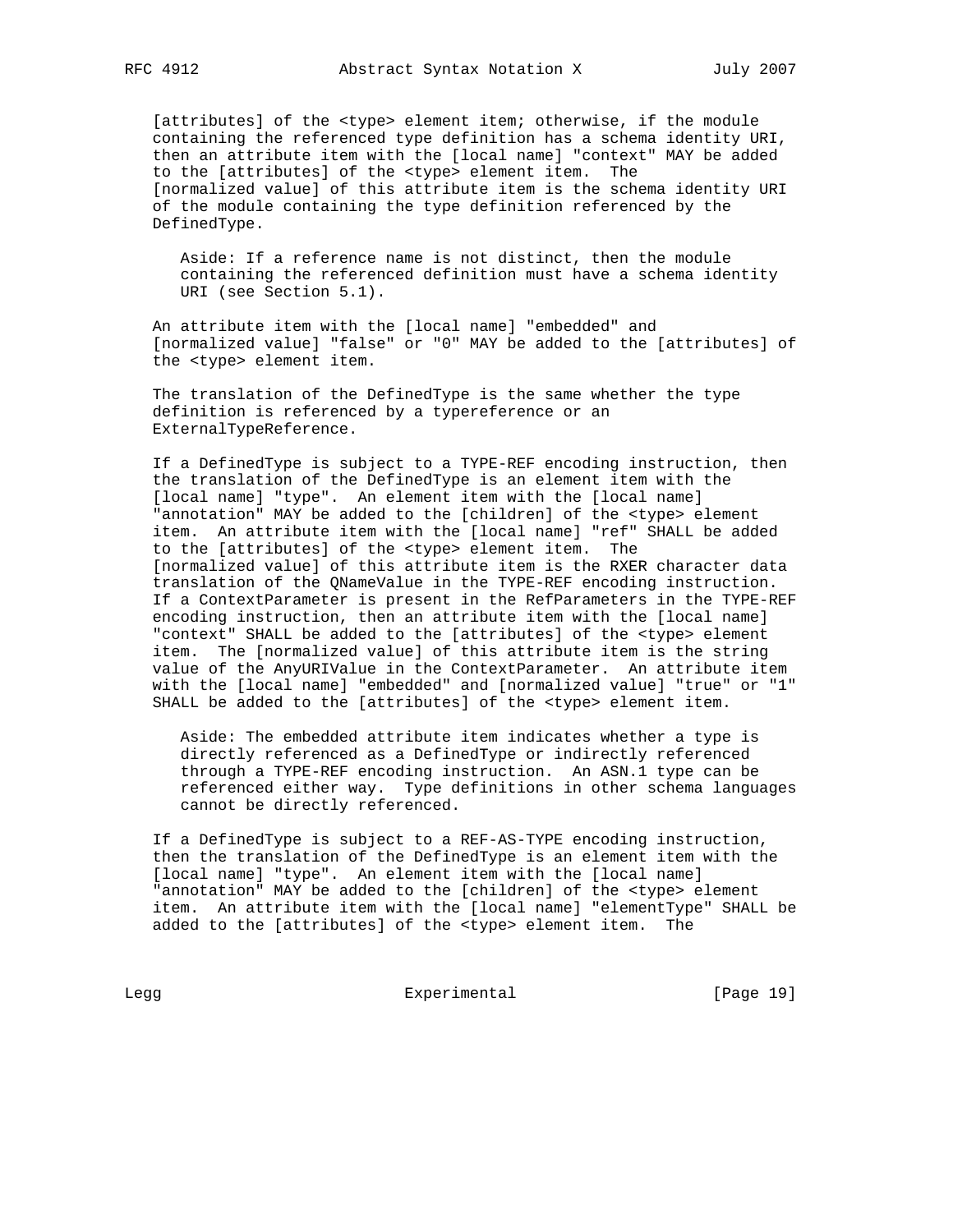[normalized value] of this attribute item is the RXER character data translation of the NameValue in the REF-AS-TYPE encoding instruction. If a ContextParameter is present in the RefParameters in the REF-AS-TYPE encoding instruction, then an attribute item with the [local name] "context" SHALL be added to the [attributes] of the <type> element item. The [normalized value] of this attribute item is the string value of the AnyURIValue in the ContextParameter.

Example

```
 CHOICE {
     one Foo,
     two [RXER:TYPE-REF
                { namespace-name "http://www.example.com/PO1",
                  local-name "PurchaseOrderType" }]
            Markup,
     three [RXER:REF-AS-TYPE "product"
                CONTEXT "http://www.example.com/inventory"]
            Markup
 }
 <type>
  <choice>
   <element name="one" type="tns:Foo"/>
   <element name="two" xmlns:po="http://www.example.com/PO1">
   <type ref="po:PurchaseOrderType" embedded="true"/>
   </element>
   <element name="three">
    <type elementType="product"
          context="http://www.example.com/inventory"/>
  </element>
  </choice>
 </type>
```
 If a DefinedType is a DummyReference, ParameterizedType, or ParameterizedValueSetType, then the translation of the Type is the translation of that DummyReference, ParameterizedType, or ParameterizedValueSetType (see Section 13).

```
6.3. Translation of Built-in Types
```
 If a Type is a BuiltinType or ReferencedType that is one of the productions in Table 1 in Section 5 of the specification for RXER [RXER], then the translation of the Type is either the attribute form or element form translation of that type.

Legg **Experimental** Experimental [Page 20]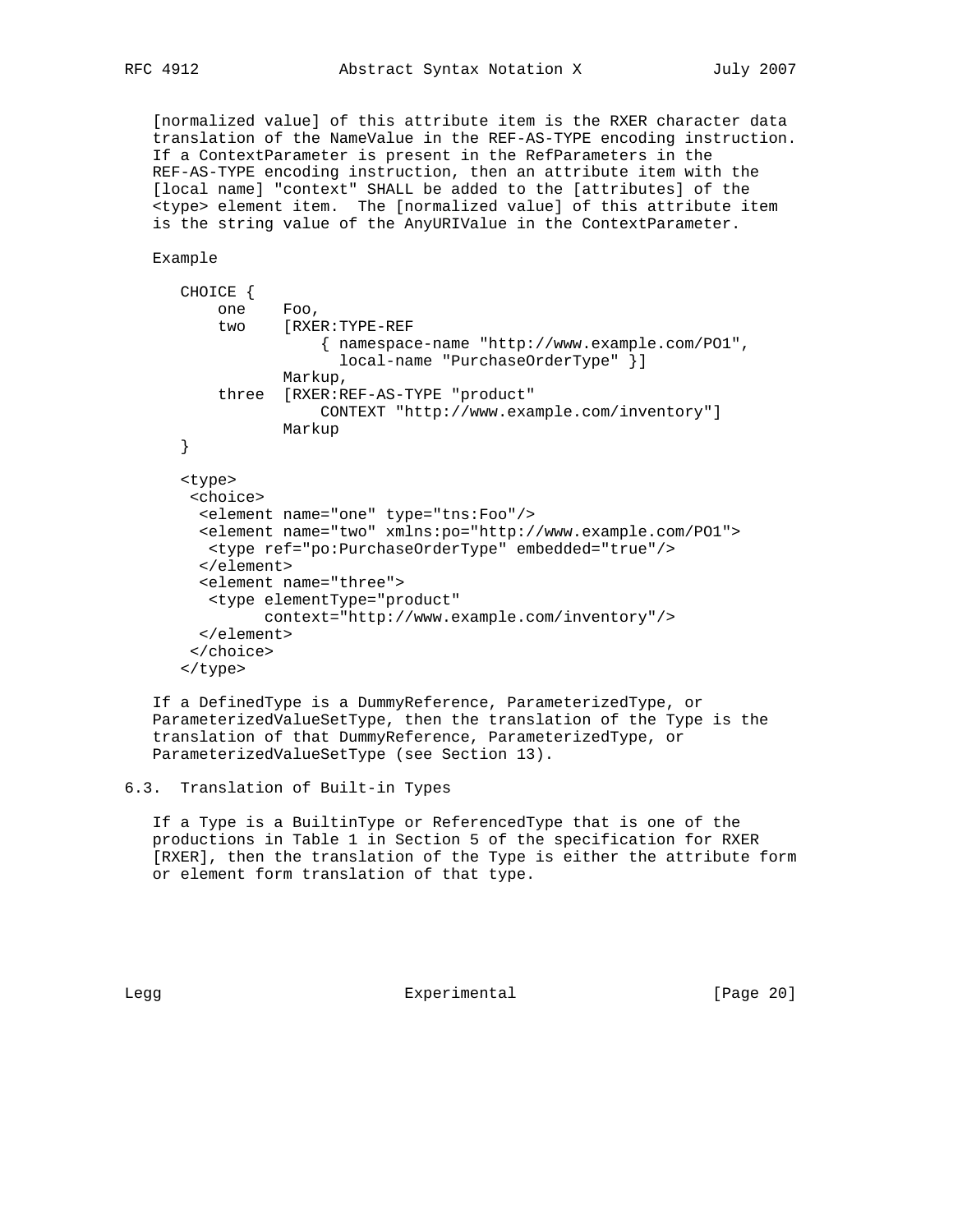The attribute form translation of a Type that is a BuiltinType or ReferencedType that is one of the productions in Table 1 is an attribute item with the [local name] "type". The [normalized value] of this attribute item is a qualified name for the expanded name of the built-in type (see Section 5 of the specification for RXER [RXER]).

 The element form translation of a Type that is a BuiltinType or ReferencedType that is one of the productions in Table 1 is an element item with the [local name] "type". An element item with the [local name] "annotation" MAY be added to the [children] of the <type> element item. An attribute item with the [local name] "ref" SHALL be added to the [attributes] of the <type> element item. The [normalized value] of this attribute item is a qualified name for the expanded name of the built-in type.

Example

BOOLEAN

<type ref="asnx:BOOLEAN"/>

 Usually the translator is free to choose either the attribute form or element form translation for a Type; however, in some contexts attribute forms for a Type are explicitly disallowed.

## 6.4. BitStringType Translation

 The translation of a BitStringType with a NamedBitList is an element item with the [local name] "type". An element item with the [local name] "annotation" MAY be added to the [children] of the <type> element item. An element item with the [local name] "namedBitList" SHALL be appended to the [children] of the <type> element item. The translation of each NamedBit in the NamedBitList SHALL be appended to the [children] of the <namedBitList> element item.

 The translation of a NamedBit is an element item with the [local name] "namedBit". An attribute item with the [local name] "name" SHALL be added to the [attributes] of the <namedBit> element item. If the BitStringType is subject to a VALUES encoding instruction, then the [normalized value] of this attribute item is the replacement name [RXEREI] for the identifier in the NamedBit; otherwise, it is the identifier in the NamedBit. If the BitStringType is subject to a VALUES encoding instruction and the reduction of the replacement name (see Section 6.1) is not the same as the identifier, then an attribute item with the [local name] "identifier" SHALL be added to the [attributes] of the <namedBit>

Legg Experimental [Page 21]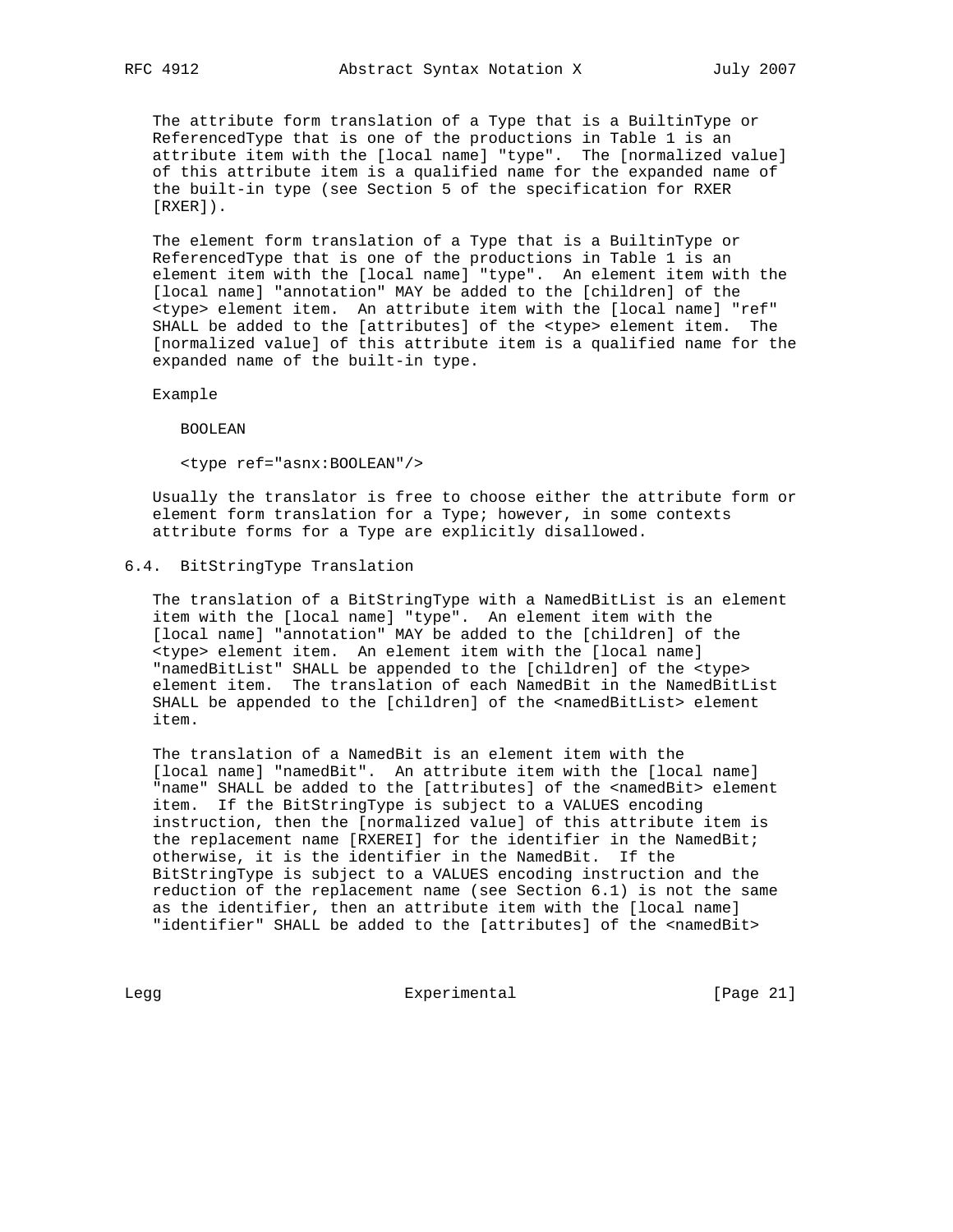element item; otherwise, an attribute item with the [local name] "identifier" MAY be added to the [attributes] of the <namedBit> element item. The [normalized value] of this attribute item is the identifier in the NamedBit. An attribute item with the [local name] "bit" SHALL be added to the [attributes] of the <namedBit> element item. The [normalized value] of this attribute item is the digit string representation of the integer value of the number or DefinedValue in the NamedBit.

Examples

```
BIT STRING \{ zero(0), one(1), two(2) \} <type>
       <namedBitList>
        <namedBit name="zero" bit="0"/>
        <namedBit name="one" bit="1"/>
        <namedBit name="two" bit="2"/>
       </namedBitList>
       </type>
       [RXER:VALUES ALL CAPITALIZED, wednesday AS "Midweek"]
          BIT STRING {
              monday(0), tuesday(1), wednesday(2),
          thursday(3), friday(4) }
      <type>
        <namedBitList>
        <namedBit name="Monday" bit="0"/>
        <namedBit name="Tuesday" bit="1"/>
        <namedBit name="Midweek" identifier="wednesday" bit="2"/>
        <namedBit name="Thursday" bit="3"/>
        <namedBit name="Friday" bit="4"/>
       </namedBitList>
      </type>
```
#### 6.5. IntegerType Translation

 The translation of an IntegerType with a NamedNumberList is an element item with the [local name] "type". An element item with the [local name] "annotation" MAY be added to the [children] of the <type> element item. An element item with the [local name] "namedNumberList" SHALL be appended to the [children] of the <type> element item. The translation of each NamedNumber in the NamedNumberList SHALL be appended to the [children] of the <namedNumberList> element item.

Legg Experimental [Page 22]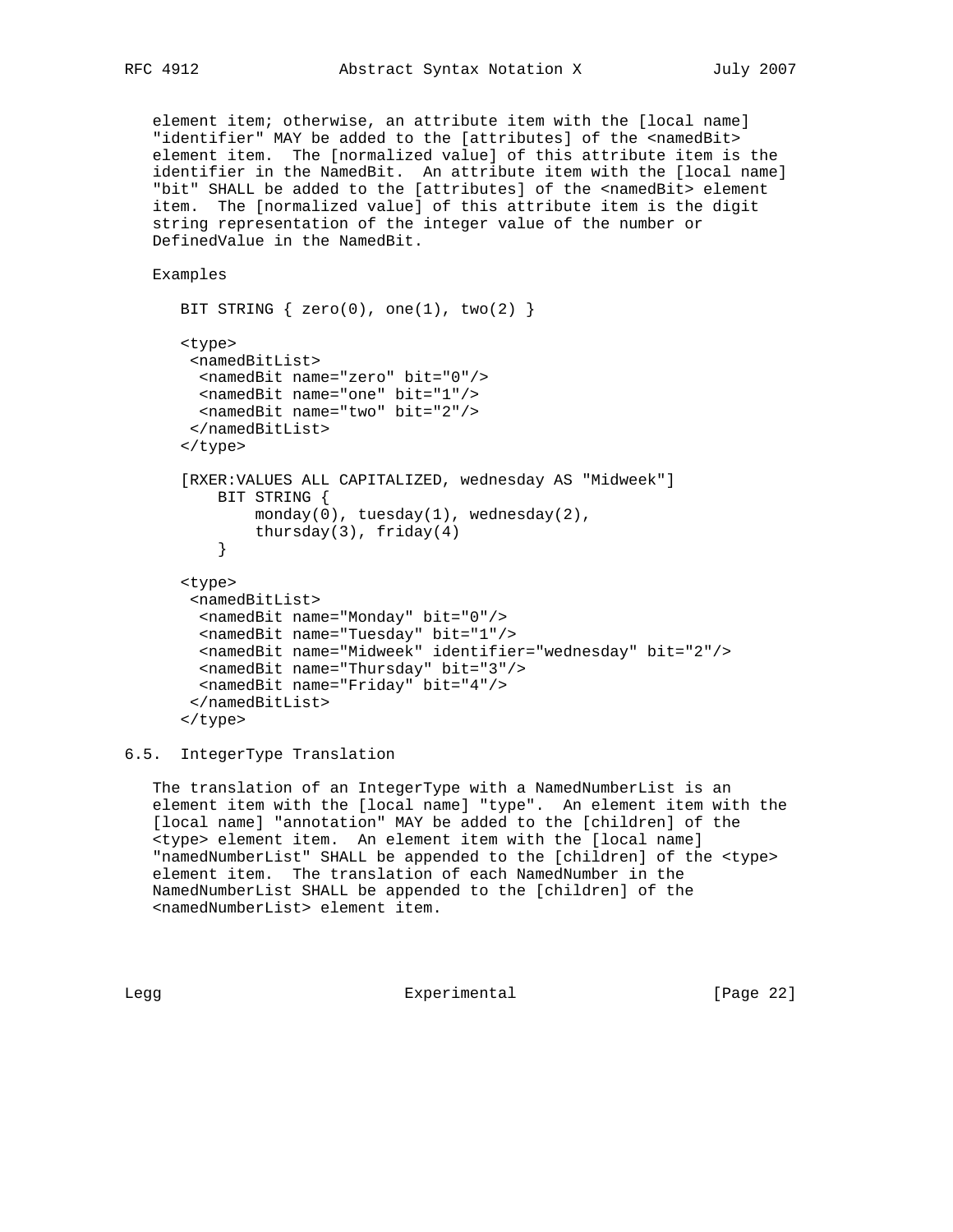The translation of a NamedNumber is an element item with the [local name] "namedNumber". An attribute item with the [local name] "name" SHALL be added to the [attributes] of the <namedNumber> element item. If the IntegerType is subject to a VALUES encoding instruction, then the [normalized value] of this attribute item is the replacement name [RXEREI] for the identifier in the NamedNumber; otherwise, it is the identifier in the NamedNumber. If the IntegerType is subject to a VALUES encoding instruction and the reduction of the replacement name (see Section 6.1) is not the same as the identifier, then an attribute item with the [local name] "identifier" SHALL be added to the [attributes] of the <namedNumber> element item; otherwise, an attribute item with the [local name] "identifier" MAY be added to the [attributes] of the <namedNumber> element item. The [normalized value] of this attribute item is the identifier in the NamedNumber. An attribute item with the [local name] "number" SHALL be added to the [attributes] of the <namedNumber> element item. The [normalized value] of this attribute item is the digit string representation of the integer value of the SignedNumber or DefinedValue in the NamedNumber.

Examples

```
INTEGER \{ \text{nothing}(0), \text{a-little}(1), \text{a-lot}(100) \} <type>
 <namedNumberList>
   <namedNumber name="nothing" number="0"/>
   <namedNumber name="a-little" number="1"/>
  <namedNumber name="a-lot" number="100"/>
  </namedNumberList>
 </type>
 [RXER:VALUES ALL CAPITALIZED, very-high AS "DANGEROUS"]
    INTEGER \{ low(25), medium(50), high(75), very-high(100) \} <type>
  <namedNumberList>
   <namedNumber name="Low" number="25"/>
   <namedNumber name="Medium" number="50"/>
   <namedNumber name="High" number="75"/>
   <namedNumber name="DANGEROUS" identifier="very-high"
                number="100"/>
 </namedNumberList>
 </type>
```
Legg **Experimental** Experimental [Page 23]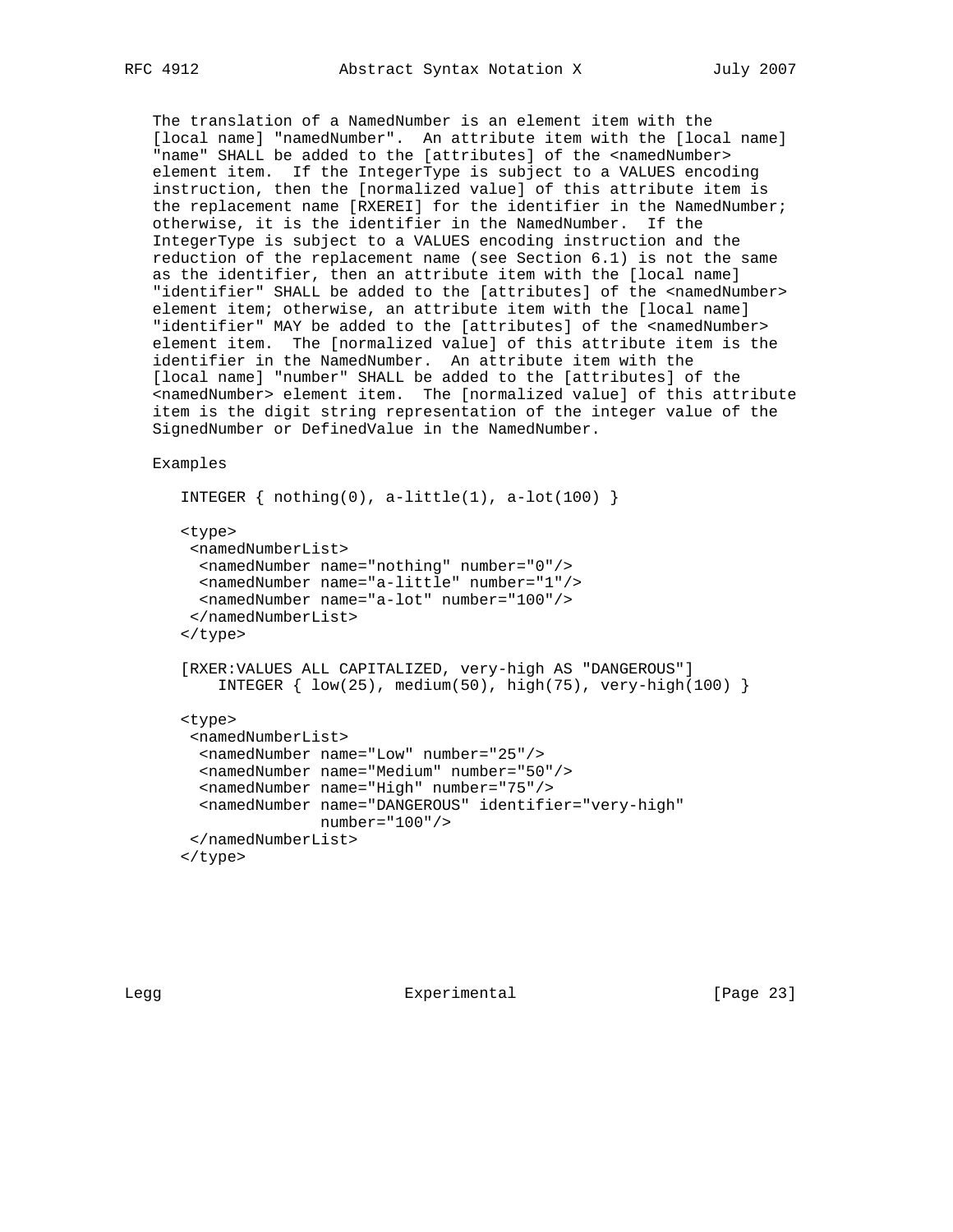## 6.6. EnumeratedType Translation

 The translation of an EnumeratedType is an element item with the [local name] "type". An element item with the [local name] "annotation" MAY be added to the [children] of the <type> element item. An element item with the [local name] "enumerated" SHALL be appended to the [children] of the <type> element item. The translation of each EnumerationItem nested in the RootEnumeration in the Enumerations instance in the EnumeratedType SHALL be appended to the [children] of the <enumerated> element item.

 If an ellipsis ("...") is present in the Enumerations instance, then an element item with the [local name] "extension" SHALL be appended to the [children] of the <enumerated> element item and the translation of the ExceptionSpec (possibly empty) SHALL be added to the [children] of the <extension> element item. If an AdditionalEnumeration is present in the Enumerations instance, then the translation of each EnumerationItem nested in the AdditionalEnumeration SHALL be appended to the [children] of the <extension> element item.

 The translation of an EnumerationItem is an element item with the [local name] "enumeration".

 If the EnumerationItem is of the "identifier" form, then an attribute item with the [local name] "name" SHALL be added to the [attributes] of the <enumeration> element item. If the EnumeratedType is subject to a VALUES encoding instruction, then the [normalized value] of this attribute item is the replacement name [RXEREI] for the identifier; otherwise, it is the identifier. If the EnumeratedType is subject to a VALUES encoding instruction and the reduction of the replacement name (see Section 6.1) is not the same as the identifier, then an attribute item with the [local name] "identifier" SHALL be added to the [attributes] of the <enumeration> element item; otherwise, an attribute item with the [local name] "identifier" MAY be added to the [attributes] of the <enumeration> element item. The [normalized value] of this attribute item is the identifier.

 If the EnumerationItem is of the "NamedNumber" form, then an attribute item with the [local name] "name" SHALL be added to the [attributes] of the <enumeration> element item. If the EnumeratedType is subject to a VALUES encoding instruction, then the [normalized value] of this attribute item is the replacement name [RXEREI] for the identifier in the NamedNumber; otherwise, it is the identifier in the NamedNumber. If the EnumeratedType is subject to a VALUES encoding instruction and the reduction of the replacement name is not the same as the identifier, then an attribute item with the [local name] "identifier" SHALL be added to the [attributes] of the

Legg Experimental Experimental [Page 24]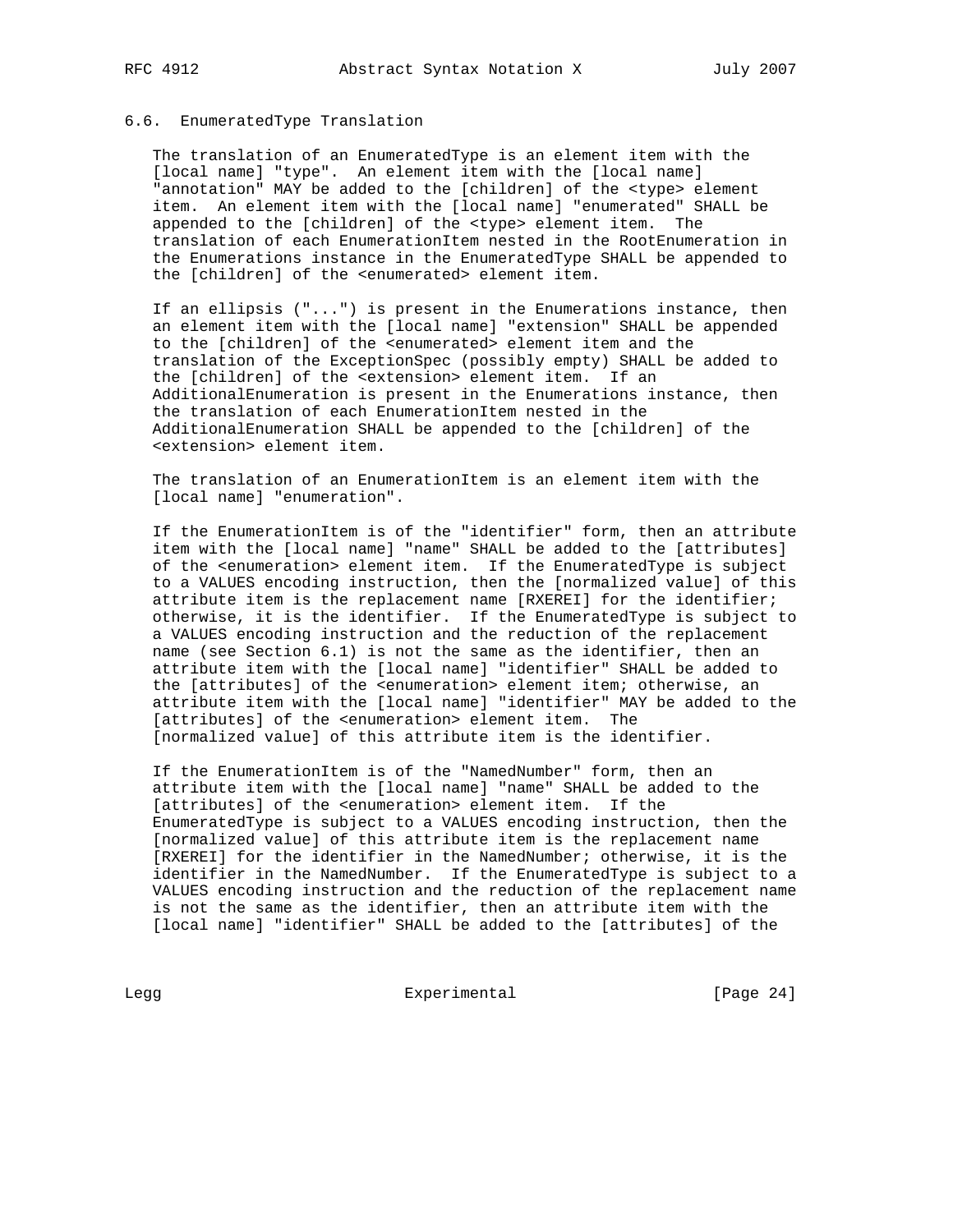<enumeration> element item; otherwise, an attribute item with the [local name] "identifier" MAY be added to the [attributes] of the <enumeration> element item. The [normalized value] of this attribute item is the identifier in the NamedNumber. An attribute item with the [local name] "number" SHALL be added to the [attributes] of the <enumeration> element item. The [normalized value] of this attribute item is the digit string representation of the integer value of the SignedNumber or DefinedValue in the NamedNumber.

Examples

```
ENUMERATED \{red(0), green(1), ..., blue(2) \} <type>
  <enumerated>
   <enumeration name="red" number="0"/>
   <enumeration name="green" number="1"/>
  <extension>
    <enumeration name="blue" number="2"/>
  </extension>
  </enumerated>
 </type>
 [RXER:VALUES ALL CAPITALIZED, red AS "Crimson"]
     ENUMERATED { red, yellow, green, blue }
 <type>
  <enumerated>
   <enumeration name="Crimson" identifier="red"/>
  <enumeration name="Yellow"/>
  <enumeration name="Green"/>
  <enumeration name="Blue"/>
  </enumerated>
```

```
 </type>
```
6.7. PrefixedType Translation

 The translation of a PrefixedType [X.680-1] that is a TaggedType is either the short form translation (Section 6.7.1) or long form translation (Section 6.7.2) of the TaggedType.

 Aside: The short form translation is provided because TaggedType notation is heavily used in existing ASN.1 specifications. The long form translation has the same structure as the translation of an EncodingPrefixedType and can be simplified where there is a series of nested PrefixedType instances.

Legg Experimental [Page 25]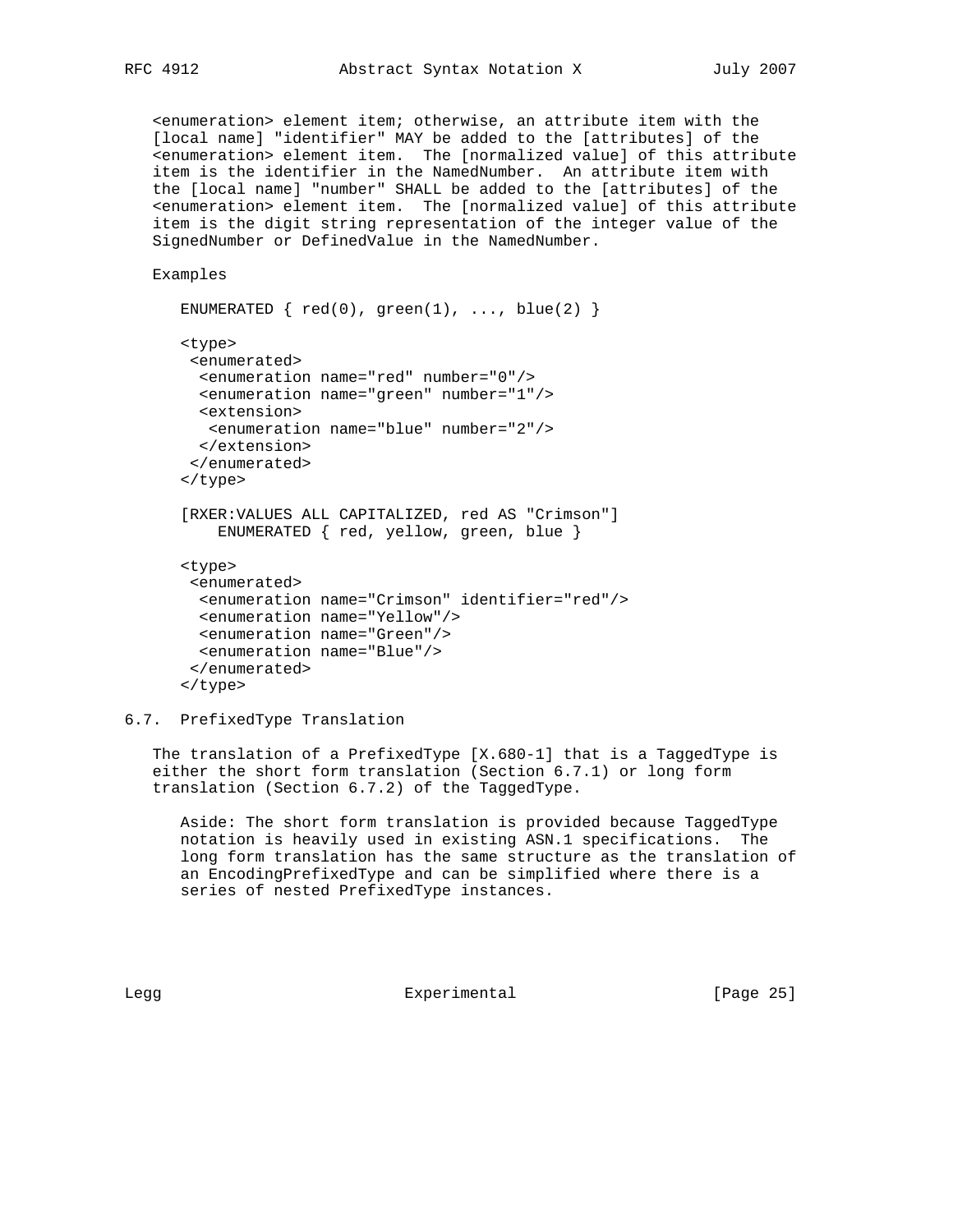If a PrefixedType is an EncodingPrefixedType and the EncodingReference is RXER, or the EncodingReference is empty and the default encoding reference [X.680-1] for the module is RXER, then the translation of the PrefixedType is the translation of the Type in the EncodingPrefixedType.

 Aside: This is not suggesting that RXER encoding instructions are ignored. Encoding instructions for RXER are not explicitly represented in ASN.X, but rather affect how an ASN.1 module is translated into an ASN.X module (since the content of an ASN.X module is also the RXER encoding of an abstract value of the ModuleDefinition ASN.1 type in Appendix A). The individual effects of RXER encoding instructions on the translation are addressed in other parts of this specification. Encoding instructions for other encoding rules have explicit representations in ASN.X.

 If a PrefixedType is an EncodingPrefixedType and the EncodingReference is not RXER, or the EncodingReference is empty and the default encoding reference for the module is not RXER, then the translation of the PrefixedType is an element item with the [local name] "prefixed". The translation of the EncodingPrefix in the EncodingPrefixedType SHALL be added to the [children] of the <prefixed> element item.

 If the EncodingReference of an EncodingPrefix is not empty, then the translation of the EncodingPrefix is an element item with the encodingreference in the EncodingReference as the [local name]. The translation of the EncodingInstruction in the EncodingPrefix SHALL be added to the [children] of this element item.

 If the EncodingReference of an EncodingPrefix is empty, then the translation of the EncodingPrefix is an element item with the default encoding reference for the module as the [local name]. The translation of the EncodingInstruction in the EncodingPrefix SHALL be added to the [children] of this element item.

 The EncodingInstruction notation is different for each set of encoding instructions, and their translations into ASN.X are specified in separate documents [GSEREIT][XEREIT]. At the time of writing, only three sets of encoding instructions have been defined (for RXER [RXEREI], GSER [GSEREI], and EXTENDED-XER [X.693-1]).

If the child <type> element item of a <prefixed> element item has no attribute items and has a child <prefixed> element item, then that child <type> element item MAY be replaced by the [children] and [attributes] of the inner <prefixed> element item. Note that the long form translation of a TaggedType is also eligible for this

Legg Experimental Experimental [Page 26]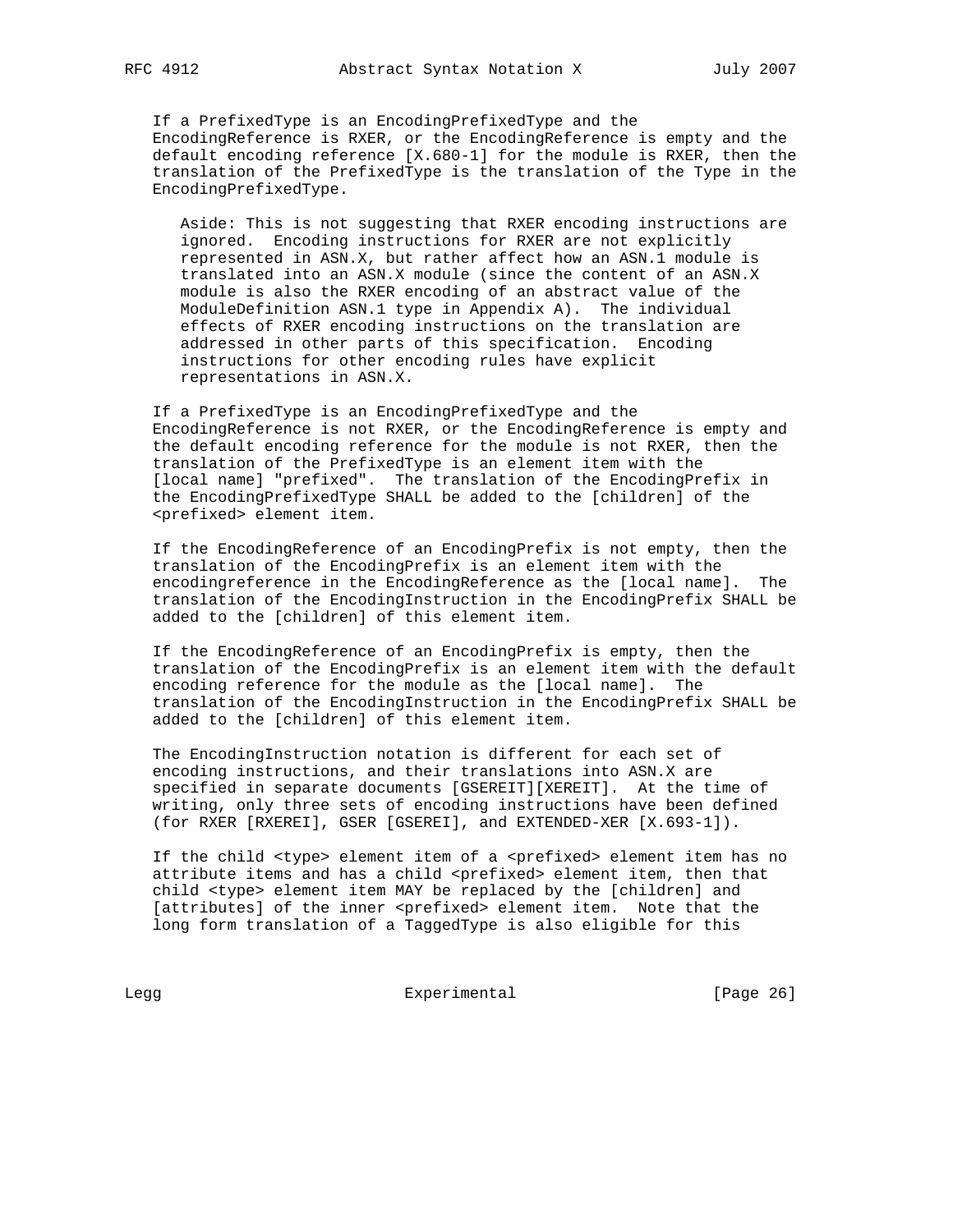```
 rewriting step. This rewriting step MAY be applied to the result of
 a previous rewriting step if the necessary condition still holds.
 Example
    These three definitions are equivalent.
    [XER:ATTRIBUTE] [XER:USE-UNION] [GSER:CHOICE-OF-STRINGS] CHOICE {
       one PrintableString,
        two UTF8String
    }
    <type>
     <prefixed>
      <XER><attribute/></XER>
      <type>
       <prefixed>
        <XER><useUnion/></XER>
        <type>
         <prefixed>
          <GSER><choiceOfStrings/></GSER>
          <type>
           <choice>
            <element name="one" type="asnx:PrintableString"/>
            <element name="two" type="asnx:UTF8String"/>
           </choice>
          </type>
         </prefixed>
        </type>
       </prefixed>
      </type>
     </prefixed>
    </type>
    <type>
     <prefixed>
      <XER><attribute/></XER>
      <XER><useUnion/></XER>
      <GSER><choiceOfStrings/></GSER>
      <type>
       <choice>
        <element name="one" type="asnx:PrintableString"/>
        <element name="two" type="asnx:UTF8String"/>
       </choice>
      </type>
     </prefixed>
    </type>
```
Legg Experimental [Page 27]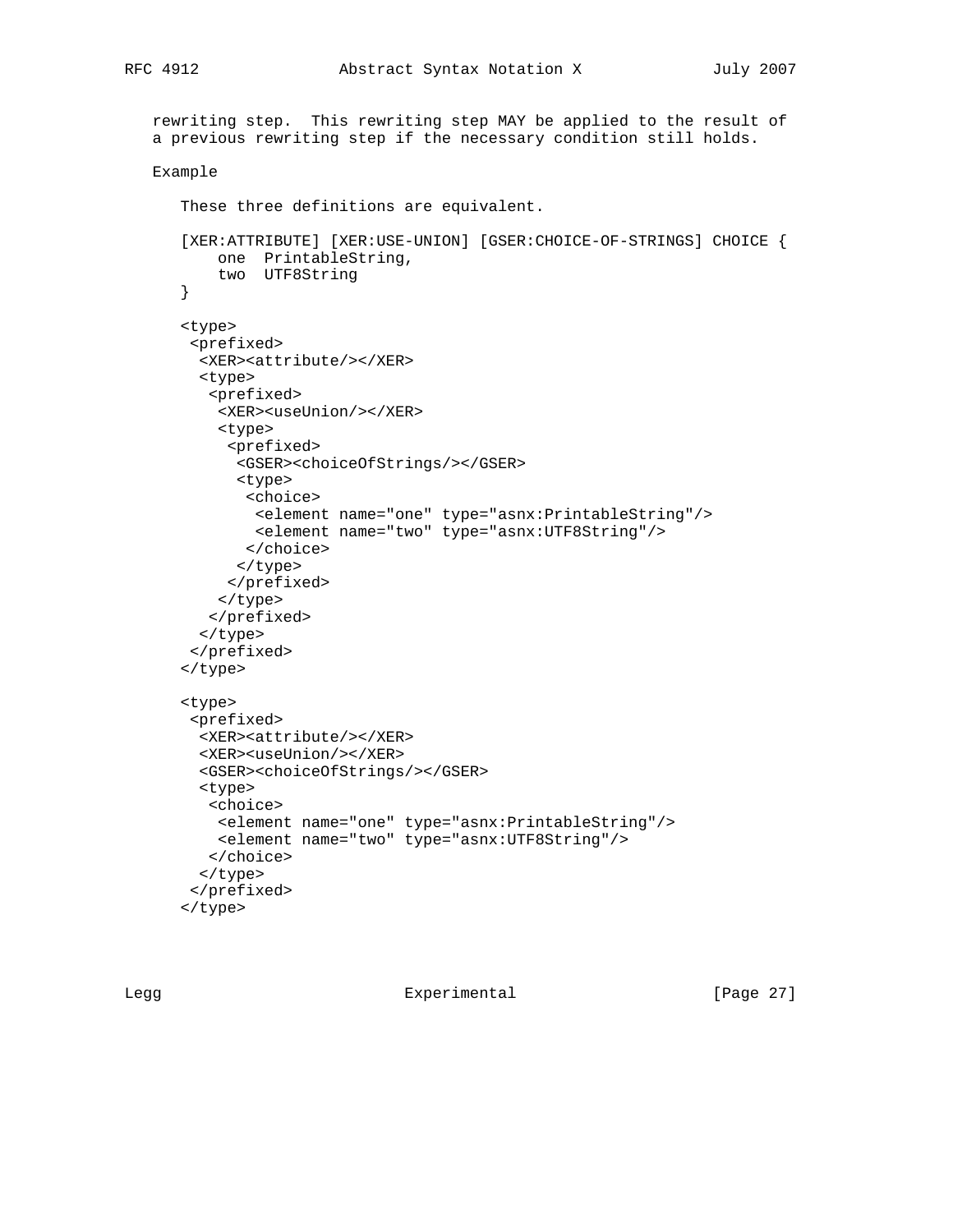## 6.7.1. Short Form TaggedType Translation

 The short form translation of a TaggedType is an element item with the [local name] "type". An element item with the [local name] "annotation" MAY be added to the [children] of the <type> element item. An element item with the [local name] "tagged" SHALL be appended to the [children] of the <type> element item.

 If the Class in the Tag in the TaggedType is not empty, then an attribute item with the [local name] "tagClass" SHALL be added to the [attributes] of the <tagged> element item. The [normalized value] of this attribute item is the Class of the Tag with all letters downcased, i.e., either "universal", "application", or "private".

 An attribute item with the [local name] "number" SHALL be added to the [attributes] of the <tagged> element item. The [normalized value] of this attribute item is the digit string representation of the integer value of the number or DefinedValue in the ClassNumber in the Tag.

 If the Tag is immediately followed by the "IMPLICIT" keyword, then an attribute item with the [local name] "tagging" and [normalized value] "implicit" SHALL be added to the [attributes] of the <tagged> element item.

 If the Tag is immediately followed by the "EXPLICIT" keyword, then an attribute item with the [local name] "tagging" and [normalized value] "explicit" SHALL be added to the [attributes] of the <tagged> element item.

 The translation of the Type in the TaggedType SHALL be added to the [children] or [attributes] of the <tagged> element item.

Examples

```
 [0] INTEGER
 <type>
  <tagged number="0" type="asnx:INTEGER"/>
 </type>
 [APPLICATION 10] IMPLICIT BOOLEAN
 <type>
 <tagged tagClass="application" number="10" tagging="implicit"
         type="asnx:BOOLEAN"/>
 </type>
```
Legg Experimental [Page 28]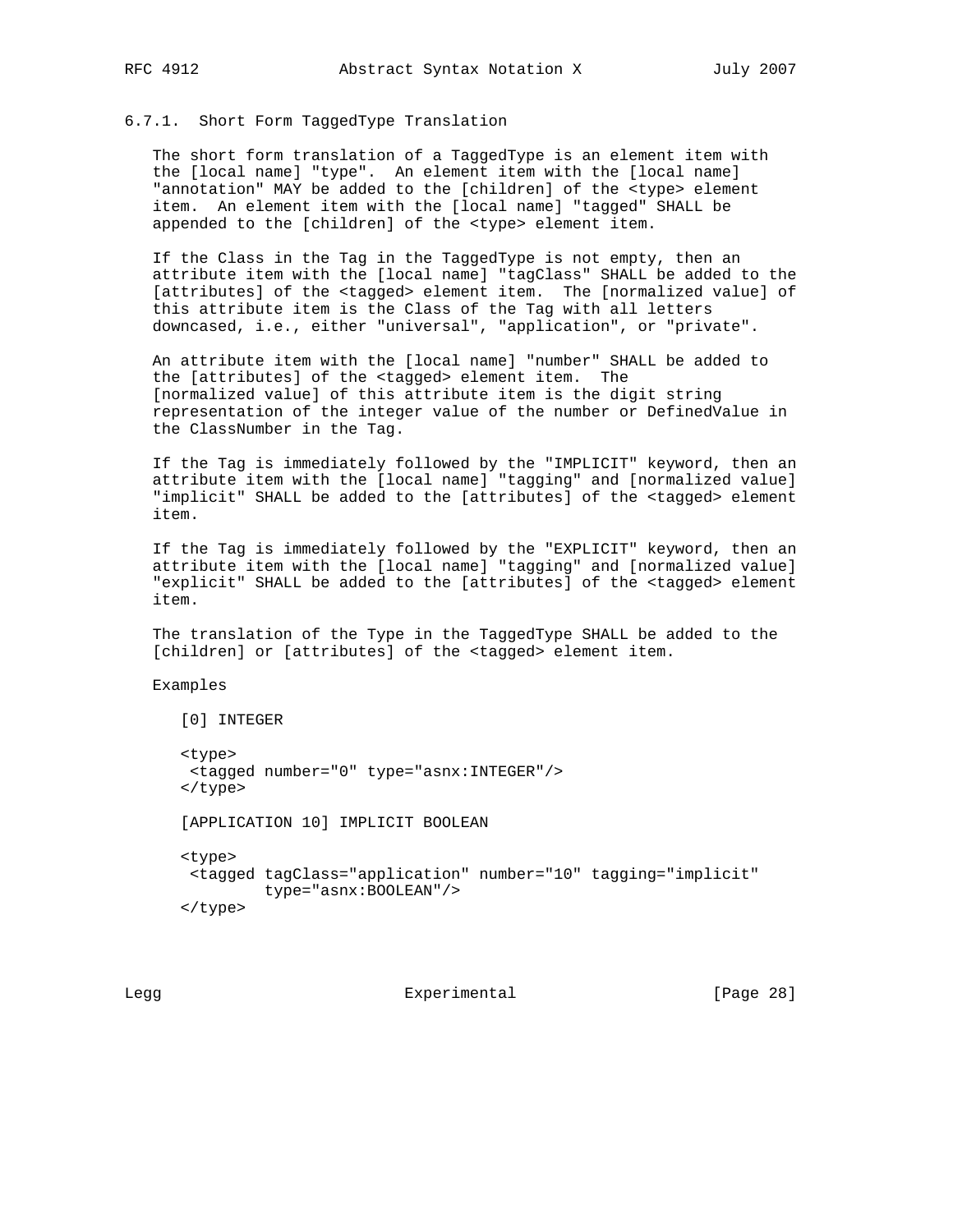#### 6.7.2. Long Form TaggedType Translation

 The long form translation of a TaggedType is an element item with the [local name] "type". An element item with the [local name] "annotation" MAY be added to the [children] of the <type> element item. An element item with the [local name] "prefixed" SHALL be appended to the [children] of the <type> element item. The translation of the Tag in the TaggedType SHALL be added to the [children] of the <prefixed> element item.

 The translation of a Tag is an element item with the [local name] "TAG".

 If the Class of the Tag is not empty, then an attribute item with the [local name] "tagClass" SHALL be added to the [attributes] of the <TAG> element item. The [normalized value] of this attribute item is the Class of the Tag with all letters downcased, i.e., either "universal", "application", or "private".

 An attribute item with the [local name] "number" SHALL be added to the [attributes] of the <TAG> element item. The [normalized value] of this attribute item is the digit string representation of the integer value of the number or DefinedValue in the ClassNumber in the Tag.

 If the Tag is immediately followed by the "IMPLICIT" keyword, then an attribute item with the [local name] "tagging" and [normalized value] "implicit" SHALL be added to the [attributes] of the <TAG> element item.

 If the Tag is immediately followed by the "EXPLICIT" keyword, then an attribute item with the [local name] "tagging" and [normalized value] "explicit" SHALL be added to the [attributes] of the <TAG> element item.

 The translation of the Type in the TaggedType SHALL be added to the [children] or [attributes] of the <prefixed> element item.

Examples

[0] INTEGER

 <type> <prefixed type="asnx:INTEGER"> <TAG number="0"/> </prefixed> </type>

Legg **Experimental** Experimental [Page 29]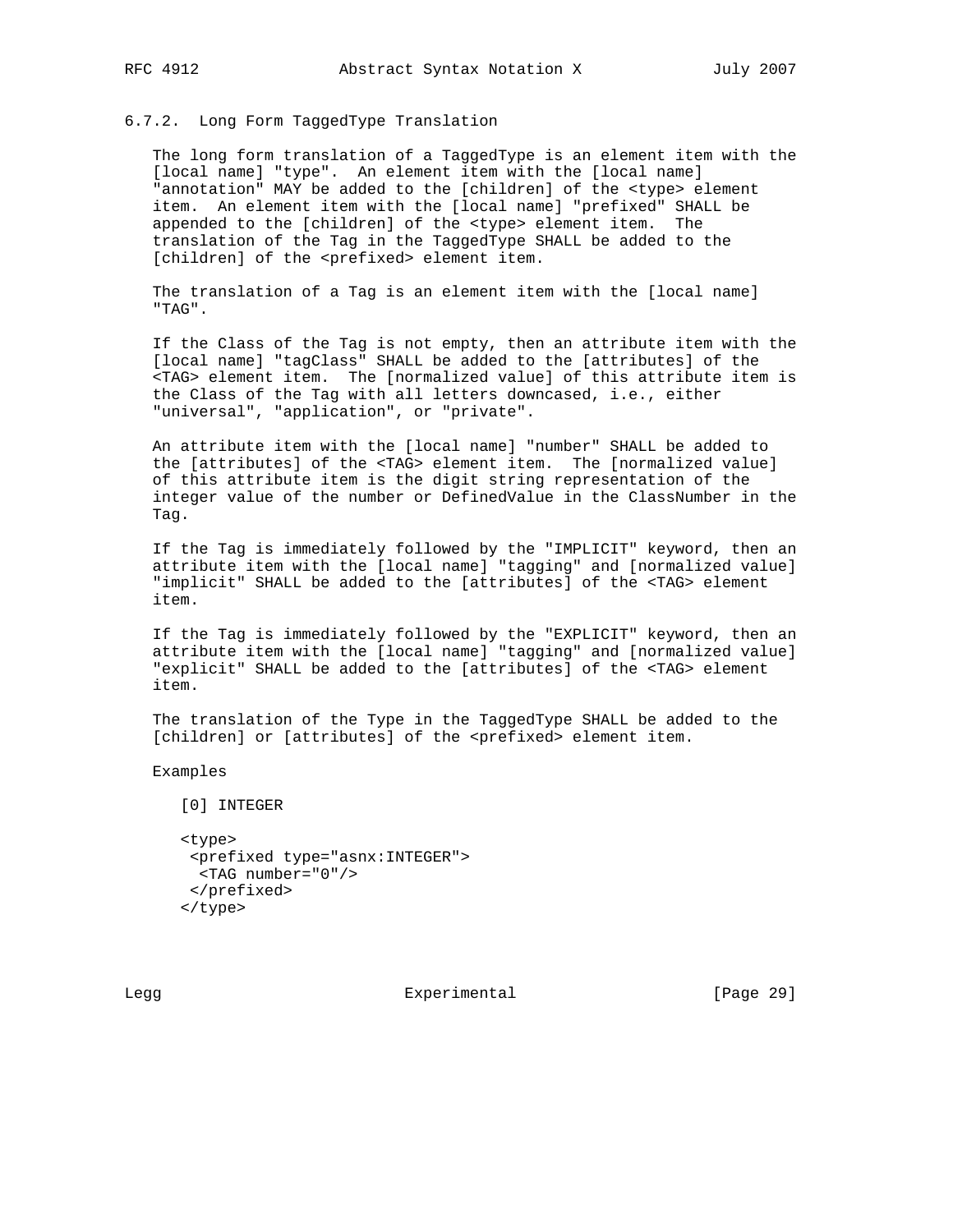[APPLICATION 10] IMPLICIT BOOLEAN

```
 <type>
  <prefixed type="asnx:BOOLEAN">
  <TAG tagClass="application" number="10" tagging="implicit"/>
  </prefixed>
 </type>
```
6.8. SelectionType Translation

 The translation of a SelectionType is an element item with the [local name] "type". An element item with the [local name] "annotation" MAY be added to the [children] of the <type> element item. An element item with the [local name] "selection" SHALL be appended to the [children] of the <type> element item.

 The identifier in a SelectionType identifies a NamedType in the definition of the Type in the SelectionType. The translation of that NamedType will be an element item with the [local name] either "attribute", "element", "component", "group", or "member". An attribute item with the same [local name] as the translation of the NamedType SHALL be added to the [attributes] of the <selection> element item. The [normalized value] of this attribute item is a qualified name for the expanded name of the NamedType [RXEREI].

 The translation of the Type in the SelectionType SHALL be added to the [children] or [attributes] of the <selection> element item.

```
 Examples
```

```
 field1 < MyChoiceType
 <type>
 <selection element="field1" type="tns:MyChoiceType"/>
 </type>
 field2 < CHOICE {
    field2 [RXER:ATTRIBUTE][RXER:NAME AS "field-two"] INTEGER
 }
 <type>
  <selection attribute="field-two">
  <type>
   <choice>
    <attribute name="field-two" identifier="field2"
                type="asnx:INTEGER"/>
   </choice>
   </type>
```
Legg Experimental [Page 30]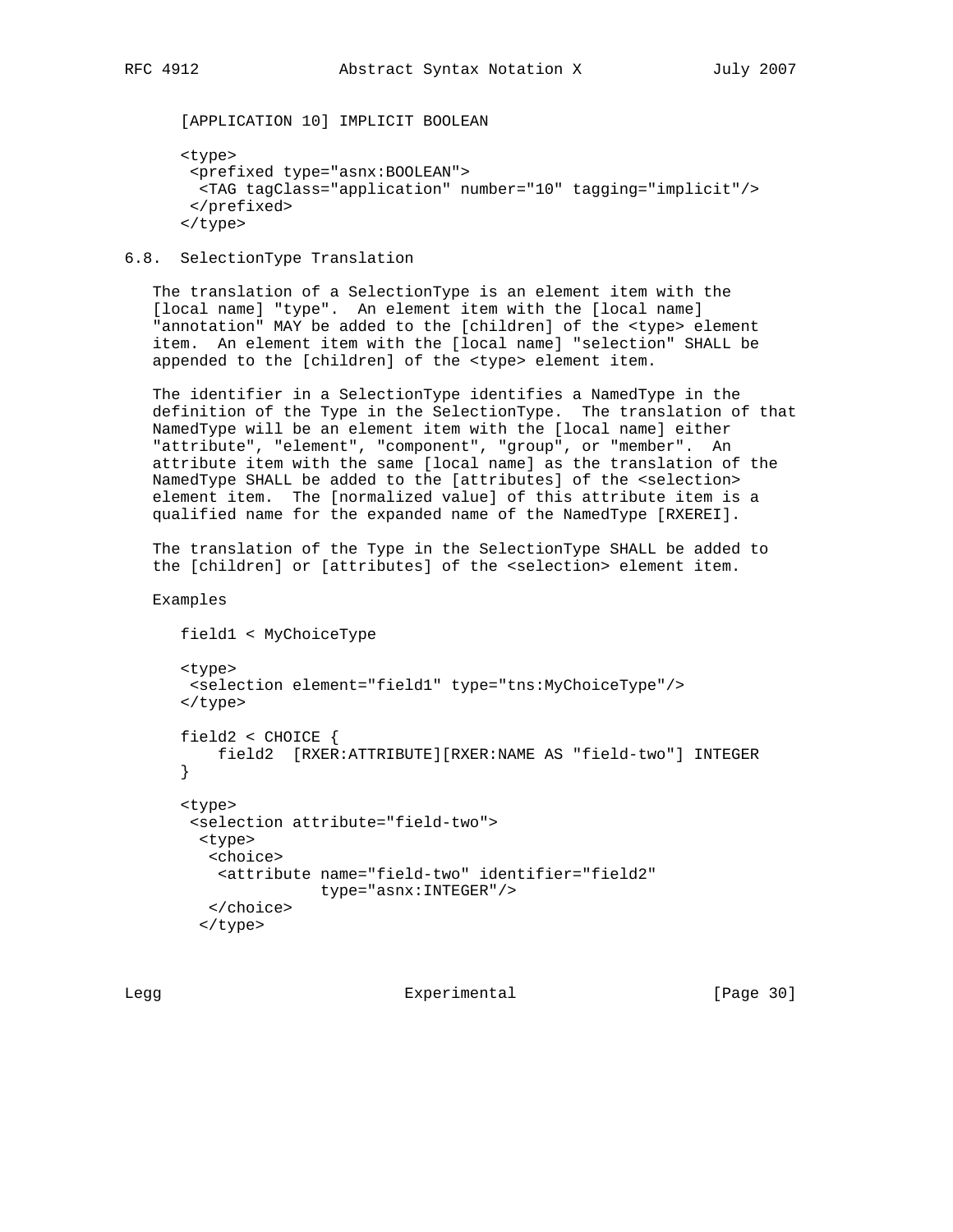```
 </selection>
 </type>
```
6.9. InstanceOfType Translation

 The translation of an InstanceOfType is an element item with the [local name] "type". An element item with the [local name] "annotation" MAY be added to the [children] of the <type> element item. An element item with the [local name] "instanceOf" SHALL be appended to the [children] of the <type> element item. The translation of the DefinedObjectClass in the InstanceOfType SHALL be added to the [children] or [attributes] of the <instanceOf> element item.

Example

INSTANCE OF TYPE-IDENTIFIER

 <type> <instanceOf class="asnx:TYPE-IDENTIFIER"/> </type>

## 6.10. ObjectClassFieldType Translation

 The translation of an ObjectClassFieldType is an element item with the [local name] "type". An element item with the [local name] "annotation" MAY be added to the [children] of the <type> element item. An element item with the [local name] "fromClass" SHALL be appended to the [children] of the <type> element item. The translation of the DefinedObjectClass in the ObjectClassFieldType SHALL be added to the [children] or [attributes] of the <fromClass> element item. The translation of the FieldName (see Section 9.2.6) in the ObjectClassFieldType SHALL be added to the [children] or [attributes] of the <fromClass> element item.

Example

OPERATION.&Linked.&ArgumentType

 <type> <fromClass class="tns:OPERATION" fieldName="Linked/ArgumentType"/> </type>

Legg Experimental [Page 31]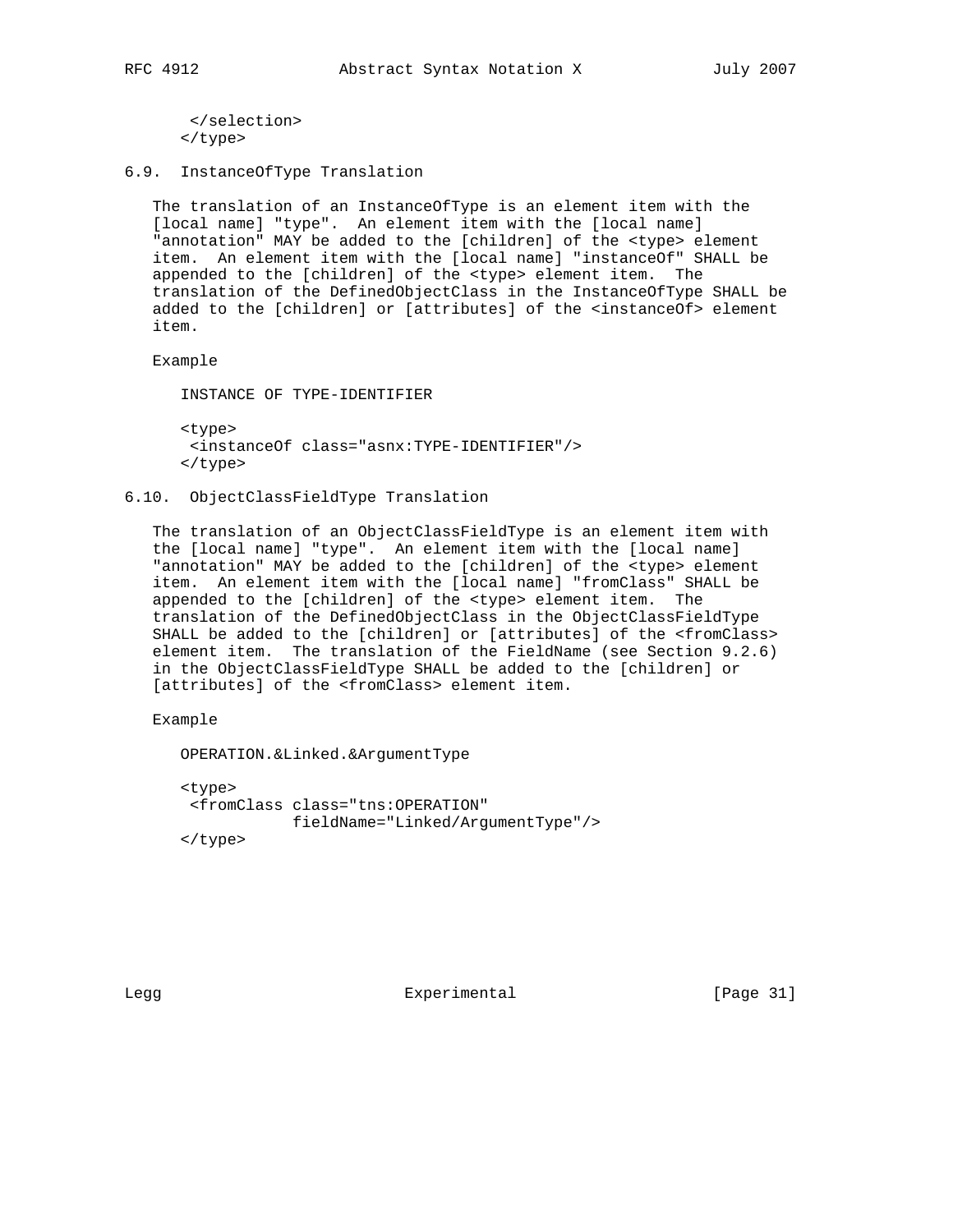6.11. TypeFromObject and ValueSetFromObjects Translation

 The translation of a TypeFromObject or ValueSetFromObjects is an element item with the [local name] "type". An element item with the [local name] "annotation" MAY be added to the [children] of the <type> element item. An element item with the [local name] "fromObjects" SHALL be appended to the [children] of the <type> element item.

 The translation of the ReferencedObjects instance in the TypeFromObject or ValueSetFromObjects SHALL be added to the [children] or [attributes] of the <fromObjects> element item.

 The translation of the FieldName in the TypeFromObject or ValueSetFromObjects SHALL be added to the [children] or [attributes] of the <fromObjects> element item.

Example

invertMatrix.&Errors.&errorCode

 <type> <fromObjects object="tns:invertMatrix" fieldName="Errors/errorCode"/>

</type>

6.12. Translation of Combining Types

 This section details the translation of the ASN.1 combining types: SET, SEQUENCE, CHOICE, SET OF, and SEQUENCE OF. The combining type definitions all make use of the NamedType notation.

6.12.1. NamedType Translation

 A NamedType is translated in one of three ways depending on the context. These are the normal translation, the member translation, and the item translation. These translations are not interchangeable. One of the three will be explicitly invoked as part of the translation of an enclosing combining type.

 The normal translation of a NamedType is an element item with the [local name] determined as follows:

 (1) if the NamedType is subject to an ATTRIBUTE or ATTRIBUTE-REF encoding instruction, or subject to a COMPONENT-REF encoding instruction that references a top-level NamedType that is subject to an ATTRIBUTE encoding instruction, then the [local name] is "attribute",

Legg Experimental Experimental [Page 32]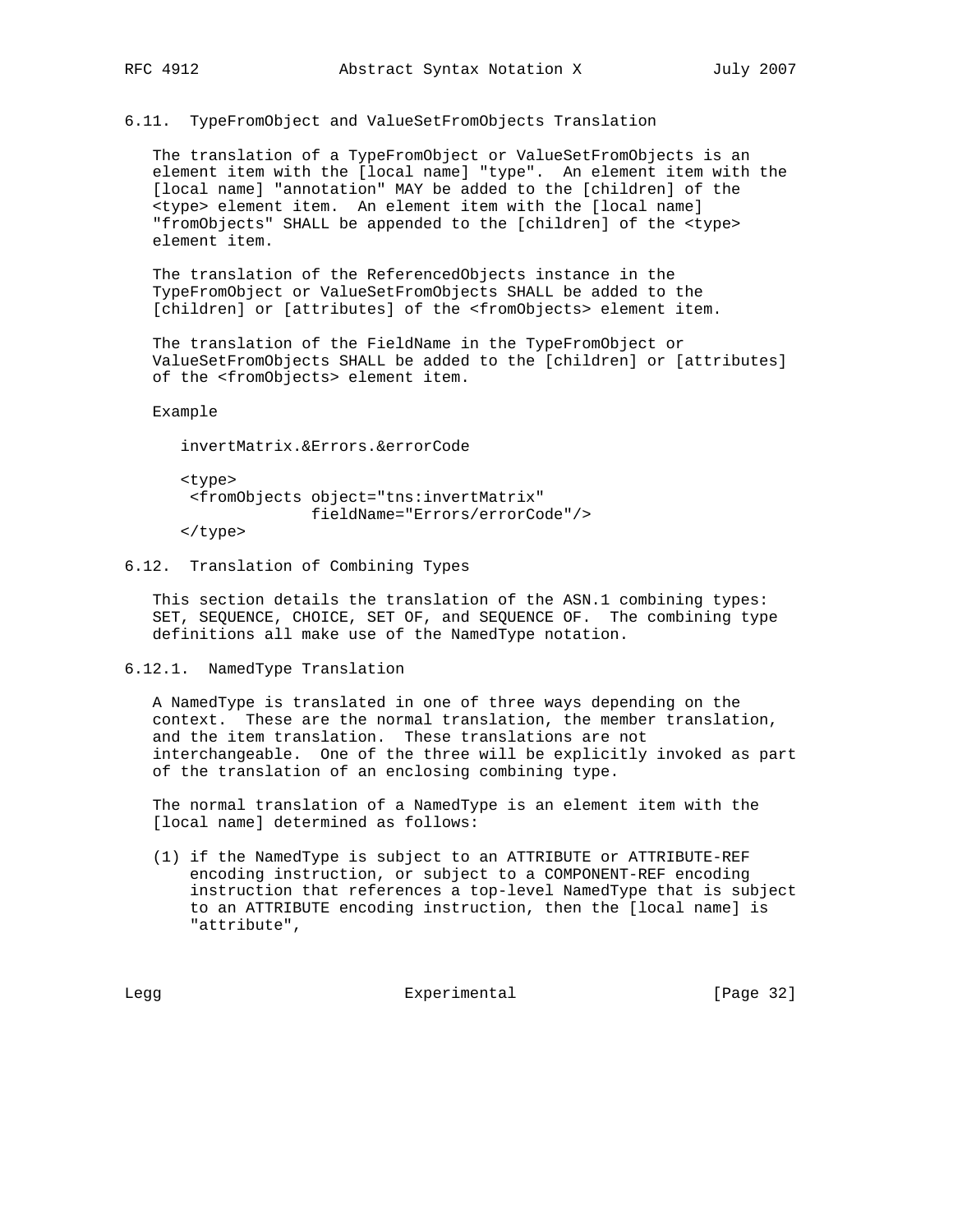- (2) else if the NamedType is subject to a GROUP encoding instruction, then the [local name] is "group",
- (3) else if the NamedType is subject to a SIMPLE-CONTENT encoding instruction, then the [local name] is "simpleContent",
- (4) otherwise, the [local name] is "element" or "component" (translator's choice).

 Aside: The local names "element" and "component" are synonymous. The "component" alternative is offered for specifying applications that don't use RXER (except for the ASN.X specification itself, of course), where referring to parts of an encoding as elements would seem incongruous.

 The member translation of a NamedType is an element item with the [local name] "member".

 The item translation of a NamedType is an element item with the [local name] "item".

 Aside: A Namedtype for which the member or item translation is invoked will never be subject to an ATTRIBUTE, ATTRIBUTE-REF, COMPONENT-REF, GROUP, SIMPLE-CONTENT, or TYPE-AS-VERSION encoding instruction. These encoding instructions are also mutually exclusive [RXEREI].

 An element item with the [local name] "annotation" MAY be added to the [children] of the <attribute>, <element>, <component>, <group>, <item>, <member>, or <simpleContent> element item.

 If a NamedType is subject to a TYPE-AS-VERSION encoding instruction, then an attribute item with the [local name] "typeAsVersion" and [normalized value] "true" or "1" SHALL be added to the <element> or <component> element item. For the normal translation, if a NamedType is not subject to an ATTRIBUTE, ATTRIBUTE-REF, COMPONENT-REF, GROUP, SIMPLE-CONTENT, or TYPE-AS-VERSION encoding instruction, then an attribute item with the [local name] "typeAsVersion" and [normalized value] "false" or "0" MAY be added to the <element> or <component> element item.

 For the normal, member, and item translations, if a NamedType is not subject to an ATTRIBUTE-REF, COMPONENT-REF, ELEMENT-REF, or REF-AS-ELEMENT encoding instruction, then an attribute item with the [local name] "name" SHALL be added to the [attributes] of the <attribute>, <element>, <component>, <group>, <item>, <member>, or

Legg **Experimental** Experimental [Page 33]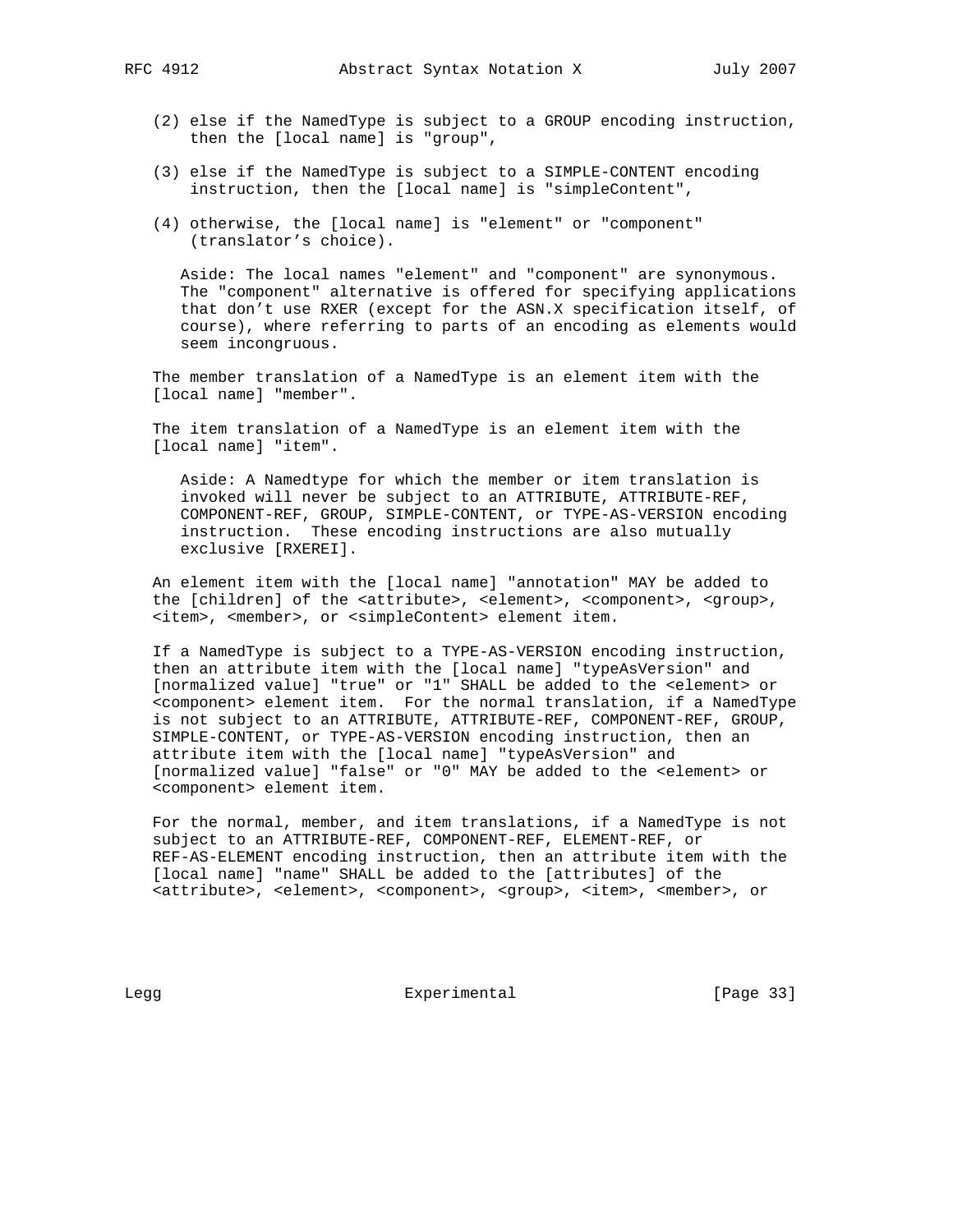<simpleContent> element item. The [normalized value] of this attribute item is the local name of the expanded name of the NamedType [RXEREI].

 Aside: If there are no NAME, ATTRIBUTE-REF, COMPONENT\_REF, ELEMENT-REF or REF-AS-ELEMENT encoding instructions, then the local name of the expanded name of a NamedType is the same as the identifier in the NamedType.

 If the reduction of the local name (an NCName) of the expanded name of a NamedType is not the same as the identifier in the NamedType, then an attribute item with the [local name] "identifier" SHALL be added to the [attributes] of the <attribute>, <element>, <component>, <group>, <item>, <member>, or <simpleContent> element item; otherwise, an attribute item with the [local name] "identifier" MAY be added to the [attributes] of the aforementioned element item. The [normalized value] of this attribute item is the identifier in the NamedType.

 Aside: The identifier attribute is not contingent on there being a name attribute. That is, an element item can have an identifier attribute item without having a name attribute item.

 If a NamedType is subject to a COMPONENT-REF encoding instruction, then an attribute item with the [local name] "ref" SHALL be added to the [attributes] of the <attribute>, <element>, or <component> element item. The [normalized value] of this attribute item is a qualified name for the expanded name of the top-level NamedType referenced by the encoding instruction. If the expanded name is not distinct with respect to the current module and the modules referenced by its <import> element items (see Section 5.1), then an attribute item with the [local name] "context" SHALL be added to the [attributes] of the <attribute>, <element>, or <component> element item; otherwise, if the module containing the referenced top-level NamedType has a schema identity URI, then an attribute item with the [local name] "context" MAY be added to the [attributes] of the <attribute>, <element>, or <component> element item. The [normalized value] of this attribute item is the schema identity URI of the module containing the referenced top-level NamedType.

 Aside: If an expanded name is not distinct, then the module containing the referenced top-level NamedType must have a schema identity URI (see Section 5.1).

 If a NamedType is subject to a COMPONENT-REF encoding instruction, then an attribute item with the [local name] "embedded" and [normalized value] "false" or "0" MAY be added to the [attributes] of the <attribute>, <element>, or <component> element item.

Legg Experimental Experimental [Page 34]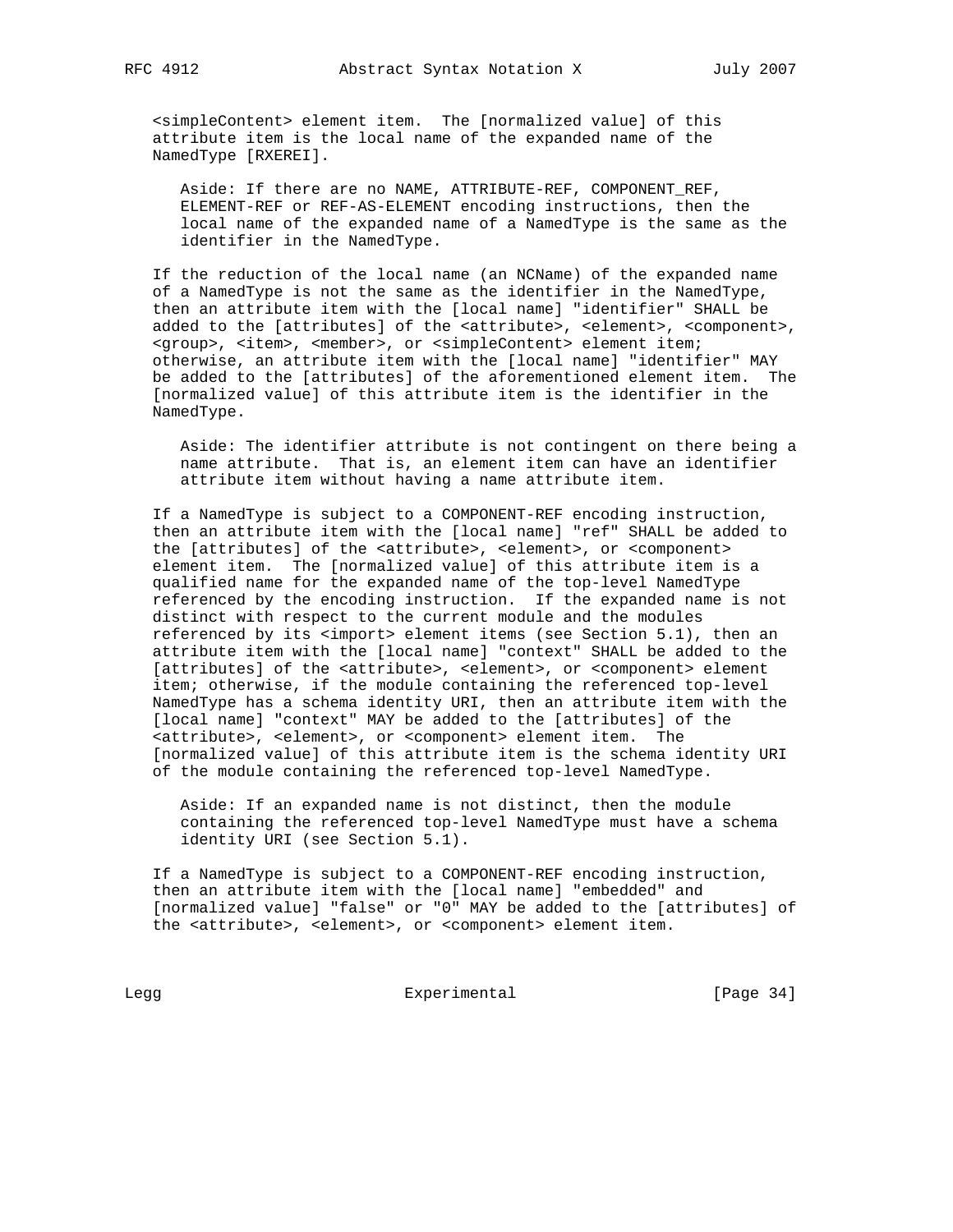If a NamedType is subject to an ATTRIBUTE-REF or ELEMENT-REF encoding instruction, then an attribute item with the [local name] "ref" SHALL be added to the [attributes] of the <attribute>, <element>, or <component> element item. The [normalized value] of this attribute item is the RXER character data translation of the QNameValue in the encoding instruction. An attribute item with the [local name] "embedded" and [normalized value] "true" or "1" SHALL be added to the [attributes] of the <attribute>, <element>, or <component> element item.

 If a NamedType is subject to a REF-AS-ELEMENT encoding instruction, then an attribute item with the [local name] "elementType" SHALL be added to the [attributes] of the <element> or <component> element item. The [normalized value] of this attribute item is the RXER character data translation of the NameValue in the REF-AS-ELEMENT encoding instruction. If a Namespace is present in the REF-AS-ELEMENT encoding instruction, then an attribute item with the [local name] "namespace" SHALL be added to the [attributes] of the <element> or <component> element item. The [normalized value] of this attribute item is the string value of the AnyURIValue in the Namespace.

 If a ContextParameter is present in the RefParameters in the ATTRIBUTE-REF, ELEMENT-REF, or REF-AS-ELEMENT encoding instruction, then an attribute item with the [local name] "context" SHALL be added to the [attributes] of the <attribute>, <element>, or <component> element item. The [normalized value] of this attribute item is the string value of the AnyURIValue in the ContextParameter.

 If a NamedType is subject to both an ATTRIBUTE encoding instruction and a VERSION-INDICATOR encoding instruction, then an attribute item with the [local name] "versionIndicator" and [normalized value] "true" or "1" SHALL be added to the <attribute> element item. If a NamedType is subject to an ATTRIBUTE encoding instruction and not subject to a VERSION-INDICATOR encoding instruction, then an attribute item with the [local name] "versionIndicator" and [normalized value] "false" or "0" MAY be added to the <attribute> element item.

 If a NamedType is not subject to an ATTRIBUTE-REF, COMPONENT-REF, ELEMENT-REF, or REF-AS-ELEMENT encoding instruction, then the translation of the Type in the NamedType SHALL be added to the [children] or [attributes] of the <attribute>, <element>, <component>, <group>, <item>, <member>, or <simpleContent> element item.

Legg **Experimental** Experimental [Page 35]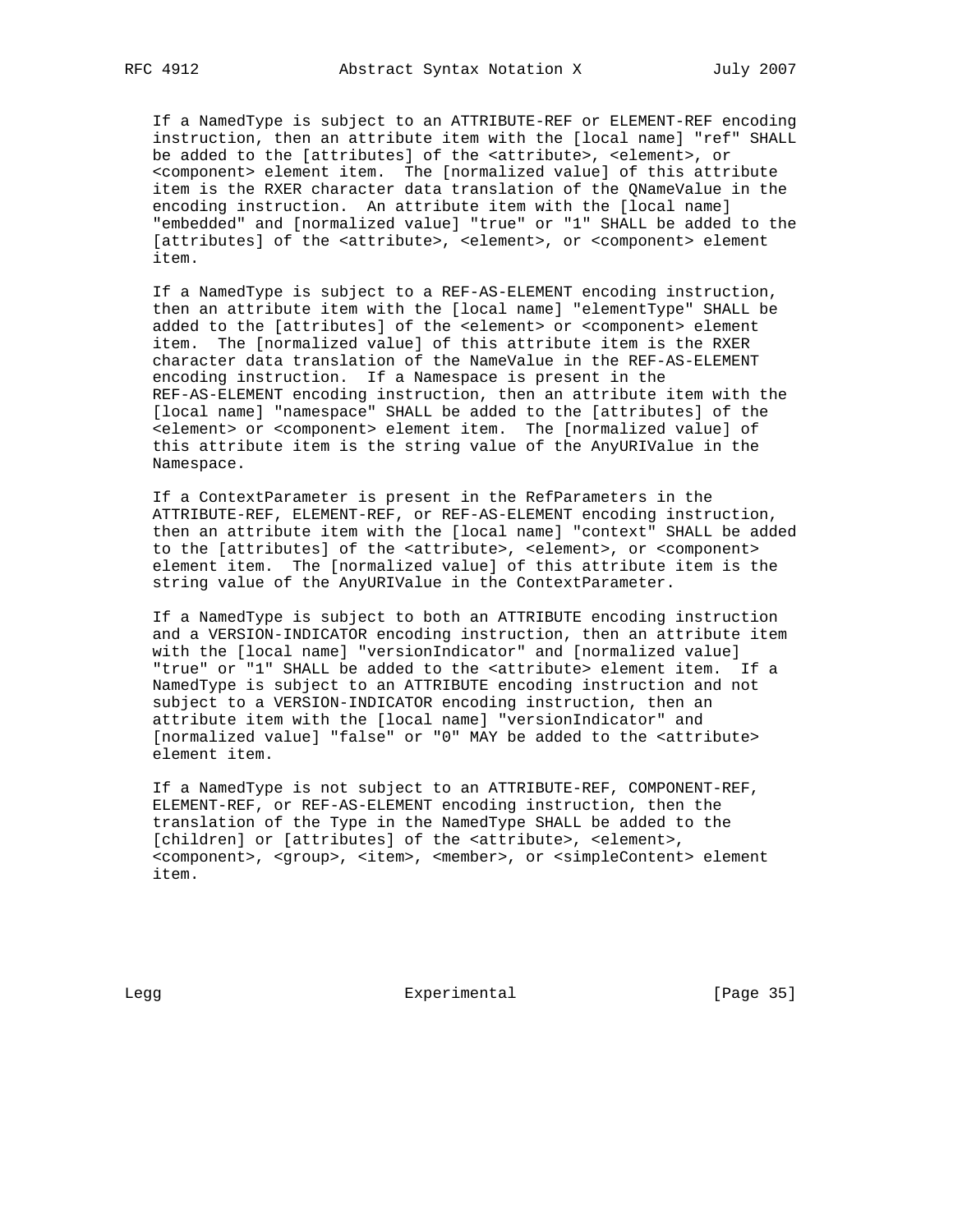If a NamedType is subject to an ATTRIBUTE-REF, COMPONENT-REF, ELEMENT-REF, or REF-AS-ELEMENT encoding instruction, then the translation of each EncodingPrefix (Section 6.7) and Tag (Section 6.7.2) textually within the NamedType SHALL be added in order to the [children] of the <attribute>, <element>, or <component> element item.

Example

```
 CHOICE {
    one INTEGER,
    two [RXER:ATTRIBUTE] BOOLEAN,
     three [RXER:ATTRIBUTE-REF
                { namespace-name "http://www.example.com/schema",
                  local-name "foo" }]
            UTF8String,
     bar [RXER:ELEMENT-REF
                { namespace-name "http://www.example.com/schema",
                  local-name "bar" }]
            Markup,
     five [0] [RXER:REF-AS-ELEMENT "product"
                CONTEXT "http://www.example.com/inventory"]
           Markup,
    six [RXER:GROUP] MySequence
 }
 <type>
  <choice xmlns:ex="http://www.example.com/schema">
   <element name="one" type="asnx:INTEGER"/>
  <attribute name="two" type="asnx:BOOLEAN"/>
  <attribute ref="ex:foo" identifier="three" embedded="true"/>
   <element ref="ex:bar" embedded="true"/>
   <element elementType="product"
            context="http://www.example.com/inventory"
            identifier="five">
   <TAG number="0"/>
  </element>
   <group name="six" type="tns:MySequence"/>
  </choice>
 </type>
```
6.12.2. SequenceType Translation

 The translation of a SequenceType is an element item with the [local name] "type". An element item with the [local name] "annotation" MAY be added to the [children] of the <type> element item. An element item with the [local name] "sequence" SHALL be appended to the [children] of the <type> element item. The

Legg **Experimental** Experimental [Page 36]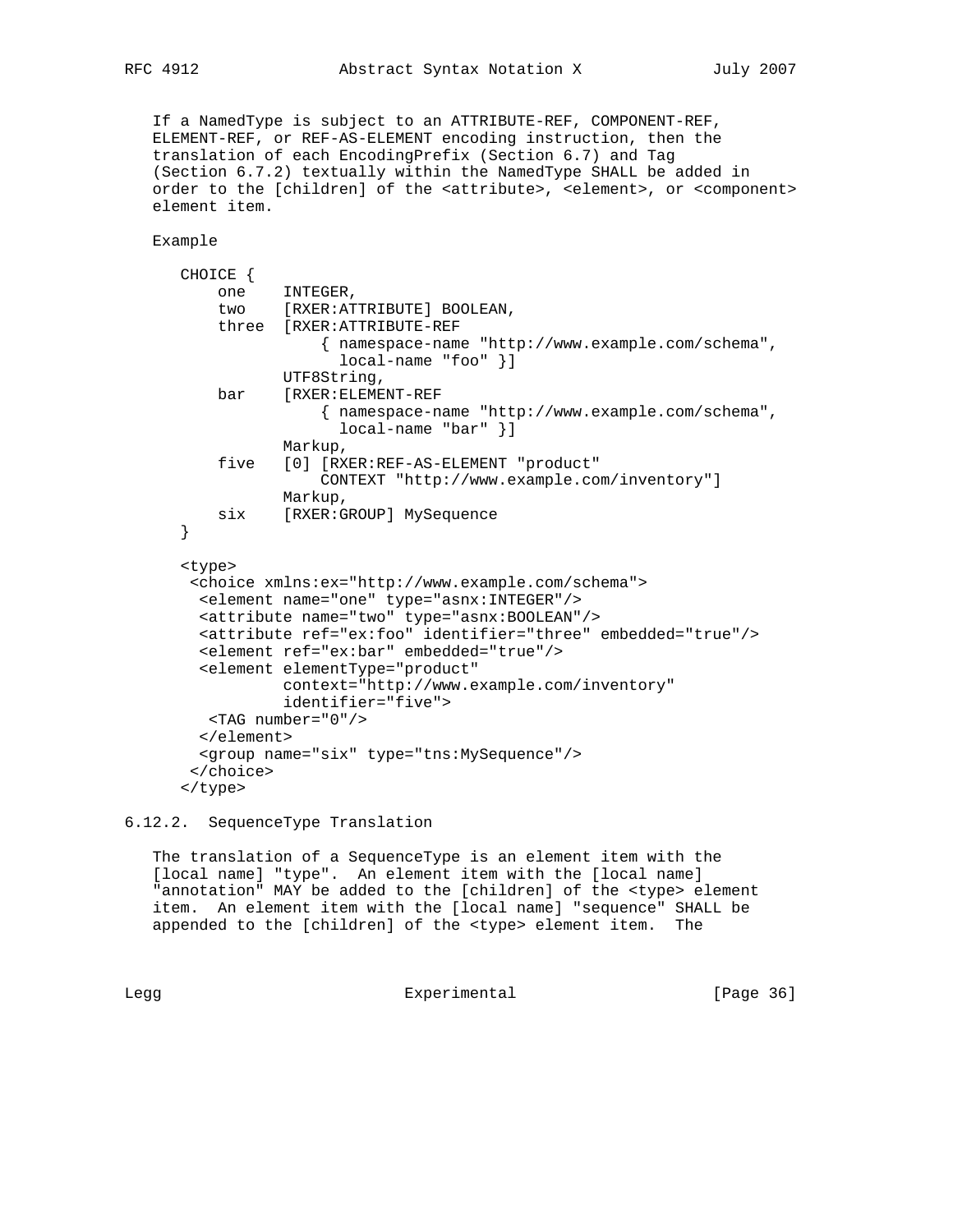translation of each ComponentType nested in the ComponentTypeList in the initial RootComponentTypeList, if present, SHALL be appended to the [children] of the <sequence> element item.

 If an ExtensionAndException is present, then an element item with the [local name] "extension" SHALL be appended to the [children] of the <sequence> element item. If an ExceptionSpec is present in the ExtensionAndException, then the translation of the ExceptionSpec (possibly empty) SHALL be added to the [children] of the <extension> element item.

 If an ExtensionAdditions instance is present, then the translation of each ExtensionAdditionGroup or ComponentType nested in the ExtensionAdditions (if any) SHALL be appended to the [children] of the <extension> element item.

 If an ExtensionEndMarker is present, then the translation of each ComponentType nested in the ComponentTypeList in the final RootComponentTypeList SHALL be appended to the [children] of the <sequence> element item.

 The translation of an ExtensionAdditionGroup is an element item with the [local name] "extensionGroup". If the VersionNumber in the ExtensionAdditionGroup is not empty, then an attribute item with the [local name] "version" SHALL be added to the [attributes] of the <extensionGroup> element item. The [normalized value] of this attribute item is the number in the VersionNumber. The translation of each ComponentType nested in the ExtensionAdditionGroup SHALL be appended to the [children] of the <extensionGroup> element item.

 The translation of a ComponentType of the "NamedType" form is the normal translation of the NamedType.

 The translation of a ComponentType of the "NamedType OPTIONAL" form is an element item with the [local name] "optional". The normal translation of the NamedType SHALL be added to the [children] of the <optional> element item.

 The translation of a ComponentType of the "NamedType DEFAULT Value" form is an element item with the [local name] "optional". The normal translation of the NamedType SHALL be added to the [children] of the <optional> element item. An element item with the [local name] "default" SHALL be appended to the [children] of the <optional> element item. The translation of the Value SHALL be added to the [children] or [attributes] of the <default> element item.

Legg **Experimental** Experimental [Page 37]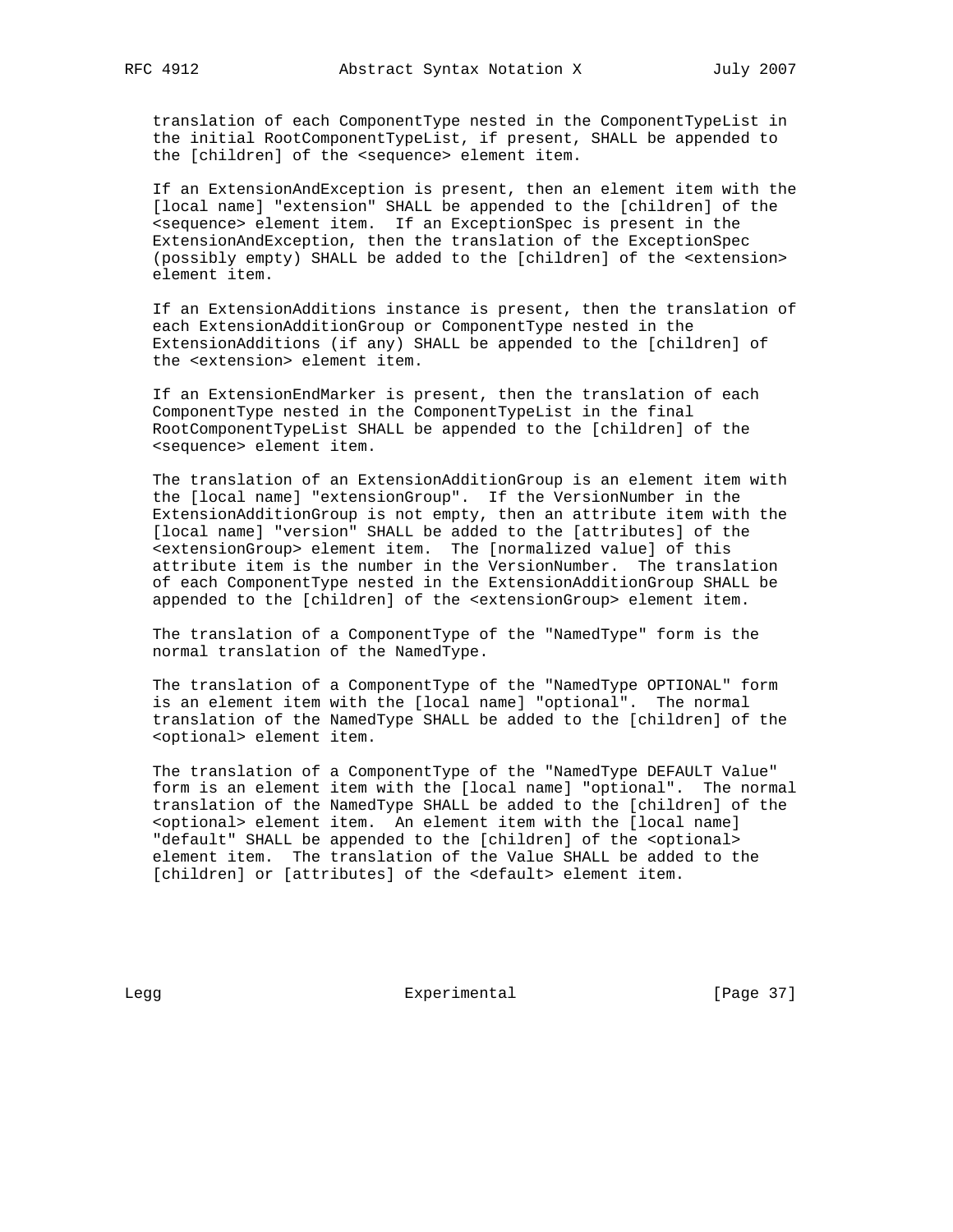The translation of a ComponentType of the "COMPONENTS OF Type" form is an element item with the [local name] "componentsOf". The translation of the Type SHALL be added to the [children] or [attributes] of the <componentsOf> element item.

Example

```
 SEQUENCE {
          one INTEGER,
           two [RXER:ATTRIBUTE] BOOLEAN OPTIONAL,
 ...,
          [[ 2:
              four NULL
           ]],
           COMPONENTS OF MySequence,
           ...,
          three PrintableString DEFAULT "third"
       }
       <type>
       <sequence>
        <element name="one" type="asnx:INTEGER"/>
        <optional>
         <attribute name="two" type="asnx:BOOLEAN"/>
        </optional>
         <extension>
         <extensionGroup version="2">
          <element name="four" type="asnx:NULL"/>
         </extensionGroup>
         <componentsOf type="tns:MySequence"/>
         </extension>
        <optional>
         <element name="three" type="asnx:PrintableString"/>
         <default literalValue="third"/>
        </optional>
        </sequence>
       </type>
```
6.12.3. SetType Translation

 The translation of a SetType follows the same procedure as the translation of a SequenceType except that SetType replaces SequenceType, "SET" replaces "SEQUENCE", and the [local name] "set" is used instead of "sequence".

Legg Experimental [Page 38]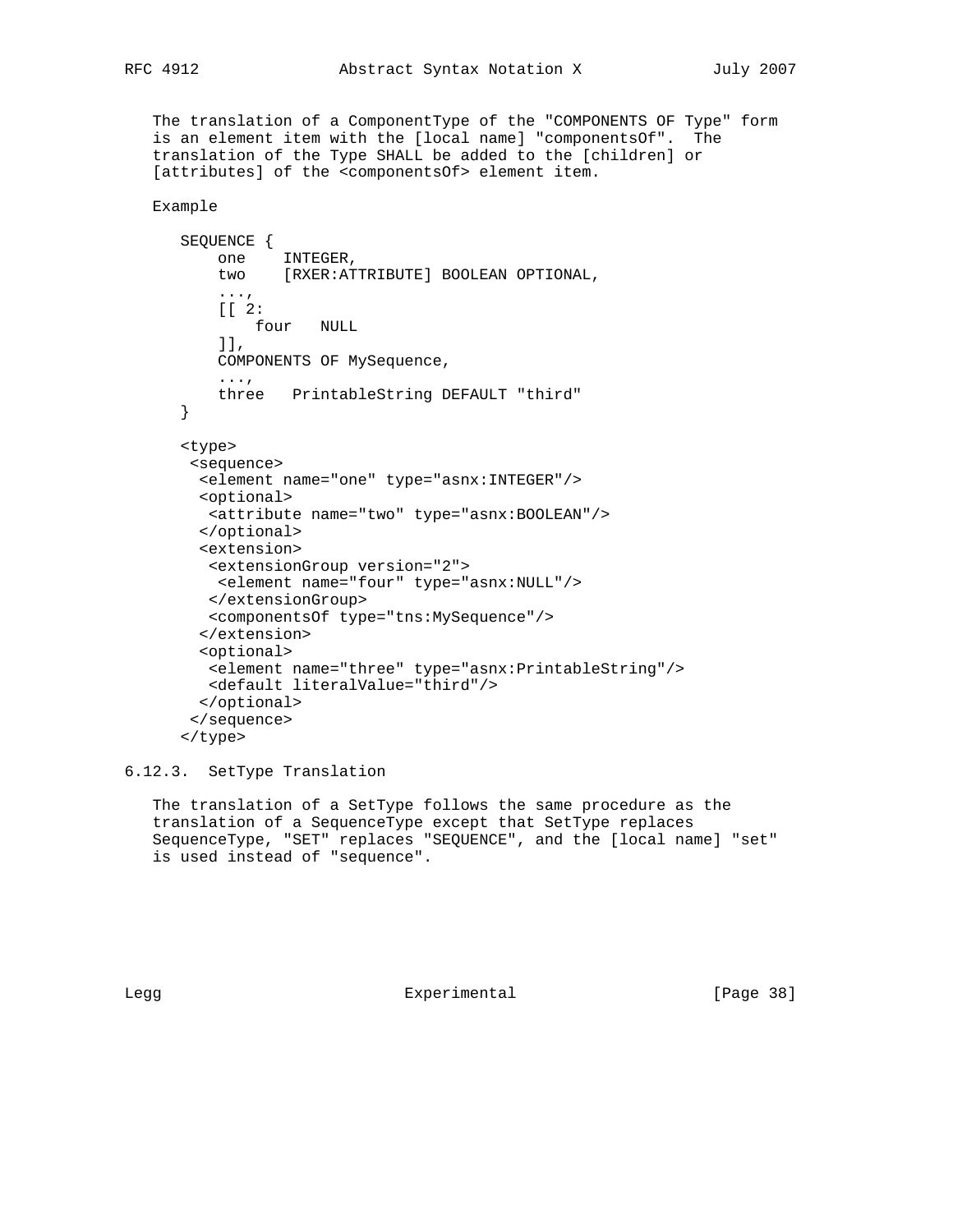## 6.12.4. ChoiceType Translation

 The translation of a ChoiceType that is not subject to a UNION encoding instruction is an element item with the [local name] "type". An element item with the [local name] "annotation" MAY be added to the [children] of the <type> element item. An element item with the [local name] "choice" SHALL be appended to the [children] of the <type> element item. The normal translation of each NamedType nested in the AlternativeTypeList in the RootAlternativeTypeList in the AlternativeTypeLists SHALL be appended to the [children] of the <choice> element item.

 If an ExtensionAndException is present in the AlternativeTypeLists, then an element item with the [local name] "extension" SHALL be appended to the [children] of the <choice> element item. If an ExceptionSpec is present in the ExtensionAndException, then the translation of the ExceptionSpec (possibly empty) is added to the [children] of the <extension> element item.

 If an ExtensionAdditionAlternatives instance is present in the AlternativeTypeLists, then the translation of each ExtensionAdditionAlternativesGroup or NamedType (if any) nested in the ExtensionAdditionAlternatives SHALL be appended in order to the [children] of the <extension> element item. The normal translation of the NamedType is used.

 The translation of an ExtensionAdditionAlternativesGroup is an element item with the [local name] "extensionGroup". If the VersionNumber in the ExtensionAdditionAlternativesGroup is not empty, then an attribute item with the [local name] "version" SHALL be added to the [attributes] of the <extensionGroup> element item. The [normalized value] of this attribute item is the number in the VersionNumber. The normal translation of each NamedType nested in the AlternativeTypeList in the ExtensionAdditionAlternativesGroup SHALL be appended to the [children] of the <extensionGroup> element item.

Legg **Experimental** [Page 39]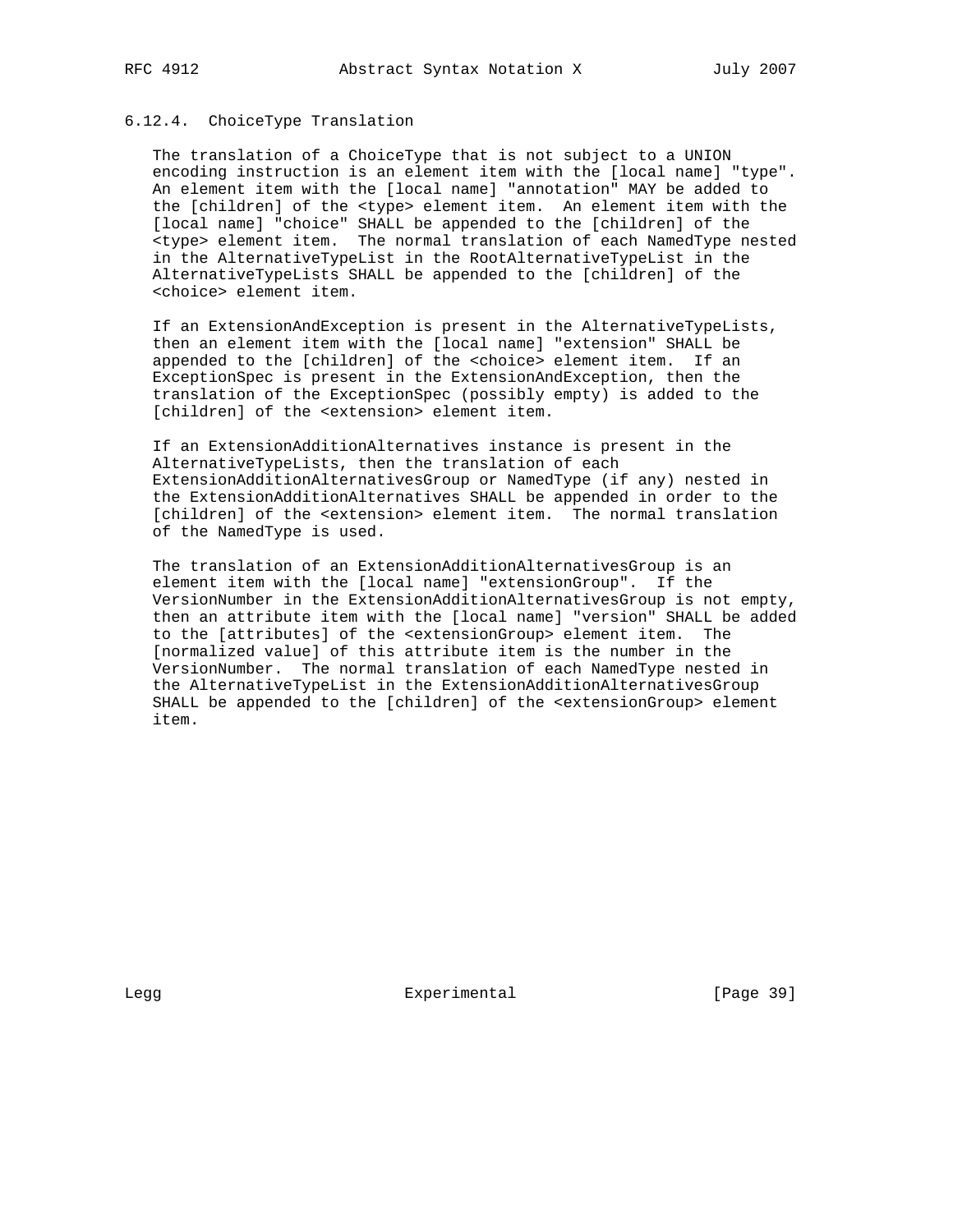```
 Example
```

```
 CHOICE {
     one INTEGER,
     two [RXER:NAME AS "Two"] BOOLEAN,
     ...,
     [[ 2:
        three NULL
     ]],
     four PrintableString,
     ...
 }
 <type>
  <choice>
   <element name="one" type="asnx:INTEGER"/>
   <element name="Two" type="asnx:BOOLEAN"/>
   <extension>
   <extensionGroup version="2">
     <element name="three" type="asnx:NULL"/>
    </extensionGroup>
   <element name="four" type="asnx:PrintableString"/>
   </extension>
  </choice>
 </type>
```
# 6.12.5. Translation of UNION Types

 The translation of a ChoiceType that is subject to a UNION encoding instruction follows the same procedure as the translation of a ChoiceType that is not subject to a UNION encoding instruction except that the [local name] "union" is used instead of "choice", and the member translation of each NamedType is used instead of the normal translation.

 In addition, if the UNION encoding instruction has a PrecedenceList, then an attribute item with the [local name] "precedence" SHALL be added to the [attributes] of the <union> element item. The [normalized value] of this attribute item is the white space separated list of qualified names for the expanded names of the NamedType instances [RXEREI] corresponding to the identifiers in the PrecedenceList. A white space separator is one or more of the white space characters.

Legg Experimental [Page 40]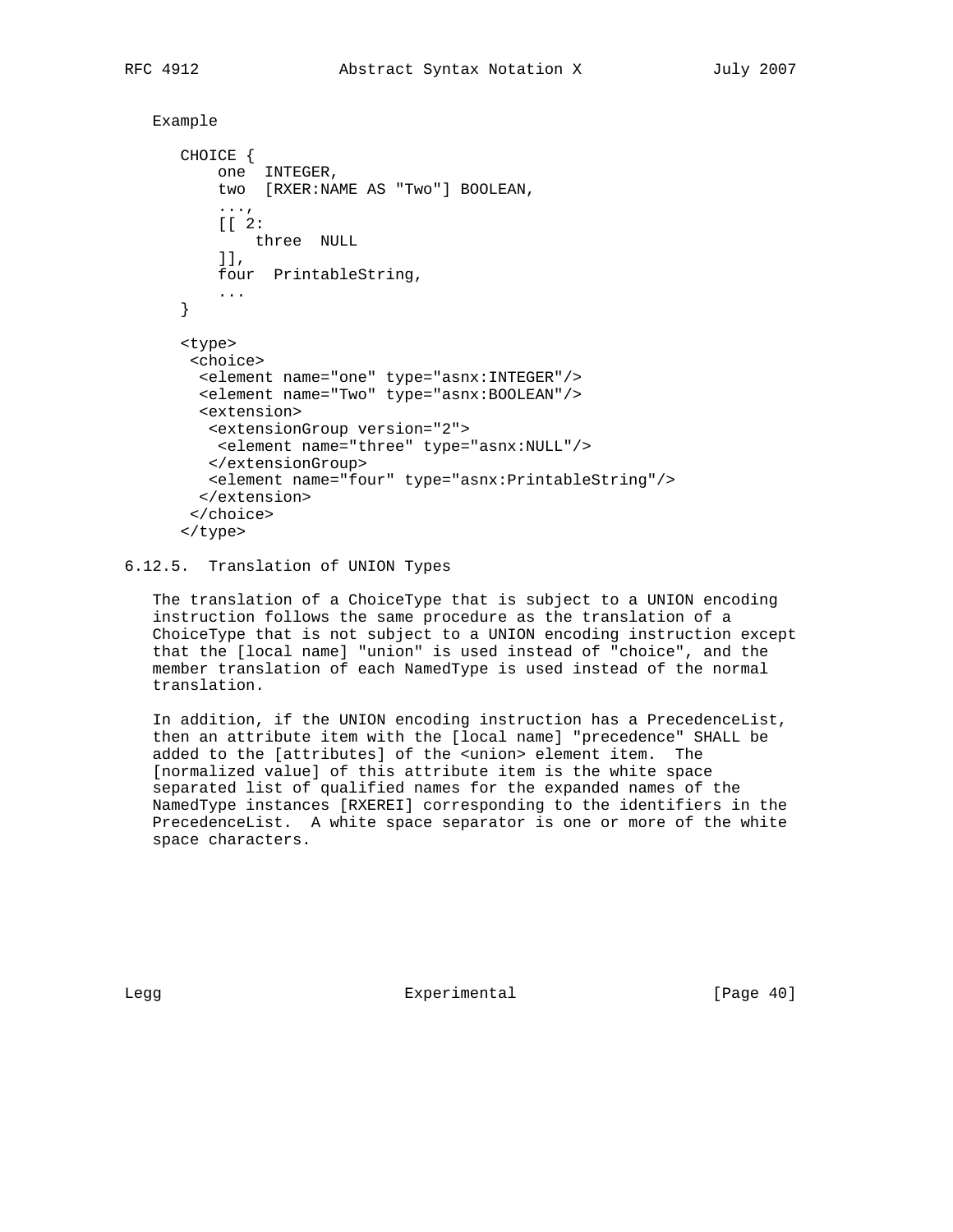```
 Example
```

```
 [RXER:UNION PRECEDENCE utf8 visible] CHOICE {
    printable PrintableString,
    teletex TeletexString,
    visible [RXER:NAME AS "ascii"] VisibleString,
    ...,
   utf8 UTF8String
 }
 <type>
  <union precedence="utf8 ascii">
   <member name="printable" type="asnx:PrintableString"/>
   <member name="teletex" type="asnx:TeletexString"/>
   <member name="ascii" identifier="visible"
           type="asnx:VisibleString"/>
  <extension>
   <member name="utf8" type="asnx:UTF8String"/>
  </extension>
 </union>
 </type>
```
## 6.12.6. SequenceOfType Translation

 The translation of a SequenceOfType that is not subject to a LIST encoding instruction is an element item with the [local name] "type". An element item with the [local name] "annotation" MAY be added to the [children] of the <type> element item. An element item with the [local name] "sequenceOf" SHALL be appended to the [children] of the <type> element item.

 If the SequenceOfType is of the "SEQUENCE OF NamedType" form, then the normal translation of the NamedType SHALL be added to the [children] of the <sequenceOf> element item.

 If the SequenceOfType is of the "SEQUENCE OF Type" form, then an element item with the [local name] "element" or "component" (translator's choice) SHALL be added to the [children] of the <sequenceOf> element item. An attribute item with the [local name] "name" and [normalized value] "item" SHALL be added to the [attributes] of the <element> or <component> element item. An attribute item with the [local name] "identifier" and empty [normalized value] SHALL be added to the [attributes] of the <element> or <component> element item. The translation of the Type SHALL be added to the [children] or [attributes] of the <element> or <component> element item.

Legg **Experimental** Experimental [Page 41]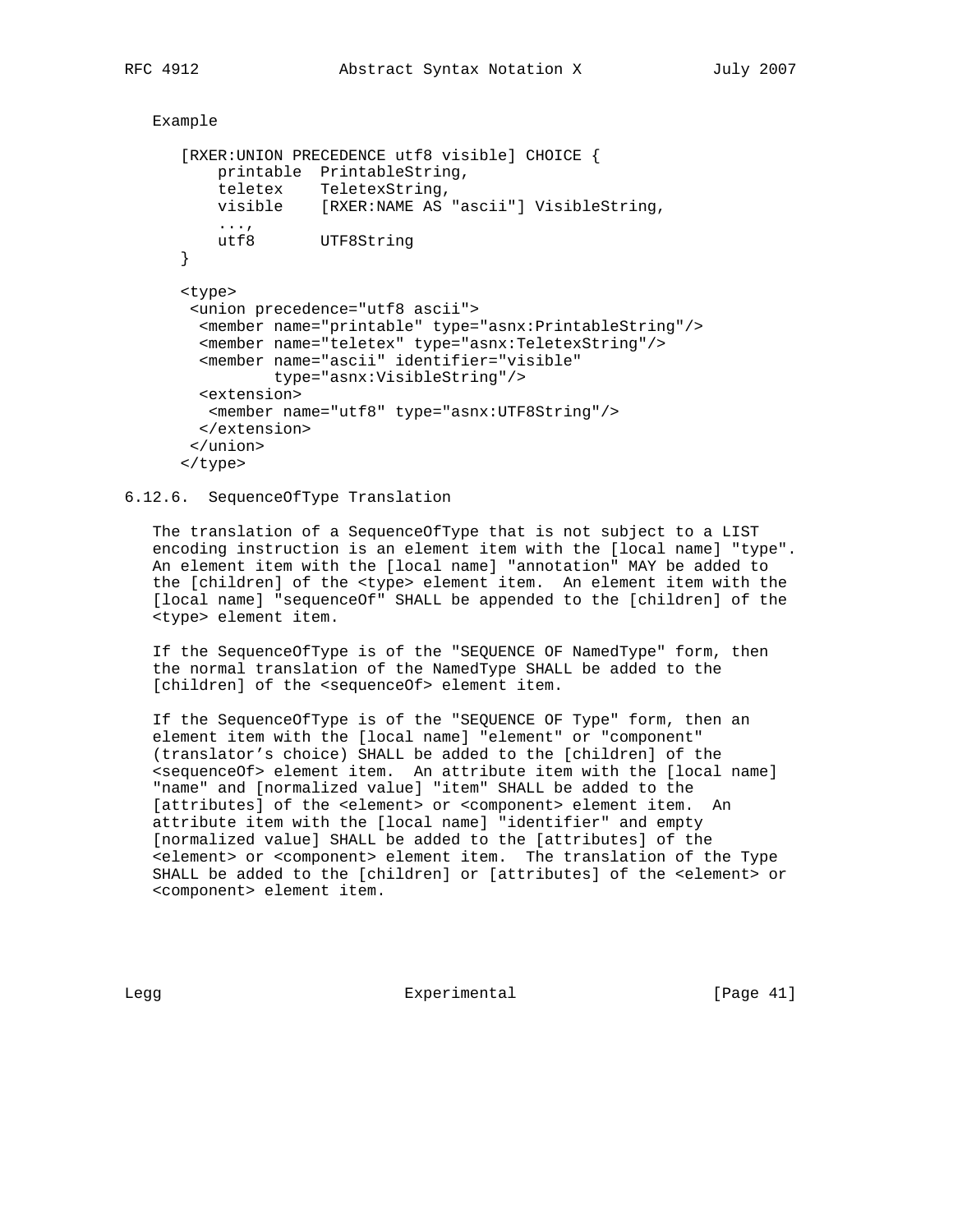Examples

```
 SEQUENCE OF INTEGER
 <type>
 <sequenceOf>
  <element name="item" identifier="" type="asnx:INTEGER"/>
  </sequenceOf>
 </type>
 SEQUENCE OF counter INTEGER
 <type>
 <sequenceOf>
  <element name="counter" type="asnx:INTEGER"/>
 </sequenceOf>
 </type>
```
## 6.12.7. Translation of LIST Types

 The translation of a SequenceOfType that is subject to a LIST encoding instruction is an element item with the [local name] "type". An element item with the [local name] "annotation" MAY be added to the [children] of the <type> element item. An element item with the [local name] "list" SHALL be appended to the [children] of the <type> element item. The item translation of the NamedType in the SequenceOfType SHALL be added to the [children] of the <list> element item.

 Aside: A SequenceOfType is necessarily of the "SEQUENCE OF NamedType" form for a LIST encoding instruction.

Example

[RXER:LIST] SEQUENCE OF number INTEGER

```
 <type>
 <list>
  <item name="number" type="asnx:INTEGER"/>
 </list>
 </type>
```
6.12.8. SetOfType Translation

 The translation of a SetOfType follows the same procedure as the translation of a SequenceOfType except that SetOfType replaces SequenceOfType, "SET" replaces "SEQUENCE", and the [local name] "setOf" is used instead of "sequenceOf".

Legg Experimental [Page 42]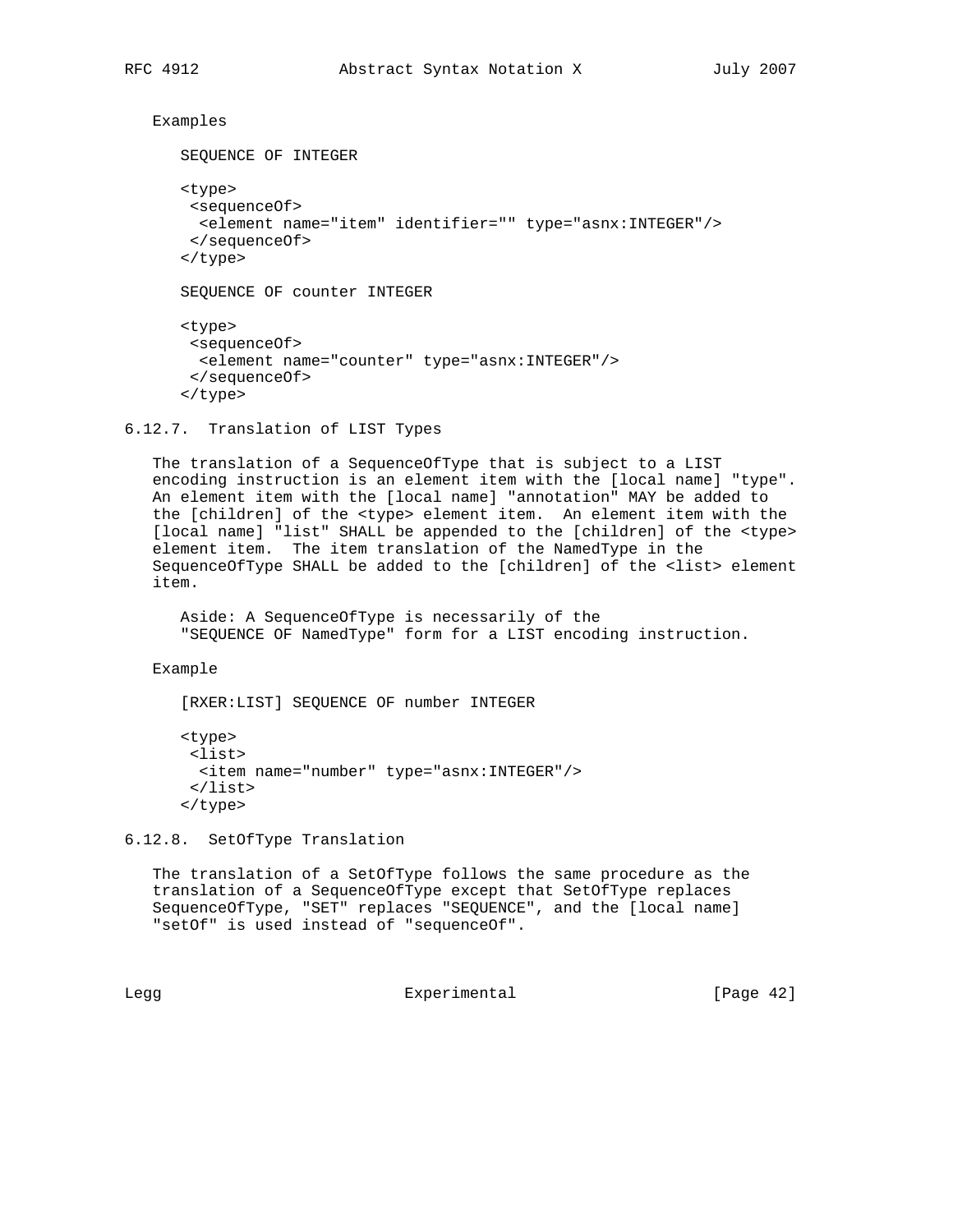## 6.12.9. Effect of Insertion Encoding Instructions

 If a Type is subject to a NO-INSERTIONS, HOLLOW-INSERTIONS, SINGULAR-INSERTIONS, UNIFORM-INSERTIONS, or MULTIFORM-INSERTIONS encoding instruction, then an attribute item with the [local name] "insertions" SHALL be added to the [attributes] of the <choice>, <sequence> or <set> element item in the [children] of the <type> element item resulting from the translation of the Type. The [normalized value] of this attribute item is "none" in the case of a NO-INSERTIONS encoding instruction, "hollow" in the case of a HOLLOW-INSERTIONS encoding instruction, "singular" in the case of a SINGULAR-INSERTIONS encoding instruction, "uniform" in the case of a UNIFORM-INSERTIONS encoding instruction, and "multiform" in the case of a MULTIFORM-INSERTIONS encoding instruction.

## Example

```
 [NO-INSERTIONS] CHOICE {
     one [RXER:GROUP] [RXER:SINGULAR-INSERTIONS] CHOICE {
       two INTEGER,
        ...
    },
     ...
 }
 <type>
  <choice insertions="none">
  <group name="one">
   <type>
    <choice insertions="singular">
     <element name="two" type="asnx:INTEGER"/>
     <extension/>
    </choice>
   </type>
  </group>
   <extension/>
  </choice>
 </type>
```
## 6.13. Translation of Constrained Types

 If a ConstrainedType is of the "Type Constraint" form, then the translation of the ConstrainedType is an element item with the [local name] "type". An element item with the [local name] "annotation" MAY be added to the [children] of the <type> element item. An element item with the [local name] "constrained" SHALL be appended to the [children] of the <type> element item. The translation of the Type SHALL be added to the [children] or

Legg Experimental [Page 43]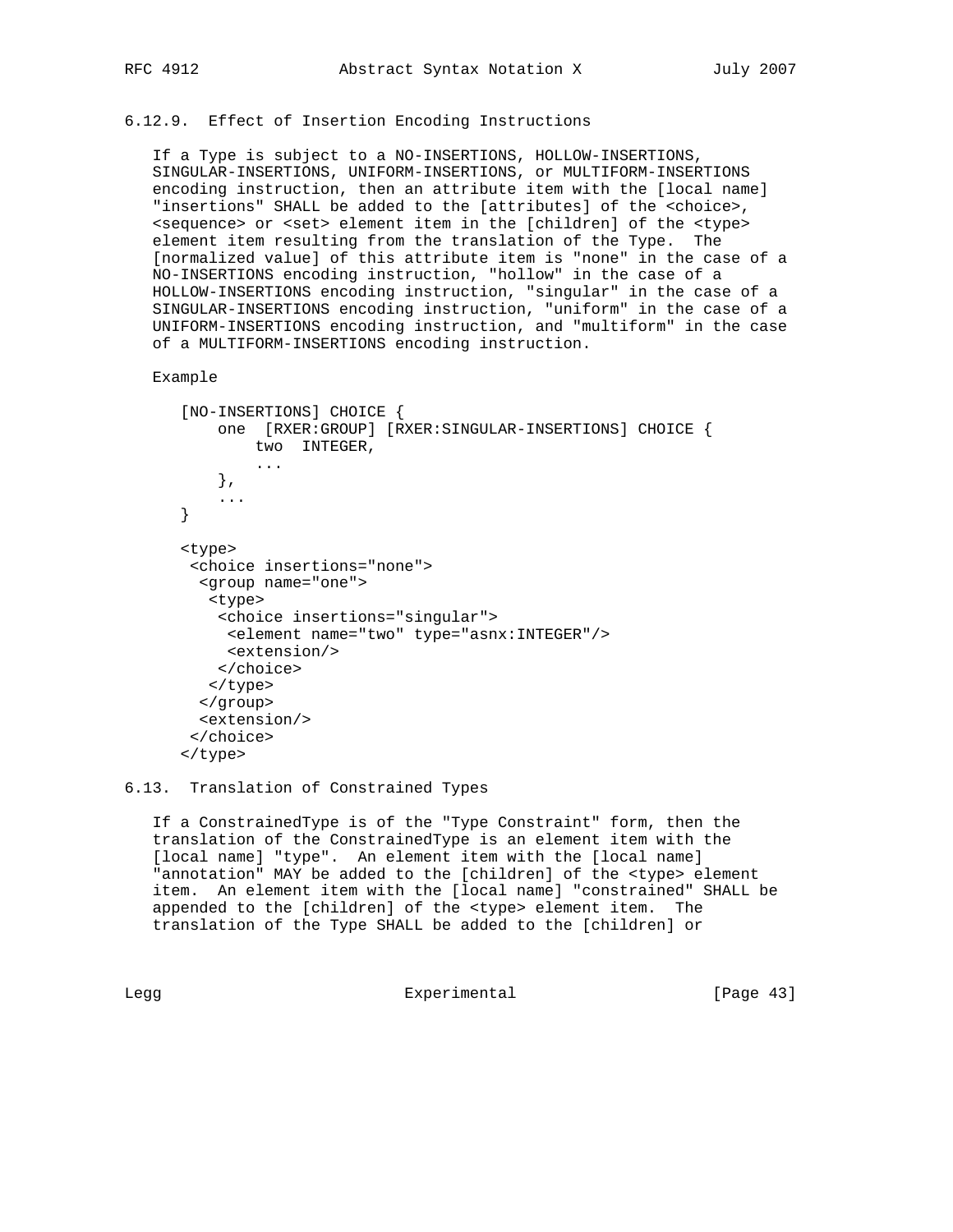[attributes] of the <constrained> element item. The translation of the Constraint SHALL be added to the [children] of the <constrained> element item.

 The translation of a ContainedType that is a TypeWithConstraint is the translation of the TypeWithConstraint.

 Definition (simple endpoint): A LowerEndpoint or UpperEndpoint is a simple endpoint if it is closed and its value is "MIN", "MAX", or a SignedNumber in an IntegerValue in a BuiltinValue in the Value of the endpoint.

 Definition (simple range SizeConstraint): A SizeConstraint is a simple range if the Constraint in the SizeConstraint contains only a ValueRange (i.e., a ValueRange in a SubtypeElements instance in an Elements instance in a lone IntersectionElements instance in a lone Intersections instance in a Unions instance in an ElementSetSpec in a RootElementSetSpec in an ElementSetSpecs instance without an AdditionalElementSetSpec in a SubtypeConstraint in a ConstraintSpec in the Constraint) and both endpoints are simple.

 Definition (simple range Constraint): A Constraint is a simple range if contains only a SizeConstraint that is a simple range (i.e., a simple range SizeConstraint in a SubtypeElements instance in an Elements instance in a lone IntersectionElements instance in a lone Intersections instance in a Unions instance in an ElementSetSpec in a RootElementSetSpec in an ElementSetSpecs instance without an AdditionalElementSetSpec in a SubtypeConstraint in a ConstraintSpec in the Constraint).

 If the Constraint or SizeConstraint in a TypeWithConstraint is a simple range, then the compact translation of the TypeWithConstraint MAY be used; otherwise, the full translation of the TypeWithConstraint is used.

 The compact translation of a TypeWithConstraint is initially the translation of its notional parent type. If the value of the lower endpoint is not "MIN" or "0", then an attribute item with the [local name] "minSize" SHALL be added to the [attributes] of the <sequenceOf>, <setOf>, or <list> element item resulting from the translation of the parent type. The [normalized value] of this attribute item is the value of the lower endpoint. If the value of the lower endpoint is "MIN" or "0", then an attribute item with the [local name] "minSize" and [normalized value] "0" MAY be added to the [attributes] of the <sequenceOf>, <setOf>, or <list> element item. If the value of the upper endpoint is not "MAX", then an attribute item with the [local name] "maxSize" SHALL be added to the [attributes] of the <sequenceOf>, <setOf>, or <list> element item.

Legg Experimental Experimental [Page 44]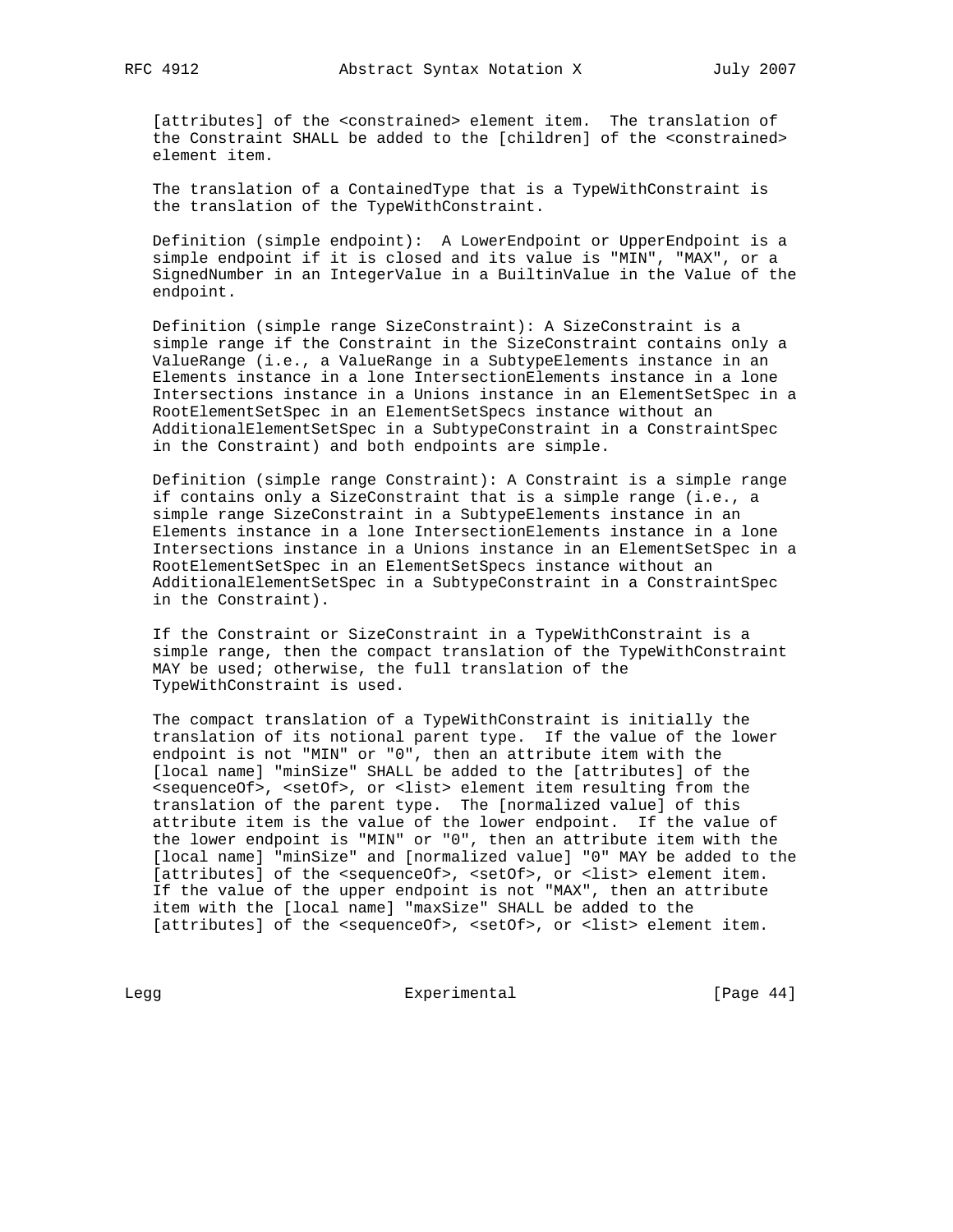The [normalized value] of this attribute item is the value of the upper endpoint.

 The full translation of a TypeWithConstraint is an element item with the [local name] "type". An element item with the [local name] "annotation" MAY be added to the [children] of the <type> element item. An element item with the [local name] "constrained" SHALL be appended to the [children] of the <type> element item. The translation of the notional parent type of the TypeWithConstraint SHALL be added to the [children] or [attributes] of the <constrained> element item. The translation of the Constraint or SizeConstraint in the TypeWithConstraint SHALL be added to the [children] of the <constrained> element item.

Examples

```
 SEQUENCE (SIZE(1..MAX)) OF number INTEGER
 <type>
 <sequenceOf minSize="1">
  <element name="number" type="asnx:INTEGER"/>
 </sequenceOf>
 </type>
 SEQUENCE SIZE(0..10) OF number INTEGER
 <type>
 <sequenceOf maxSize="10">
  <element name="number" type="asnx:INTEGER"/>
  </sequenceOf>
 </type>
 SEQUENCE SIZE(1..limit) OF number INTEGER
 <type>
 <constrained>
   <type>
    <sequenceOf>
     <element name="number" type="asnx:INTEGER"/>
    </sequenceOf>
   </type>
   <size>
    <range>
     <minInclusive literalValue="1"/>
     <maxInclusive value="tns:limit"/>
   \langle range>
```
Legg Experimental [Page 45]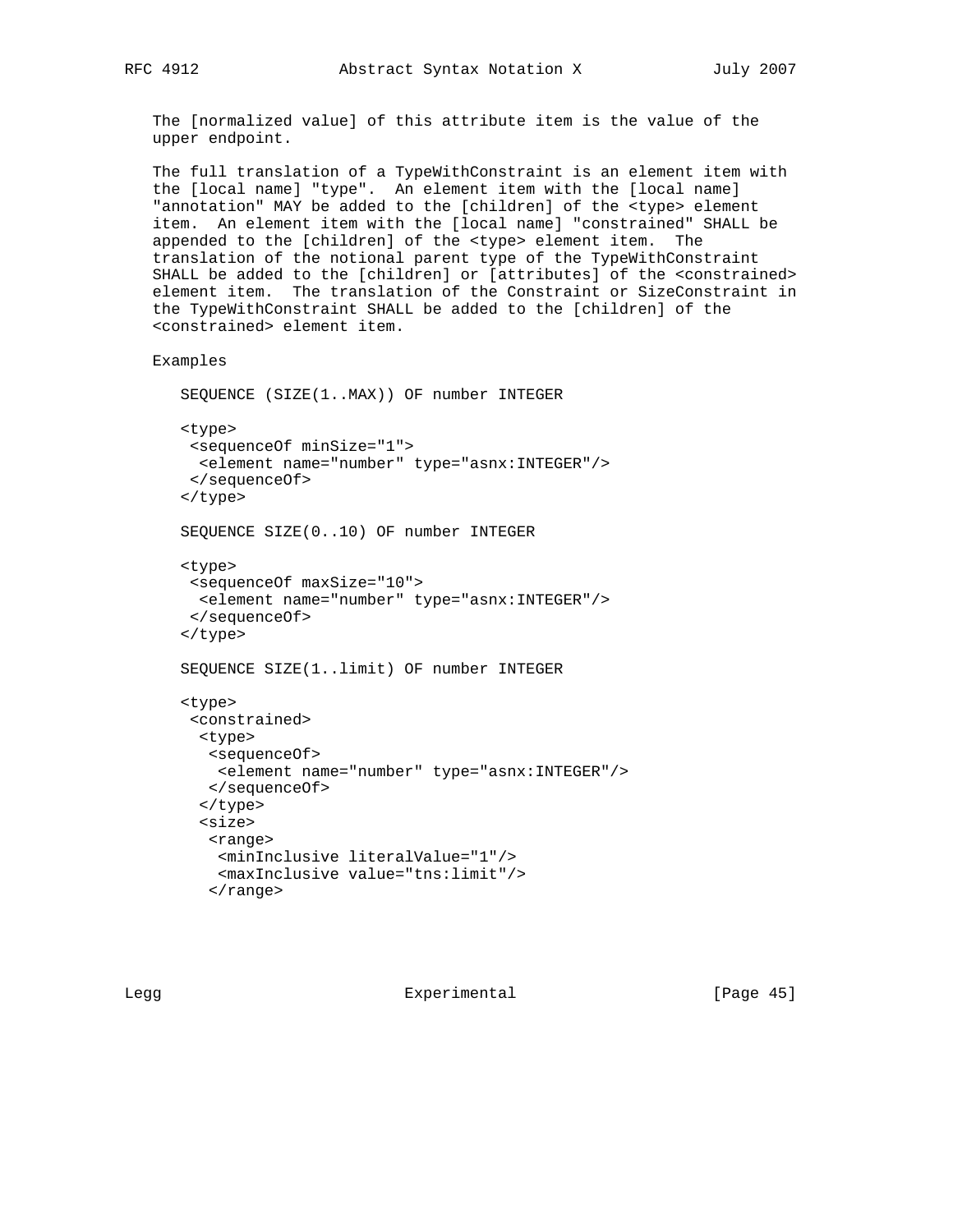</size> </constrained> </type>

6.13.1. Constraint Translation

 The translation of a Constraint is the translation of the ConstraintSpec in the Constraint followed by the translation of the ExceptionSpec (possibly empty) in the Constraint.

 The translation of a ConstraintSpec is the translation of the SubtypeConstraint or GeneralConstraint in the ConstraintSpec.

 The translation of a SubtypeConstraint is the translation of the ElementSetSpecs in the SubtypeConstraint.

 The translation of a GeneralConstraint [X.682] is the translation of the UserDefinedConstraint, TableConstraint, or ContentsConstraint in the GeneralConstraint.

6.13.2. UserDefinedConstraint Translation

 The translation of a UserDefinedConstraint is an element item with the [local name] "constrainedBy". An element item with the [local name] "annotation" MAY be added to the [children] of the <constrainedBy> element item. The translation of each UserDefinedConstraintParameter in the UserDefinedConstraint SHALL be appended to the [children] of the <constrainedBy> element item.

 The translation of a UserDefinedConstraintParameter of the "Governor : Value" form is an element item with the [local name] "valueParameter". The translation of the Type in the Governor SHALL be added to the [children] or [attributes] of the <valueParameter> element item. The translation of the Value SHALL be added to the [children] or [attributes] of the <valueParameter> element item.

 The translation of a UserDefinedConstraintParameter of the "Governor : ValueSet" form is an element item with the [local name] "valueSetParameter". The translation of the Type in the Governor SHALL be added to the [children] or [attributes] of the <valueSetParameter> element item. The translation of the ValueSet SHALL be added to the [children] of the <valueSetParameter> element item.

 The translation of a UserDefinedConstraintParameter of the "Governor : Object" form is an element item with the [local name] "objectParameter". The translation of the DefinedObjectClass in the Governor SHALL be added to the [children] or [attributes] of the

Legg Experimental Experimental [Page 46]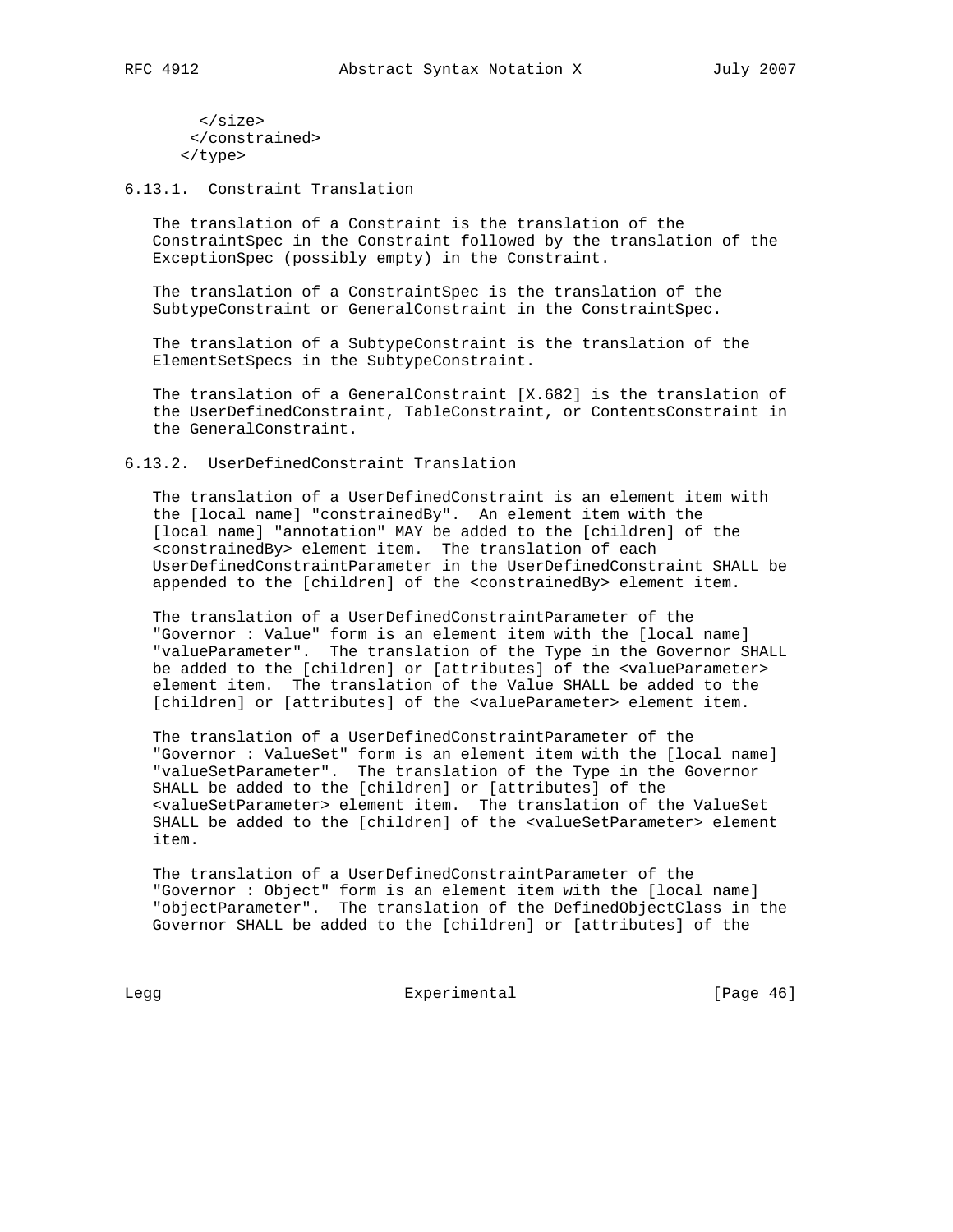<objectParameter> element item. The translation of the Object SHALL be added to the [children] or [attributes] of the <objectParameter> element item.

 The translation of a UserDefinedConstraintParameter of the "Governor : ObjectSet" form is an element item with the [local name] "objectSetParameter". The translation of the DefinedObjectClass in the Governor SHALL be added to the [children] or [attributes] of the <objectSetParameter> element item. The translation of the ObjectSet SHALL be added to the [children] or [attributes] of the <objectSetParameter> element item.

 The translation of a UserDefinedConstraintParameter that is a Type is an element item with the [local name] "typeParameter". The translation of the Type SHALL be added to the [children] or [attributes] of the <typeParameter> element item.

 The translation of a UserDefinedConstraintParameter that is a DefinedObjectClass is an element item with the [local name] "classParameter". The translation of the DefinedObjectClass SHALL be added to the [children] or [attributes] of the <classParameter> element item.

Example

```
 OCTET STRING
     (CONSTRAINED BY {
         -- contains the hash of the value -- MyType:myValue })
 <type>
  <constrained type="asnx:OCTET-STRING">
  <constrainedBy>
   <annotation> contains the hash of the value </annotation>
   <valueParameter type="tns:MyType" value="tns:myValue"/>
   </constrainedBy>
  </constrained>
 </type>
```
6.13.3. TableConstraint Translation

 The translation of a TableConstraint that is a SimpleTableConstraint is an element item with the [local name] "table". The translation of the ObjectSet in the SimpleTableConstraint SHALL be added to the [children] or [attributes] of the <table> element item.

 The translation of a TableConstraint that is a ComponentRelationConstraint is an element item with the [local name] "table". The translation of the DefinedObjectSet in the

Legg Experimental Experimental [Page 47]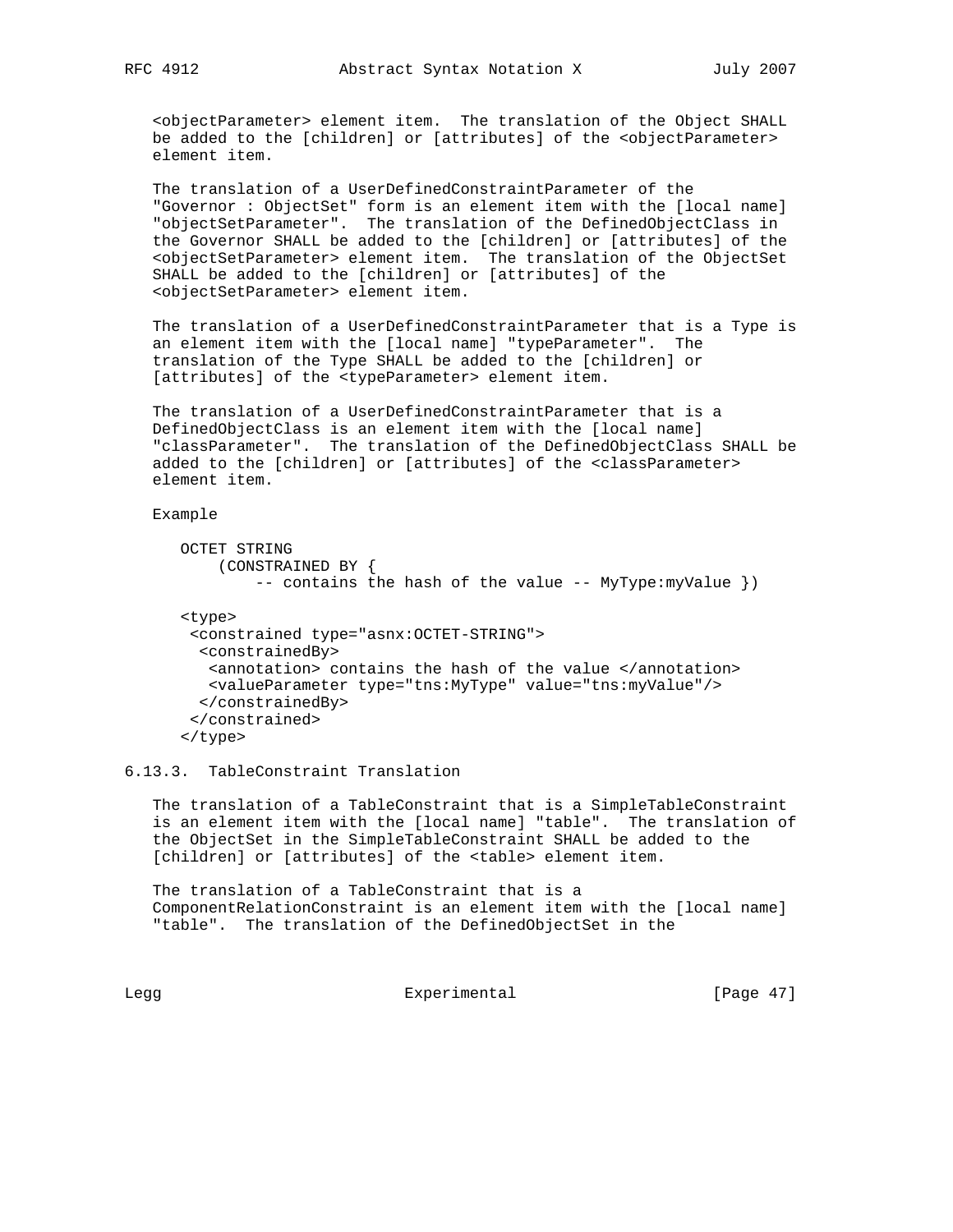ComponentRelationConstraint SHALL be added to the [children] or [attributes] of the <table> element item. The translation of each AtNotation in the ComponentRelationConstraint SHALL be appended to the [children] of the <table> element item.

 The translation of an AtNotation is an element item with the [local name] "restrictBy". The [children] property of the <restrictBy> element item is set to the sequence of character items for the character string formed by the concatenation of zero, one, or more "../" strings, one for each Level in the AtNotation (including the empty one), followed by a solidus ('/', U+002F) separated list of qualified names for the expanded names of the NamedType instances [RXEREI] identified by the identifiers in the ComponentIdList in the AtNotation. If a NamedType is subject to an ATTRIBUTE or ATTRIBUTE-REF encoding instruction, or subject to a COMPONENT-REF encoding instruction that references a top-level NamedType that is subject to an ATTRIBUTE encoding instruction, then the qualified name for the expanded name is prefixed with the commercial at character ('@', U+0040). Leading and/or trailing white space character items MAY be added to the [children] of the <restrictBy> element item. White space character items MAY be added immediately before and/or after any character item for the solidus character ('/', U+002F).

Examples

```
 ERROR.&Type({Errors}{@severity,@...errorId})
 <type>
 <constrained>
  <type>
   <fromClass class="tns:ERROR" fieldName="Type"/>
  </type>
  <table objectset="tns:Errors">
   <restrictBy>severity</restrictBy>
    <restrictBy>../../../errorId</restrictBy>
  </table>
  </constrained>
 </type>
 SEQUENCE {
     id-att [RXER:NAME AS "ID"] [RXER:ATTRIBUTE]
                 TYPE-IDENTIFIER.&id({AllTypes}),
    value TYPE-IDENTIFIER.&Type({AllTypes}{@id-att})
 }
 <type>
 <sequence>
   <attribute name="ID" identifier="id-att">
```
Legg Experimental [Page 48]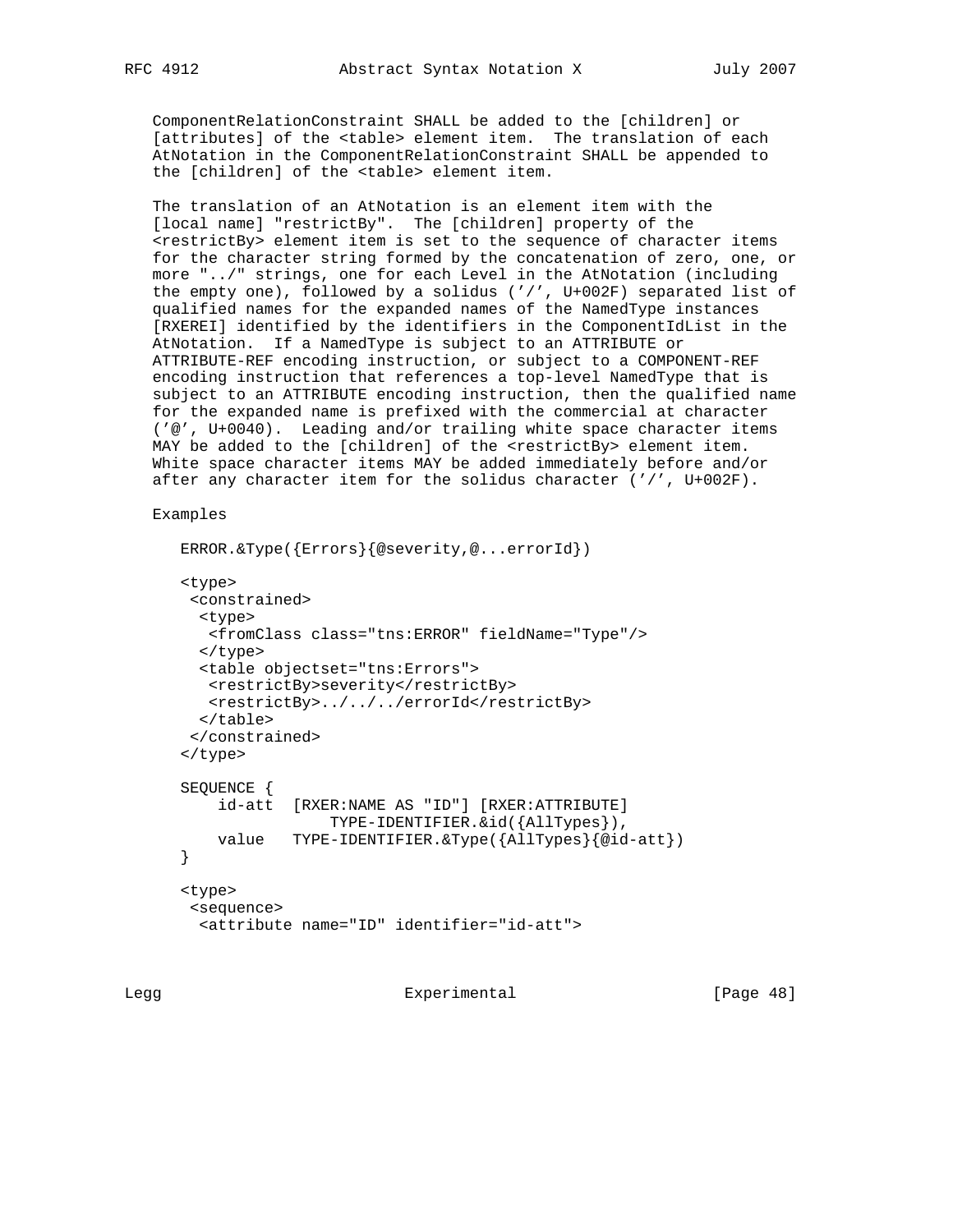```
 <type>
     <constrained>
      <type>
       <fromClass class="asnx:TYPE-IDENTIFIER" fieldName="id"/>
      </type>
      <table objectset="tns:AllTypes"/>
     </constrained>
    </type>
   </attribute>
   <element name="value">
    <type>
     <constrained>
      <type>
       <fromClass class="asnx:TYPE-IDENTIFIER" fieldName="Type"/>
      </type>
      <table objectset="tns:AllTypes">
       <restrictBy>@ID</restrictBy>
      </table>
     </constrained>
    </type>
   </element>
  </sequence>
 </type>
```
 The <restrictBy> element item is required to be self-contained [RXER].

 Aside: An element item is self-contained if all namespace prefixes used by the element item and its contents are declared within the element item.

6.13.4. ContentsConstraint Translation

 The translation of a ContentsConstraint is an element item with the [local name] "contents".

 If the ContentsConstraint is of the "CONTAINING Type" form, then an element item with the [local name] "containing" SHALL be added to the [children] of the <contents> element item. The translation of the Type SHALL be added to the [children] or [attributes] of the <containing> element item.

 If the ContentsConstraint is of the "ENCODED BY Value" form, then an element item with the [local name] "encodedBy" SHALL be added to the [children] of the <contents> element item. The translation of the Value SHALL be added to the [children] or [attributes] of the <encodedBy> element item.

Legg Experimental [Page 49]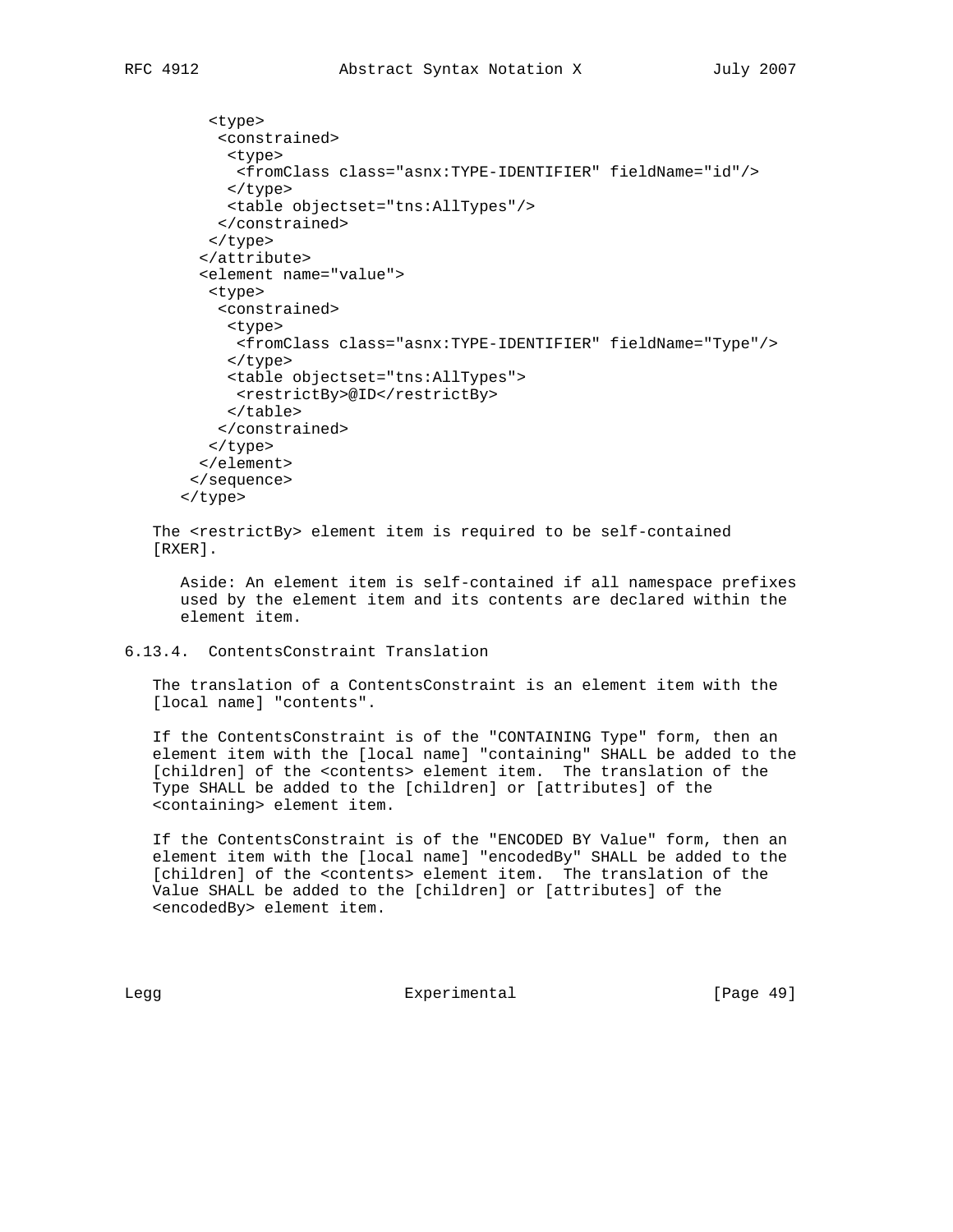If the ContentsConstraint is of the "CONTAINING Type ENCODED BY Value" form, then an element item with the [local name] "containing" and an element item with the [local name] "encodedBy" SHALL be added to the [children] of the <contents> element item. The translation of the Type SHALL be added to the [children] or [attributes] of the <containing> element item. The translation of the Value SHALL be added to the [children] or [attributes] of the <encodedBy> element item.

Example

```
 OCTET STRING
     (CONTAINING MyType
     ENCODED BY \{ joint-iso-itu-t asn1(1) basic-encoding(1) \}) <type>
  <constrained type="asnx:OCTET-STRING">
  <contents>
   <containing type="tns:MyType"/>
    <encodedBy literalValue="2.1.1"/>
   </contents>
  </constrained>
 </type>
```
6.13.5. ExceptionSpec Translation

The translation of an empty ExceptionSpec is empty.

 The translation of a non-empty ExceptionSpec is an element item with the [local name] "exception".

 If the ExceptionIdentification in a non-empty ExceptionSpec is a SignedNumber, then the translation of a notional INTEGER Type SHALL be added to the [children] or [attributes] of the <exception> element item, and the translation of a notional Value of the INTEGER type with the SignedNumber as its IntegerValue SHALL be added to the [children] or [attributes] of the <exception> element item.

 If the ExceptionIdentification in a non-empty ExceptionSpec is a DefinedValue, then the translation of a notional INTEGER Type SHALL be added to the [children] or [attributes] of the <exception> element item, and the translation of the DefinedValue SHALL be added to the [children] or [attributes] of the <exception> element item.

Legg **Experimental** [Page 50]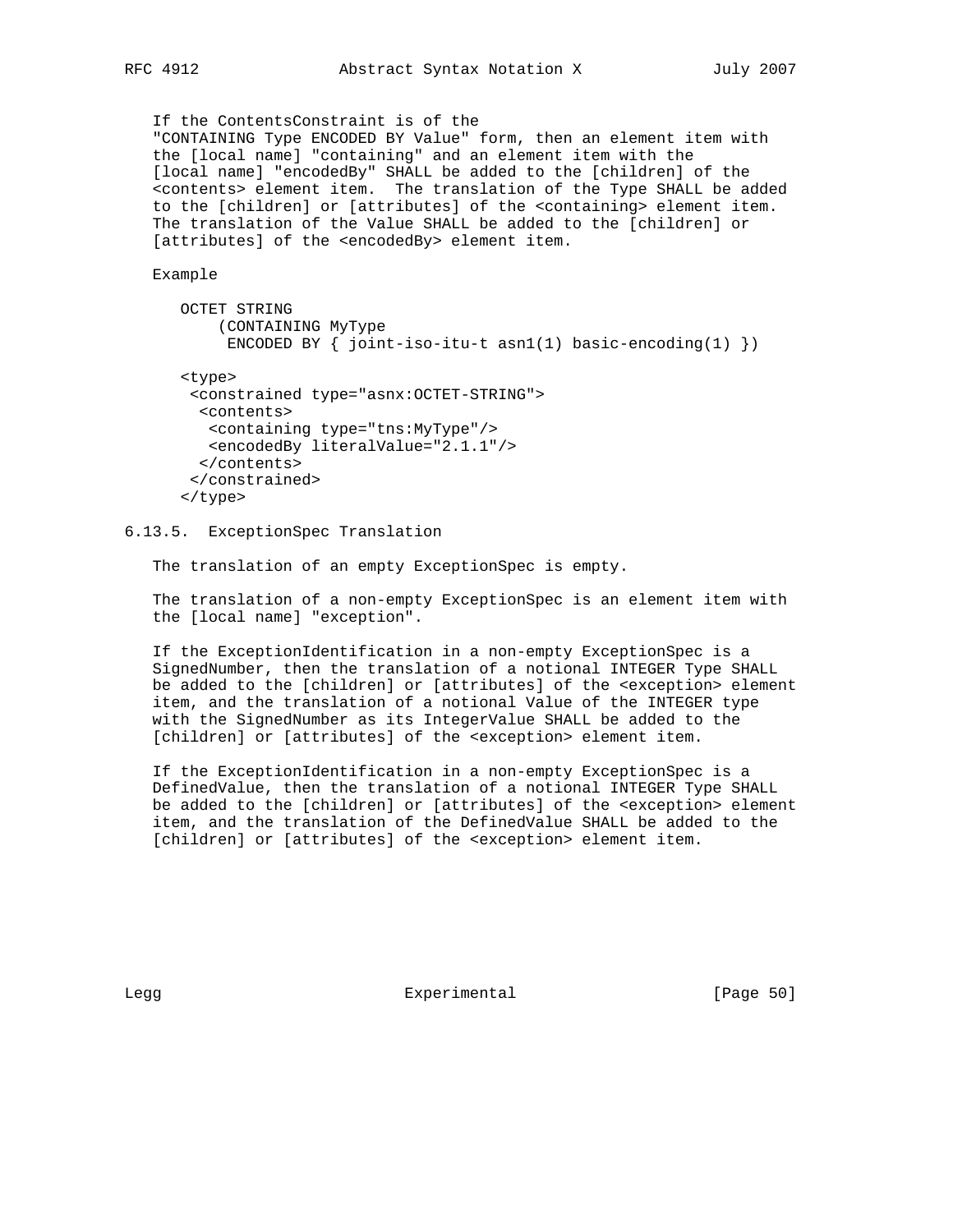If the ExceptionIdentification in a non-empty ExceptionSpec is of the "Type : Value" form, then the translation of the Type SHALL be added to the [children] or [attributes] of the <exception> element item, and the translation of the Value SHALL be added to the [children] or [attributes] of the <exception> element item.

Examples

!10

<exception type="asnx:INTEGER" literalValue="10"/>

!myValue

<exception type="asnx:INTEGER" value="tns:myValue"/>

!PrintableString:"failure"

<exception type="asnx:PrintableString" literalValue="failure"/>

7. Translation of Values

 A Value in an ASN.1 specification is a mix of literal values (e.g., numbers and character strings) and notations for referencing defined values. Likewise, the ASN.X translation of a Value is a mix of markup for literal values and markup for referencing notations (notational values). A Value is categorized by the following definitions.

 Definition (literal value): A Value is a literal value if and only if it is not a notational value.

 Definition (notational value): A Value is a notational value if and only if:

- (1) the Value is a BuiltinValue, and
	- (a) the BuiltinValue is a TaggedValue and the Value in the TaggedValue is a notational value, or
	- (b) the BuiltinValue is a SequenceValue or SetValue with a ComponentValueList that contains a NamedValue where the Value in the NamedValue is a notational value and the translation of the corresponding NamedType (from the governing type of the outer Value) is not an <element> or <component> element item, or

Legg **Experimental** [Page 51]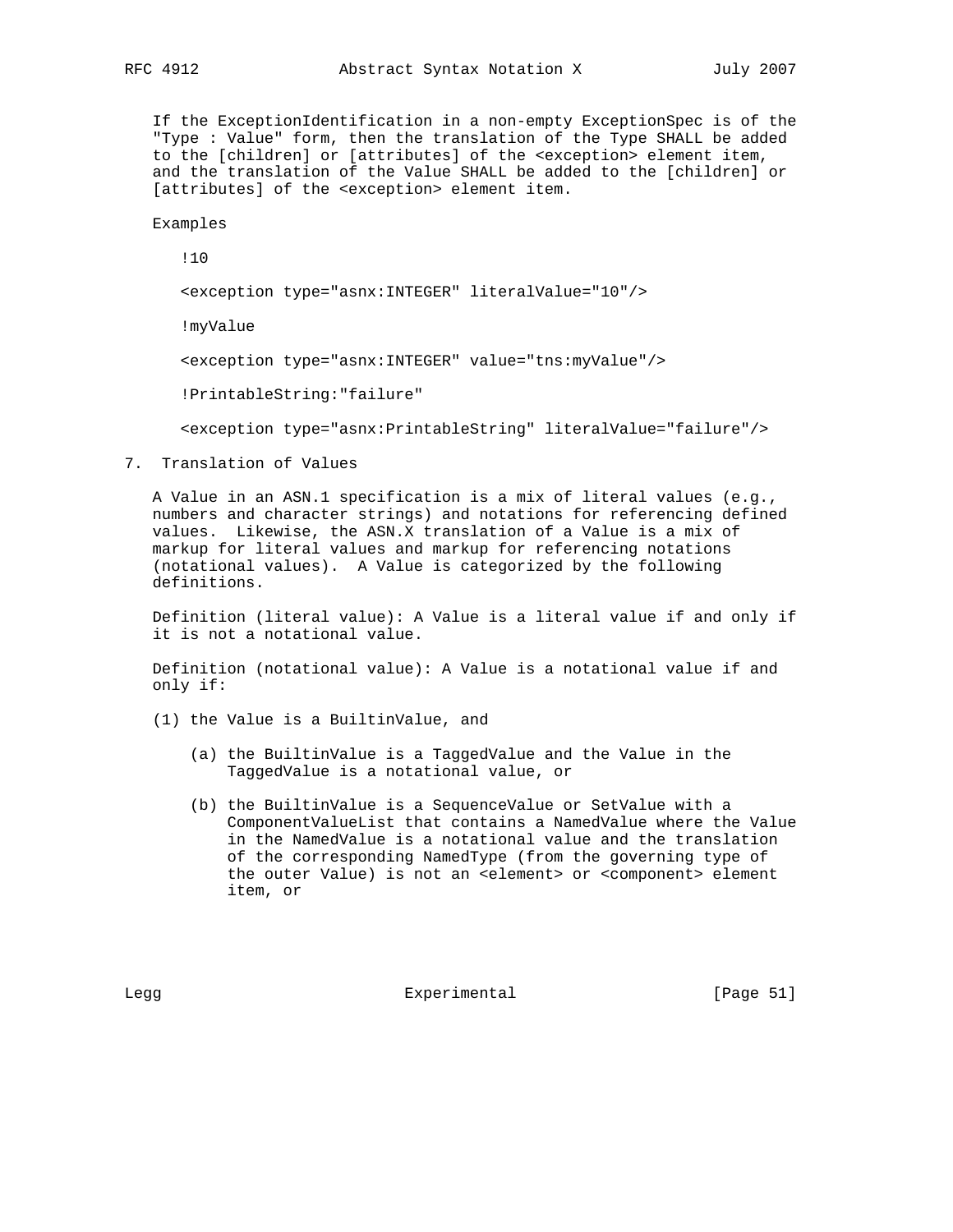- (c) the BuiltinValue is a ChoiceValue where the Value of the ChoiceValue is a notational value and the translation of the NamedType corresponding to the identifier in the ChoiceValue is not an <element> or <component> element item, or
- (d) the BuiltinValue is a SequenceOfValue or SetOfValue with a NamedValueList that contains a NamedValue where the Value of the NamedValue is a notational value and the translation of the corresponding NamedType (from the governing type of the outer Value) is not an <element> or <component> element item, or
- (2) the Value is a ReferencedValue, and
	- (a) the ReferencedValue is a ValueFromObject, or
	- (b) the ReferencedValue is a DefinedValue, and
		- (i) the DefinedValue is a valuereference (not a DummyReference) or an ExternalValueReference, or
		- (ii) the DefinedValue is a DummyReference or ParameterizedValue and the substitute definition for the DummyReference or ParameterizedValue (see Section 13) is a notational value, or
		- (iii) the DefinedValue is a DummyReference or ParameterizedValue where the translation of the DummyReference or ParameterizedValue will use a fully expanded reference (see Section 13), or
- (3) the Value is an ObjectClassFieldValue, and
	- (a) the ObjectClassFieldValue is an OpenTypeFieldVal, or
	- (b) the ObjectClassFieldValue is a FixedTypeFieldVal, and
		- (i) the FixedTypeFieldVal is a BuiltinValue that satisfies case (1), or
		- (ii) the FixedTypeFieldVal is a ReferencedValue that satisfies case (2).

 A literal value that is a BuiltinValue that is a SequenceValue, SetValue, ChoiceValue, SequenceOfValue, or SetOfValue MAY be translated as a notational value.

Legg Experimental [Page 52]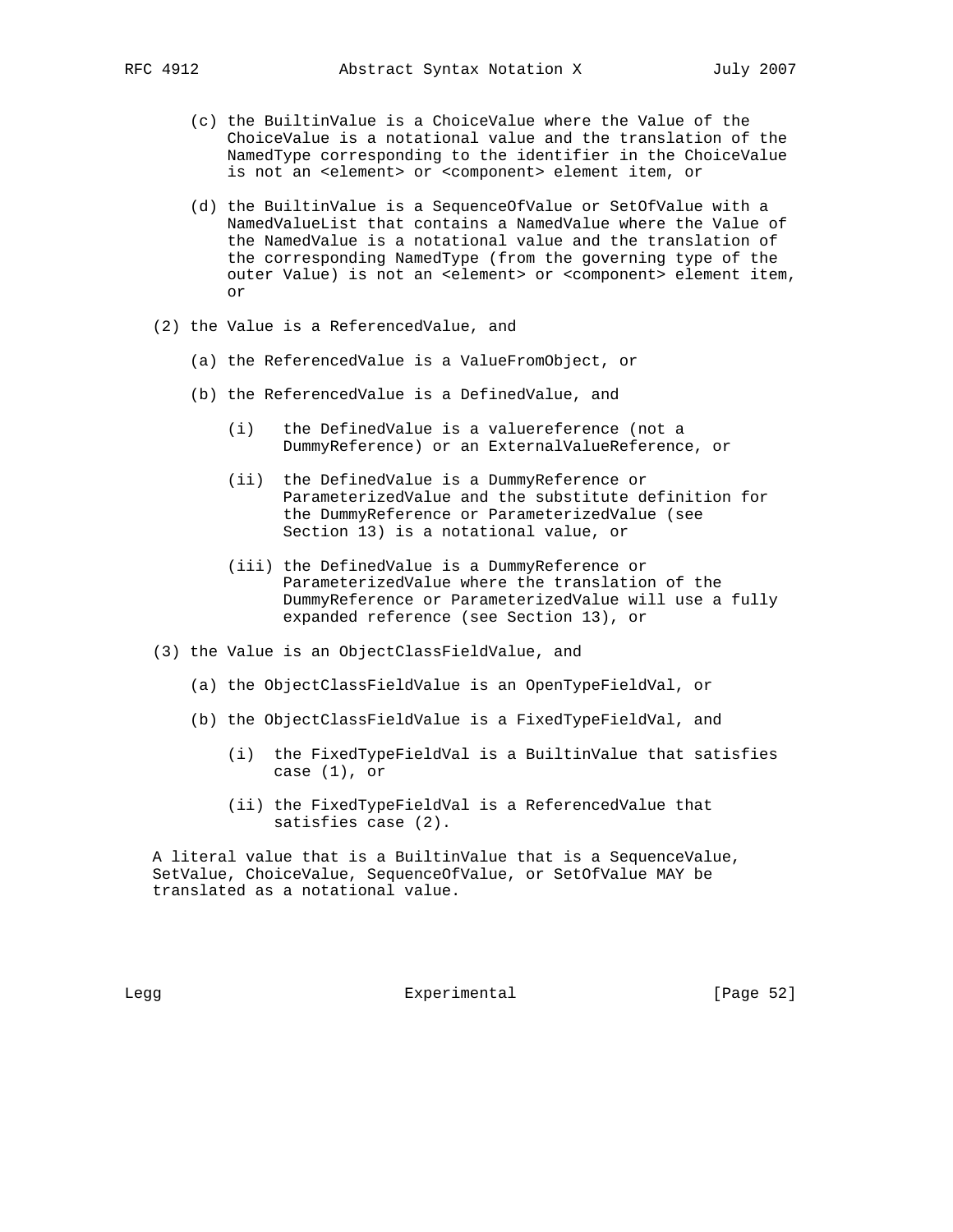Definition (directly nested): A notational value is directly nested (within a literal value) if the innermost enclosing Value is a literal value.

7.1. Translation of Literal Values

 The translation of a literal value is either the attribute form translation of a literal value, or the element form translation of a literal value.

 The attribute form translation of a literal value is an attribute item with the [local name] "literalValue". The [normalized value] of this attribute item is the RXER character data translation [RXER] of the literal value.

 The attribute form translation of a literal value SHALL NOT be used if:

- (1) the RXER Infoset translation of the literal value is not a character data translation [RXER] or is a character data translation that contains qualified names [XMLNS10][XMLNS11], or
- (2) attribute form translations of Value have been explicitly disallowed in the context where the literal value appears, or
- (3) the literal value has a nested notational value.

 The element form translation of a literal value is an element item with the [local name] "literalValue". The [children] and [attributes] of the <literalValue> element item are set to the RXER Infoset translation of the literal value, except that a value of the EXTERNAL type (or a subtype thereof) is translated according to the associated type defined in Clause 34.5 of X.680 [X.680]. In addition, where the [children] and [attributes] of an element item in the translation correspond to a directly nested notational value, the translation specified in Section 7.2 MUST be used for the [children] and [attributes] of that element item, and an attribute item with the [local name] "literal", [namespace name] "urn:ietf:params:xml:ns:asnx", and [normalized value] "false" or "0"

 (i.e., asnx:literal="false") MUST be added to the [attributes] of that element item.

 Each outermost <literalValue> element item is required to be self-contained [RXER].

 Aside: An element item is self-contained if all namespace prefixes used by the element item and its contents are declared within the element item.

Legg Experimental Experimental [Page 53]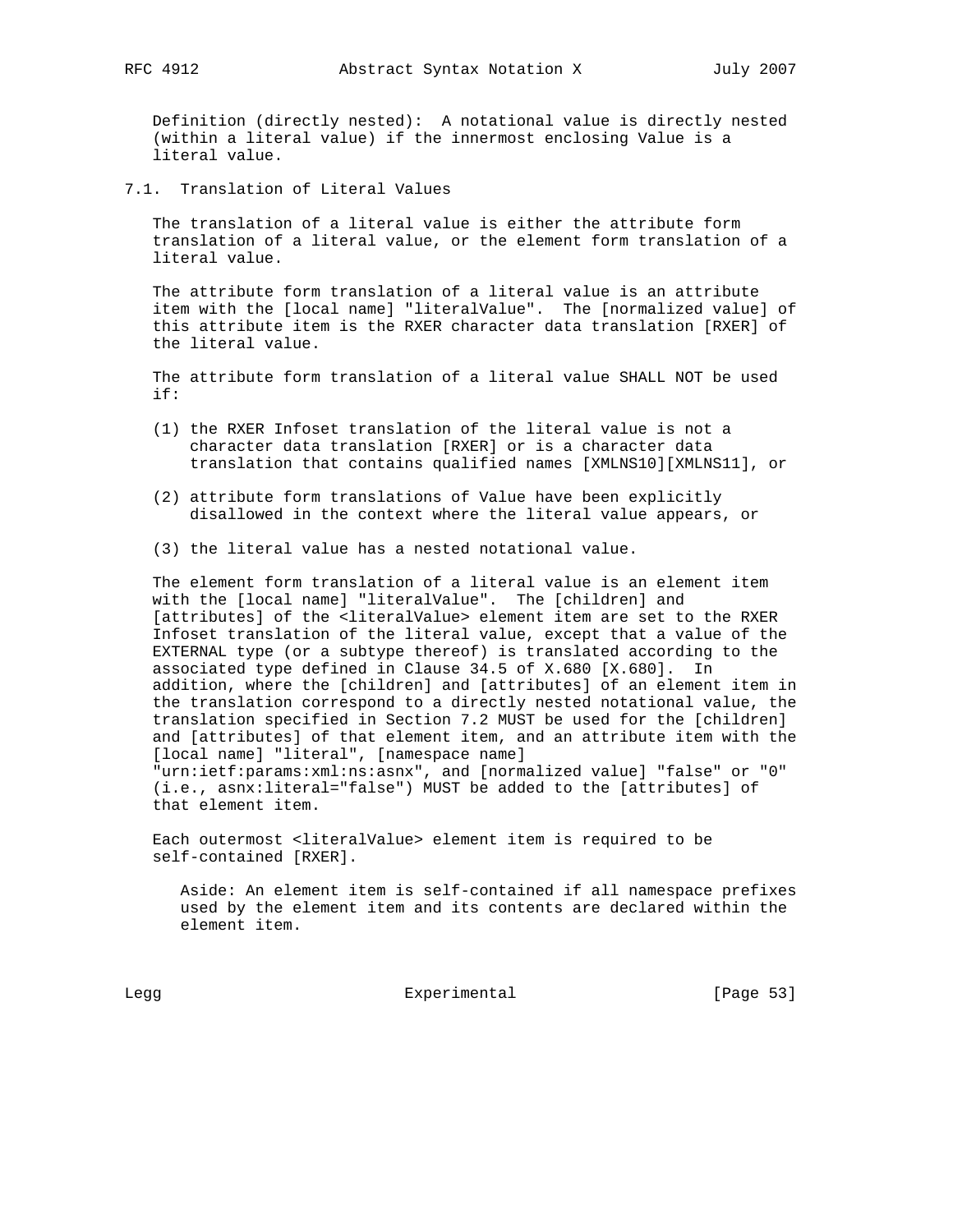Aside: A <literalValue> element item nested within another <literalValue> element item is not required to be self-contained.

 An attribute item with the [local name] "literal", [namespace name] "urn:ietf:params:xml:ns:asnx" and [normalized value] "true" or "1" (i.e., asnx:literal="true") MAY be added to the [attributes] of the <literalValue> element item and/or any nested element item with content and attributes that correspond to a literal value.

 Aside: The asnx:literal attribute operates as a switch that indicates whether the content and other attributes of the element containing the attribute are interpreted as ASN.X notation (a notational value) or as an RXER encoding (a literal value).

#### Example

 zero INTEGER ::= 0 <namedValue name="zero" type="asnx:INTEGER" literalValue="0"/>

OR

 <namedValue name="zero" type="asnx:INTEGER"> <literalValue>0</literalValue> </namedValue>

 From the perspective of an ASN.X module as the RXER encoding of an ASN.1 value (an abstract value of the ModuleDefinition type in Appendix A), the type of the <literalValue> element is the unconstrained Markup type [RXER], not the governing type of the Value according to the ASN.1 specification. This means that the Infoset representation of the <literalValue> element must be preserved in re-encodings of the ASN.X module.

 Similarly, the type of the literalValue attribute is a UTF8String, not the governing type of the Value according to the ASN.1 specification. This means that the exact characters of the [normalized value] of the attribute must be preserved in re-encodings of the ASN.X module.

7.2. Translation of Notational Values

 The translation of a notational value is the translation of the BuiltinValue, ReferencedValue, or ObjectClassFieldValue in the notational value.

 The translation of a ReferencedValue is the translation of the DefinedValue or ValueFromObject in the ReferencedValue.

Legg Experimental Experimental [Page 54]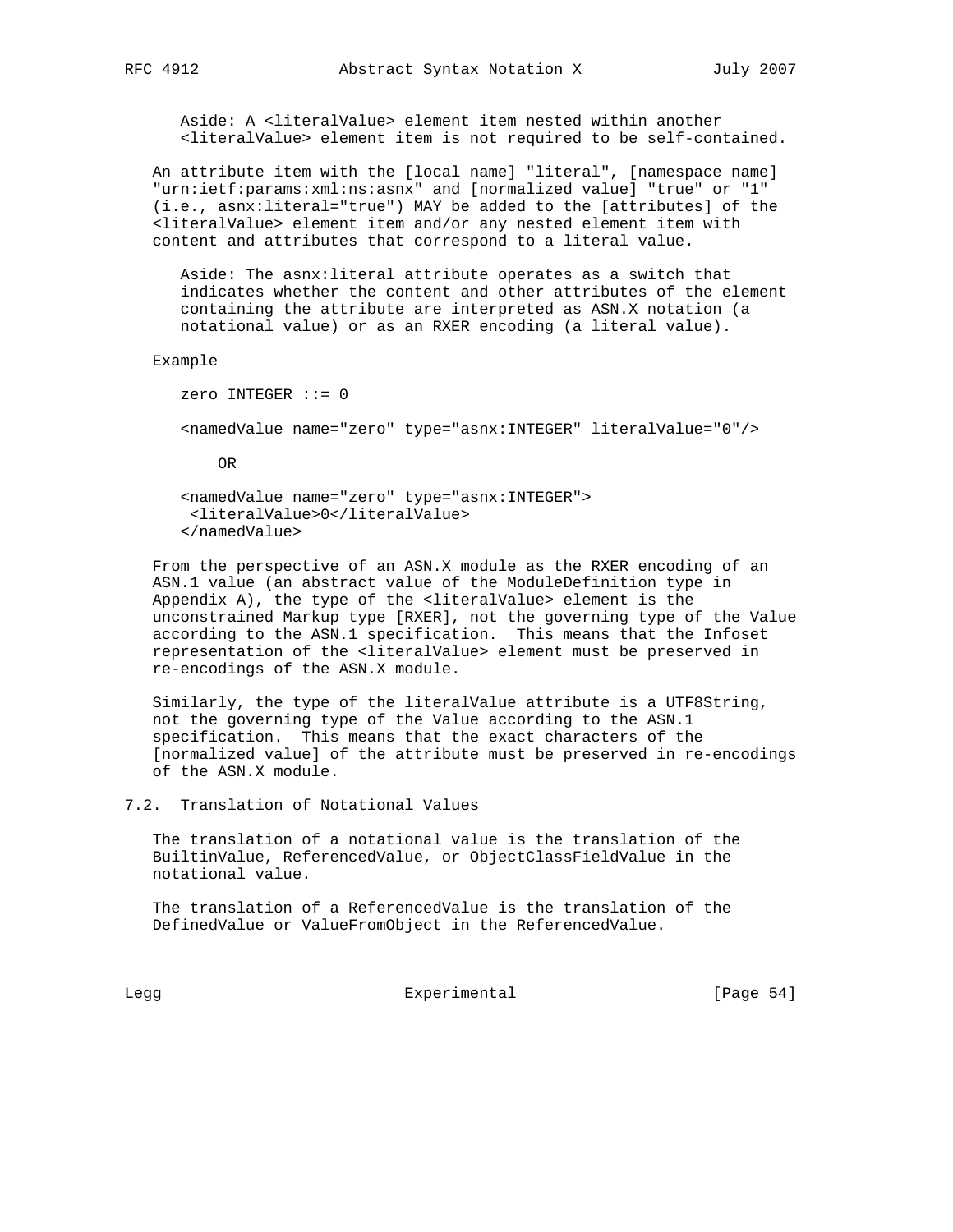The translation for each of these cases is described as creating an element item with the [local name] "value", which is appropriate for a notational value that stands on its own. However, a notational value may also be directly nested within a literal value, in which case the [local name] will be determined according to RXER and the governing ASN.1 type of the enclosing literal value.

 Aside: In the latter case, the element item will also have a literal attribute item with the [normalized value] "false" or "0".

 A notational value that is not directly nested within a literal value MAY instead have the [local name] "literalValue" provided an attribute item with the [local name] "literal", [namespace name] "urn:ietf:params:xml:ns:asnx", and [normalized value] "false" or "0" is added to the [attributes] of the <literalValue> element item.

Examples

```
 nothing INTEGER ::= zero
 <namedValue name="nothing" type="asnx:INTEGER" value="tns:zero"/>
     OR
 <namedValue name="nothing" type="asnx:INTEGER">
  <value ref="tns:zero"/><!-- A notational value. -->
 </namedValue>
     OR
 <namedValue name="nothing" type="asnx:INTEGER">
  <literalValue xmlns:asnx="urn:ietf:params:xml:ns:asnx"
                xmlns:tns="http://example.com/ns/MyModule"
                asnx:literal="false"
                ref="tns:zero"/><!-- A notational value. -->
 </namedValue>
integerList SEQUENCE OF number INTEGER ::= { zero, 3, 7 }
 <namedValue name="integerList">
  <type>
  <sequenceOf>
    <element name="number" type="asnx:INTEGER"/>
   </sequenceOf>
  </type>
  <literalValue xmlns:asnx="urn:ietf:params:xml:ns:asnx"
                xmlns:tns="http://example.com/ns/MyModule">
   <number asnx:literal="false"
```
Legg **Experimental** Experimental [Page 55]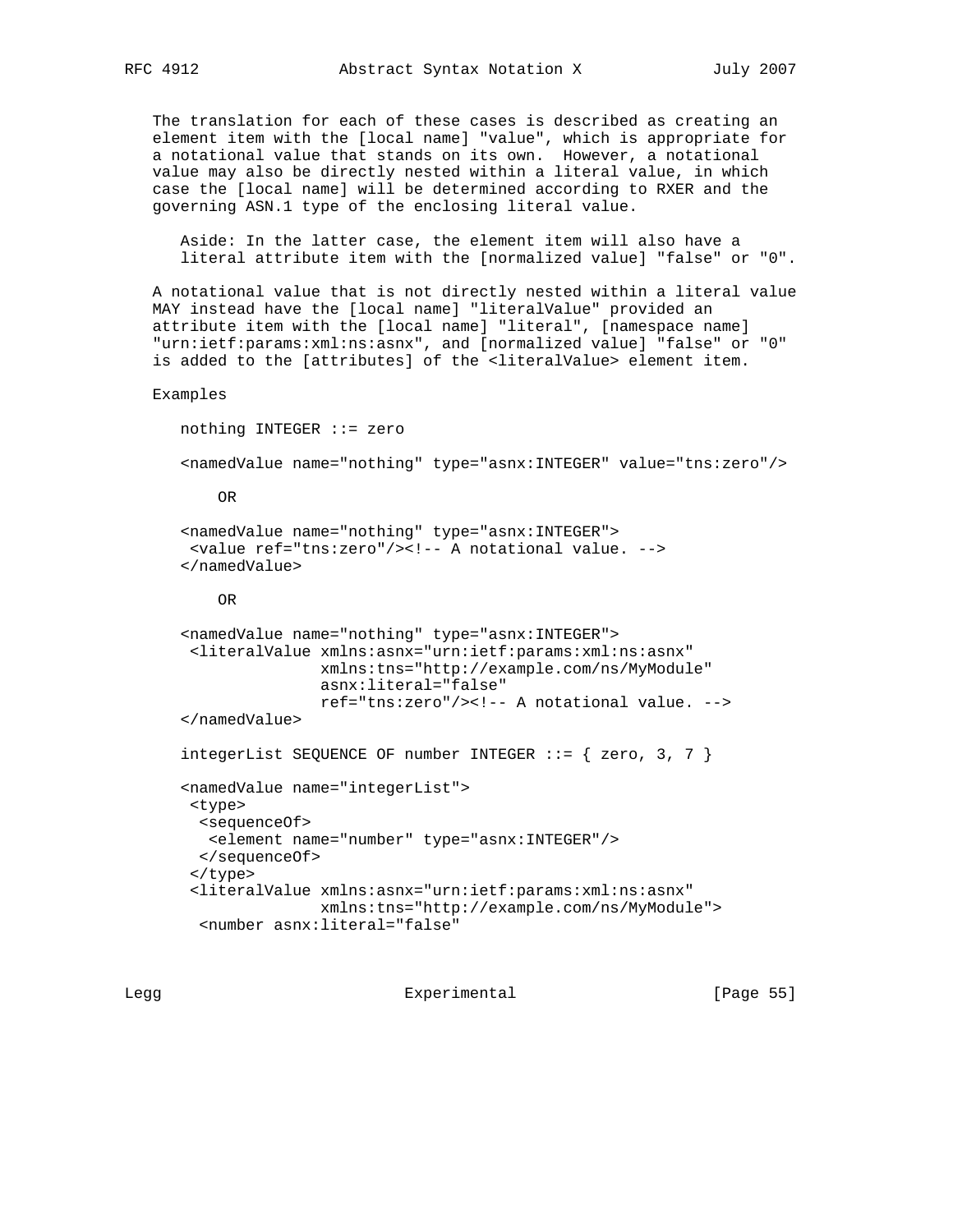ref="tns:zero"/><!-- A notational value. --> <number>3</number><!-- A literal value. --> <number>7</number><!-- A literal value. --> </literalValue> </namedValue>

## 7.2.1. DefinedValue Translation

 If a DefinedValue is a valuereference (not a DummyReference) or an ExternalValueReference, then the translation of the DefinedValue is either the attribute form translation of a value reference, or the element form translation of a value reference.

 The attribute form translation of a value reference is an attribute item with the [local name] "value". The [normalized value] of this attribute item is a qualified name for the expanded name of the referenced value definition (see Section 5.1). The attribute form translation SHALL NOT be used if this expanded name is not distinct with respect to the current module and the modules referenced by its <import> element items (see Section 5.1).

 The element form translation of a value reference is an element item with the [local name] "value". An element item with the [local name] "annotation" MAY be added to the [children] of the <value> element item. An attribute item with the [local name] "ref" SHALL be added to the [attributes] of the <value> element item. The [normalized value] of this attribute item is a qualified name for the expanded name of the referenced value definition. If this expanded name is not distinct with respect to the current module and the modules referenced by its <import> element items, then an attribute item with the [local name] "context" SHALL be added to the [attributes] of the <value> element item; otherwise, if the module containing the referenced value definition has a schema identity URI, then an attribute item with the [local name] "context" MAY be added to the [attributes] of the <value> element item. The [normalized value] of this attribute item is the schema identity URI of the module containing the value definition referenced by the DefinedValue.

 Aside: If a reference name is not distinct, then the module containing the referenced definition must have a schema identity URI (see Section 5.1).

 Usually the translator is free to choose either an attribute form or element form translation for a DefinedValue; however, in some contexts attribute forms of Value are explicitly disallowed. In

Legg **Experimental** Experimental [Page 56]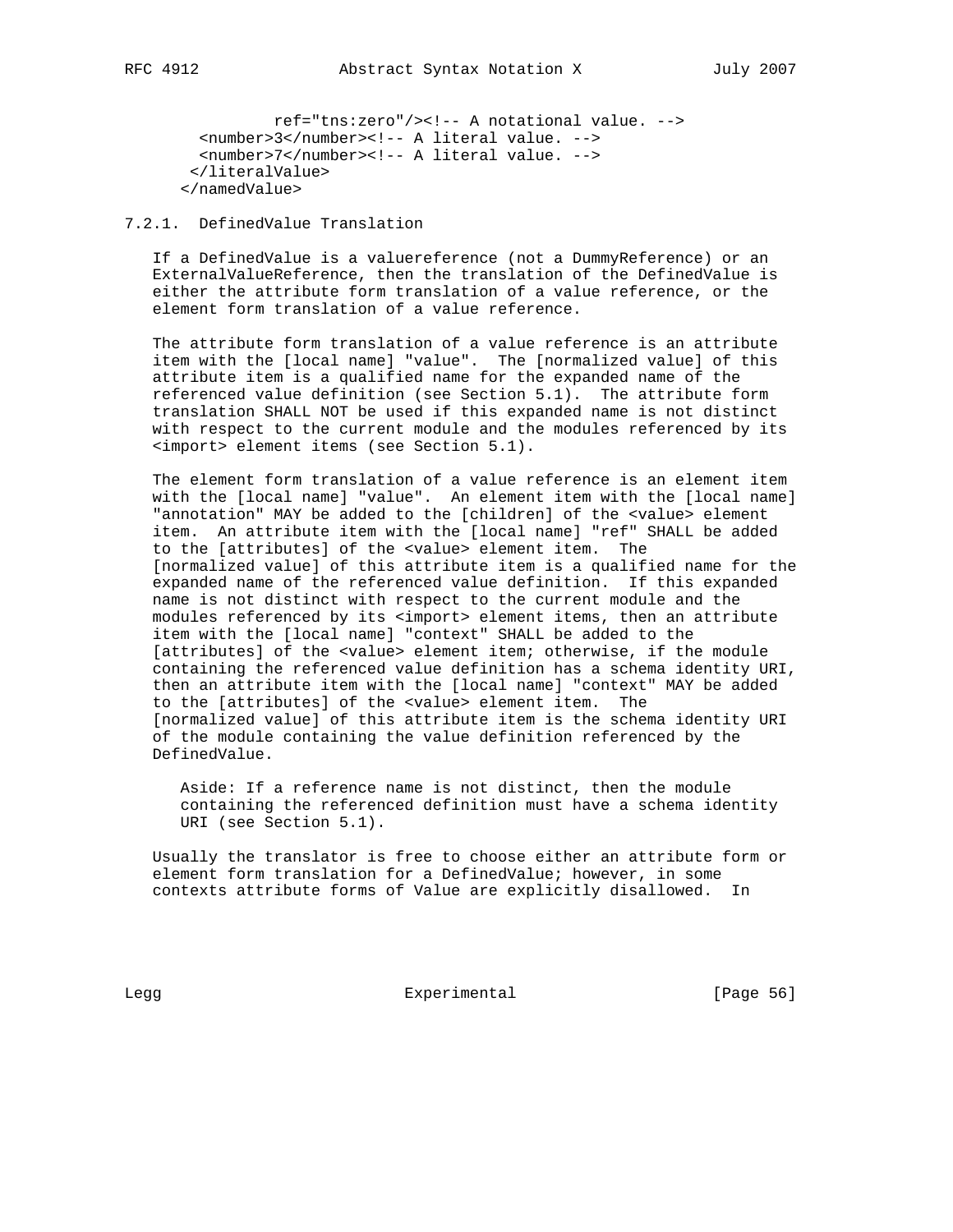particular, the attribute form translation SHALL NOT be used for a DefinedValue in a ReferencedValue in a Value that is directly nested in a literal value.

 If a DefinedValue is a DummyReference or ParameterizedValue, then the translation of the DefinedValue is the translation of that DummyReference or ParameterizedValue (see Section 13).

#### 7.2.2. BuiltinValue Translation

 The translation of a BuiltinValue is the translation of the ChoiceValue, SequenceValue, SetValue, SequenceOfValue, SetOfValue, or TaggedValue in the BuiltinValue.

 Aside: There are other possibilities for a BuiltinValue, but these will all be literal values. This section applies to a BuiltinValue that is a notational value.

 The translation of a TaggedValue is the translation of the Value in the TaggedValue (which is necessarily a notational value).

 The translation of a ChoiceValue is an element item with the [local name] "value". An element item with the [local name] "annotation" MAY be added to the [children] of the <value> element item. An element item with the same [local name] (i.e., "attribute", "element", "component", "group", or "member") as the translation of the NamedType corresponding to the identifier in the ChoiceValue SHALL be appended to the [children] of the <value> element item. An attribute item with the [local name] "name" SHALL be added to the [attributes] of the <attribute>, <element>, <component>, <group>, or <member> element item. The [normalized value] of this attribute item is a qualified name for the expanded name of the NamedType. The translation of the Value in the ChoiceValue SHALL be added to the [children] or [attributes] of the <attribute>, <element>, <component>, <group>, or <member> element item.

 The translation of a SequenceValue or SetValue is an element item with the [local name] "value". An element item with the [local name] "annotation" MAY be added to the [children] of the <value> element item. If the SequenceValue or SetValue has a ComponentValueList, then the translation of each NamedValue nested in the ComponentValueList SHALL be appended to the [children] of the <value> element item in the order in which their corresponding NamedType instances appear in the definition of the governing type.

Legg **Experimental** Experimental [Page 57]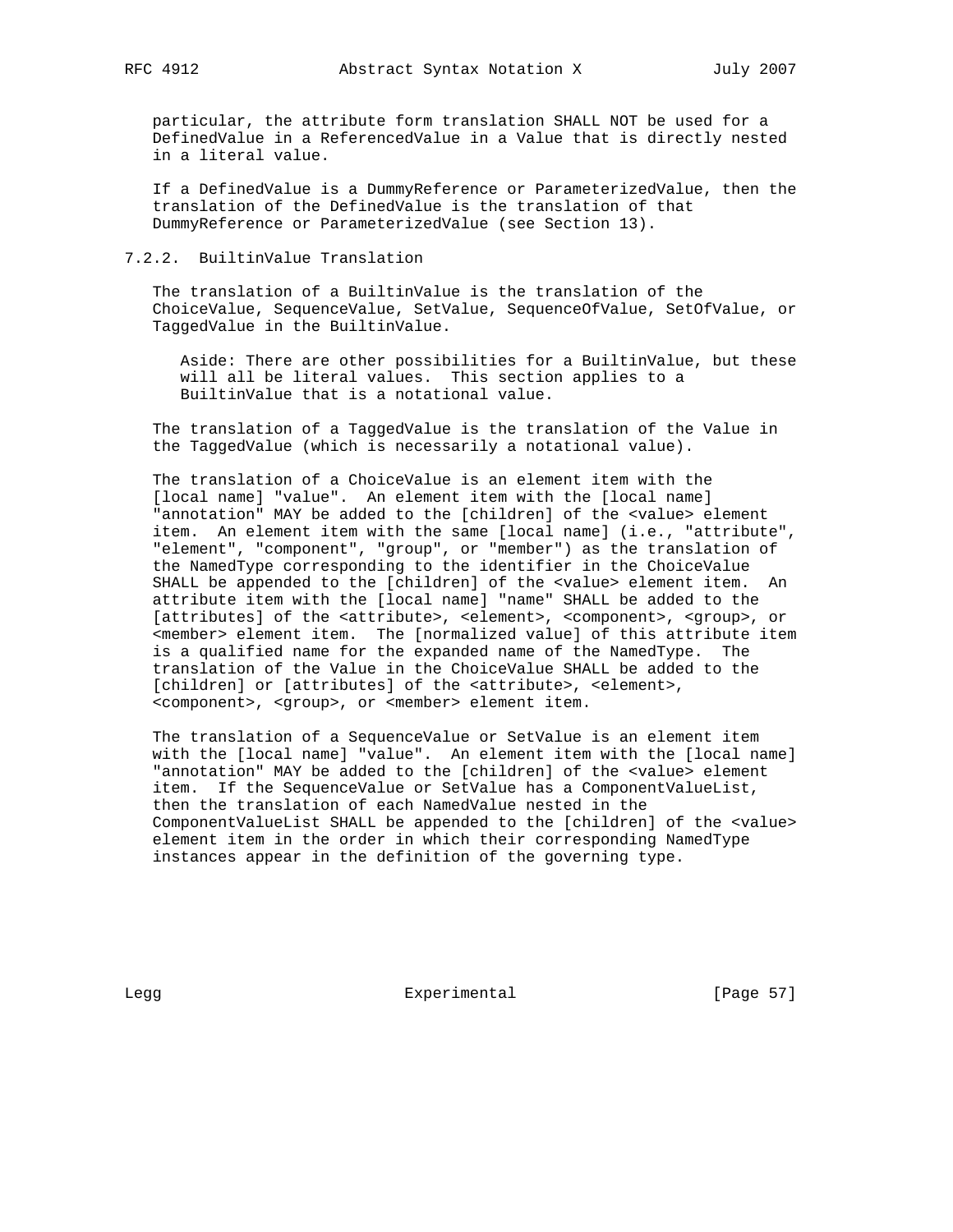The translation of a SequenceOfValue or SetOfValue is an element item with the [local name] "value". An element item with the [local name] "annotation" MAY be added to the [children] of the <value> element item.

 If the SequenceOfValue or SetOfValue has a NamedValueList, then the translation of each NamedValue nested in the NamedValueList SHALL be appended to the [children] of the <value> element item.

 If the SequenceOfValue or SetOfValue has a ValueList, then an element item with the same [local name] (i.e., "element" or "component") as the element item in the [children] of the <sequenceOf> or <setOf> element item in the translation of the governing type SHALL be appended to the [children] of the <value> element item for each Value nested in the ValueList. An attribute item with the [local name] "name" and [normalized value] "item" SHALL be added to the [attributes] of the <element> or <component> element item. The translation of the Value (from the ValueList) SHALL be added to the [children] or [attributes] of the <element> or <component> element item.

 The translation of a NamedValue is an element item with the same [local name] as the translation of the corresponding NamedType, i.e., "attribute", "element", "component", "group", "item", or "simpleContent". An attribute item with the [local name] "name" SHALL be added to the [attributes] of the element item. The [normalized value] of this attribute item is a qualified name for the expanded name of the NamedType. The translation of the Value in the NamedValue SHALL be added to the [children] or [attributes] of the element item.

Examples

```
 -- This is the governing type.
      MyType ::= SEQUENCE {
 one [ATTRIBUTE] INTEGER,
two INTEGER,
           three [ATTRIBUTE][LIST] SEQUENCE OF number INTEGER
      }
      <namedType name="MyType">
       <type>
        <sequence>
         <attribute name="one" type="asnx:INTEGER"/>
         <element name="two" type="asnx:INTEGER"/>
         <attribute name="three">
          <type>
           <list>
```
Legg **Experimental** [Page 58]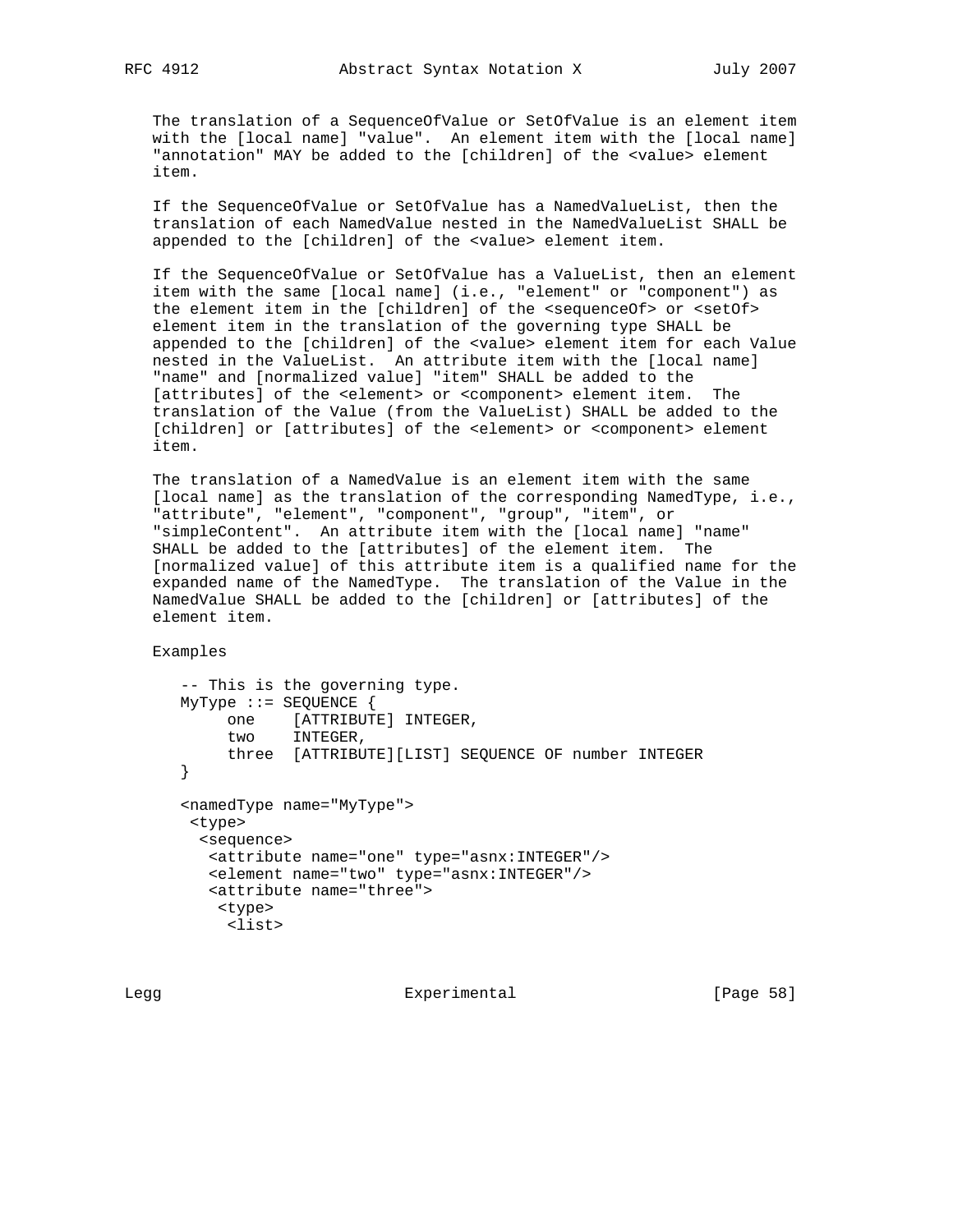```
 <item name="number" type="asnx:INTEGER"/>
      </list>
     </type>
   </attribute>
  </sequence>
  </type>
 </namedType>
 myValue1 MyType ::= {
    one 456,
     two 123,
     three { number 123, number 456 }
 }
 -- All literal values.
 <namedValue name="myValue1" type="tns:MyType">
 <literalValue one="456" three="123 456">
  <two>123</two>
 </literalValue>
 </namedValue>
 myValue2 MyType ::= {
     one 456,
     two myObject.&number,
     -- only the value for component "two" is a notational value
     three { number 123, number 456 }
 }
 <namedValue name="myValue2" type="tns:MyType">
 <literalValue xmlns:asnx="urn:ietf:params:xml:ns:asnx"
                xmlns:tns="http://example.com/ns/MyModule"
                one="456" three="123 456">
  <two asnx:literal="false">
   <fromObjects object="tns:myObject" fieldName="number"/>
  \langletwo\rangle </literalValue>
 </namedValue>
myValue3 MyType ::= {
     one myObject.&number,
     two 123,
     three { number 123, number myObject.&number }
 }
 <namedValue name="myValue3" type="tns:MyType">
  <value>
  <attribute name="one">
   <value>
```
Legg **Experimental** [Page 59]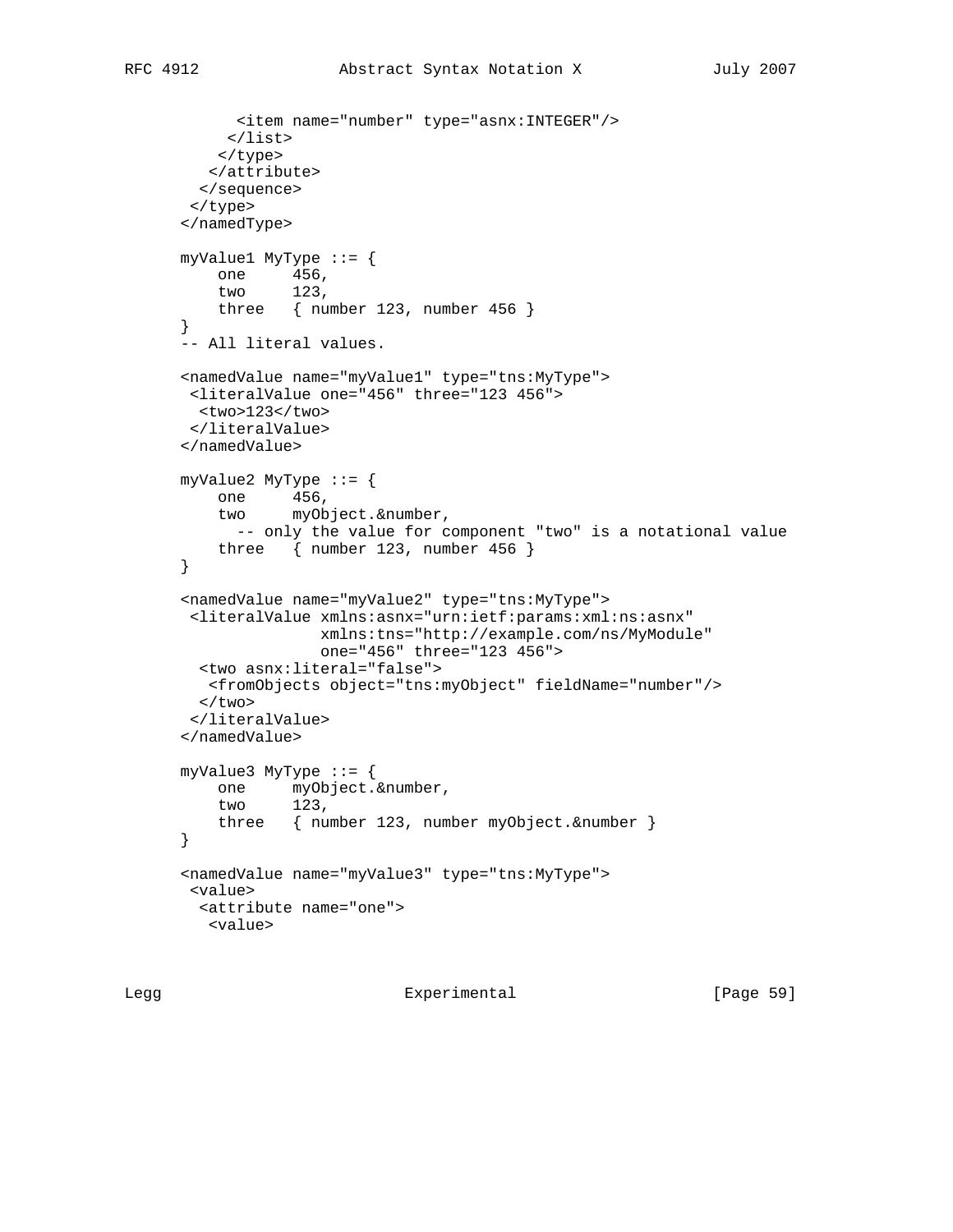```
 <fromObjects object="tns:myObject" fieldName="number"/>
    </value>
   </attribute>
   <element name="two" literalValue="123"/>
   <attribute name="three">
   <value>
    <item name="number" literalValue="123"/>
    <item name="number">
     <value>
      <fromObjects object="tns:myObject" fieldName="number"/>
     </value>
     </item>
    </value>
   </attribute>
  </value>
 </namedValue>
```
7.2.3. ValueFromObject Translation

 The translation of a ValueFromObject is an element item with the [local name] "value". An element item with the [local name] "annotation" MAY be added to the [children] of the <value> element item. An element item with the [local name] "fromObjects" SHALL be appended to the [children] of the <value> element item.

 The translation of the ReferencedObjects instance in the ValueFromObject SHALL be added to the [children] or [attributes] of the <fromObjects> element item.

 The translation of the FieldName in the ValueFromObject SHALL be added to the [children] or [attributes] of the <fromObjects> element item.

## 7.2.4. ObjectClassFieldValue Translation

 If an ObjectClassFieldValue is a BuiltinValue in a FixedTypeFieldVal, then the translation of the ObjectClassFieldValue is the translation of the BuiltinValue.

 If an ObjectClassFieldValue is a ReferencedValue in a FixedTypeFieldVal, then the translation of the ObjectClassFieldValue is the translation of the ReferencedValue.

 If an ObjectClassFieldValue is an OpenTypeFieldVal, then the translation of the ObjectClassFieldValue is an element item with the [local name] "value". An element item with the [local name] "annotation" MAY be added to the [children] of the <value> element item. An element item with the [local name] "openTypeValue" SHALL be

Legg Experimental [Page 60]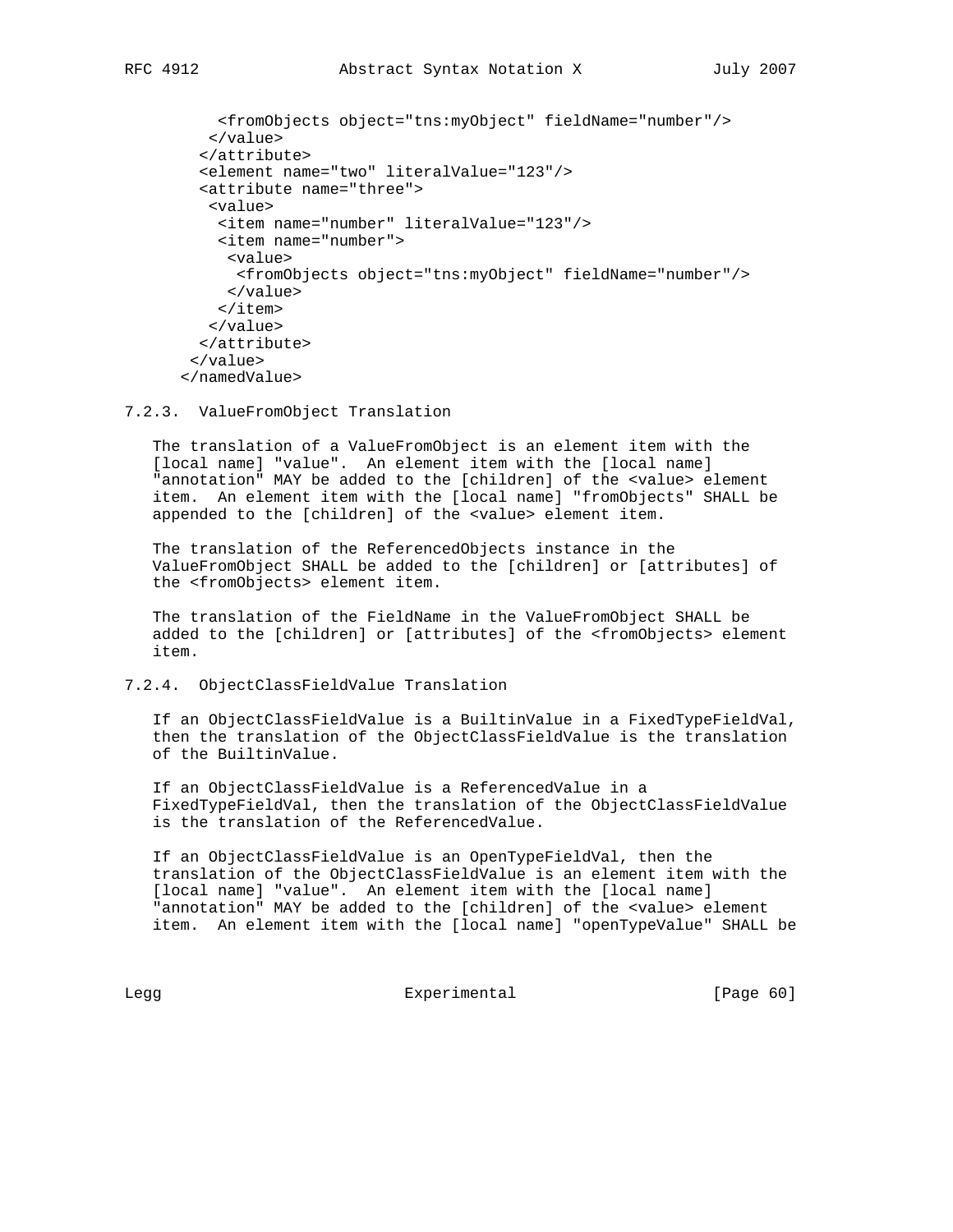appended to the [children] of the <value> element item. The translation of the Type in the OpenTypeFieldVal SHALL be added to the [children] or [attributes] of the <openTypeValue> element item. The translation of the Value in the OpenTypeFieldVal SHALL be added to the [children] or [attributes] of the <openTypeValue> element item.

Example

```
 myValue TYPE-IDENTIFIER.&Type ::= INTEGER:123
 <namedValue name="myValue">
 <type>
   <fromClass class="asnx:TYPE-IDENTIFIER" fieldName="Type"/>
  </type>
  <value>
  <openTypeValue type="asnx:INTEGER" literalValue="123"/>
  </value>
 </namedValue>
```
8. Translation of Value Sets

 The translation of a ValueSet is an element item with the [local name] "valueSet". An element item with the [local name] "annotation" MAY be added to the [children] of the <valueSet> element item. The translation of the ElementSetSpecs instance in the ValueSet SHALL be appended to the [children] of the <valueSet> element item.

Example

```
\{ 1 | 3..7, ..., 9..19 EXCEPT ( 11 | 12 ) \} <valueSet>
 <union>
  <literalValue>1</literalValue>
   <range>
    <minInclusive literalValue="3"/>
    <maxInclusive literalValue="7"/>
  </range>
  </union>
  <extension>
  <all>
   <range>
    <minInclusive literalValue="9"/>
    <maxInclusive literalValue="19"/>
   \langle range>
    <except>
     <union>
```
Legg Experimental [Page 61]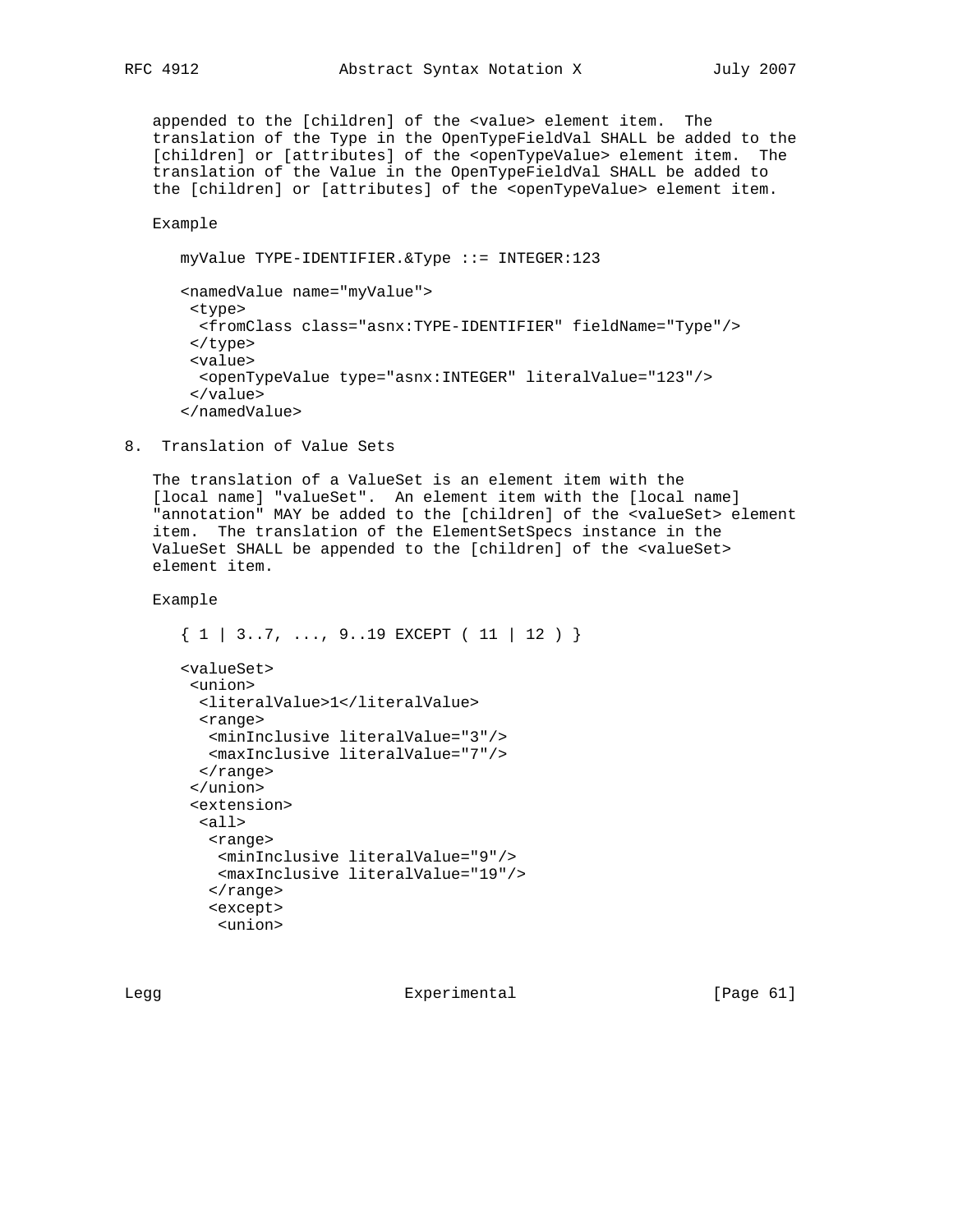```
 <literalValue>11</literalValue>
      <literalValue>12</literalValue>
     </union>
    </except>
  \langleall\rangle </extension>
 </valueSet>
```
## 8.1. ElementSetSpecs Translation

 The translation of an ElementSetSpecs instance where the ellipsis ("...") is not present is the translation of the ElementSetSpec in the RootElementSetSpec.

 The translation of an ElementSetSpecs instance where the ellipsis ("...") is present is the translation of the ElementSetSpec in the RootElementSetSpec followed by an element item with the [local name] "extension". If an AdditionalElementSetSpec is present in the ElementSetSpecs, then the translation of the ElementSetSpec in the AdditionalElementSetSpec SHALL be added to the [children] of the <extension> element item.

## 8.2. ElementSetSpec Translation

 If an ElementSetSpec is of the "ALL Exclusions" form, then the translation of the ElementSetSpec is an element item with the [local name] "all". An element item with the [local name] "except" SHALL be added to the [children] of the <all> element item. The translation of the Elements instance in the Exclusions SHALL be added to the [children] of the <except> element item.

 If an ElementSetSpec is a Unions instance, then the translation of the ElementSetSpec is the translation of the Unions instance.

 If a Unions instance has only one nested Intersections instance, then the translation of the Unions instance is the translation of that Intersections instance; otherwise, the translation of the Unions instance is an element item with the [local name] "union". In the latter case, the translation of each nested Intersections instance SHALL be appended to the [children] of the <union> element item.

 If an Intersections instance has only one nested IntersectionElements instance, then the translation of the Intersections instance is the translation of that IntersectionElements instance; otherwise, the translation of the Intersections instance is an element item with the [local name] "intersection". In the latter case, the translation of each nested IntersectionElements instance SHALL be appended to the [children] of the <intersection> element item.

Legg Experimental Experimental [Page 62]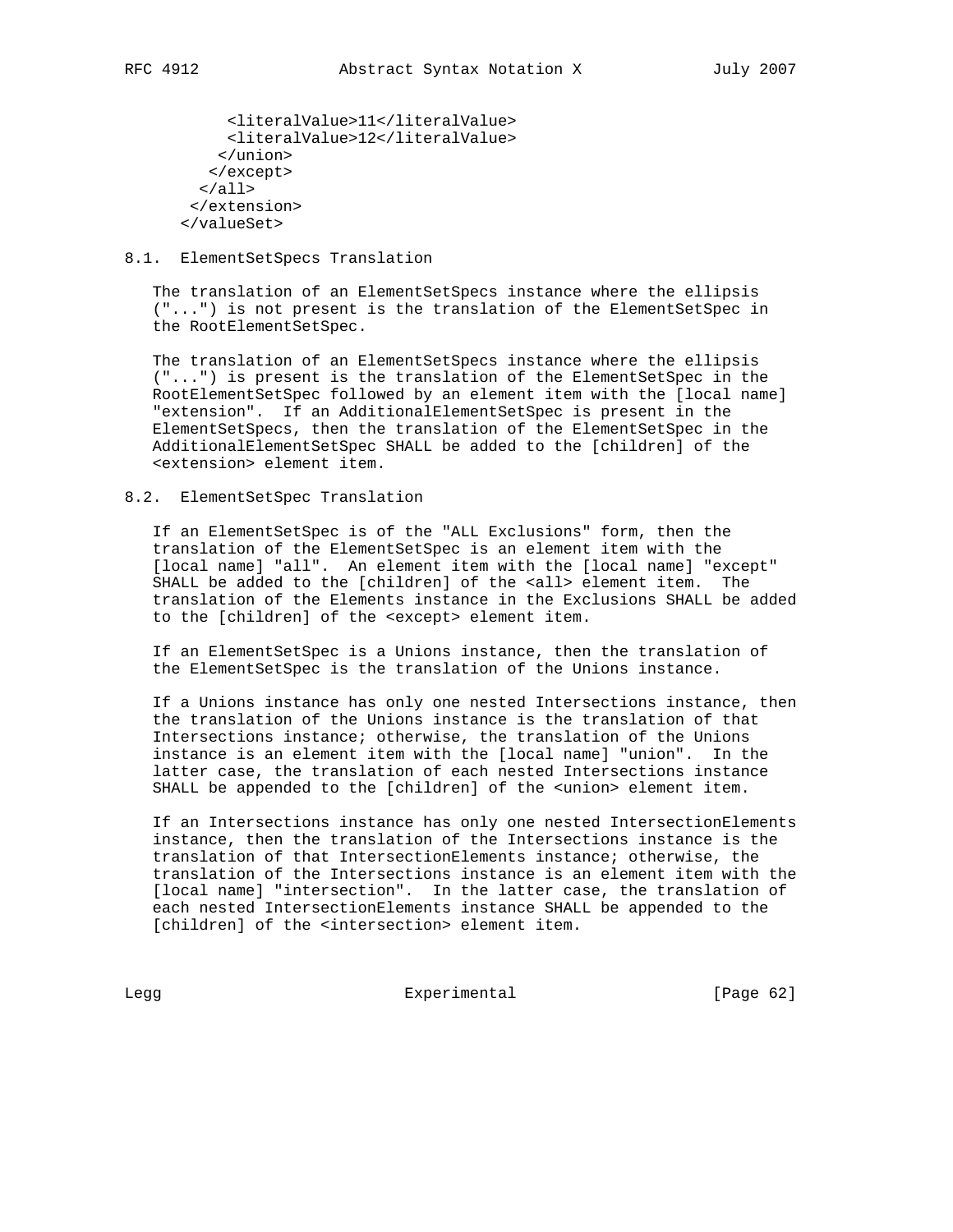If an IntersectionElements instance is of the "Elems Exclusions" form, then the translation of the IntersectionElements instance is an element item with the [local name] "all". The translation of the Elements instance in the Elems SHALL be added to the [children] of the <all> element item. An element item with the [local name] "except" SHALL be appended to the [children] of the <all> element item. The translation of the Elements instance in the Exclusions SHALL be added to the [children] of the <except> element item.

 If an IntersectionElements instance is an Elements instance, then the translation of the IntersectionElements instance is the translation of the Elements instance.

 The translation of an Elements instance is the translation of the SubtypeElements, ObjectSetElements, or ElementSetSpec in the Elements instance.

8.3. SubtypeElements Translation

 If a SubtypeElements instance is a SingleValue, then the translation of the SubtypeElements instance is the translation of the Value in the SingleValue, except that an attribute form of the Value translation SHALL NOT be used.

 If a SubtypeElements instance is a ContainedSubtype, then the translation of the SubtypeElements instance is an element item with the [local name] "includes". The translation of the Type in the ContainedSubtype SHALL be added to the [children] or [attributes] of the <includes> element item.

 If a SubtypeElements instance is a ValueRange, then the translation of the SubtypeElements instance is the translation of the ValueRange.

 If a SubtypeElements instance is a SizeConstraint, then the translation of the SubtypeElements instance is an element item with the [local name] "size". The translation of the Constraint in the SizeConstraint SHALL be added to the [children] of the <size> element item.

 If a SubtypeElements instance is a TypeConstraint, then the translation of the SubtypeElements instance is an element item with the [local name] "typeConstraint". The translation of the Type in the TypeConstraint SHALL be added to the [children] or [attributes] of the <typeConstraint> element item.

Legg **Experimental** [Page 63]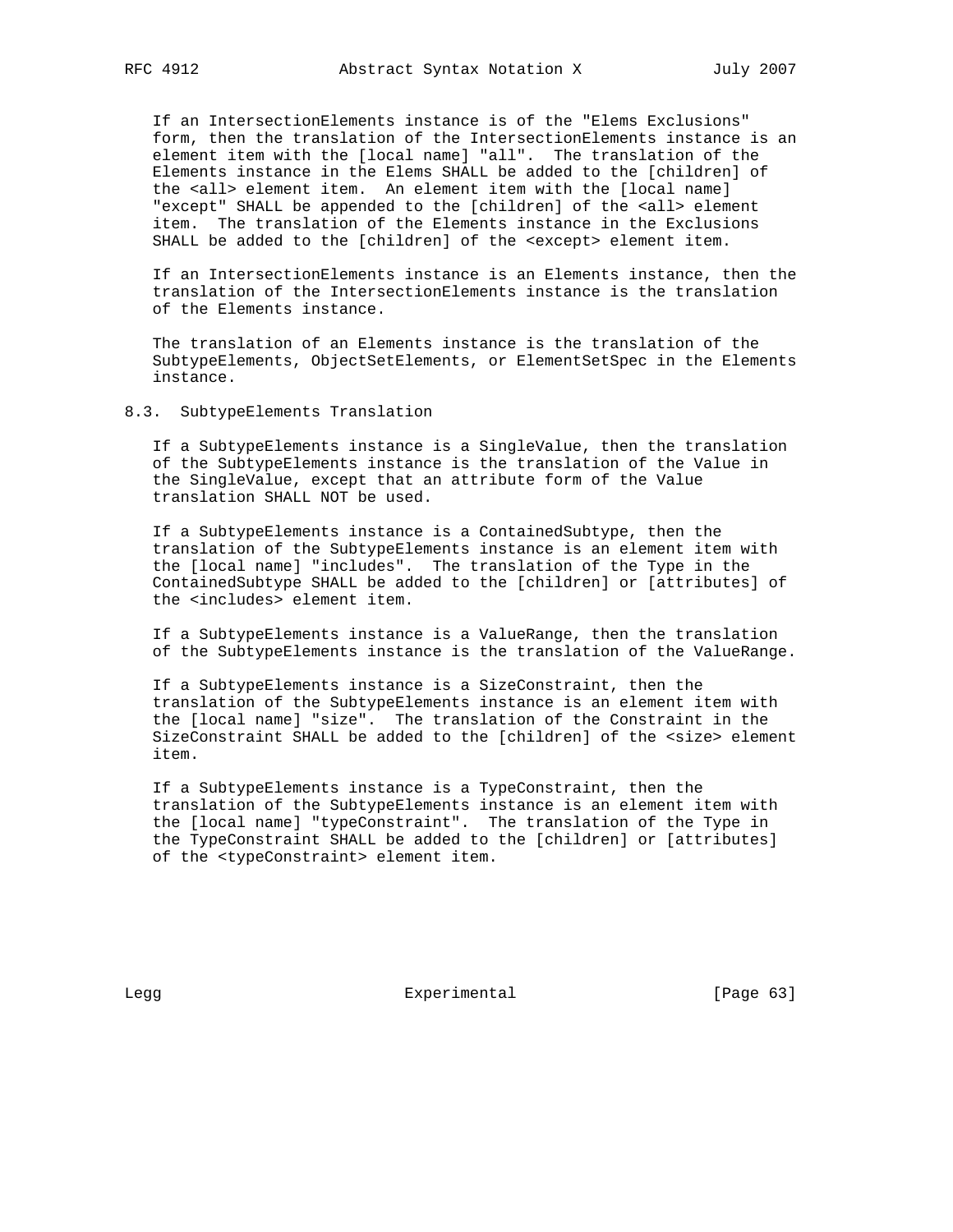If a SubtypeElements instance is a PermittedAlphabet, then the translation of the SubtypeElements instance is an element item with the [local name] "from". The translation of the Constraint in the PermittedAlphabet SHALL be added to the [children] of the <from> element item.

 If a SubtypeElements instance is an InnerTypeConstraints instance, then the translation of the SubtypeElements instance is the translation of the InnerTypeConstraints instance.

 If a SubtypeElements instance is a PatternConstraint, then the translation of the SubtypeElements instance is an element item with the [local name] "pattern". The translation of the Value in the PatternConstraint SHALL be added to the [children] or [attributes] of the <pattern> element item.

8.3.1. ValueRange Translation

 The translation of a ValueRange is an element item with the [local name] "range".

 If the LowerEndpoint in the ValueRange is of the "LowerEndValue <" form, then an element item with the [local name] "minExclusive" SHALL be added to the [children] of the <range> element item. If the LowerEndValue is a Value, then the translation of the Value SHALL be added to the [children] or [attributes] of the <minExclusive> element item.

 If the LowerEndpoint in the ValueRange is of the "LowerEndValue" form and the LowerEndValue is a Value, then an element item with the [local name] "minInclusive" SHALL be added to the [children] of the <range> element item. The translation of the Value in the LowerEndValue SHALL be added to the [children] or [attributes] of the <minInclusive> element item.

 If the LowerEndpoint in the ValueRange is of the "LowerEndValue" form and the LowerEndValue is "MIN", then an element item with the [local name] "minInclusive" MAY be added to the [children] of the <range> element item.

 If the UpperEndpoint in the ValueRange is of the "< UpperEndValue" form, then an element item with the [local name] "maxExclusive" SHALL be added to the [children] of the <range> element item. If the UpperEndValue is a Value, then the translation of the Value SHALL be added to the [children] or [attributes] of the <maxExclusive> element item.

Legg Experimental Experimental [Page 64]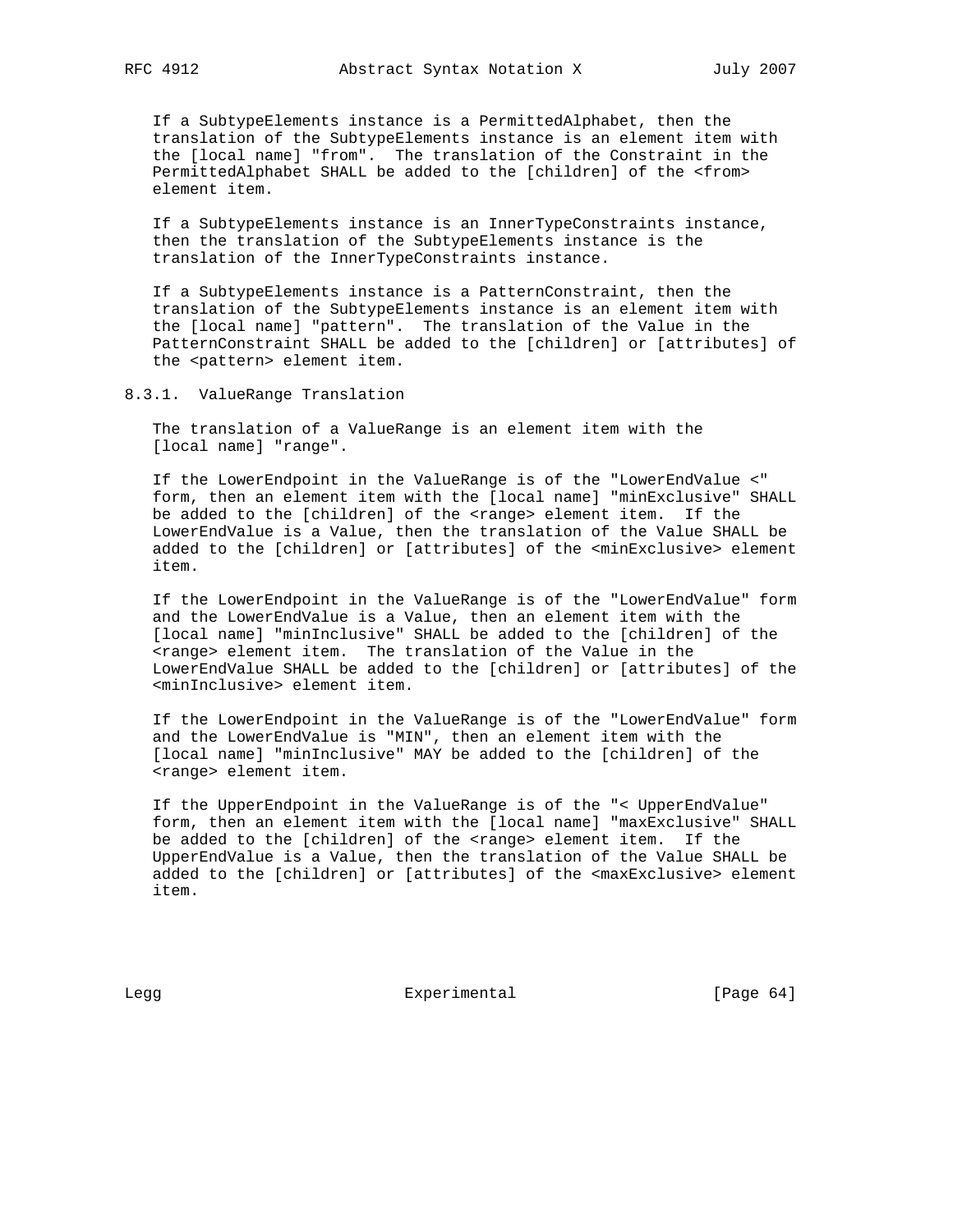If the UpperEndpoint in the ValueRange is of the "UpperEndValue" form and the UpperEndValue is a Value, then an element item with the [local name] "maxInclusive" SHALL be added to the [children] of the <range> element item. The translation of the Value in the UpperEndValue SHALL be added to the [children] or [attributes] of the <maxInclusive> element item.

 If the UpperEndpoint in the ValueRange is of the "UpperEndValue" form and the UpperEndValue is "MAX", then an element item with the [local name] "maxInclusive" MAY be added to the [children] of the <range> element item.

## Examples

```
 1..10
 <range>
 <minInclusive literalValue="1"/>
 <maxInclusive literalValue="10"/>
 </range>
 0..MAX
 <range>
 <minInclusive literalValue="0"/>
 </range>
0<..<MAX
 <range>
 <minExclusive literalValue="0"/>
  <maxExclusive/>
 </range>
```
## 8.3.2. InnerTypeConstraints Translation

 The translation of an InnerTypeConstraints instance that has a SingleTypeConstraint is an element item with the [local name] "withComponent". The translation of the Constraint in the SingleTypeConstraint SHALL be added to the [children] of the <withComponent> element item.

 The translation of an InnerTypeConstraints instance that has a MultipleTypeConstraints instance is an element item with the [local name] "withComponents". If the MultipleTypeConstraints instance is a PartialSpecification, then an attribute item with the [local name] "partial" and the [normalized value] "true" or "1" SHALL be added to the [attributes] of the <withComponents> element item.

Legg **Experimental** Experimental [Page 65]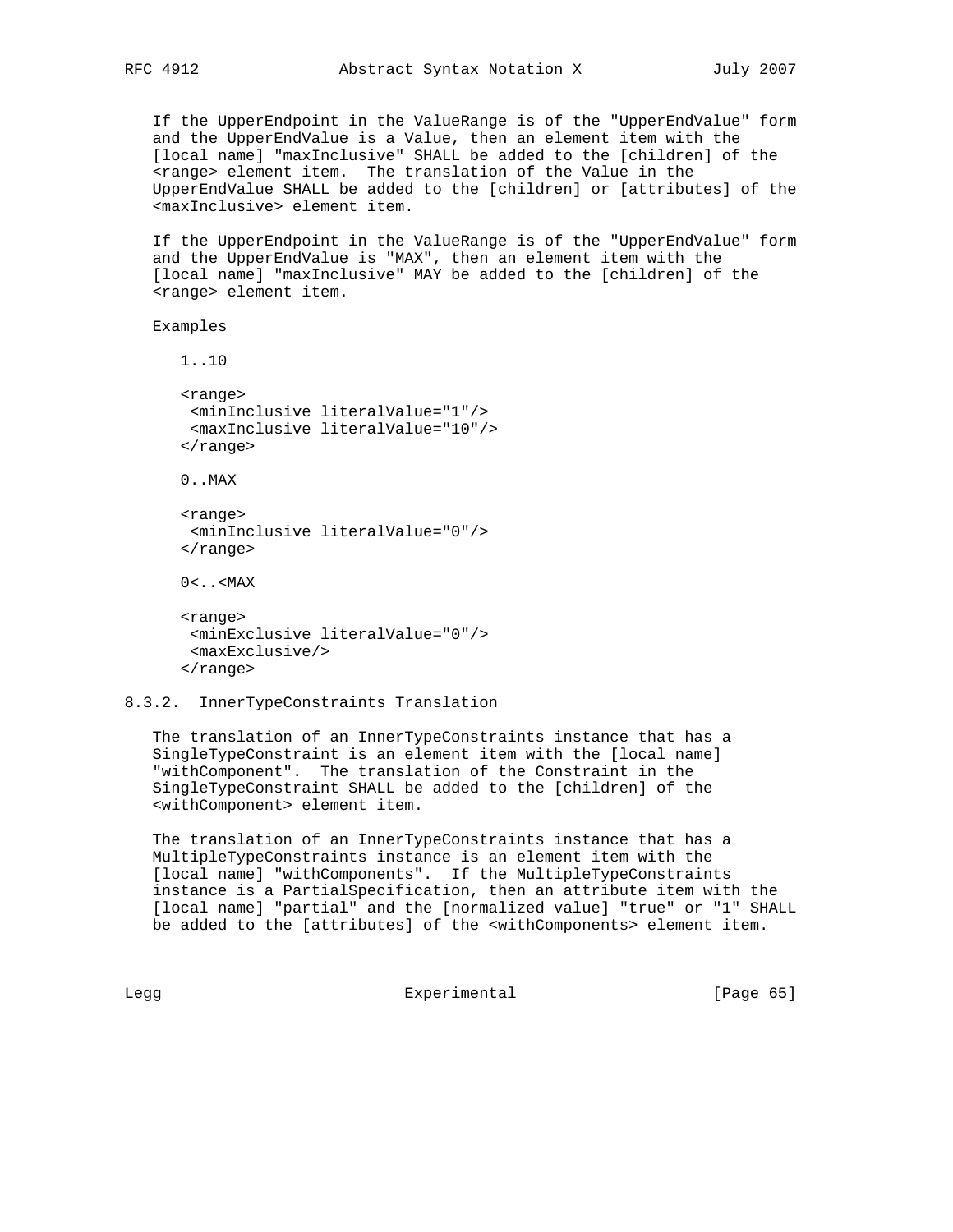If the MultipleTypeConstraints instance is a FullSpecification, then an attribute item with the [local name] "partial" and the [normalized value] "false" or "0" MAY be added to the [attributes] of the <withComponents> element item. The translation of each NamedConstraint nested in the TypeConstraints instance in the FullSpecification or PartialSpecification SHALL be appended to the [children] of the <withComponents> element item.

 The translation of a NamedConstraint is an element item with the same [local name] (i.e., "attribute", "element", "component", "group", "member", or "simpleContent") as the translation of the NamedType corresponding to the identifier in the NamedConstraint. An attribute item with the [local name] "name" SHALL be added to the [attributes] of the <attribute>, <element>, <component>, <group>, <member>, or <simpleContent> element item. The [normalized value] of this attribute item is a qualified name for the expanded name of the NamedType corresponding to the identifier in the NamedConstraint.

 If the PresenceConstraint in the ComponentConstraint in the NamedConstraint is not empty, then an attribute item with the [local name] "use" SHALL be added to the [attributes] of the <attribute>, <element>, <component>, <group>, <member>, or <simpleContent> element item. The [normalized value] of this attribute item is the text of the PresenceConstraint with all letters downcased, i.e., either "present", "absent", or "optional".

 If the ValueConstraint in the ComponentConstraint in the NamedConstraint is not empty, then the translation of the Constraint in the ValueConstraint SHALL be added to the [children] of the <attribute>, <element>, <component>, <group>, <member>, or <simpleContent> element item.

9. Translation of Object Classes

 The translation of an ObjectClass is the translation of the DefinedObjectClass, ObjectClassDefn, or ParameterizedObjectClass in the ObjectClass.

 The translation of a ParameterizedObjectClass is described in Section 13.

9.1. DefinedObjectClass Translation

 If a DefinedObjectClass is an objectclassreference (not a DummyReference), an ExternalObjectClassReference, or a UsefulObjectClassReference, then the translation of the

Legg **Experimental** Experimental [Page 66]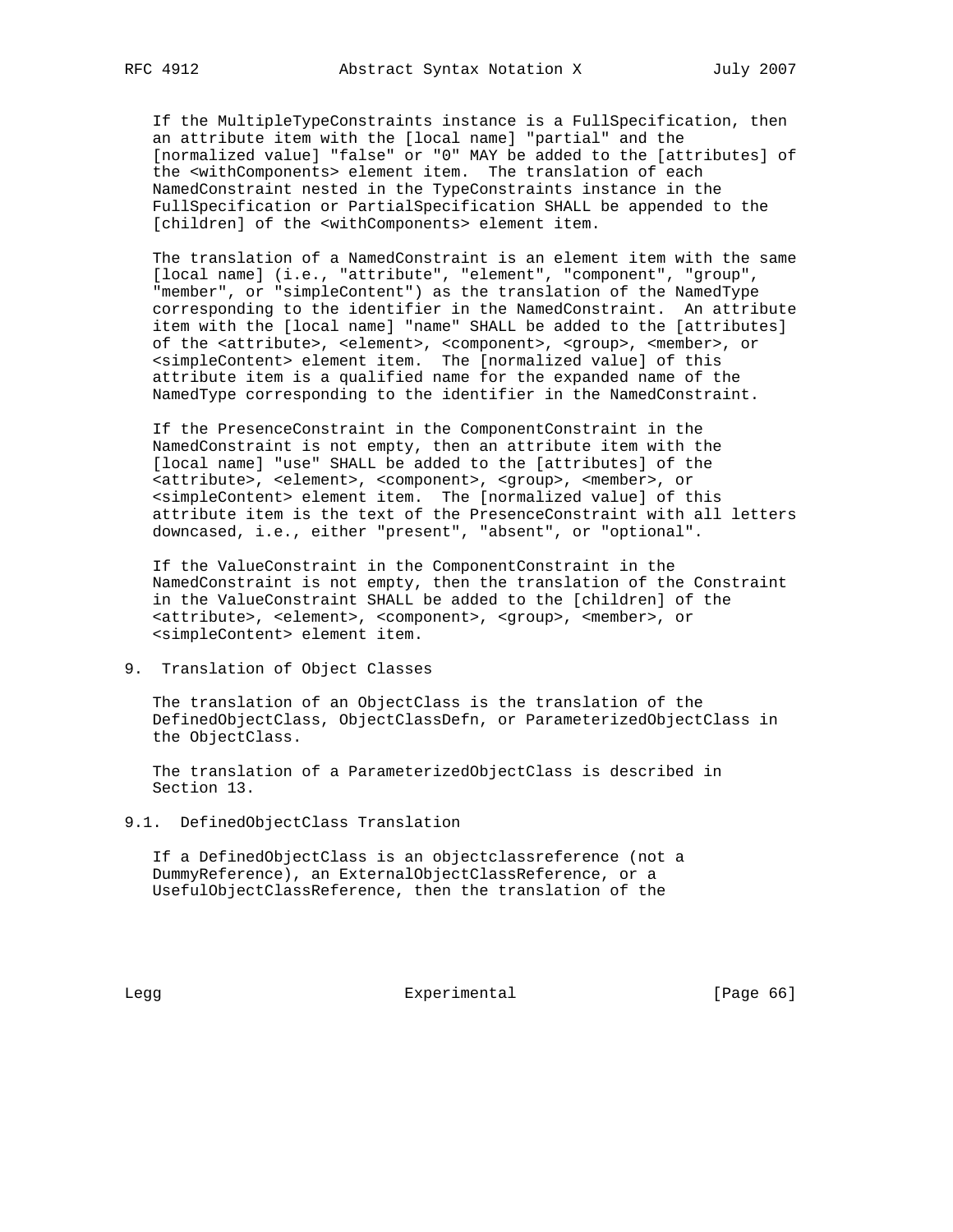DefinedObjectClass is either the attribute form translation of an object class reference, or the element form translation of an object class reference.

 The attribute form translation of an object class reference is an attribute item with the [local name] "class". The [normalized value] of this attribute item is a qualified name for the expanded name of the referenced object class definition (see Section 5.1). In the case of a UsefulObjectClassReference, the namespace name of the expanded name is "urn:ietf:params:xml:ns:asnx", and the local name is either "TYPE-IDENTIFIER" or "ABSTRACT-SYNTAX", as the case may be. The attribute form translation SHALL NOT be used if the expanded name is not distinct with respect to the current module and the modules referenced by its <import> element items (see Section 5.1). Otherwise, the translator is free to choose either the attribute form or element form translation for an object class reference.

 The element form translation of an object class reference is an element item with the [local name] "class". An element item with the [local name] "annotation" MAY be added to the [children] of the <class> element item. An attribute item with the [local name] "ref" SHALL be added to the [attributes] of the <class> element item. The [normalized value] of this attribute item is a qualified name for the expanded name of the referenced object class definition. In the case of a UsefulObjectClassReference, the namespace name of the expanded name is "urn:ietf:params:xml:ns:asnx" and the local name is either "TYPE-IDENTIFIER" or "ABSTRACT-SYNTAX", as the case may be. If the expanded name is not distinct with respect to the current module and the modules referenced by its <import> element items, then an attribute item with the [local name] "context" SHALL be added to the [attributes] of the <class> element item; otherwise, if the module containing the referenced object class definition has a schema identity URI, then an attribute item with the [local name] "context" MAY be added to the [attributes] of the <class> element item. The [normalized value] of this attribute item is the schema identity URI of the module containing the referenced object class definition.

 Aside: If a reference name is not distinct, then the module containing the referenced definition must have a schema identity URI (see Section 5.1).

 The translation of the DefinedObjectClass is the same whether the object class definition is referenced by an objectclassreference or an ExternalObjectClassReference.

 If a DefinedObjectClass is a DummyReference, then the translation of the DefinedObjectClass is the translation of the DummyReference (see Section 13).

Legg Experimental Experimental [Page 67]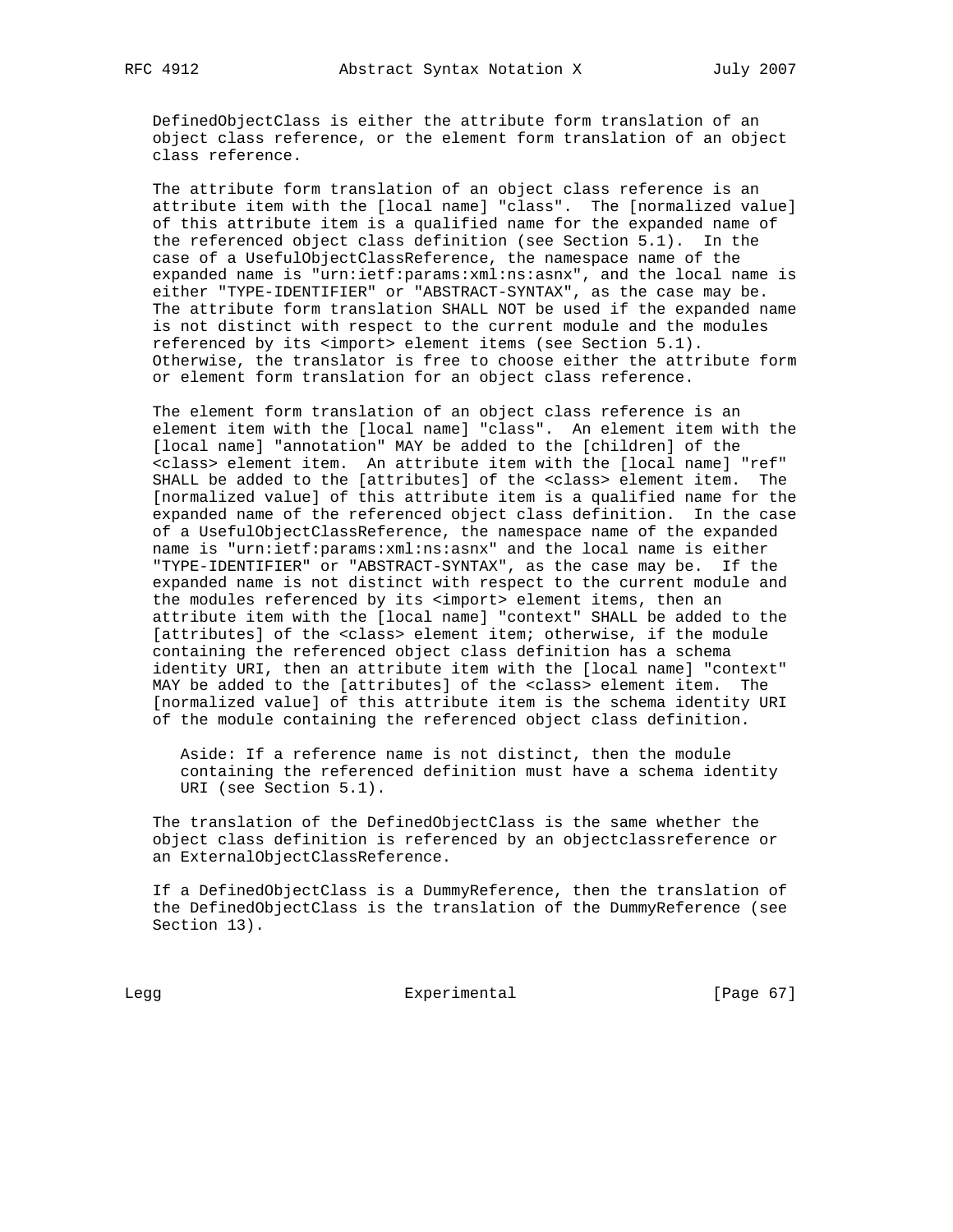### 9.2. ObjectClassDefn Translation

 The translation of an ObjectClassDefn is an element item with the [local name] "class". An element item with the [local name] "annotation" MAY be added to the [children] of the <class> element item. The translation of each FieldSpec in the ObjectClassDefn SHALL be appended to the [children] of the <class> element item.

 The translation of a FieldSpec is the translation of the TypeFieldSpec, FixedTypeValueFieldSpec, VariableTypeValueFieldSpec, FixedTypeValueSetFieldSpec, VariableTypeValueSetFieldSpec, ObjectFieldSpec, or ObjectSetFieldSpec in the FieldSpec.

## 9.2.1. TypeFieldSpec Translation

 The translation of a TypeFieldSpec where the TypeOptionalitySpec is absent is an element item with the [local name] "typeField".

 The translation of a TypeFieldSpec with a TypeOptionalitySpec of the "OPTIONAL" form is an element item with the [local name] "optional". An element item with the [local name] "typeField" SHALL be added to the [children] of the <optional> element item.

 The translation of a TypeFieldSpec with a TypeOptionalitySpec of the "DEFAULT Type" form is an element item with the [local name] "optional". An element item with the [local name] "typeField" SHALL be added to the [children] of the <optional> element item. An element item with the [local name] "default" SHALL be appended to the [children] of the <optional> element item. The translation of the Type in the TypeOptionalitySpec SHALL be added to the [children] or [attributes] of the <default> element item.

 An attribute item with the [local name] "name" SHALL be added to the [attributes] of the <typeField> element item. The [normalized value] of this attribute item is the typefieldreference in the TypeFieldSpec, without the ampersand character ('&', U+0026). An element item with the [local name] "annotation" MAY be added to the [children] of the <typeField> element item.

Example

```
 CLASS {
    &One,
     &Two OPTIONAL,
    &Three DEFAULT OBJECT IDENTIFIER
 }
```
Legg **Experimental** Experimental [Page 68]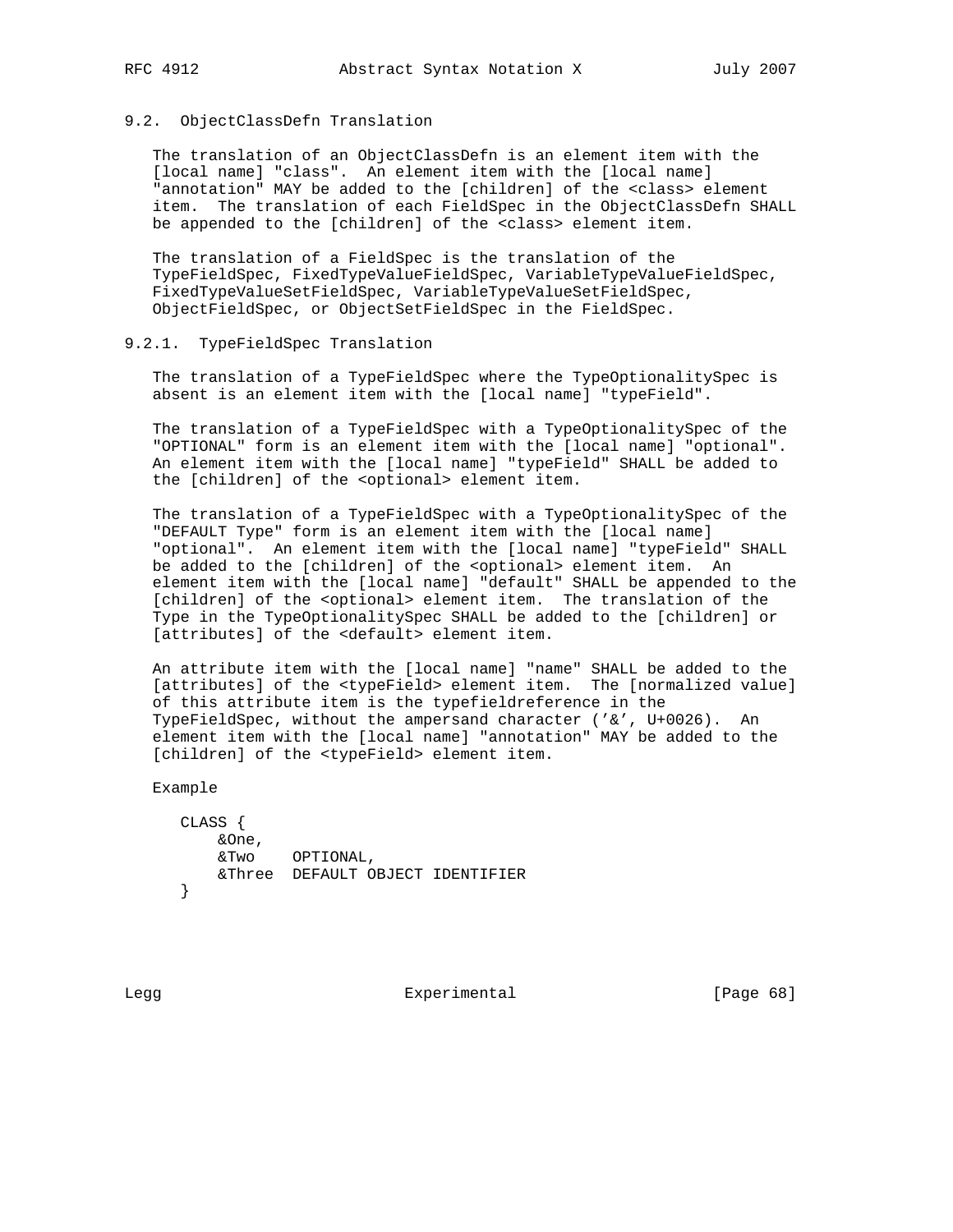```
 <class>
  <typeField name="One"/>
  <optional>
  <typeField name="Two"/>
  </optional>
 <optional>
  <typeField name="Three"/>
  <default type="asnx:OBJECT-IDENTIFIER"/>
  </optional>
 </class>
```
9.2.2. FixedTypeValueFieldSpec Translation

 The translation of a FixedTypeValueFieldSpec where the ValueOptionalitySpec is absent is an element item with the [local name] "valueField".

 The translation of a FixedTypeValueFieldSpec with a ValueOptionalitySpec of the "OPTIONAL" form is an element item with the [local name] "optional". An element item with the [local name] "valueField" SHALL be added to the [children] of the <optional> element item.

 The translation of a FixedTypeValueFieldSpec with a ValueOptionalitySpec of the "DEFAULT Value" form is an element item with the [local name] "optional". An element item with the [local name] "valueField" SHALL be added to the [children] of the <optional> element item. An element item with the [local name] "default" SHALL be appended to the [children] of the <optional> element item. The translation of the Value in the ValueOptionalitySpec SHALL be added to the [children] or [attributes] of the <default> element item.

 An attribute item with the [local name] "name" SHALL be added to the [attributes] of the <valueField> element item. The [normalized value] of this attribute item is the valuefieldreference in the FixedTypeValueFieldSpec, without the ampersand character ('&', U+0026). If the "UNIQUE" keyword is present, then an attribute item with the [local name] "unique" and [normalized value] "true" or "1" SHALL be added to the [attributes] of the <valueField> element item; otherwise, an attribute item with the [local name] "unique" and [normalized value] "false" or "0" MAY be added to the [attributes] of the <valueField> element item. An element item with the [local name] "annotation" MAY be added to the [children] of the <valueField> element item. The translation of the Type in the FixedTypeValueFieldSpec SHALL be added to the [children] or [attributes] of the <valueField> element item.

Legg Experimental [Page 69]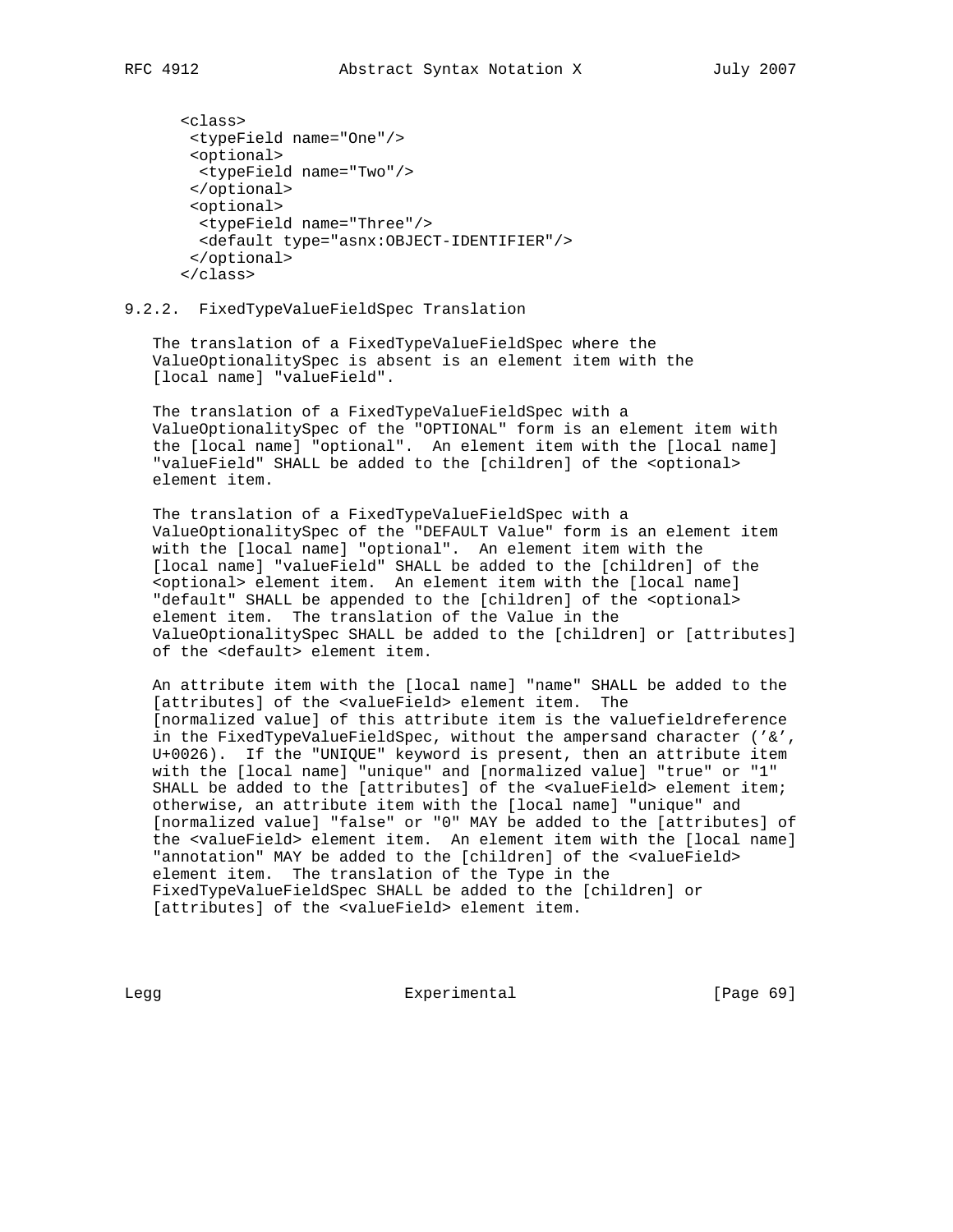```
 Example
```

```
 CLASS {
 &one OBJECT IDENTIFIER UNIQUE,
 &two BOOLEAN OPTIONAL,
          &three INTEGER DEFAULT 0
      }
      <class>
       <valueField name="one" unique="true"
                   type="asnx:OBJECT-IDENTIFIER"/>
       <optional>
        <valueField name="two" type="asnx:BOOLEAN"/>
       </optional>
       <optional>
        <valueField name="three" type="asnx:INTEGER"/>
        <default literalValue="0"/>
       </optional>
      </class>
```
9.2.3. FixedTypeValueSetFieldSpec Translation

 The translation of a FixedTypeValueSetFieldSpec where the ValueSetOptionalitySpec is absent is an element item with the [local name] "valueSetField".

 The translation of a FixedTypeValueSetFieldSpec with a ValueSetOptionalitySpec of the "OPTIONAL" form is an element item with the [local name] "optional". An element item with the [local name] "valueSetField" SHALL be added to the [children] of the <optional> element item.

 The translation of a FixedTypeValueSetFieldSpec with a ValueSetOptionalitySpec of the "DEFAULT ValueSet" form is an element item with the [local name] "optional". An element item with the [local name] "valueSetField" SHALL be added to the [children] of the <optional> element item. An element item with the [local name] "default" SHALL be appended to the [children] of the <optional> element item. The translation of the ValueSet in the ValueSetOptionalitySpec SHALL be added to the [children] of the <default> element item.

 An attribute item with the [local name] "name" SHALL be added to the [attributes] of the <valueSetField> element item. The [normalized value] of this attribute item is the valuesetfieldreference in the FixedTypeValueSetFieldSpec, without the ampersand character ('&', U+0026). An element item with the [local name] "annotation" MAY be added to the [children] of the

Legg **Experimental** Experimental [Page 70]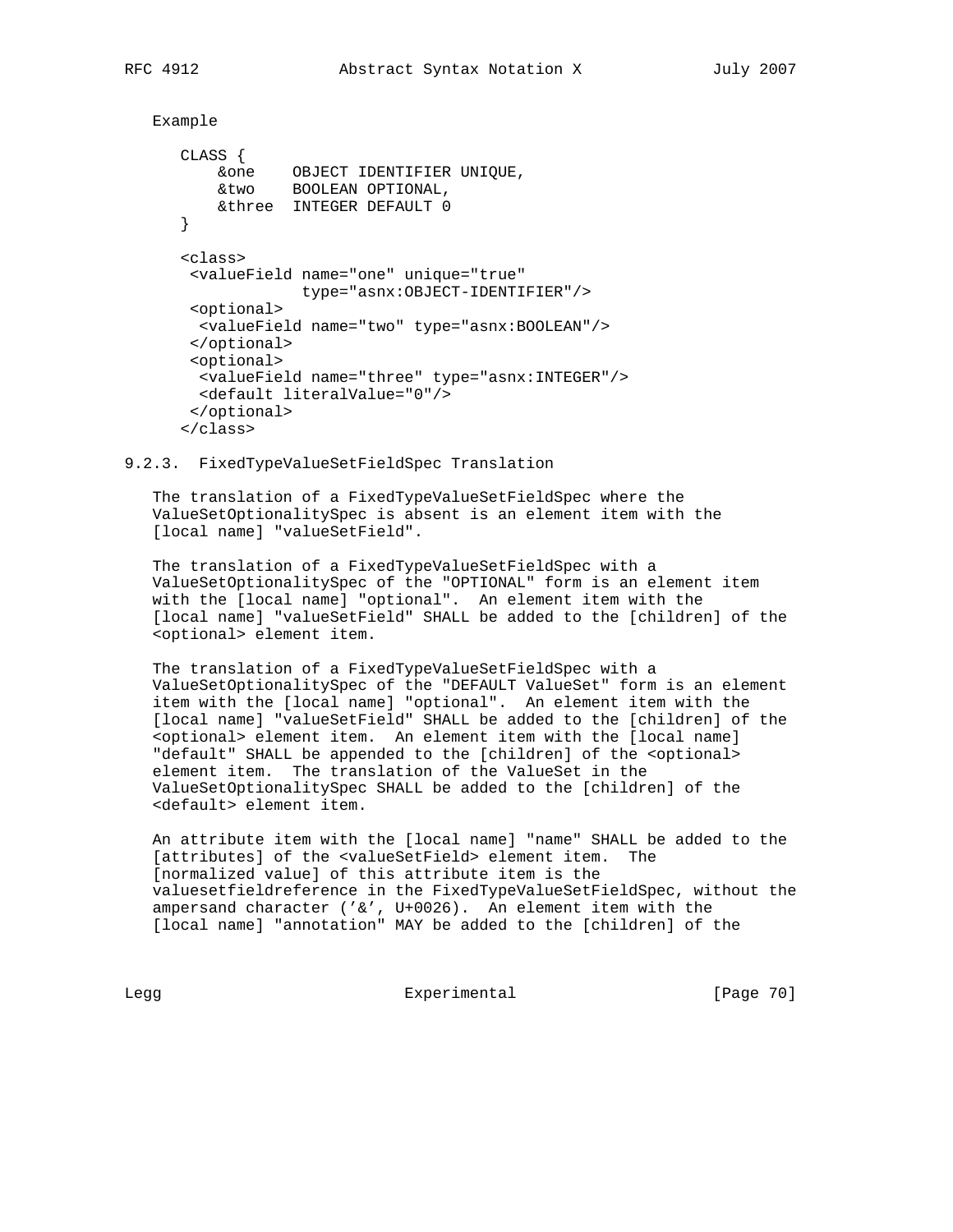<valueSetField> element item. The translation of the Type in the FixedTypeValueSetFieldSpec SHALL be added to the [children] or [attributes] of the <valueSetField> element item.

```
 Example
```

```
 CLASS {
 &One UTF8String,
 &Two BOOLEAN OPTIONAL,
         & Three INTEGER DEFAULT \{ 1 | 2 \} }
      <class>
       <valueSetField name="One" type="asnx:UTF8String"/>
       <optional>
        <valueSetField name="Two" type="asnx:BOOLEAN"/>
       </optional>
       <optional>
        <valueSetField name="Three" type="asnx:INTEGER"/>
        <default>
         <valueSet>
          <union>
           <literalValue>1</literalValue>
           <literalValue>2</literalValue>
          </union>
         </valueSet>
        </default>
       </optional>
       </class>
```
## 9.2.4. VariableTypeValueFieldSpec Translation

 The translation of a VariableTypeValueFieldSpec where the ValueOptionalitySpec is absent is an element item with the [local name] "valueField".

 The translation of a VariableTypeValueFieldSpec with a ValueOptionalitySpec of the "OPTIONAL" form is an element item with the [local name] "optional". An element item with the [local name] "valueField" SHALL be added to the [children] of the <optional> element item.

 The translation of a VariableTypeValueFieldSpec with a ValueOptionalitySpec of the "DEFAULT Value" form is an element item with the [local name] "optional". An element item with the [local name] "valueField" SHALL be added to the [children] of the <optional> element item. An element item with the [local name] "default" SHALL be appended to the [children] of the <optional>

Legg **Experimental** Experimental [Page 71]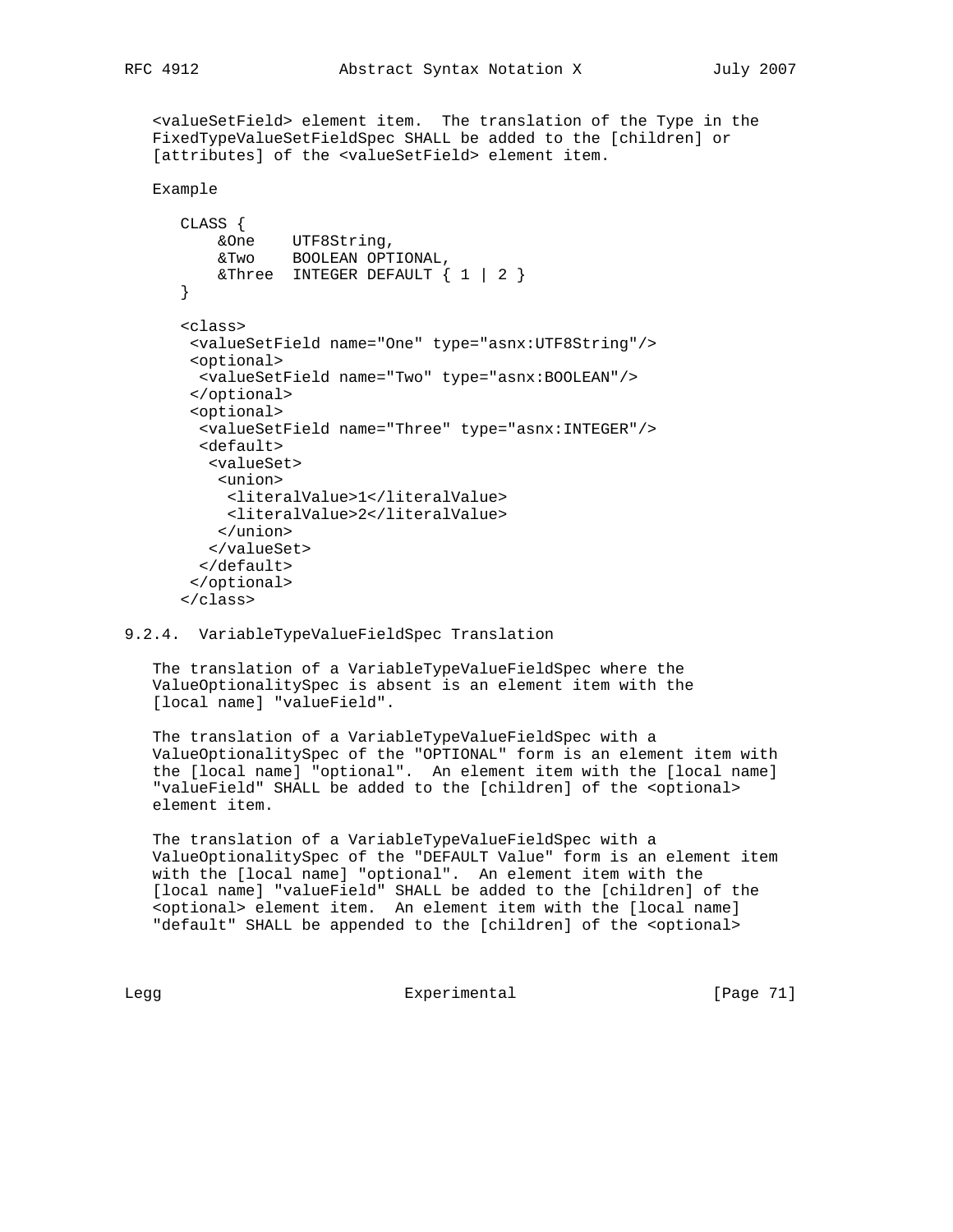element item. The translation of the Value in the ValueOptionalitySpec SHALL be added to the [children] or [attributes] of the <default> element item.

 An attribute item with the [local name] "name" SHALL be added to the [attributes] of the <valueField> element item. The [normalized value] of this attribute item is the valuefieldreference in the VariableTypeValueFieldSpec, without the ampersand character ('&', U+0026). An element item with the [local name] "annotation" MAY be added to the [children] of the <valueField> element item. An element item with the [local name] "typeFromField" SHALL be appended to the [children] of the <valueField> element item. The translation of the FieldName in the VariableTypeValueFieldSpec SHALL be added to the [children] or [attributes] of the <typeFromField> element item.

Example

```
 CLASS {
    &Syntax DEFAULT INTEGER,
    &one &Syntax,
    &two &Syntax OPTIONAL,
    &three &Syntax DEFAULT 0
 }
 <class>
  <optional>
  <typeField name="Syntax"/>
  <default type="asnx:INTEGER"/>
  </optional>
  <valueField name="one">
  <typeFromField fieldName="Syntax"/>
  </valueField>
  <optional>
  <valueField name="two">
   <typeFromField fieldName="Syntax"/>
  </valueField>
  </optional>
  <optional>
   <valueField name="three">
   <typeFromField fieldName="Syntax"/>
  </valueField>
   <default literalValue="0"/>
  </optional>
 </class>
```
Legg Experimental [Page 72]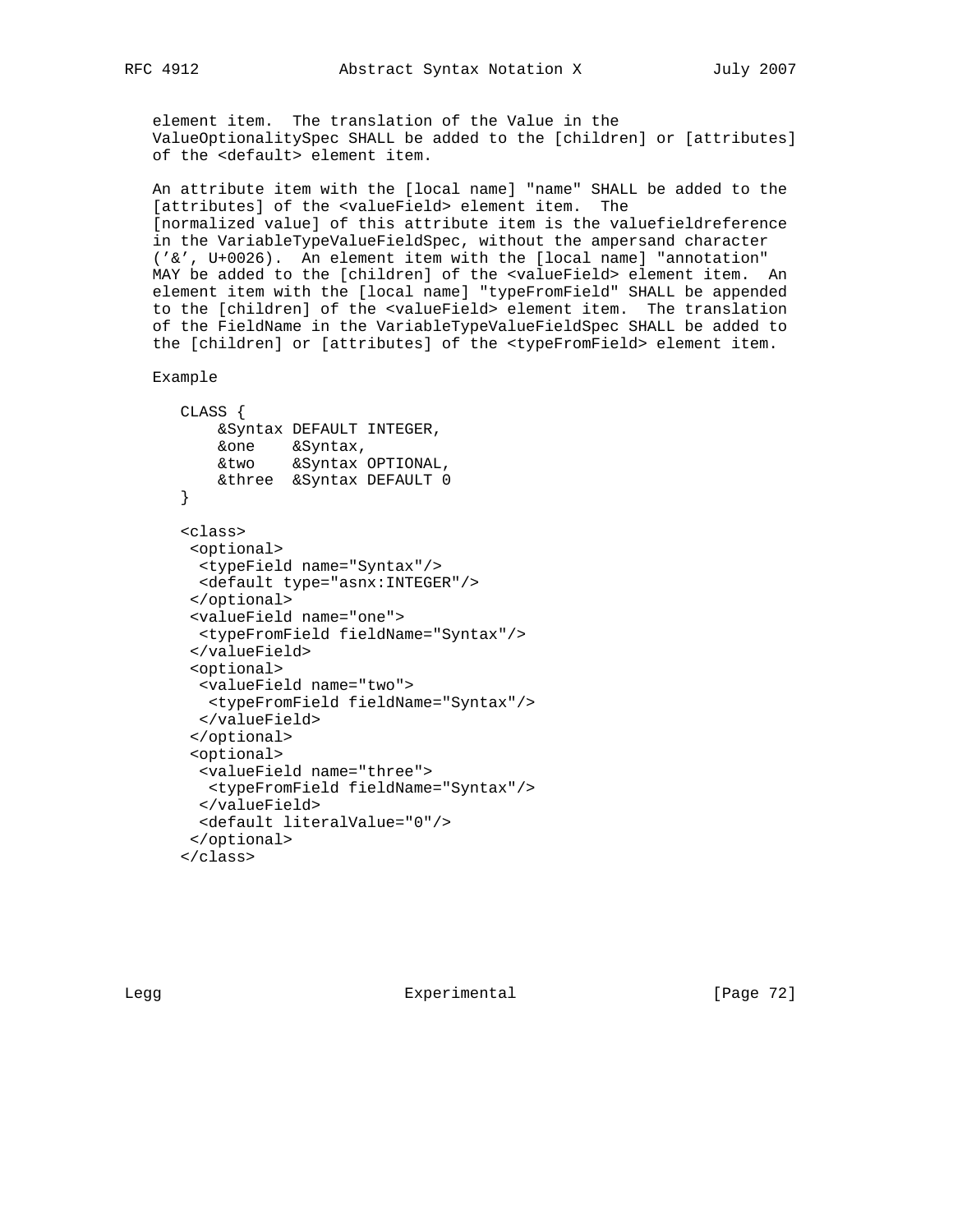# 9.2.5. VariableTypeValueSetFieldSpec Translation

 The translation of a VariableTypeValueSetFieldSpec where the ValueSetOptionalitySpec is absent is an element item with the [local name] "valueSetField".

 The translation of a VariableTypeValueSetFieldSpec with a ValueSetOptionalitySpec of the "OPTIONAL" form is an element item with the [local name] "optional". An element item with the [local name] "valueSetField" SHALL be added to the [children] of the <optional> element item.

 The translation of a VariableTypeValueSetFieldSpec with a ValueSetOptionalitySpec of the "DEFAULT ValueSet" form is an element item with the [local name] "optional". An element item with the [local name] "valueSetField" SHALL be added to the [children] of the <optional> element item. An element item with the [local name] "default" SHALL be appended to the [children] of the <optional> element item. The translation of the ValueSet in the ValueSetOptionalitySpec SHALL be added to the [children] of the <default> element item.

 An attribute item with the [local name] "name" SHALL be added to the [attributes] of the <valueSetField> element item. The [normalized value] of this attribute item is the valuesetfieldreference in the VariableTypeValueSetFieldSpec, without the ampersand character ('&', U+0026). An element item with the [local name] "annotation" MAY be added to the [children] of the <valueSetField> element item. An element item with the [local name] "typeFromField" SHALL be appended to the [children] of the <valueSetField> element item. The translation of the FieldName in the VariableTypeValueSetFieldSpec SHALL be added to the [children] or [attributes] of the <typeFromField> element item.

Example

```
 CLASS {
         &Syntax DEFAULT INTEGER,
 &One &Syntax,
 &Two &Syntax OPTIONAL,
        \& Three \& Syntax DEFAULT \{ 1 | 2 \} }
      <class>
       <optional>
       <typeField name="Syntax"/>
        <default type="asnx:INTEGER"/>
       </optional>
```
Legg Experimental [Page 73]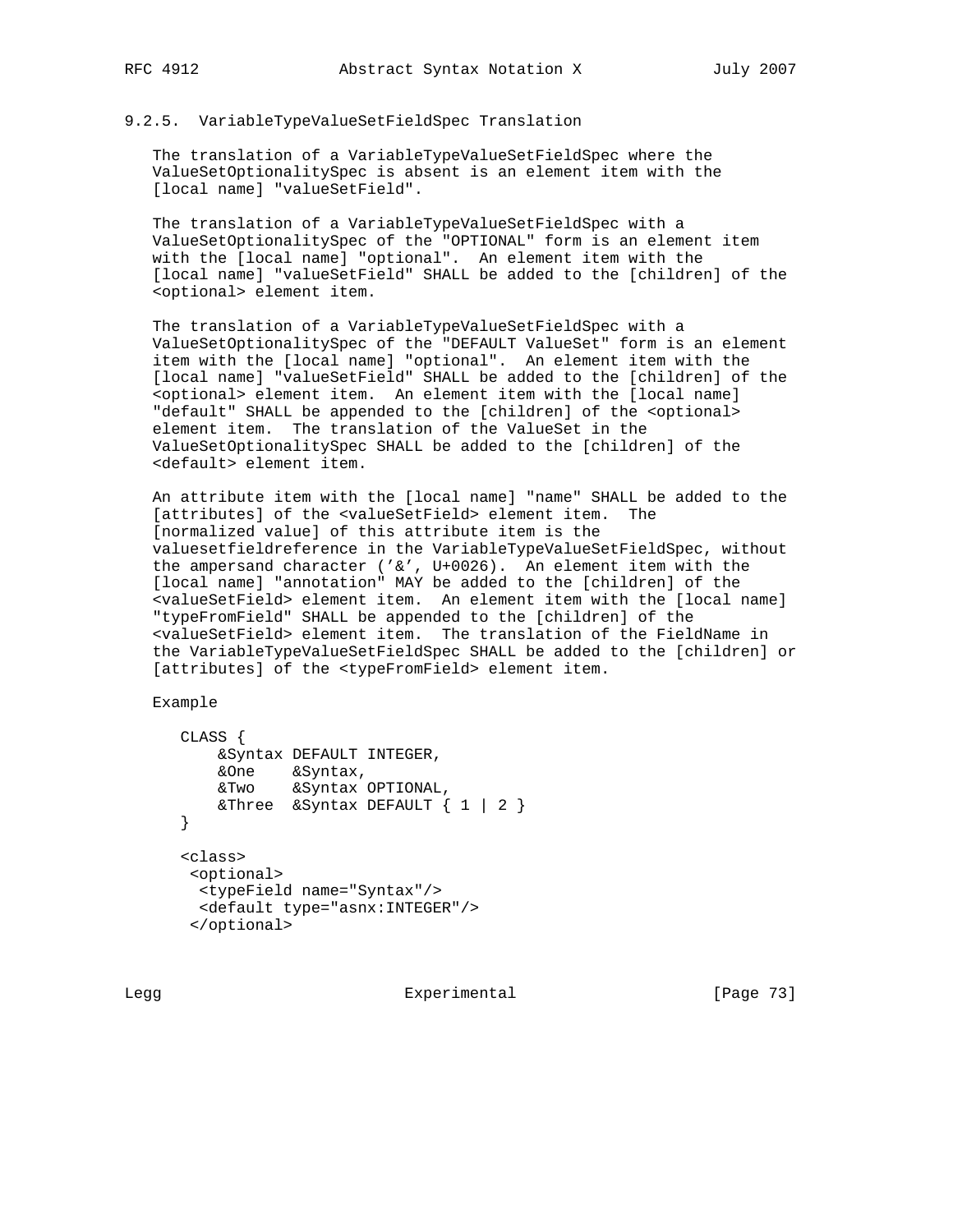```
 <valueSetField name="One">
  <typeFromField fieldName="Syntax"/>
 </valueSetField>
 <optional>
  <valueSetField name="Two">
   <typeFromField fieldName="Syntax"/>
  </valueSetField>
 </optional>
 <optional>
   <valueSetField name="Three">
   <typeFromField fieldName="Syntax"/>
   </valueSetField>
   <default>
    <valueSet>
     <union>
      <literalValue>1</literalValue>
      <literalValue>2</literalValue>
     </union>
   </valueSet>
   </default>
 </optional>
 </class>
```

```
9.2.6. FieldName Translation
```
 The translation of a FieldName is either, at the translator's option, an attribute item with the [local name] "fieldName" added to the [attributes] of the enclosing element item, or an element item with the [local name] "fieldName" appended to the [children] of the enclosing element item.

 The [normalized value] of the fieldName attribute item is a solidus ('/', U+002F) separated list of the PrimitiveFieldName instances in the FieldName, without the ampersand characters ('&', U+0026). Leading and/or trailing white space characters MAY be added to the [normalized value] of the attribute item. White space characters MAY be added immediately before and/or after any solidus character ('/', U+002F) in the [normalized value].

 The [children] property of the <fieldName> element item is set to the sequence of character items for a solidus ('/', U+002F) separated list of the PrimitiveFieldName instances in the FieldName, without the ampersand characters ( $' \&'$ , U+0026). Leading and/or trailing white space character items MAY be added to the [children] of the <fieldName> element item. White space character items MAY be added immediately before and/or after any character item for the solidus character ('/', U+002F).

Legg Experimental [Page 74]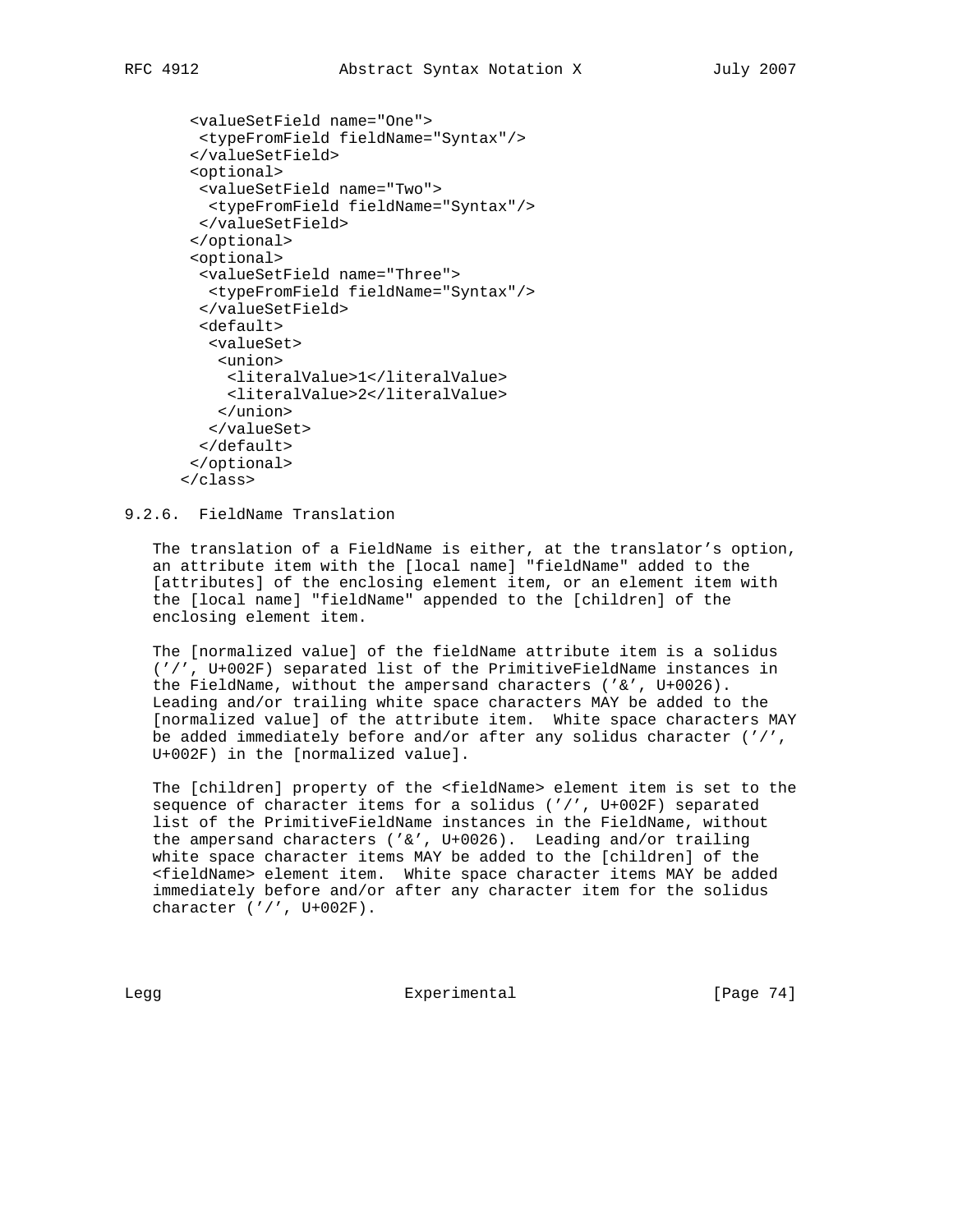Example

&Linked.&ArgumentType

<fieldName>Linked/ArgumentType</fieldName>

9.2.7. ObjectFieldSpec Translation

 The translation of an ObjectFieldSpec where the ObjectOptionalitySpec is absent is an element item with the [local name] "objectField".

 The translation of an ObjectFieldSpec with an ObjectOptionalitySpec of the "OPTIONAL" form is an element item with the [local name] "optional". An element item with the [local name] "objectField" SHALL be added to the [children] of the <optional> element item.

 The translation of an ObjectFieldSpec with an ObjectOptionalitySpec of the "DEFAULT Object" form is an element item with the [local name] "optional". An element item with the [local name] "objectField" SHALL be added to the [children] of the <optional> element item. An element item with the [local name] "default" SHALL be appended to the [children] of the <optional> element item. The translation of the Object in the ObjectOptionalitySpec SHALL be added to the [children] or [attributes] of the <default> element item.

 An attribute item with the [local name] "name" SHALL be added to the [attributes] of the <objectField> element item. The [normalized value] of this attribute item is the objectfieldreference in the ObjectFieldSpec, without the ampersand character ('&', U+0026). An element item with the [local name] "annotation" MAY be added to the [children] of the <objectField> element item. The translation of the DefinedObjectClass in the ObjectFieldSpec SHALL be added to the [children] or [attributes] of the <objectField> element item.

Example

| CLASS { |                                         |
|---------|-----------------------------------------|
| &one    | TYPE-IDENTIFIER,                        |
| &two    | ABSTRACT-SYNTAX OPTIONAL,               |
|         | &three TYPE-IDENTIFIER DEFAULT myObject |
|         |                                         |

Legg Experimental [Page 75]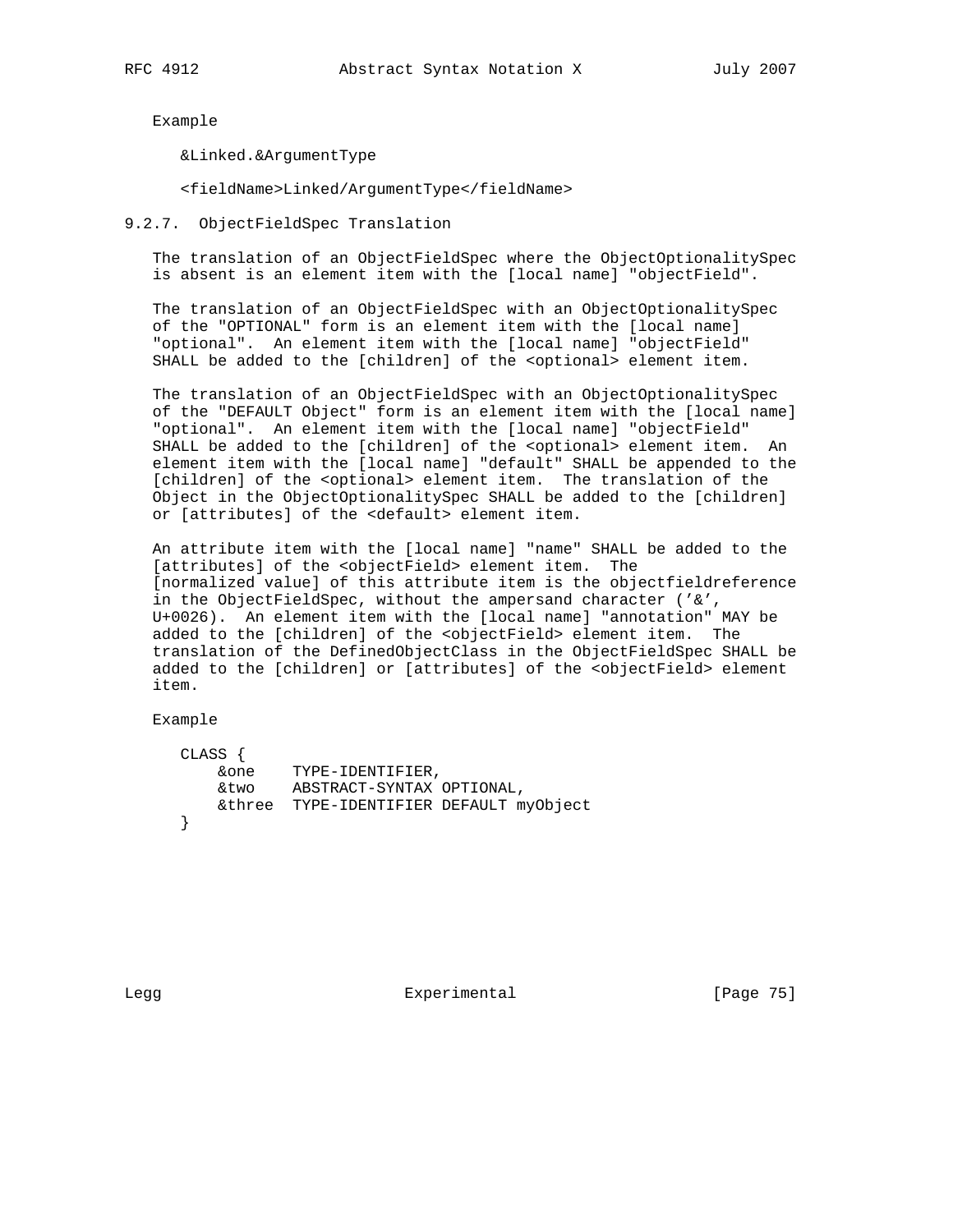```
 <class>
  <objectField name="one" class="asnx:TYPE-IDENTIFIER"/>
  <optional>
  <objectField name="two" class="asnx:ABSTRACT-SYNTAX"/>
  </optional>
 <optional>
  <objectField name="three" class="asnx:TYPE-IDENTIFIER"/>
  <default object="tns:myObject"/>
  </optional>
 </class>
```
9.2.8. ObjectSetFieldSpec Translation

 The translation of an ObjectSetFieldSpec where the ObjectSetOptionalitySpec is absent is an element item with the [local name] "objectSetField".

 The translation of an ObjectSetFieldSpec with an ObjectSetOptionalitySpec of the "OPTIONAL" form is an element item with the [local name] "optional". An element item with the [local name] "objectSetField" SHALL be added to the [children] of the <optional> element item.

 The translation of an ObjectSetFieldSpec with an ObjectSetOptionalitySpec of the "DEFAULT ObjectSet" form is an element item with the [local name] "optional". An element item with the [local name] "objectSetField" SHALL be added to the [children] of the <optional> element item. An element item with the [local name] "default" SHALL be appended to the [children] of the <optional> element item. The translation of the ObjectSet in the ObjectSetOptionalitySpec SHALL be added to the [children] or [attributes] of the <default> element item.

 An attribute item with the [local name] "name" SHALL be added to the [attributes] of the <objectSetField> element item. The [normalized value] of this attribute item is the objectsetfieldreference in the ObjectSetFieldSpec, without the ampersand character ('&', U+0026). An element item with the [local name] "annotation" MAY be added to the [children] of the <objectSetField> element item. The translation of the DefinedObjectClass in the ObjectSetFieldSpec SHALL be added to the [children] or [attributes] of the <objectSetField> element item.

Legg Experimental [Page 76]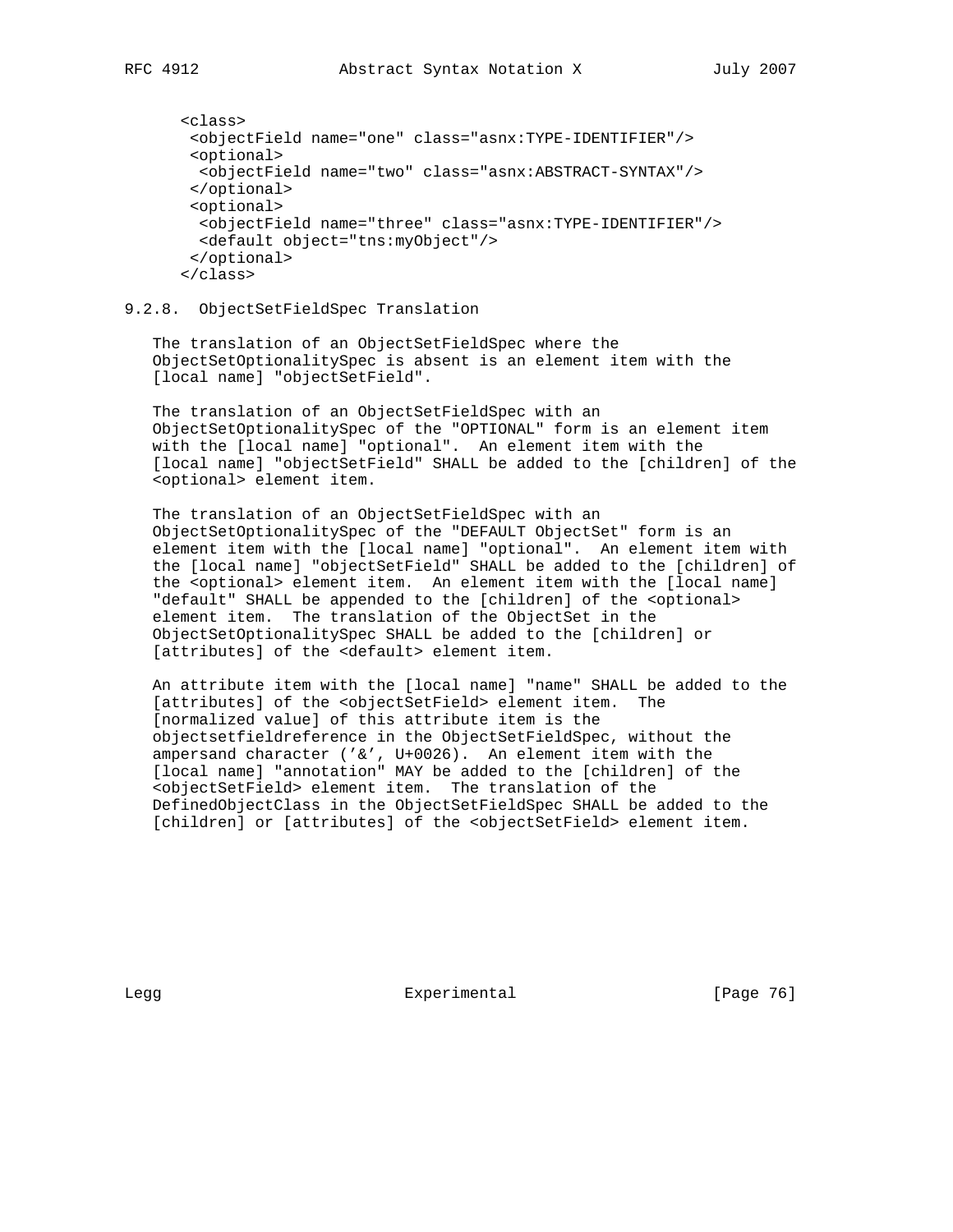```
 Example
```

```
 CLASS {
 &One TYPE-IDENTIFIER,
 &Two ABSTRACT-SYNTAX OPTIONAL,
          &Three TYPE-IDENTIFIER DEFAULT { myObject }
      }
      <class>
       <objectSetField name="One" class="asnx:TYPE-IDENTIFIER"/>
       <optional>
        <objectSetField name="Two" class="asnx:ABSTRACT-SYNTAX"/>
       </optional>
       <optional>
        <objectSetField name="Three" class="asnx:TYPE-IDENTIFIER"/>
        <default>
         <objectSet>
          <object ref="tns:myObject"/>
         </objectSet>
        </default>
       </optional>
      </class>
```
10. Translation of Objects

 The translation of an Object is the translation of the DefinedObject, ObjectDefn, ObjectFromObject, or ParameterizedObject in the Object.

The translation of a ParameterizedObject is described in Section 13.

10.1. DefinedObject Translation

 If a DefinedObject is an objectreference (not a DummyReference) or an ExternalObjectReference, then the translation of the DefinedObject is either the attribute form translation of an object reference, or the element form translation of an object reference.

 The attribute form translation of an object reference is an attribute item with the [local name] "object". The [normalized value] of this attribute item is a qualified name for the expanded name of the referenced object definition (see Section 5.1). The attribute form translation SHALL NOT be used if this expanded name is not distinct with respect to the current module and the modules referenced by its <import> element items (see Section 5.1).

 The element form translation of an object reference is an element item with the [local name] "object". An element item with the [local name] "annotation" MAY be added to the [children] of the

Legg **Experimental** Experimental [Page 77]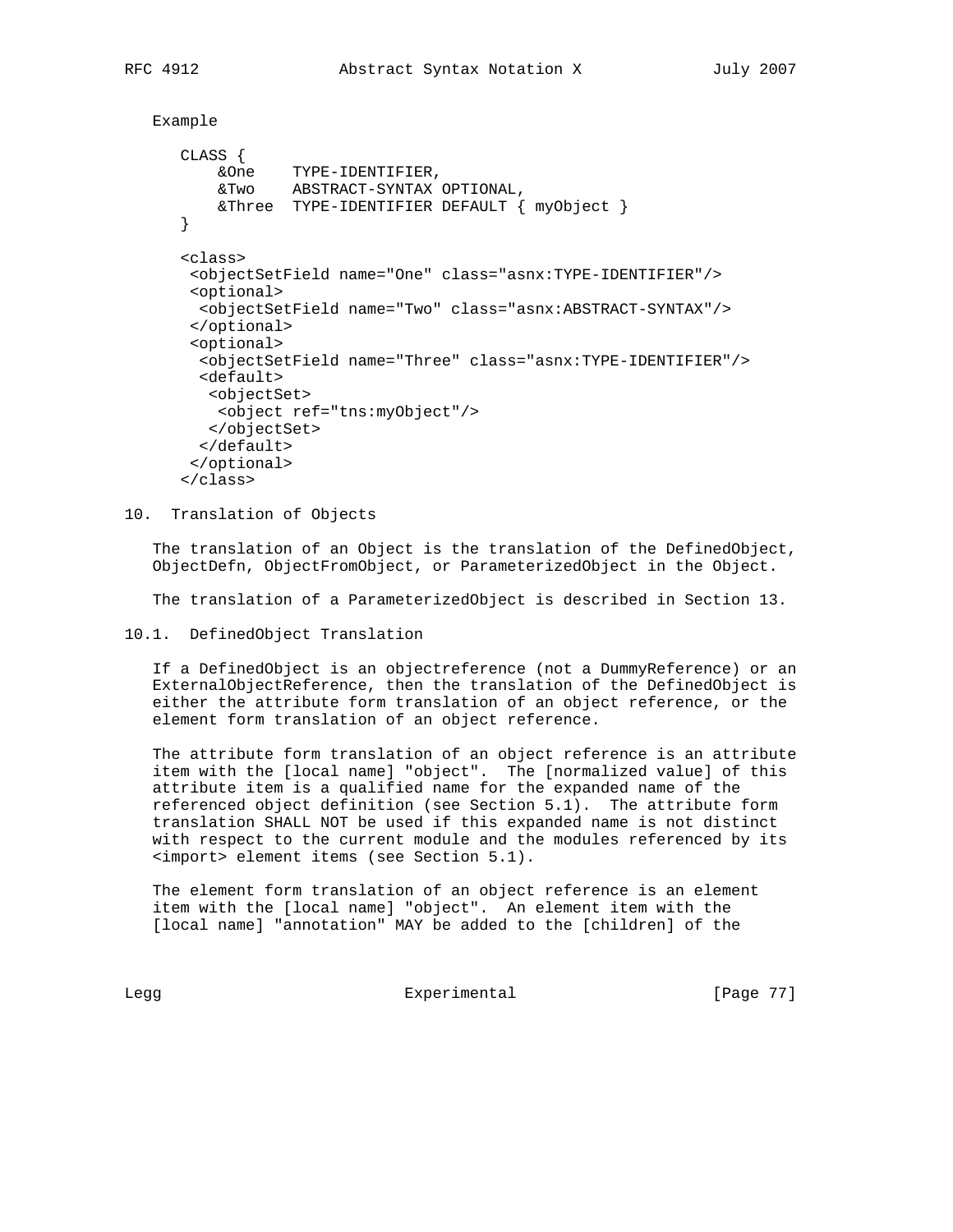<object> element item. An attribute item with the [local name] "ref" SHALL be added to the [attributes] of the <object> element item. The [normalized value] of this attribute item is a qualified name for the expanded name of the referenced object definition. If this expanded name is not distinct with respect to the current module and the modules referenced by its <import> element items, then an attribute item with the [local name] "context" SHALL be added to the [attributes] of the <object> element item; otherwise, if the module containing the referenced object definition has a schema identity URI, then an attribute item with the [local name] "context" MAY be added to the [attributes] of the <object> element item. The [normalized value] of this attribute item is the schema identity URI of the module containing the referenced object definition.

 Aside: If a reference name is not distinct, then the module containing the referenced definition must have a schema identity URI (see Section 5.1).

 The translation of the DefinedObject is the same whether the object definition is referenced by an objectreference or an ExternalObjectReference.

 Usually the translator is free to choose either the attribute form or element form translation for an object reference; however, in some contexts the attribute form is explicitly disallowed.

 If a DefinedObject is a DummyReference, then the translation of the DefinedObject is the translation of the DummyReference (see Section 13).

10.2. ObjectDefn Translation

 An ObjectDefn that is a DefinedSyntax is first converted to the equivalent DefaultSyntax and then translated.

 The translation of an ObjectDefn is an element item with the [local name] "object". An element item with the [local name] "annotation" MAY be added to the [children] of the <object> element item. The translation of each FieldSetting in the DefaultSyntax in the ObjectClassDefn SHALL be appended to the [children] of the <object> element item.

 The translation of a FieldSetting is an element item with the [local name] "field". An attribute item with the [local name] "name" SHALL be added to the [attributes] of the <field> element item. The [normalized value] of this attribute item is the PrimitiveFieldName in the FieldSetting, without the ampersand character ('&', U+0026). The translation of the Type, Value, ValueSet, Object, or ObjectSet in

Legg Experimental Experimental [Page 78]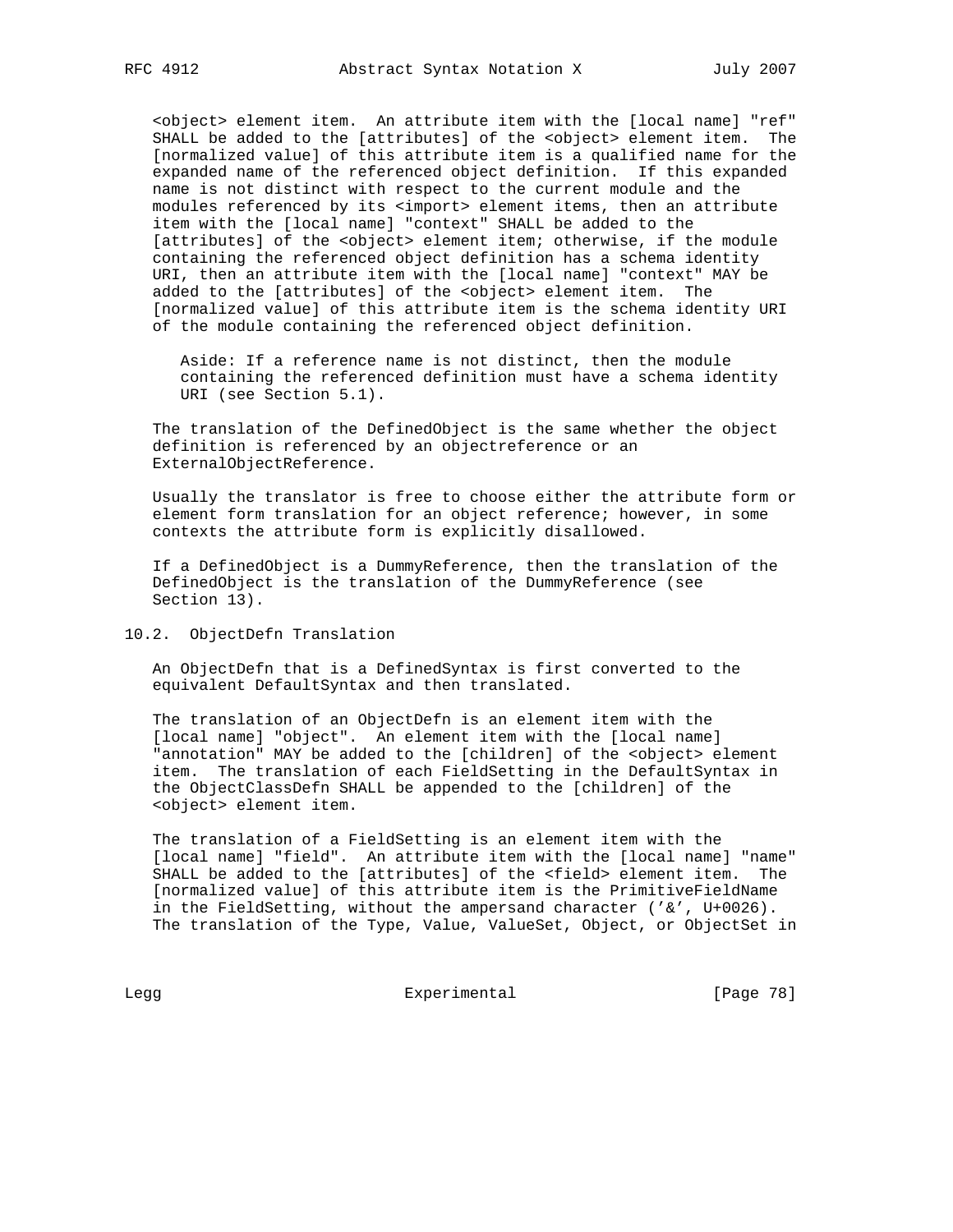```
 the Setting in the FieldSetting SHALL be added to the [children] or
[attributes] of the <field> element item.
```

```
 Example
```

```
 -- This is the governing object class.
 ONE-OF-EVERYTHING ::= CLASS {
    &One,
    &two INTEGER,
    &Three INTEGER,
    &four TYPE-IDENTIFIER,
    &Five TYPE-IDENTIFIER
 }
 <namedClass name="ONE-OF-EVERYTHING">
  <class>
  <typeField name="One"/>
  <valueField name="two" type="asnx:INTEGER"/>
  <valueSetField name="Three" type="asnx:INTEGER"/>
  <objectField name="four" class="asnx:TYPE-IDENTIFIER"/>
   <objectSetField name="Five" class="asnx:TYPE-IDENTIFIER"/>
  </class>
 </namedClass>
mixedBag ONE-OF-EVERYTHING ::= {
     &One BOOLEAN,
     &two 99,
   \& Three \{ 1 | 2 \},
    &four myObject,
    &Five { myObject }
 }
 <namedObject name="mixedBag" class="tns:ONE-OF-EVERYTHING">
  <object>
   <field name="One" type="asnx:BOOLEAN"/>
   <field name="two" literalValue="99"/>
   <field name="Three">
    <valueSet>
     <union>
      <literalValue>1</literalValue>
      <literalValue>2</literalValue>
     </union>
    </valueSet>
   </field>
   <field name="four" object="tns:myObject"/>
   <field name="Five">
    <objectSet>
     <object ref="tns:myObject"/>
```
Legg Experimental [Page 79]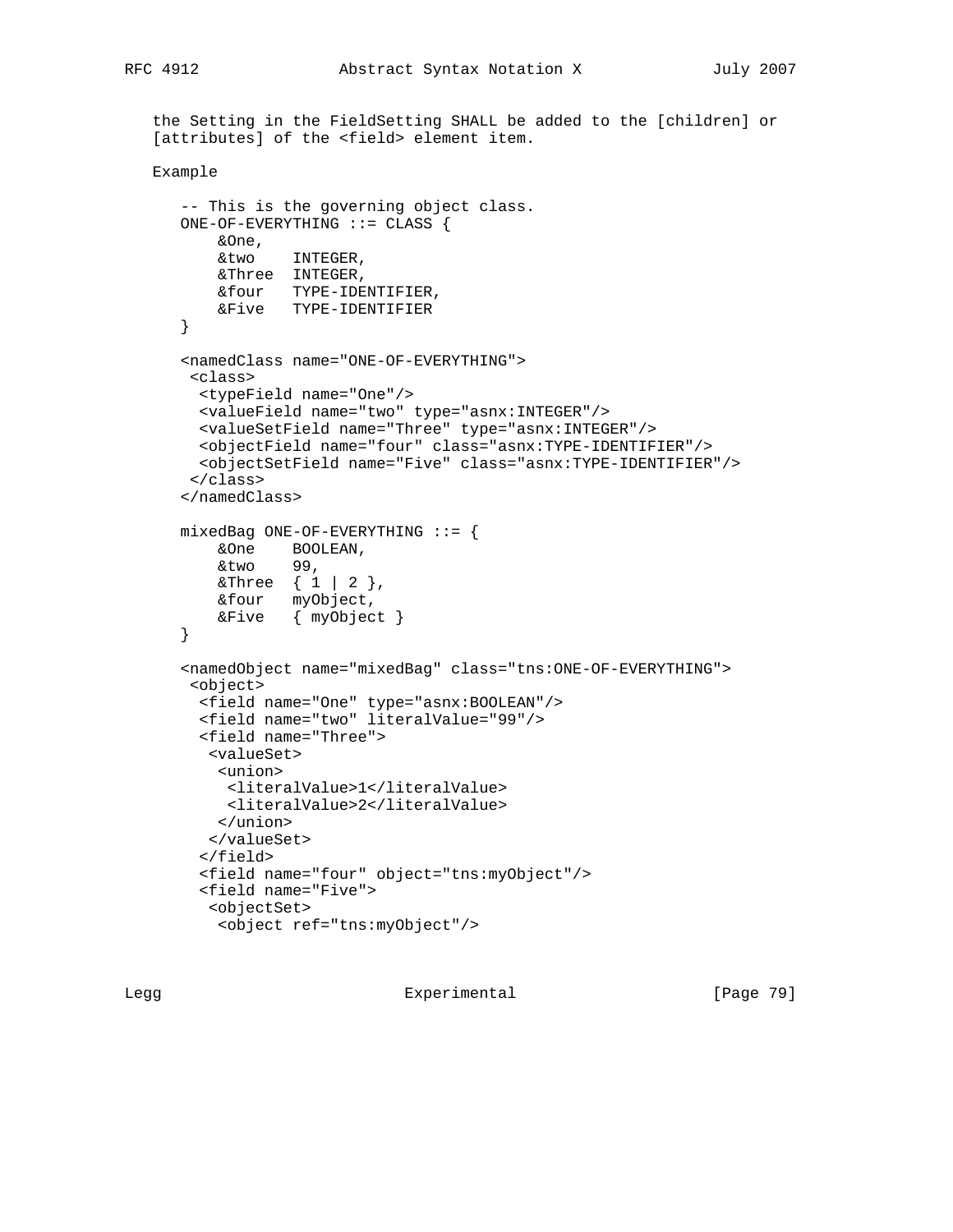</objectSet> </field> </object> </namedObject>

# 10.3. ObjectFromObject Translation

 The translation of an ObjectFromObject is an element item with the [local name] "object". An element item with the [local name] "annotation" MAY be added to the [children] of the <object> element item. An element item with the [local name] "fromObjects" SHALL be appended to the [children] of the <object> element item.

 The translation of the ReferencedObjects instance in the ObjectFromObject SHALL be added to the [children] or [attributes] of the <fromObjects> element item.

 The translation of the FieldName in the ObjectFromObject SHALL be added to the [children] or [attributes] of the <fromObjects> element item.

# 11. Translation of Object Sets

 If an ObjectSet matches the form "{ DefinedObjectSet }" (i.e., a DefinedObjectSet in an ObjectSetElements instance in an Elements instance in a lone IntersectionElements instance in a lone Intersections instance in a Unions instance in an ElementSetSpec in a RootElementSetSpec in an ObjectSetSpec without an AdditionalElementSetSpec), then the translator MAY use the translation of the DefinedObjectSet as the translation of the ObjectSet; otherwise, the translation of an ObjectSet is an element item with the [local name] "objectSet". An element item with the [local name] "annotation" MAY be added to the [children] of the <objectSet> element item. The translation of the ObjectSetSpec in the ObjectSet SHALL be appended to the [children] of the <objectSet> element item.

 Aside: An ObjectSet that is directly a DefinedObjectSet is a notational capability that does not exist in ASN.1, but is allowed in ASN.X to avoid excessive nesting of <objectSet> element items in the expansion of parameterized definitions.

 If an ObjectSetSpec contains only a RootElementSetSpec, then the translation of the ObjectSetSpec is the translation of the ElementSetSpec in the RootElementSetSpec.

Legg Experimental [Page 80]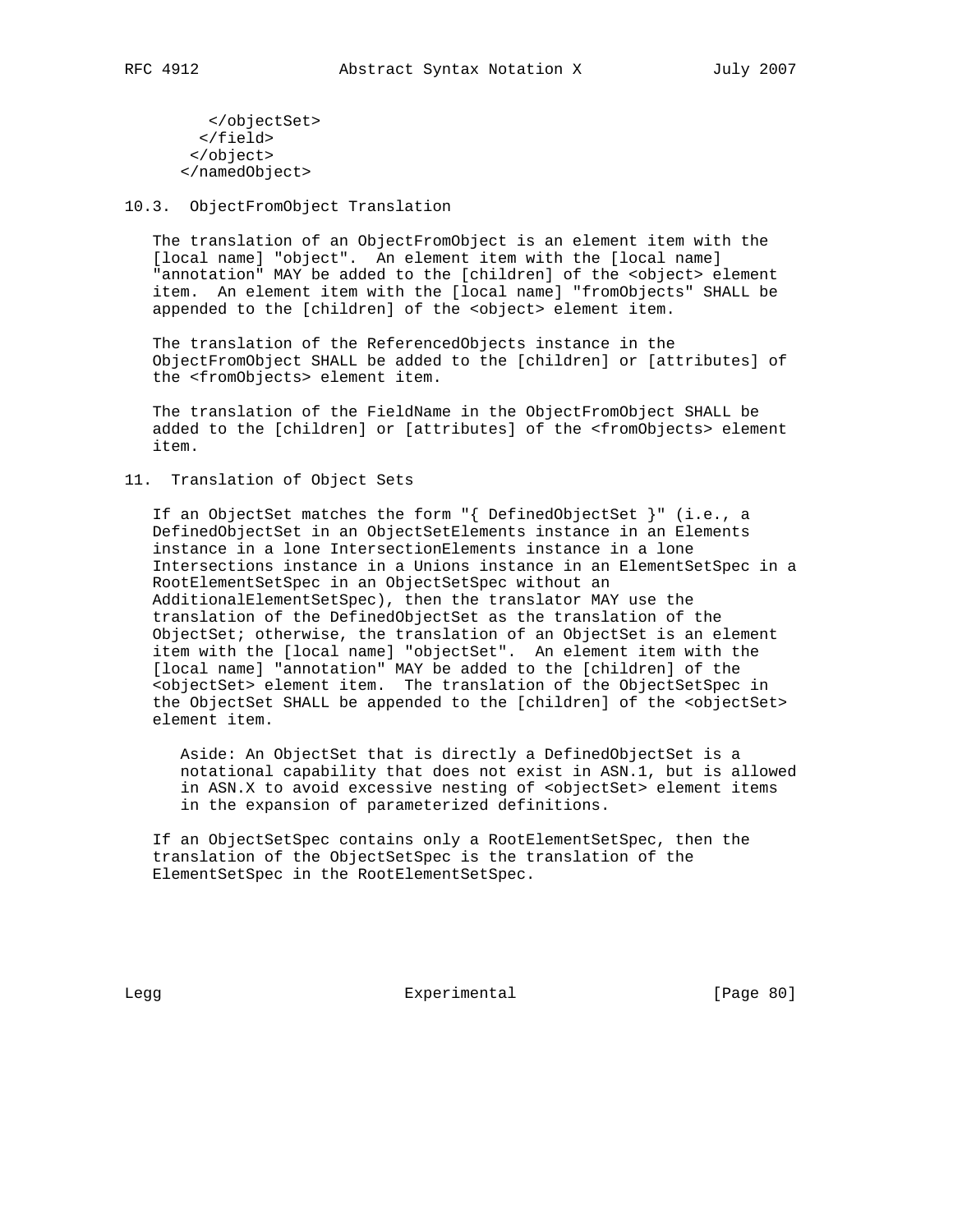If an ObjectSetSpec contains a RootElementSetSpec and an ellipsis ("..."), then the translation of the ObjectSetSpec is the translation of the ElementSetSpec in the RootElementSetSpec followed by an element item with the [local name] "extension". If an AdditionalElementSetSpec is present, then the translation of the ElementSetSpec in the AdditionalElementSetSpec SHALL be added to the [children] of the <extension> element item.

 If an ObjectSetSpec does not contain a RootElementSetSpec, then the translation of the ObjectSetSpec is an element item with the [local name] "extension". If an AdditionalElementSetSpec is present, then the translation of the ElementSetSpec in the AdditionalElementSetSpec SHALL be added to the [children] of the <extension> element item.

 Nested within the ElementSetSpec will be one or more ObjectSetElements instances.

# 11.1. DefinedObjectSet Translation

 If a DefinedObjectSet is an objectsetreference (not a DummyReference) or an ExternalObjectSetReference, then the translation of the DefinedObjectSet is either the attribute form translation of an object set reference, or the element form translation of an object set reference.

 The attribute form translation of an object set reference is an attribute item with the [local name] "objectSet". The [normalized value] of this attribute item is a qualified name for the expanded name of the referenced object set definition (see Section 5.1). The attribute form translation SHALL NOT be used if this expanded name is not distinct with respect to the current module and the modules referenced by its <import> element items (see Section 5.1).

 The element form translation of an object set reference is an element item with the [local name] "objectSet". An element item with the [local name] "annotation" MAY be added to the [children] of the <objectSet> element item. An attribute item with the [local name] "ref" SHALL be added to the [attributes] of the <objectSet> element item. The [normalized value] of this attribute item is a qualified name for the expanded name of the referenced object set definition. If this expanded name is not distinct with respect to the current module and the modules referenced by its <import> element items, then an attribute item with the [local name] "context" SHALL be added to the [attributes] of the <objectSet> element item; otherwise, if the module containing the referenced object set definition has a schema identity URI, then an attribute item with the [local name] "context"

Legg Experimental Experimental [Page 81]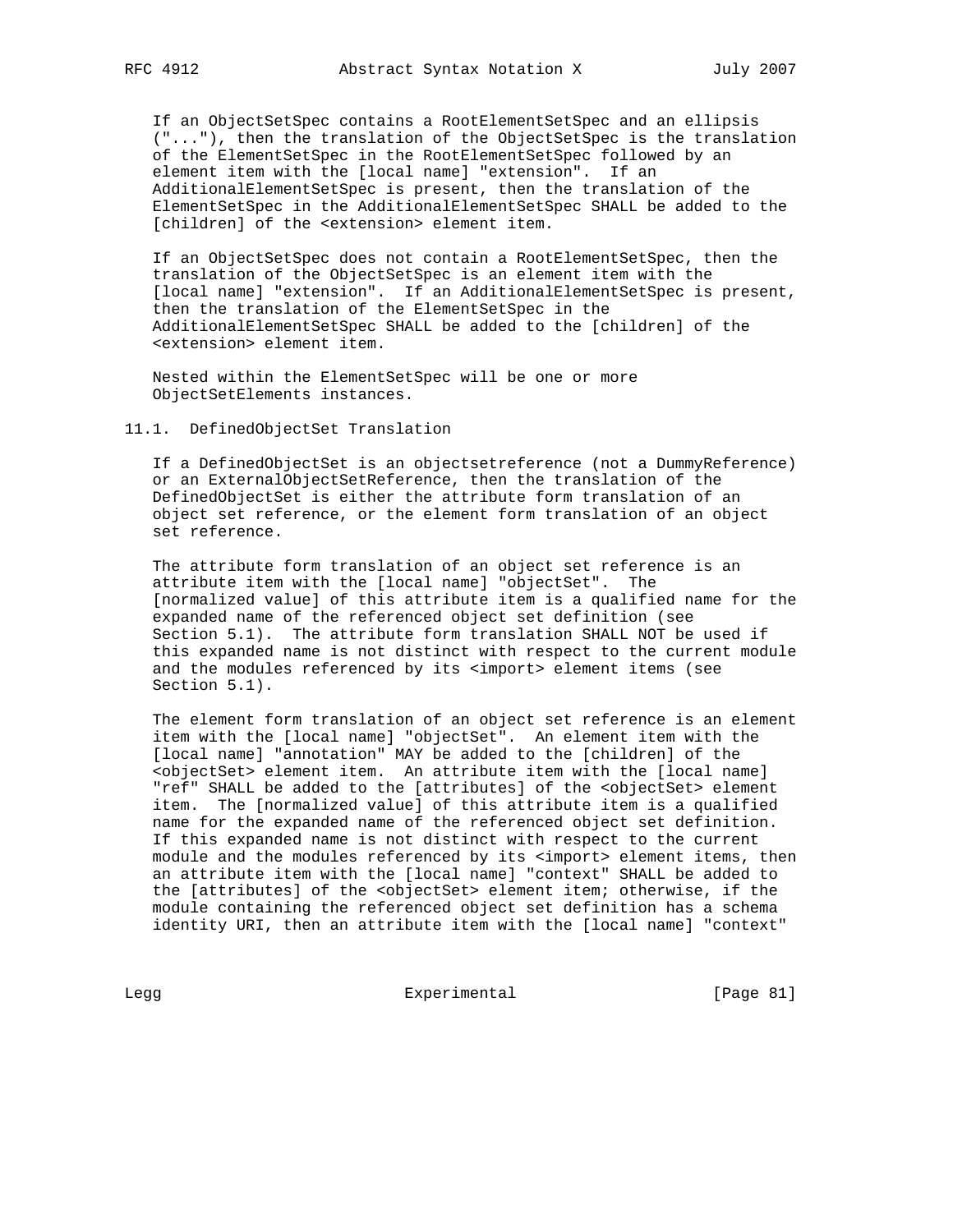MAY be added to the [attributes] of the <objectSet> element item. The [normalized value] of this attribute item is the schema identity URI of the module containing the referenced object set definition.

 Aside: If a reference name is not distinct, then the module containing the referenced definition must have a schema identity URI (see Section 5.1).

 The translation of the DefinedObjectSet is the same whether the object definition is referenced by an objectsetreference or an ExternalObjectSetReference.

 Usually the translator is free to choose either the attribute form or element form translation for an object set reference; however, in some contexts the attribute form is explicitly disallowed.

 If a DefinedObjectSet is a DummyReference, then the translation of the DefinedObjectSet is the translation of the DummyReference (see Section 13).

11.2. ObjectSetElements Translation

 If an ObjectSetElements instance is an Object, then the translation of the ObjectSetElements instance is the translation of the Object, except that the attribute form of the DefinedObject translation SHALL NOT be used if the Object is a DefinedObject.

 If an ObjectSetElements instance is a DefinedObjectSet, then the translation of the ObjectSetElements instance is the translation of the DefinedObjectSet, except that the attribute form of the DefinedObjectSet translation SHALL NOT be used.

 If an ObjectSetElements instance is an ObjectSetFromObjects, then the translation of the ObjectSetElements instance is the translation of the ObjectSetFromObjects.

 If an ObjectSetElements instance is a ParameterizedObjectSet, then the translation of the ObjectSetElements instance is the translation of the ParameterizedObjectSet (see Section 13).

 Aside: The in-line expansion of a ParameterizedObjectSet results in an ObjectSet. An ObjectSetElements instance that is an ObjectSet is a notational capability that does not exist in ASN.1, but is allowed in ASN.X to avoid the need to manufacture a reference name for the expanded parameterized definition.

Legg **Experimental** [Page 82]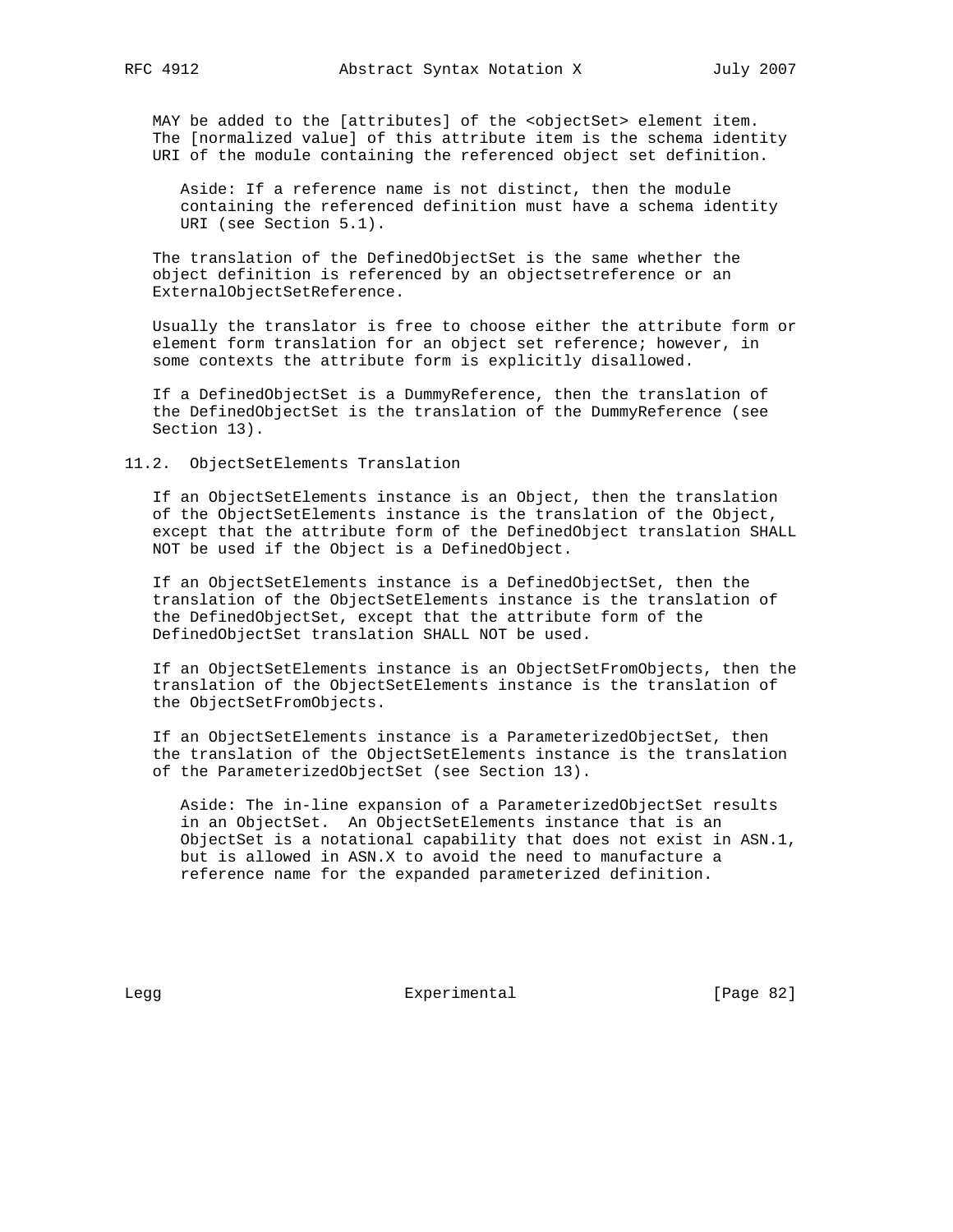### 11.2.1. ObjectSetFromObjects Translation

 The translation of an ObjectSetFromObjects instance is an element item with the [local name] "objectSet". An element item with the [local name] "annotation" MAY be added to the [children] of the <objectSet> element item. An element item with the [local name] "fromObjects" SHALL be appended to the [children] of the <objectSet> element item.

 The translation of the ReferencedObjects instance in the ObjectSetFromObjects SHALL be added to the [children] or [attributes] of the <fromObjects> element item.

 The translation of the FieldName in the ObjectSetFromObjects SHALL be added to the [children] or [attributes] of the <fromObjects> element item.

12. Translation of Information From Objects

 If a ReferencedObjects instance is a DefinedObject (not a DummyReference), then the translation of the ReferencedObjects instance is the translation of the DefinedObject.

 If a ReferencedObjects instance is a DefinedObjectSet (not a DummyReference), then the translation of the ReferencedObjects instance is the translation of the DefinedObjectSet.

 If a ReferencedObjects instance is a DummyReference, ParameterizedObject, or ParameterizedObjectSet, then the translation of the ReferencedObjects instance is the translation of that DummyReference, ParameterizedObject, or ParameterizedObjectSet (see Section 13).

 Aside: The in-line expansion of a ParameterizedObject or ParameterizedObjectSet results in an Object or ObjectSet, respectively. A ReferencedObjects instance that is an Object or ObjectSet is a notational capability that does not exist in ASN.1, but is allowed in ASN.X to avoid the need to manufacture a reference name for an expanded parameterized definition.

13. Translation of Parameterized Definitions

 The translation of an ASN.1 specification into ASN.X replaces any DummyReference [X.683] or reference to a parameterized definition [X.683] with the definition expanded in-line (except for a special case involving recursive parameterized types). For example, a ParameterizedObject is replaced by the Object on the right-hand side of the referenced ParameterizedObjectAssignment.

Legg Experimental Experimental [Page 83]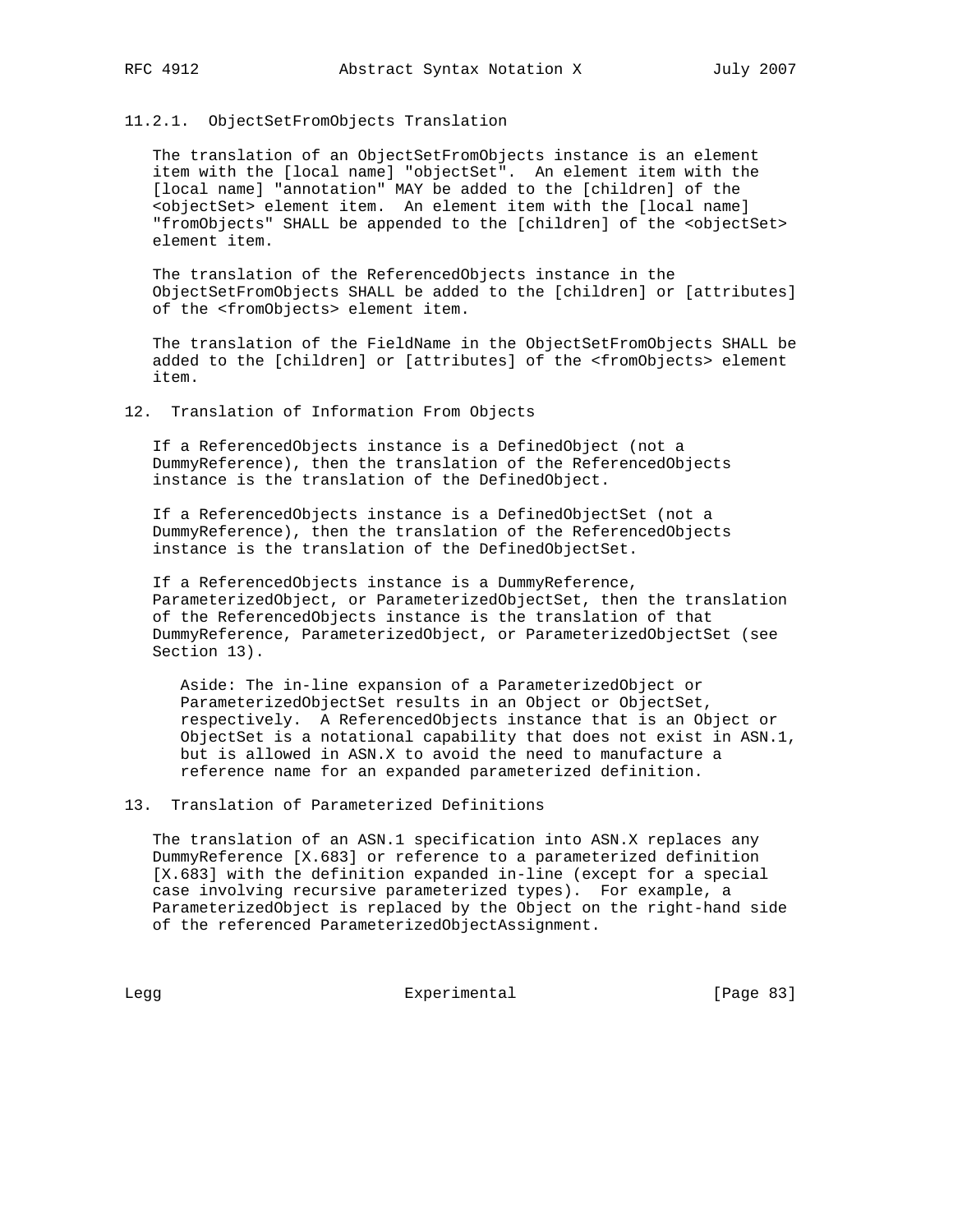The definition that substitutes for a DummyReference or parameterized reference (e.g., the Object that substitutes for a ParameterizedObject) potentially comes from a different module from the reference. Expanding a DummyReference or parameterized reference in-line puts the substitute definition into the context of the module containing the reference, which could therefore alter the interpretation of the substitute definition.

 A type definition is potentially dependent on the TagDefault and ExtensionDefault of the module in which it appears, and may also be affected by encoding instructions in an XML Encoding Rules (XER) [X.693] encoding control section [X.693-1]. Other kinds of definitions are not dependent on the module context; however, type definitions can be nested within the other kinds of definitions, so a change of context can still be significant.

 Aside: Type definitions are not dependent on their module's RXER or Generic String Encoding Rules (GSER) [GSER] encoding control section [RXEREI][GSEREI] (as they are currently defined), so the presence of an encoding control section for RXER or GSER is not significant in a change of context.

 The remainder of this section describes how and when a change of context is indicated in the ASN.X translation of a DummyReference or parameterized reference.

 In any instance of use, the module containing the DummyReference or parameterized reference is the referencing module, and the module providing the substitute definition is the referenced module. The referenced and referencing modules may be the same module.

 In the case of a ParameterizedType, the substitute definition is the Type on the right-hand side of the referenced ParameterizedTypeAssignment.

 In the case of a ParameterizedValueSetType, the substitute definition is the constrained type on the right-hand side of the notional ParameterizedTypeAssignment equivalent to the referenced ParameterizedValueSetTypeAssignment (see Clause 15.8 of X.680 [X.680]).

 In the case of a ParameterizedValue, the substitute definition is the Value on the right-hand side of the referenced ParameterizedValueAssignment.

 In the case of a ParameterizedObjectClass, the substitute definition is the ObjectClass on the right-hand side of the referenced ParameterizedObjectClassAssignment.

Legg Experimental Experimental [Page 84]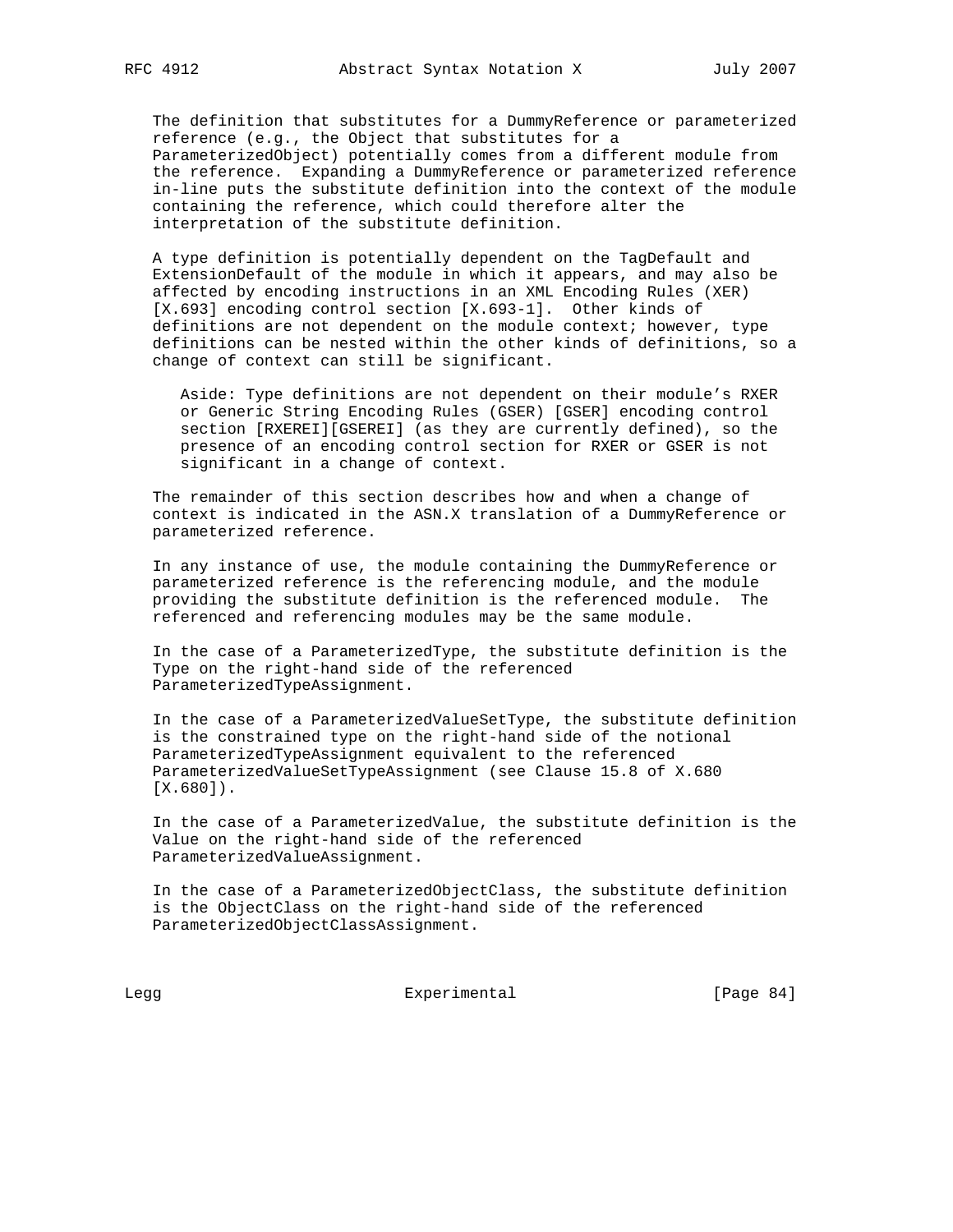In the case of a ParameterizedObject, the substitute definition is the Object on the right-hand side of the referenced ParameterizedObjectAssignment.

 In the case of a ParameterizedObjectSet, the substitute definition is the ObjectSet on the right-hand side of the referenced ParameterizedObjectSetAssignment.

 If the ActualParameter corresponding to a DummyReference is not a ValueSet, then the substitute definition for that DummyReference is the Type, Value, DefinedObjectClass, Object, or ObjectSet in the ActualParameter.

 If the ActualParameter corresponding to a DummyReference is a ValueSet, then the substitute definition for that DummyReference is the notional constrained type equivalent to the ValueSet; the ElementSetSpecs of the ValueSet contributes to the constraint of the constrained type, and the governor of the Parameter corresponding to the ActualParameter is used as the parent type that is constrained.

 Definition (interchangeable): The contexts of the referencing and referenced modules are interchangeable with respect to interpreting the substitute definition if:

- (1) the referenced module is the referencing module and does not contain an XER encoding control section, or
- (2) the referenced module and referencing module have the same TagDefault (where an absent TagDefault is taken to be equivalent to "EXPLICIT TAGS"), the referenced module and referencing module have the same ExtensionDefault, and neither module has an XER encoding control section.

 Aside: A module with an XER encoding control section is not considered to have a context interchangeable with another module, including itself, because the typereference by which a substitute type definition is identified may appear in a TargetList in the XER encoding control section of the referenced module, and because the in-line expansion of a substitute definition may cause its text to come within the scope of a TargetList in the XER encoding control section of the referencing module that would not apply otherwise.

 Definition (recursively contained): A ParameterizedType is recursively contained if its translation will be nested within the translation (i.e., in-line expansion) of another ParameterizedType to

Legg **Experimental** Experimental [Page 85]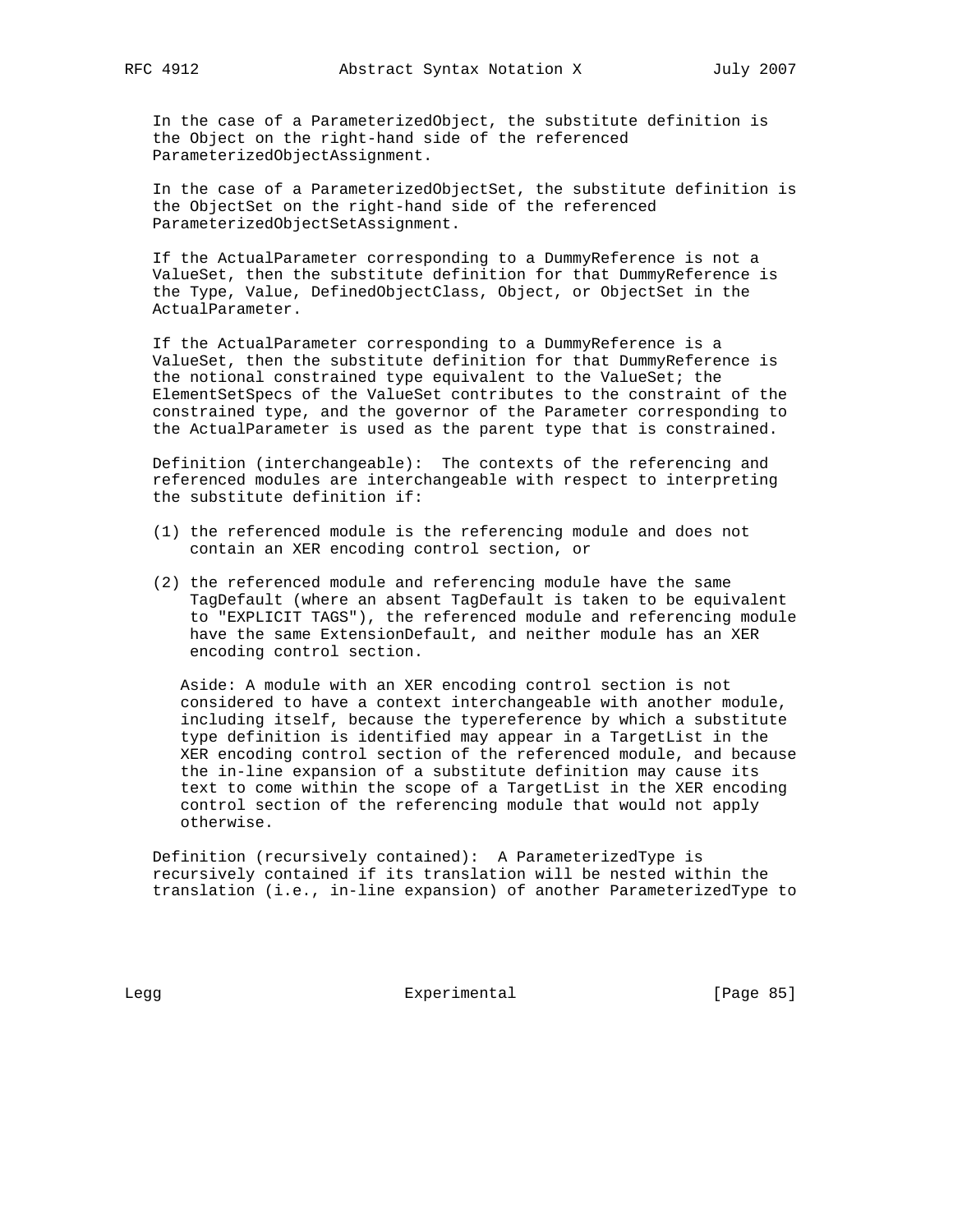which it is equivalent. A ParameterizedValueSetType is recursively contained if its translation will be nested within the translation of another ParameterizedValueSetType to which it is equivalent.

 Aside: ASN.1 does not permit the other kinds of parameterized reference to be recursive.

 The translation of a DummyReference, a ParameterizedType that is not recursively contained, a ParameterizedValue, a ParameterizedValueSetType that is not recursively contained, a ParameterizedObjectClass, a ParameterizedObject, or a ParameterizedObjectSet is either:

- (a) the translation of the substitute definition, or
- (b) an element item with the [local name] "type" if the substitute definition is a Type, "value" if the substitute definition is a Value, "class" if the substitute definition is an ObjectClass or DefinedObjectClass, "object" if the substitute definition is an Object, or "objectSet" if the substitute definition is an ObjectSet. A fully expanded reference (described shortly) SHALL be added to the [children] of the element item.

 The translation in case (b) is always allowed and provides information to identify the referenced module and the referenced definition.

 The translation in case (a) MAY be used instead if and only if the contexts of the referencing and referenced modules are interchangeable, or the contexts of the referencing and referenced modules are not interchangeable, but the difference between them does not affect how the substitute definition is interpreted.

 Aside: There are many ways in which the substitute definition can be unaffected by a difference between the contexts of the referencing and referenced modules. One example would be where the referencing and referenced modules differ only in their TagDefault, but the substitute definition does not contain any TaggedType notation.

 Note that if the translation in case (a) is used, then the referencing module is still the referencing module when considering a nested in-line expansion. If the translation in case (b) is used, then the referenced module becomes the referencing module when considering a nested in-line expansion.

Legg **Experimental** [Page 86]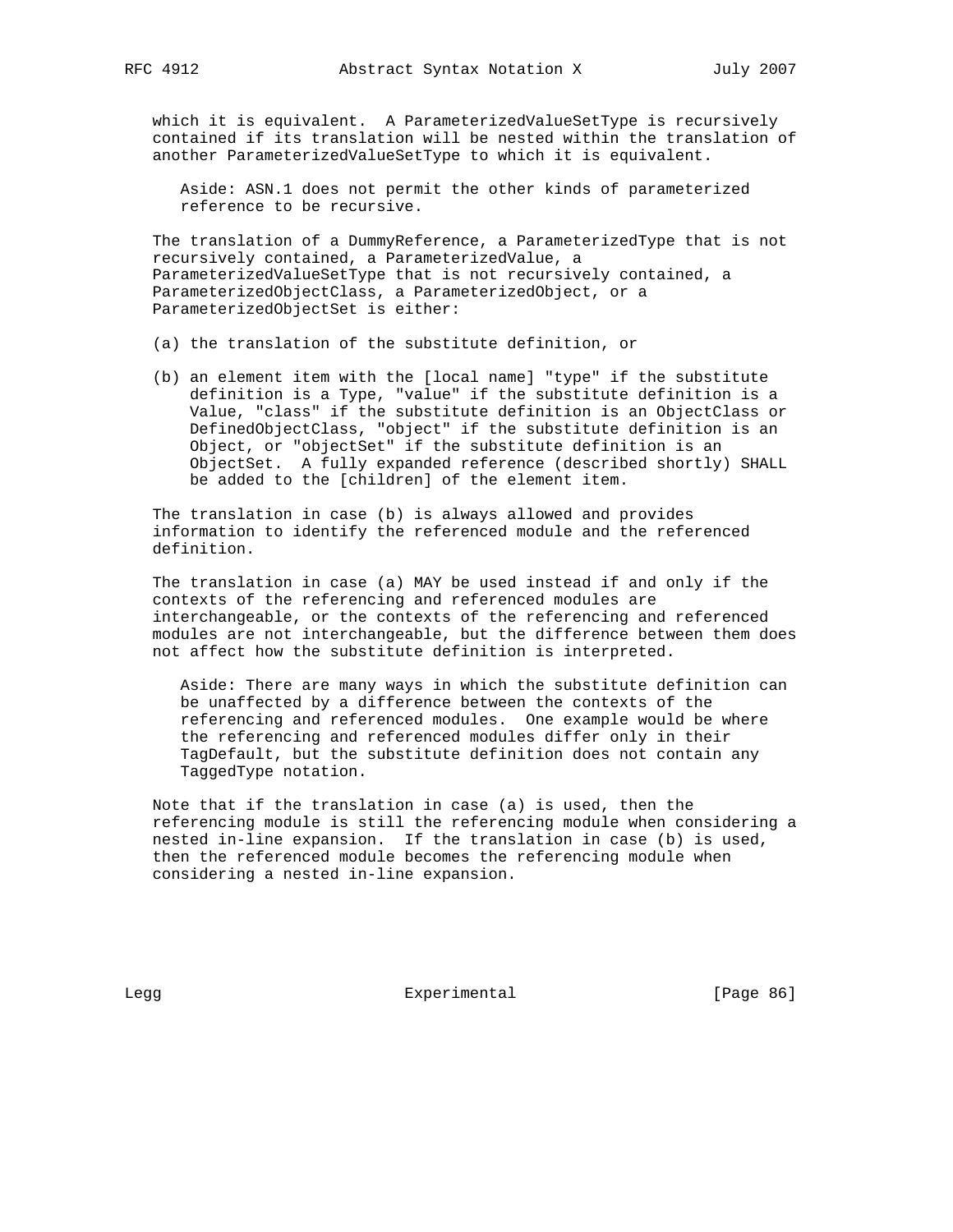If case (a) is used for the translation of a DummyReference where the substitute definition is a Type, then an attribute form translation of the substitute definition SHALL NOT be used, and an attribute item with the [local name] "explicit" and [normalized value] "true" or "1" SHALL be added to the [attributes] of the <type> element item resulting from the translation of the substitute definition. Where the automatic tagging transformation applies [X.680], this attribute item indicates that explicit tagging applies to the type instead of the usual implicit tagging.

 If case (b) is used for the translation of a DummyReference where the substitute definition is a Type, then an attribute item with the [local name] "explicit" and [normalized value] "true" or "1" SHALL be added to the [attributes] of the <type> element item generated by case (b).

 A fully expanded reference is an element item with the [local name] "expanded". Except in the case of a DummyReference, the reference name is indicated by an attribute item with the [local name] "name" added to the [attributes] of the <expanded> element item.

 In the case of a ParameterizedType or ParameterizedValueSetType, the [normalized value] of this attribute item is the typereference of the ParameterizedType or ParameterizedValueSetType.

 In the case of a ParameterizedValue, the [normalized value] of this attribute item is the valuereference of the ParameterizedValue.

 In the case of a ParameterizedObjectClass, the [normalized value] of this attribute item is the objectclassreference of the ParameterizedObjectClass.

 In the case of a ParameterizedObject, the [normalized value] of this attribute item is the objectreference of the ParameterizedObject.

 In the case of a ParameterizedObjectSet, the [normalized value] of this attribute item is the objectsetreference of the ParameterizedObjectSet.

The "name" attribute item MAY be omitted if:

- (1) the conditions permitting the use of the translation in case (a) are satisfied, or
- (2) the reference is not a typereference, or

Legg **Experimental** Experimental [Page 87]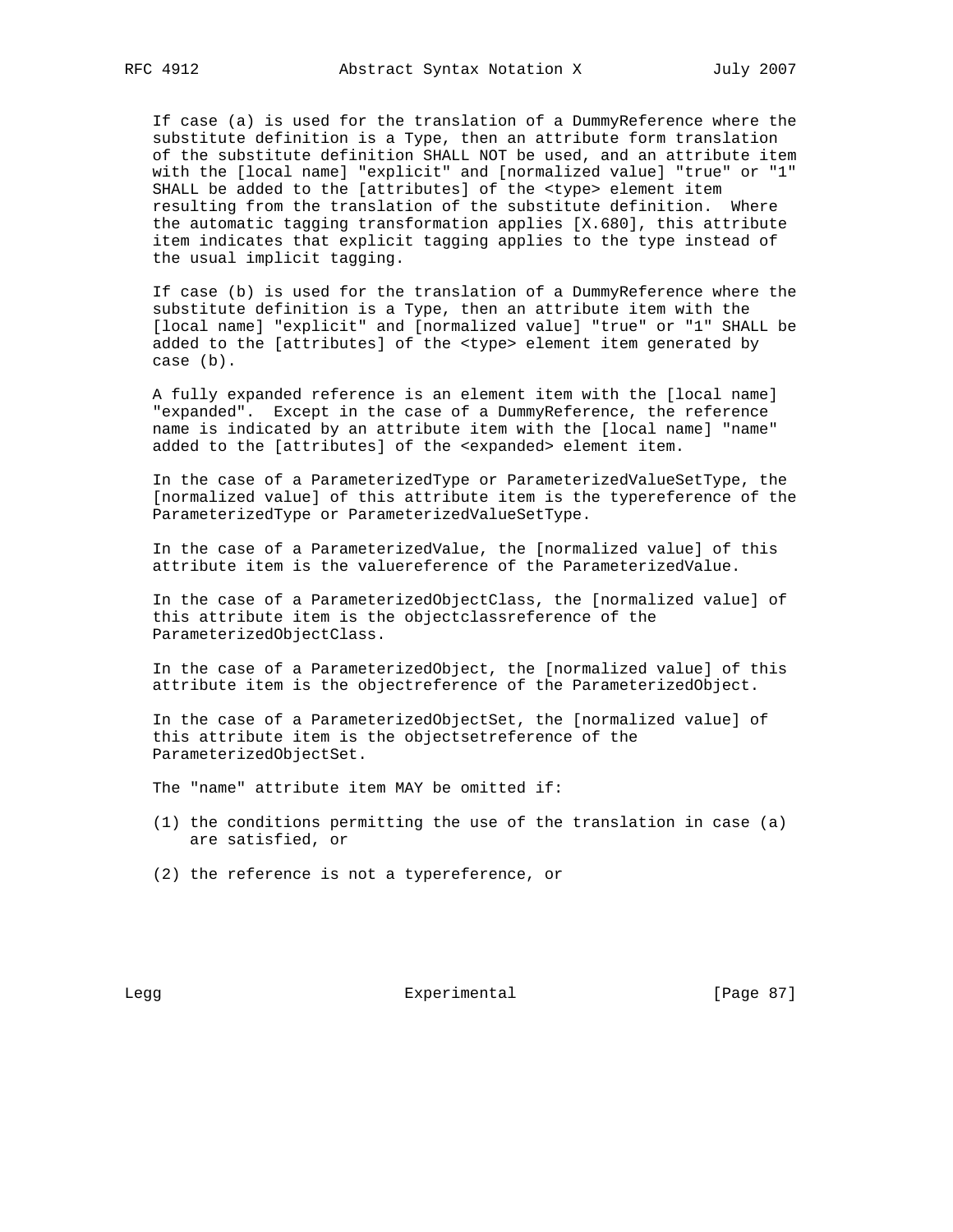(3) the reference is a typereference that does not appear in any TargetList in an XER encoding control section of the referenced module.

 The "name" attribute SHALL NOT appear in the translation of a DummyReference.

 The referenced module is indicated by an element item with the [local name] "module" added to the [children] of the <expanded> element item. The <module> element item MAY be omitted if the conditions permitting the use of the translation in case (a) are satisfied, or if the referencing module is the referenced module. When the <module> element item is present:

- (1) An attribute item with the [local name] "name" SHOULD be added to the [attributes] of the <module> element item. The [normalized value] of this attribute item is the modulereference in the ModuleIdentifier in the ModuleDefinition of the referenced module.
- (2) If the DefinitiveIdentifier in the ModuleIdentifier in the ModuleDefinition of the referenced module is not empty, then an attribute item with the [local name] "identifier" SHALL be added to the [attributes] of the <module> element item. The [normalized value] of this attribute item is the RXER character data translation of the DefinitiveIdentifier.
- (3) If the referenced module has a schema identity URI, then an attribute item with the [local name] "schemaIdentity" SHALL be added to the [attributes] of the <module> element item. The [normalized value] of this attribute item is the schema identity URI of the referenced module.

 The [attributes] of the <module> element item MUST contain at least one of the attribute items specified in cases (1), (2), and (3).

 The translation of the substitute definition SHALL be added to the [children] or [attributes] of the <expanded> element item.

Legg **Experimental** [Page 88]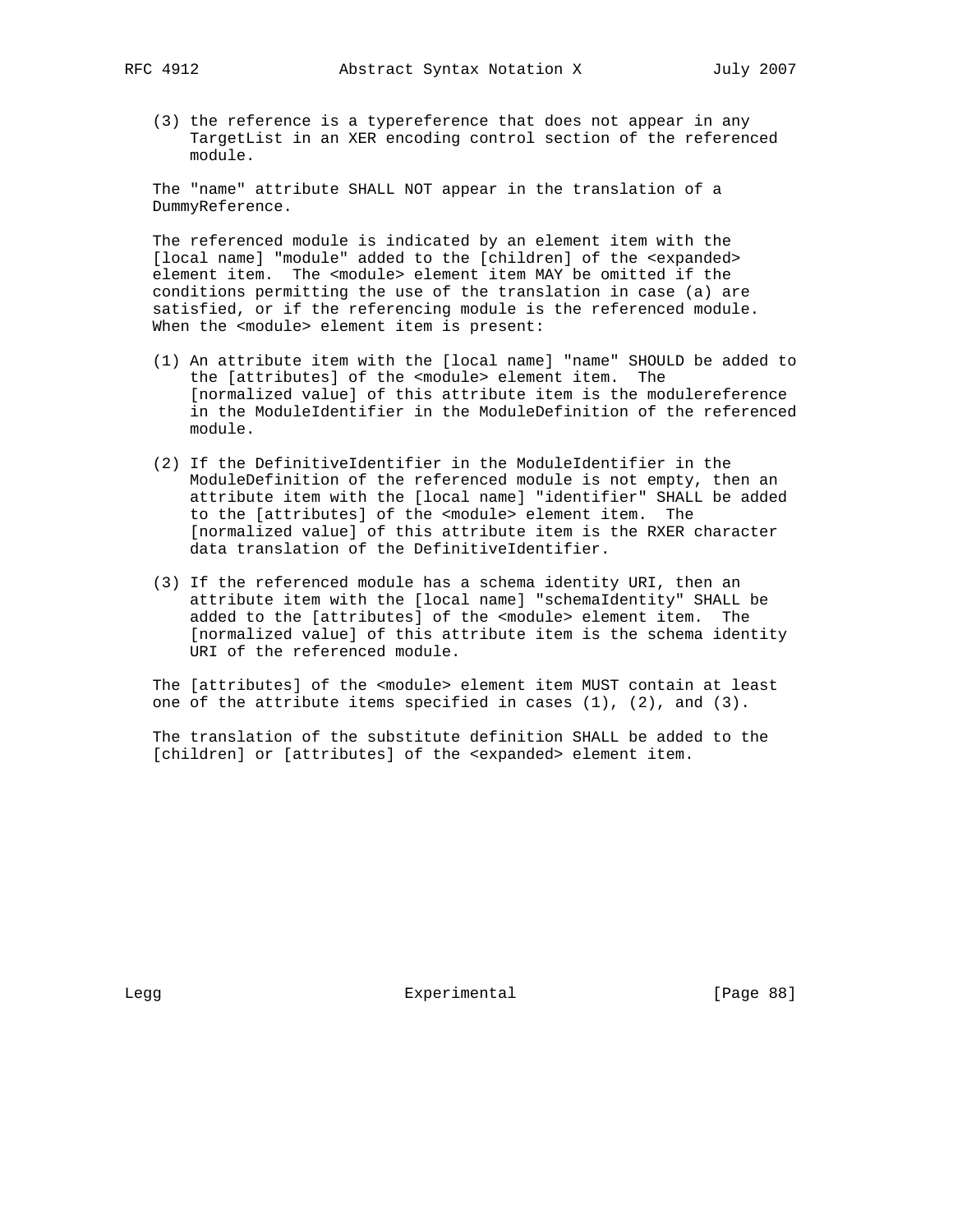## Example

```
 Consider these module definitions:
          Templates
          DEFINITIONS
          AUTOMATIC TAGS ::=
          BEGIN
          CollectionOfThings { Thing } ::= SEQUENCE OF thing Thing
               -- the Thing on the right-hand side of the assignment is
               -- a DummyReference
          END
          ProtocolDefinitions
          DEFINITIONS
          AUTOMATIC TAGS ::=
          BEGIN
          IMPORTS
               CollectionOfThings{}
                   FROM Templates
\mathcal{L} ; and \mathcal{L} is the set of \mathcal{L} CollectionOfIntegers ::= CollectionOfThings { INTEGER }
               -- the right-hand side of the assignment is
               -- a ParameterizedType
          END
       Without using the translation in case (a), the translations of
       these modules are:
          <asnx:module name="Templates"/>
          <asnx:module xmlns:asnx="urn:ietf:params:xml:ns:asnx"
                        name="ProtocolDefinitions">
           <namedType name="CollectionOfIntegers">
            <type>
             <expanded name="CollectionOfThings">
               <module name="Templates"/>
               <type>
                <sequenceOf>
                 <element name="thing">
                  <type>
                   <expanded>
```
Legg **Experimental** Experimental [Page 89]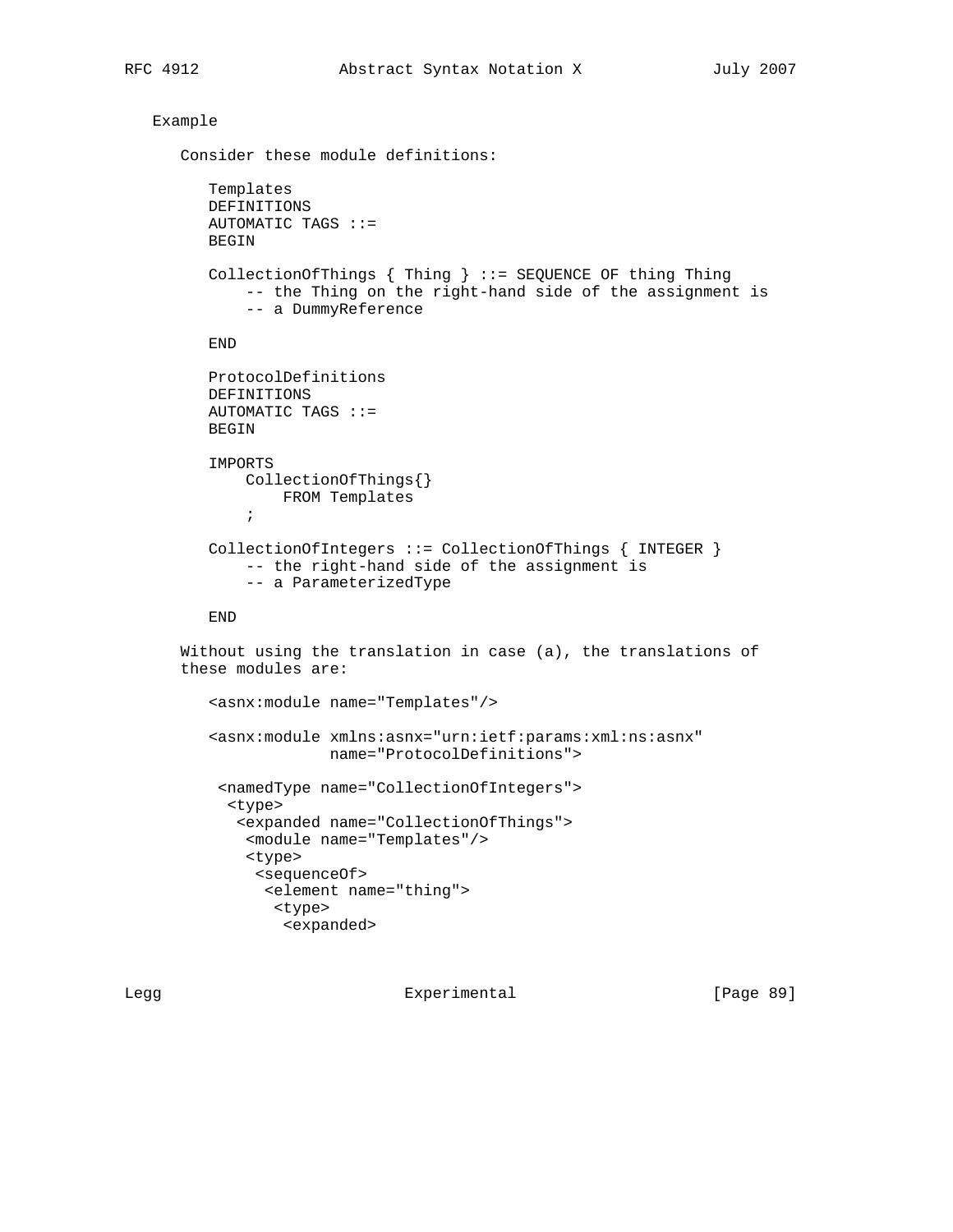```
 <module name="ProtocolDefinitions"/>
         <type ref="asnx:INTEGER"/>
        </expanded>
       </type>
      </element>
     </sequenceOf>
    </type>
   </expanded>
  </type>
 </namedType>
```
</asnx:module>

 The translation of the Templates module is empty because the module contains only a parameterized assignment.

 Since the contexts of the Templates and ProtocolDefinitions modules are interchangeable, a simpler translation of the ProtocolDefinitions module is permitted:

 <asnx:module xmlns:asnx="urn:ietf:params:xml:ns:asnx" name="ProtocolDefinitions">

```
 <namedType name="CollectionOfIntegers">
  <type>
   <sequenceOf>
    <element name="thing">
     <type ref="asnx:INTEGER" explicit="true"/>
    </element>
   </sequenceOf>
  </type>
 </namedType>
```

```
 </asnx:module>
```
 If a ParameterizedType or ParameterizedValueSetType is recursively contained, then its translation is an element item with the [local name] "type". An attribute item with the [local name] "ancestor" SHALL be added to the [attributes] of the <type> element item. The [normalized value] of this attribute item is the decimal digit string representing the integer value of one plus the number of intermediate enclosing <type> element items between the <type> element items resulting from the translations of the two equivalent instances of ParameterizedType or ParameterizedValueSetType. An element item with the [local name] "annotation" MAY be added to the [children] of the <type> element item.

Legg **Experimental** Experimental [Page 90]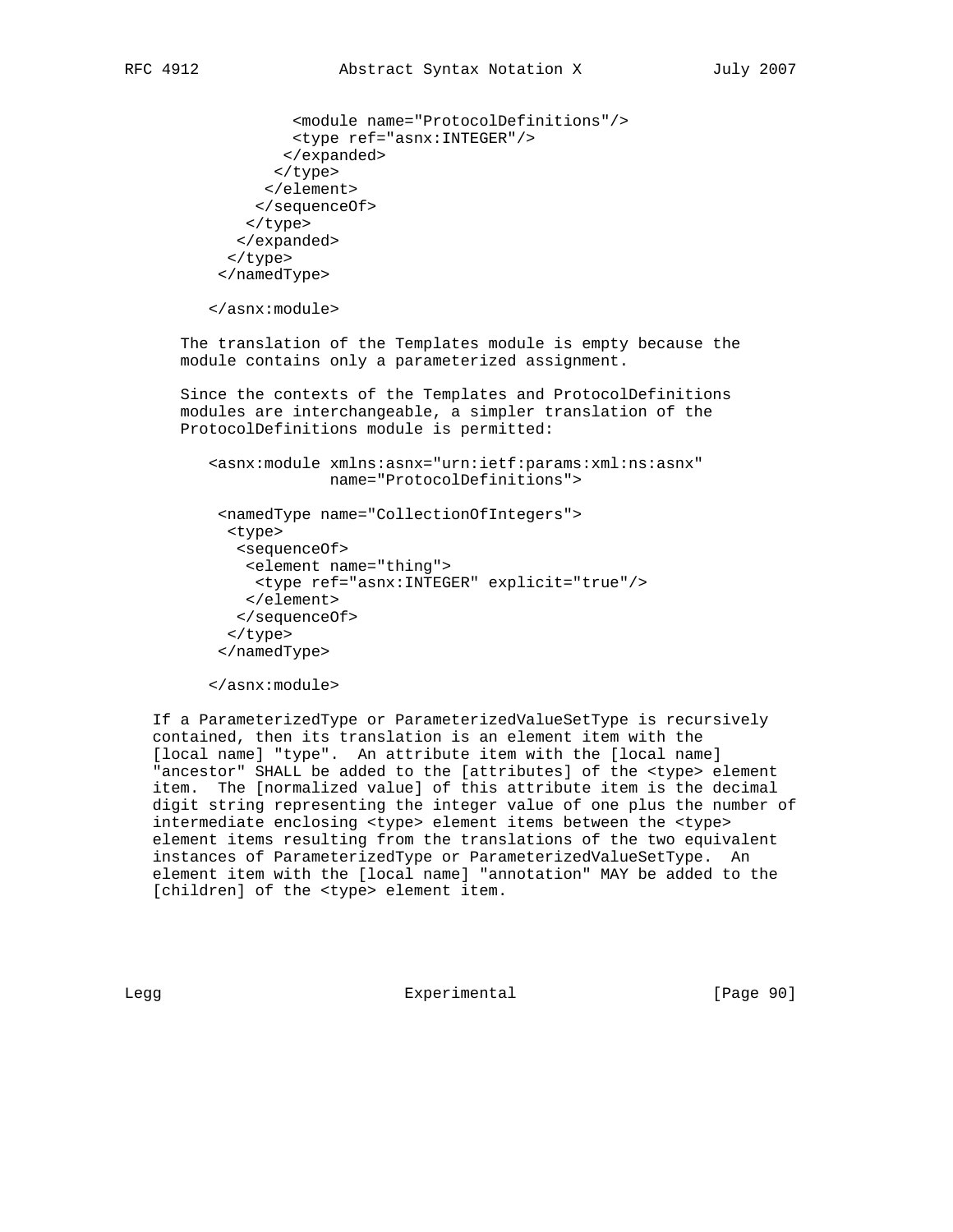A <type> element item with an ancestor attribute item is a reference to an ancestor <type> element item. This form for a <type> element item SHOULD NOT be used in original specifications written in ASN.X.

 Aside: The form is only intended for the purpose of handling recursive parameterized type definitions in an ASN.1 specification being translated into ASN.X. Such definitions are self-referencing, but have no obvious name. It is also not easy to construct a suitable name from the surrounding context because recursive parameterized types can be embedded in other constructs, such as information objects, that are themselves unnamed.

#### Example

 Consider these type definitions, assumed to be defined in a module that does not have an XER encoding control section:

```
 Tree { ValueType } ::= SEQUENCE {
           value [0] ValueType,
            left-subtree [1] Tree { ValueType } OPTIONAL,
           right-subtree [2] Tree { ValueType } OPTIONAL
 }
```
NumberTree ::= [APPLICATION 13] Tree { INTEGER }

 The assignment for "Tree" is not directly translated because it is a ParameterizedAssignment. The translation for the "NumberTree" assignment, up to but not yet including the Type in the TaggedType, is as follows:

```
 <namedType name="NumberTree">
 <type>
   <tagged tagClass="application" number="13"/>
 </type>
 </namedType>
```
 The Type in the TaggedType is a ParameterizedType. Since the ParameterizedType is not recursively contained, the translation of the ParameterizedType (using the translation in case (a) above) is the translation of the Type on the right-hand side of the referenced ParameterizedTypeAssignment, namely this type:

```
 SEQUENCE {
           value [0] ValueType,
            left-subtree [1] Tree { ValueType } OPTIONAL,
        right-subtree [2] Tree { ValueType } OPTIONAL
 }
```
Legg Experimental [Page 91]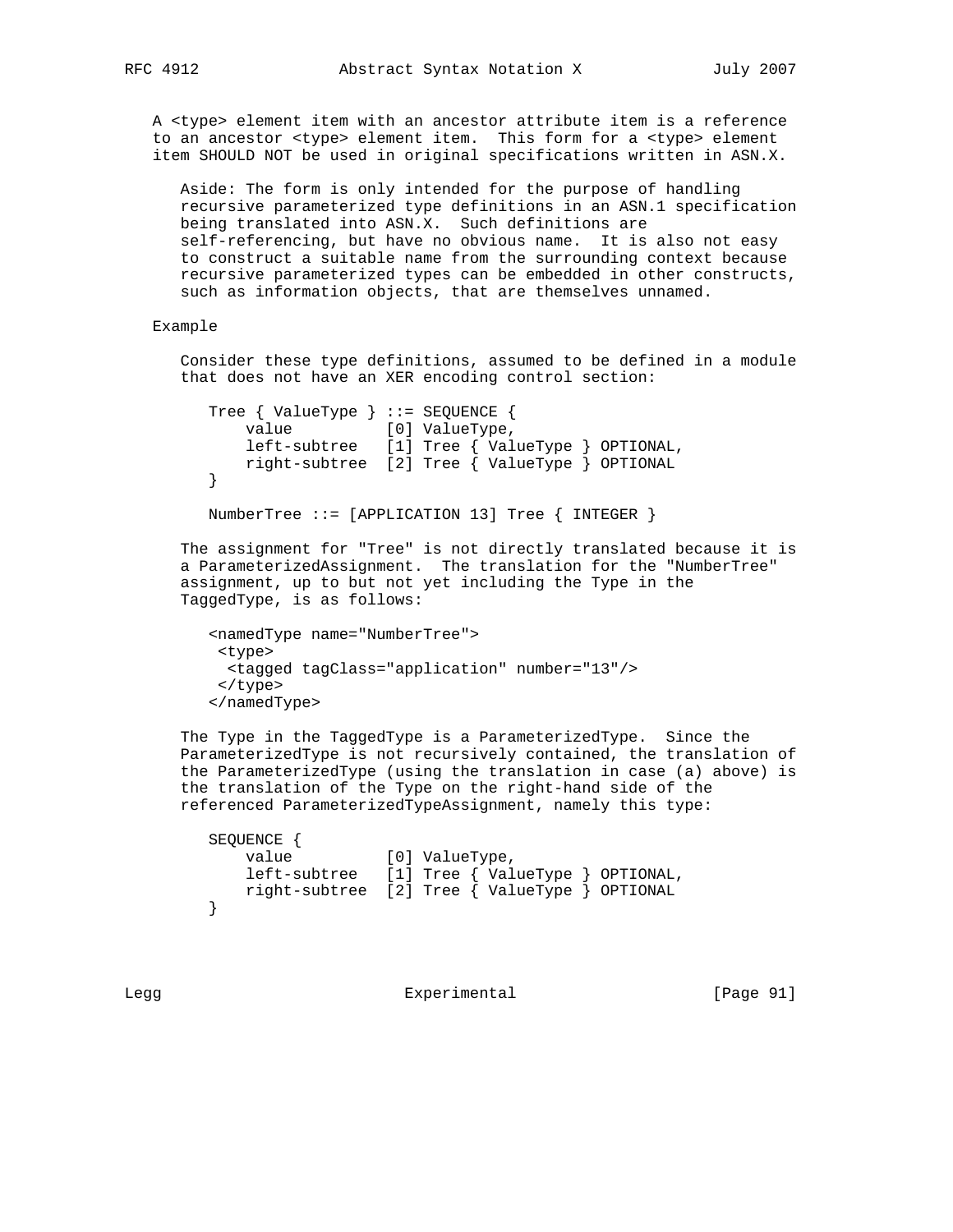ValueType is a DummyReference. The translation of the actual parameter substitutes for the DummyReference. In this case, the actual parameter is the INTEGER type.

 The translation for the SEQUENCE type, up to the first component, is added to the <tagged> element:

```
 <namedType name="NumberTree">
 <type>
   <tagged tagClass="application" number="13">
    <type><!-- Tree { INTEGER } -->
     <sequence>
      <element name="value">
       <type>
        <tagged number="0">
         <type ref="asnx:INTEGER"
               explicit="true"/><!-- ValueType -->
        </tagged>
       </type>
      </element>
     </sequence>
   </type>
  </tagged>
 </type>
 </namedType>
```
 The Type in the TaggedType for the second component is a ParameterizedType. Since this ParameterizedType is recursively contained, its translation is a <type> element with the ancestor attribute. The value of the ancestor attribute is "2" because there is one intermediate <type> element (for a TaggedType). Put another way, the translations of the equivalent instances of ParameterizedType are two <type> steps apart.

 The translation of the third component of the SEQUENCE type follows the same pattern as the second component. The completed translation is as follows:

```
 <namedType name="NumberTree">
  <type>
   <tagged tagClass="application" number="13">
   <type><!--</math> Tree { INTERER } <math>-></math> <sequence>
      <element name="value">
       <type>
        <tagged number="0">
         <type ref="asnx:INTEGER"
                explicit="true"/><!-- ValueType -->
```
Legg **Experimental** Experimental [Page 92]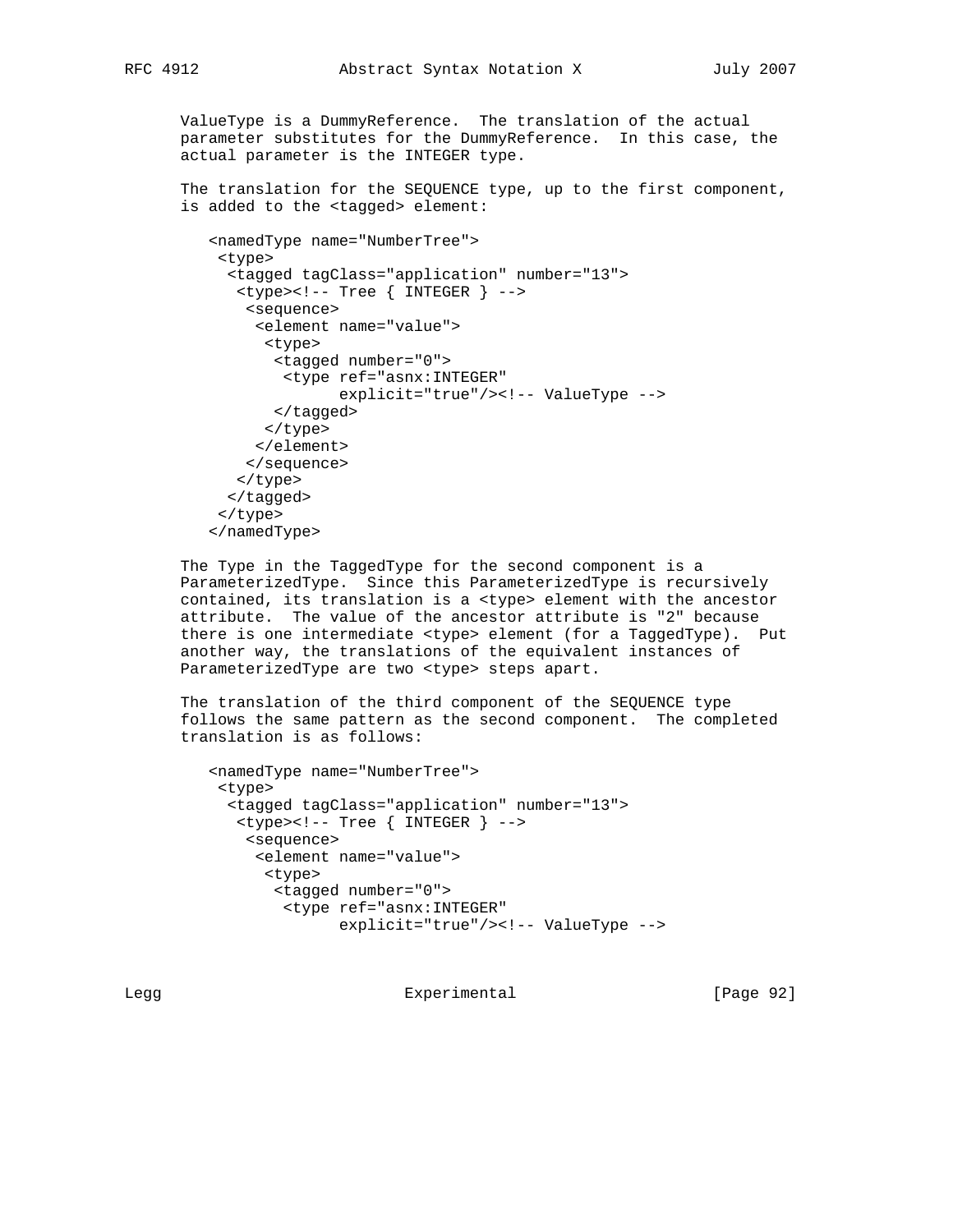```
 </tagged>
       </type>
      </element>
      <optional>
       <element name="left-subtree">
        <type>
         <tagged number="1">
          <type ancestor="2"/><!-- Tree { ValueType } -->
         </tagged>
        </type>
       </element>
      </optional>
      <optional>
       <element name="right-subtree">
        <type>
         <tagged number="2">
          <type ancestor="2"/><!-- Tree { ValueType } -->
         </tagged>
        </type>
       </element>
      </optional>
     </sequence>
    </type>
   </tagged>
 </type>
 </namedType>
```
### 14. EncodingControlSections Translation

 If an EncodingControlSections instance contains at least one EncodingControlSection with an encodingreference that is not RXER, then the translation of the EncodingControlSections instance is an element item with the [local name] "encodingControls". The translation of each EncodingControlSection with an encodingreference that is not RXER SHALL be appended to the [children] of the <encodingControls> element item.

 Aside: This is not suggesting that RXER encoding control sections are ignored. Encoding control sections for RXER are not explicitly represented in ASN.X, but rather affect how an ASN.1 module is translated into an ASN.X module. The effect of an RXER encoding control section on the translation is addressed in other parts of this specification.

 Encoding control sections for other encoding rules will have explicit representations in ASN.X.

Legg Experimental [Page 93]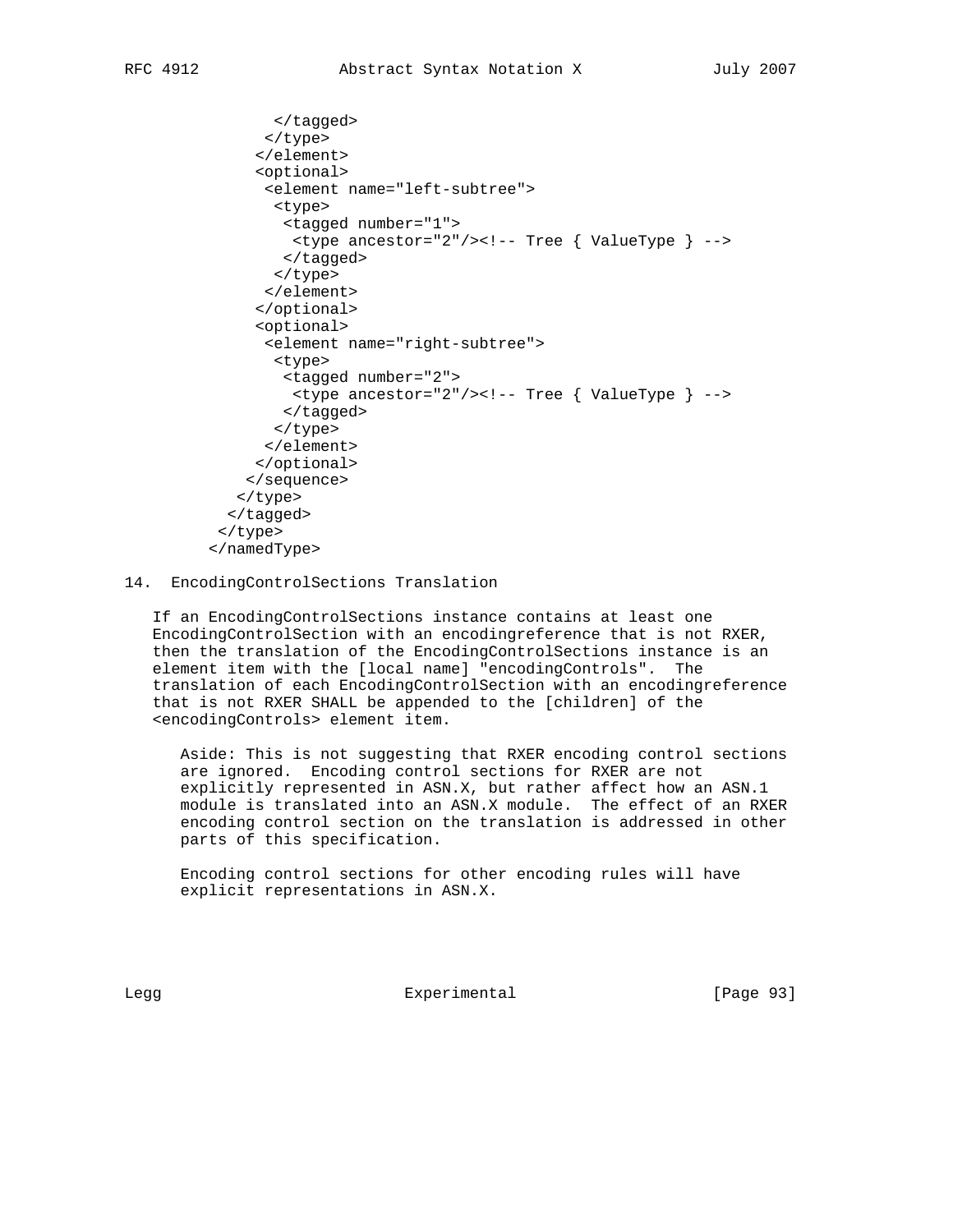If the encodingreference in an EncodingControlSection is GSER, then the translation of the EncodingControlSection is an element item with the [local name] "GSER". The translation of the EncodingInstructionAssignmentList in the EncodingControlSection SHALL be added to the [children] of the <GSER> element item.

 The EncodingInstructionAssignmentList notation is different for each set of encoding instructions. The translation into ASN.X of an EncodingInstructionAssignmentList for GSER is specified in a separate document [GSEREIT].

 Aside: The translation of an EncodingInstructionAssignmentList for GSER, as it is currently defined, is always empty.

 If the encodingreference in an EncodingControlSection is XER, then the translation of the EncodingControlSection is an element item with the [local name] "XER". The translation of the EncodingInstructionAssignmentList in the EncodingControlSection SHALL be added to the [children] of the <XER> element item. The translation into ASN.X of an EncodingInstructionAssignmentList for XER is specified in a separate document [XEREIT].

# 15. Security Considerations

 The ASN.X translation of an ASN.1 specification is semantically equivalent to the original ASN.1 specification. The security considerations that apply to an application built from the original ASN.1 specification apply equally to an application built from the ASN.X translation.

 Syntax-based canonicalization for XML documents (e.g., Canonical XML [CXML]) depends on the Infoset of an XML document being preserved. However, the Infoset representation of an ASN.X module potentially changes if it is decoded and re-encoded (though its ASN.1 value is preserved), disrupting the Canonical XML representation. To avoid this problem, ASN.X modules MUST be normalized prior to the application of syntax-based canonicalization. The normalization rules can be found in Section 6.13 of the specification for RXER [RXER].

### 16. Acknowledgements

 The technology described in this document is the product of a research project begun jointly by Adacel Technologies Limited and Deakin University, and subsequently refined and completed by eB2Bcom.

Legg **Experimental** Experimental [Page 94]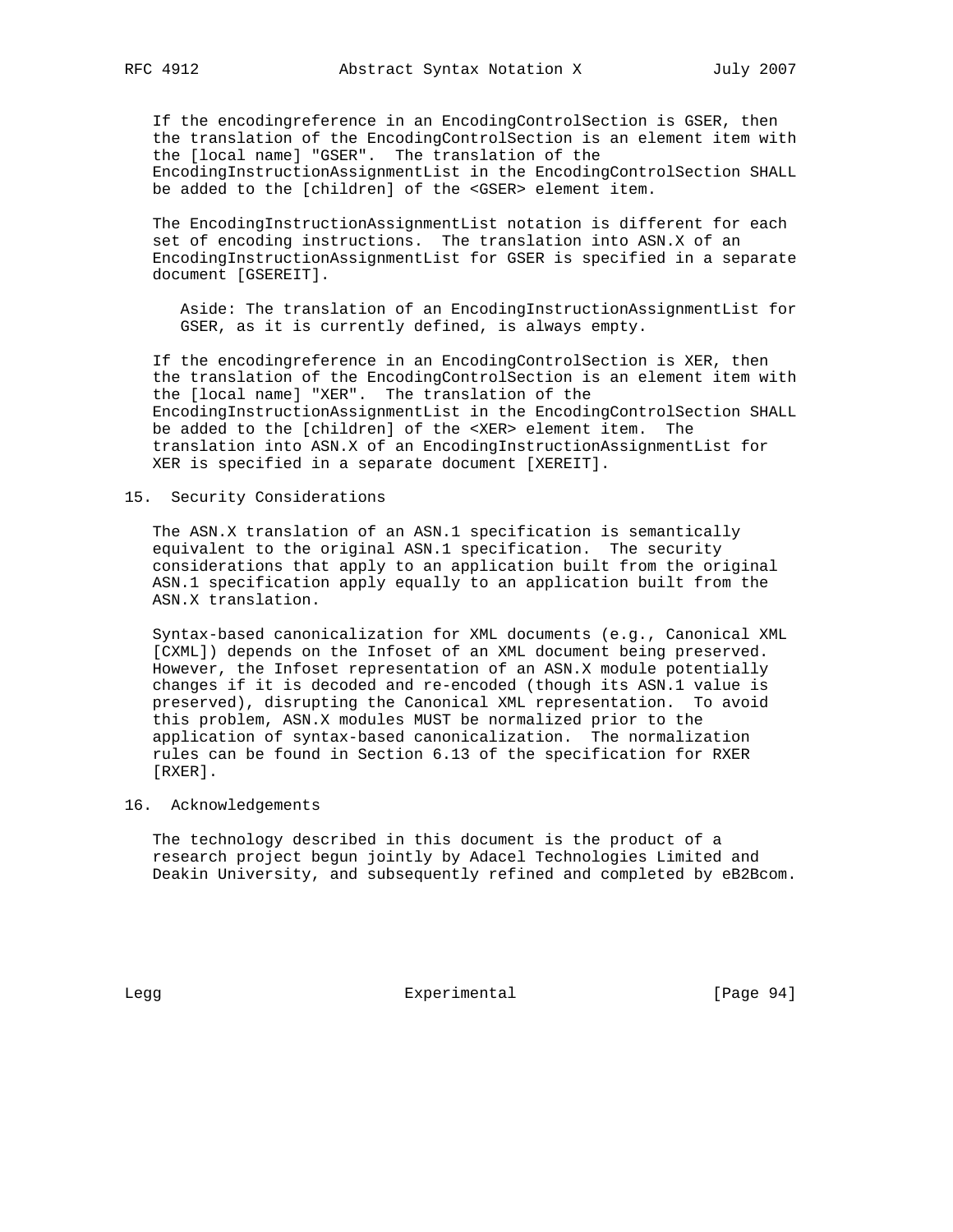# 17. References

- 17.1. Normative References
	- [BCP14] Bradner, S., "Key words for use in RFCs to Indicate Requirement Levels", BCP 14, RFC 2119, March 1997.
	- [URI] Berners-Lee, T., Fielding, R. and L. Masinter, "Uniform Resource Identifiers (URI): Generic Syntax", STD 66, RFC 3986, January 2005.
	- [GSER] Legg, S., "Generic String Encoding Rules (GSER) for ASN.1 Types", RFC 3641, October 2003.
	- [GSEREI] Legg, S., "Encoding Instructions for the Generic String Encoding Rules (GSER)", RFC 4792, January 2007.
	- [RXER] Legg, S. and D. Prager, "Robust XML Encoding Rules (RXER) for Abstract Syntax Notation One (ASN.1)", RFC 4910, July 2007.
	- [RXEREI] Legg, S., "Encoding Instructions for the Robust XML Encoding Rules (RXER)", RFC 4911, July 2007.
	- [GSEREIT] Legg, S., "Abstract Syntax Notation X (ASN.X) Representation of Encoding Instructions for the Generic String Encoding Rules (GSER)", RFC 4913, July 2007.
	- [XEREIT] Legg, S., "Abstract Syntax Notation X (ASN.X) Representation of Encoding Instructions for the XML Encoding Rules (XER)", RFC 4914, July 2007.
	- [X.680] ITU-T Recommendation X.680 (07/02) | ISO/IEC 8824-1, Information technology - Abstract Syntax Notation One (ASN.1): Specification of basic notation.
	- [X.680-1] ITU-T Recommendation X.680 (2002) Amendment 1 (10/03) | ISO/IEC 8824-1:2002/Amd 1:2004, Support for EXTENDED-XER.
	- [X.681] ITU-T Recommendation X.681 (07/02) | ISO/IEC 8824-2, Information technology - Abstract Syntax Notation One (ASN.1): Information object specification.

Legg **Experimental** Experimental [Page 95]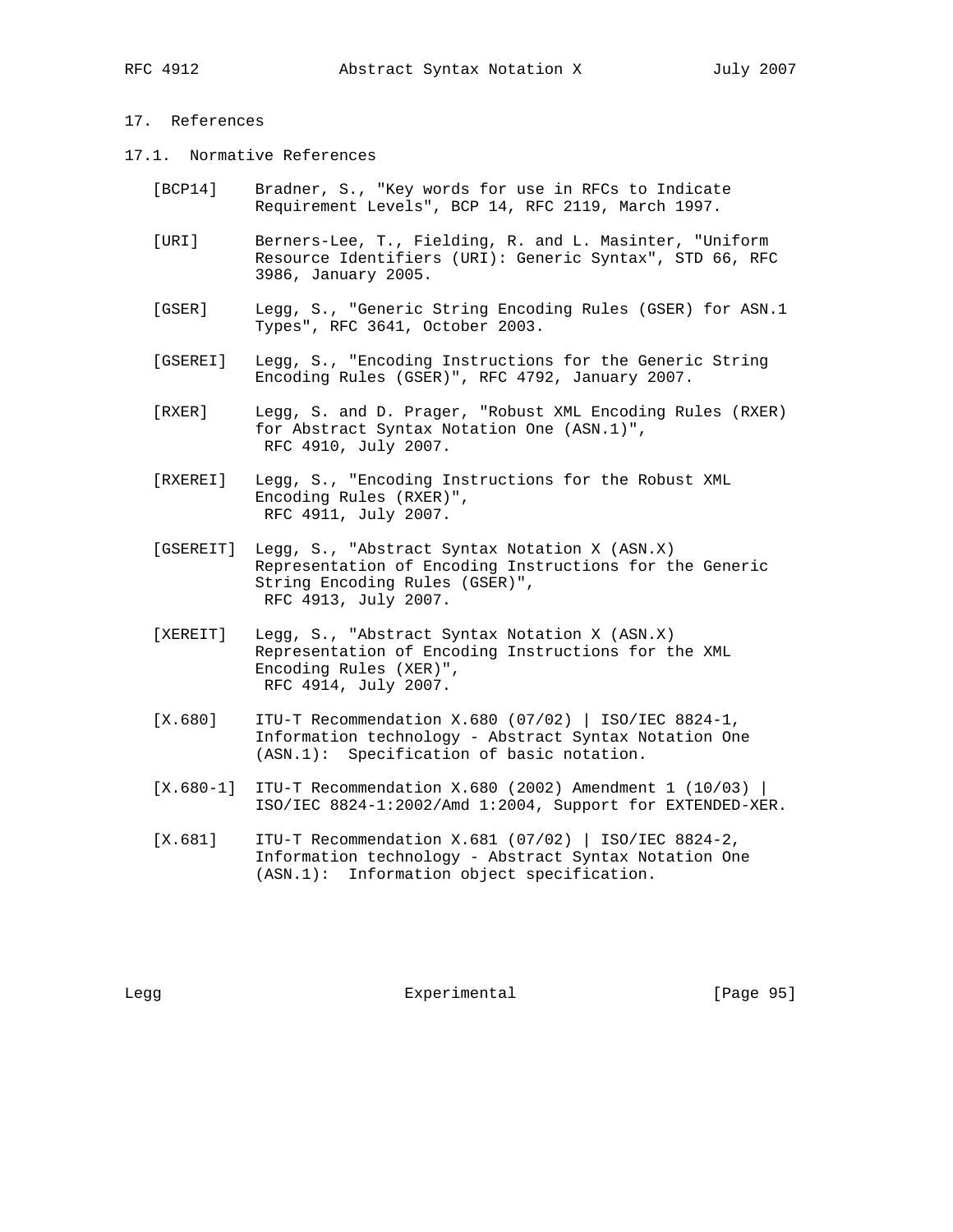- [X.682] ITU-T Recommendation X.682 (07/02) | ISO/IEC 8824-3, Information technology - Abstract Syntax Notation One (ASN.1): Constraint specification.
- [X.683] ITU-T Recommendation X.683 (07/02) | ISO/IEC 8824-4, Information technology - Abstract Syntax Notation One (ASN.1): Parameterization of ASN.1 specifications.
- [X.693] ITU-T Recommendation X.693 (12/01) | ISO/IEC 8825-4:2002, Information technology - ASN.1 encoding rules: XML encoding rules (XER).
- [X.693-1] Amendment 1: (to ITU-T Rec. X.693 | ISO/IEC 8825-4) XER encoding instructions and EXTENDED-XER.
- [XML10] Bray, T., Paoli, J., Sperberg-McQueen, C., Maler, E. and F. Yergeau, "Extensible Markup Language (XML) 1.0 (Fourth Edition)", W3C Recommendation, http://www.w3.org/TR/2006/REC-xml-20060816, August 2006.
- [XML11] Bray, T., Paoli, J., Sperberg-McQueen, C., Maler, E., Yergeau, F., and J. Cowan, "Extensible Markup Language (XML) 1.1 (Second Edition)", W3C Recommendation, http://www.w3.org/TR/2006/REC-xml11-20060816, August 2006.
- [XMLNS10] Bray, T., Hollander, D., Layman, A., and R. Tobin, "Namespaces in XML 1.0 (Second Edition)", W3C Recommendation, http://www.w3.org/TR/2006/REC-xml-names-20060816, August 2006.
- [XMLNS11] Bray, T., Hollander, D., Layman, A. and R. Tobin, "Namespaces in XML 1.1 (Second Edition)", W3C Recommendation, http://www.w3.org/TR/2006/REC-xml-names11-20060816, August 2006.
- [INFOSET] Cowan, J. and R. Tobin, "XML Information Set (Second Edition)", W3C Recommendation, http://www.w3.org/TR/2004/REC-xml-infoset-20040204, February 2004.
- [UNICODE] The Unicode Consortium, "The Unicode Standard, Version 4.0", Boston, MA, Addison-Wesley Developers Press, 2003. ISBN 0-321-18578-1.

Legg **Experimental** Experimental [Page 96]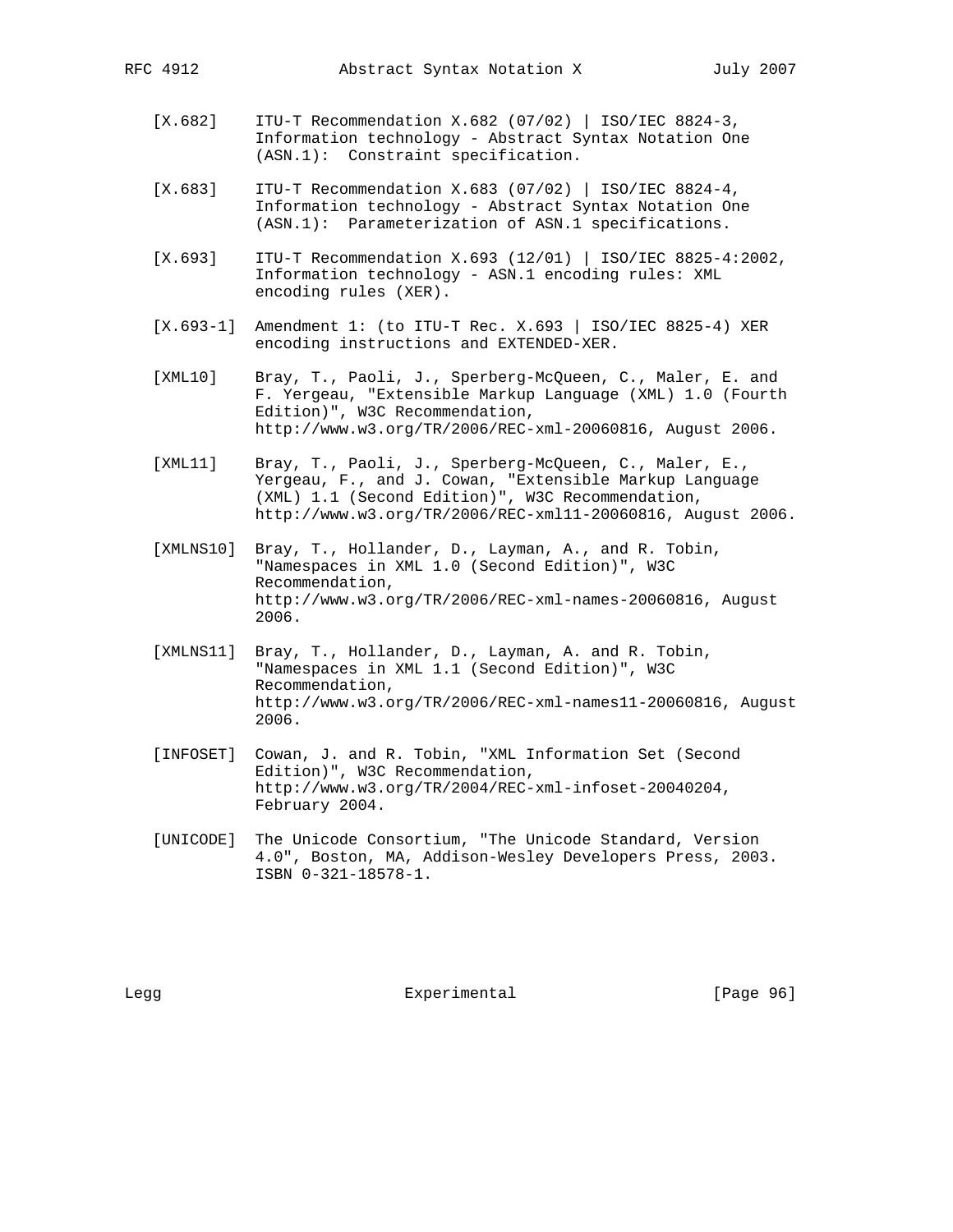# 17.2. Informative References

- [CXML] Boyer, J., "Canonical XML Version 1.0", W3C Recommendation, http://www.w3.org/TR/2001/REC-xml-c14n-20010315, March 2001.
- [XSD1] Thompson, H., Beech, D., Maloney, M. and N. Mendelsohn, "XML Schema Part 1: Structures Second Edition", W3C Recommendation, http://www.w3.org/TR/2004/REC-xmlschema-1-20041028/, October 2004.
- [RNG] Clark, J. and M. Makoto, "RELAX NG Tutorial", OASIS Committee Specification, http://www.oasis-open.org/ committees/relax-ng/tutorial-20011203.html, December 2001.

Legg **Experimental** [Page 97]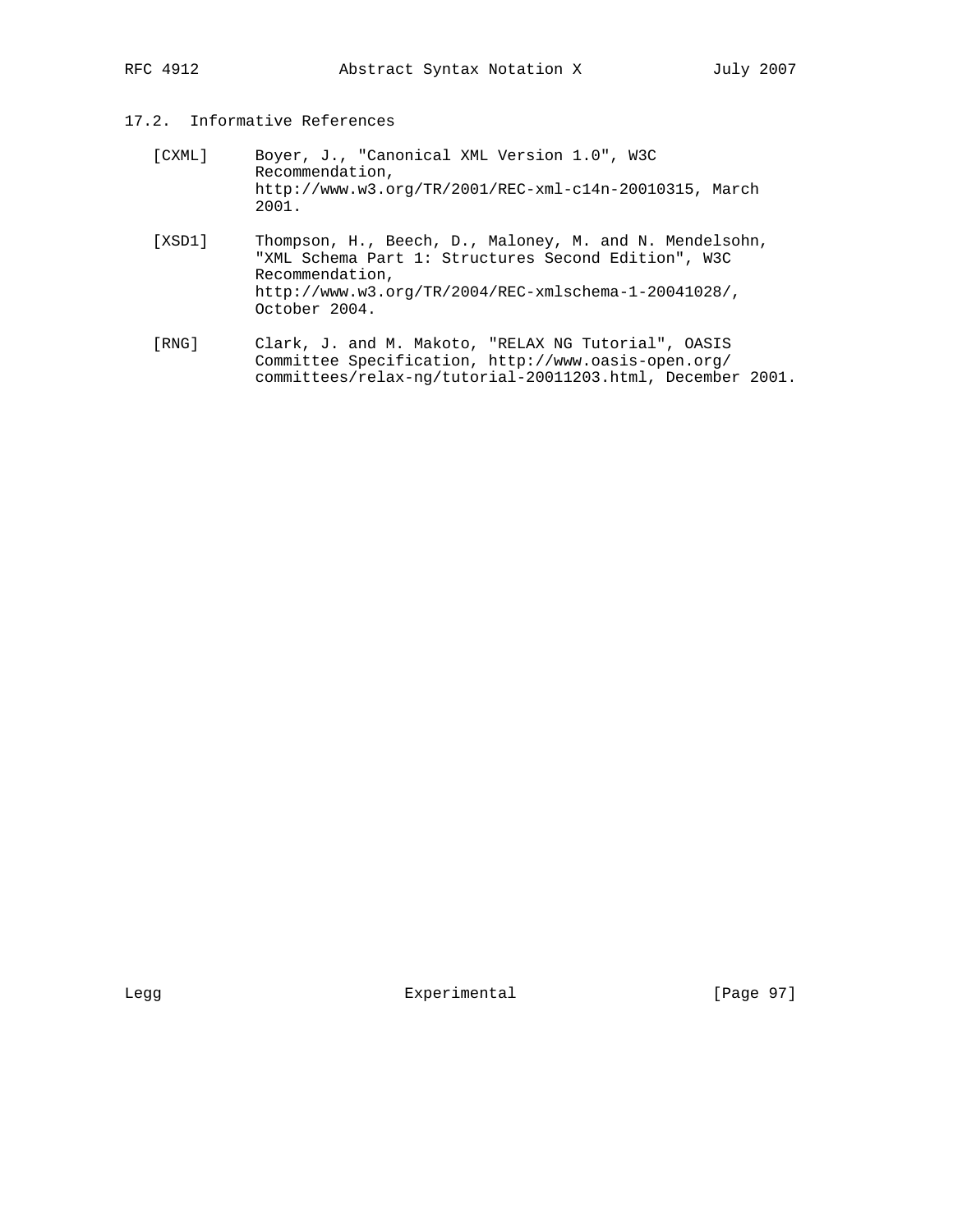```
Appendix A. ASN.1 for ASN.X
    This appendix is normative.
    AbstractSyntaxNotation-X
       \{ iso(1) <i>identified-organization(3) <math> dod(6)</math> internet(1) private(4) enterprise(1)
         xmled(21472) asnx(1) module(0) notation(1) }
    -- Copyright (C) The IETF Trust (2007). This version of
    -- this ASN.1 module is part of RFC 4912; see the RFC itself
    -- for full legal notices.
   - -- Regarding this ASN.1 module or any portion of it, the author
    -- makes no guarantees and is not responsible for any damage
    -- resulting from its use. The author grants irrevocable permission
    -- to anyone to use, modify, and distribute it in any way that does
    -- not diminish the rights of anyone else to use, modify, and
    -- distribute it, provided that redistributed derivative works do
    -- not contain misleading author or version information.
    -- Derivative works need not be licensed under similar terms.
   DEFINITIONS
   RXER INSTRUCTIONS
    AUTOMATIC TAGS
    EXTENSIBILITY IMPLIED ::= BEGIN
    IMPORTS
        Markup,
        AnyURI,
        NCName,
        Name,
        QName
            FROM AdditionalBasicDefinitions
                \{ iso(1) <i>identified-organization(3) <math> dod(6)</math> internet(1) private(4) enterprise(1)
                  xmled(21472) asnx(1) module(0) basic(0) }
        GSER-EncodingInstruction,
        GSER-EncodingInstructionAssignmentList
            FROM GSER-EncodingInstructionNotation
                 { iso(1) identified-organization(3) dod(6)
                   internet(1) private(4) enterprise(1)
                   xmled(21472) asnx(1) module(0) gser-ei-notation(2) }
        XER-EncodingInstruction,
        XER-EncodingInstructionAssignmentList
            FROM XER-EncodingInstructionNotation
                \{ iso(1) <i>identified-organization(3) <math> dod(6)</math> internet(1) private(4) enterprise(1)
```
Legg **Experimental** Experimental [Page 98]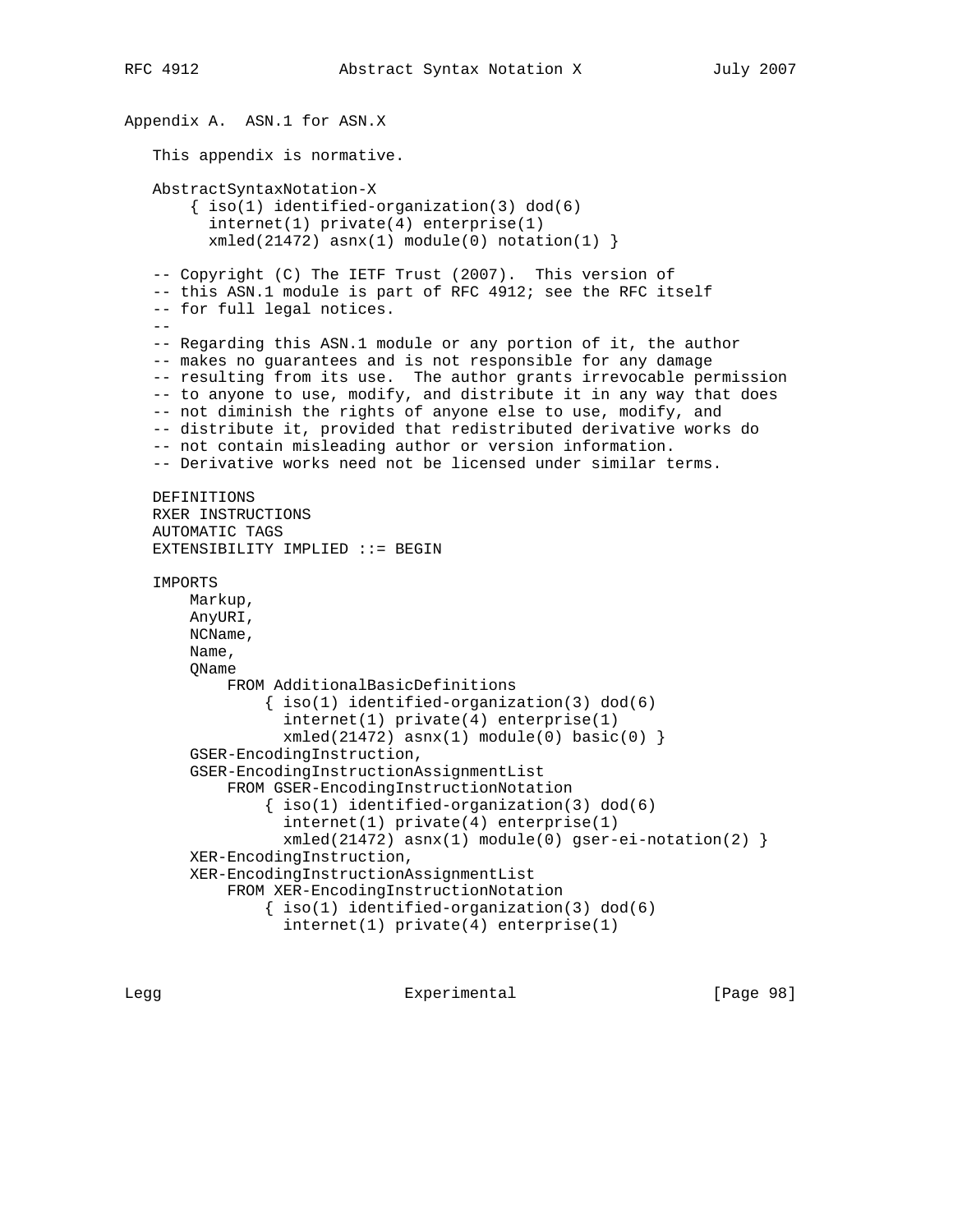```
xmled(21472) asnx(1) module(0) xer-ei-notation(3) }
\mathcal{L}^{\text{max}} ModuleDefinition ::= [HOLLOW-INSERTIONS] SEQUENCE {
      annotation Annotation OPTIONAL,<br>format [ATTRIBUTE] [VERSION
                           [ATTRIBUTE] [VERSION-INDICATOR]
                                UTF8String ("1.0", ...) DEFAULT "1.0",
      name [ATTRIBUTE] ModuleReference,<br>identifier [ATTRIBUTE] DefinitiveIdenti
                          [ATTRIBUTE] DefinitiveIdentifier OPTIONAL,
 schemaIdentity [ATTRIBUTE] AnyURI OPTIONAL,
 targetNamespace [ATTRIBUTE] AnyURI OPTIONAL,
 targetPrefix [ATTRIBUTE] NCName OPTIONAL,
 tagDefault [ATTRIBUTE] TagDefault DEFAULT automatic,
       extensibilityImplied [ATTRIBUTE] BOOLEAN DEFAULT FALSE,
      export SEQUENCE { } OPTIONAL,
         -- export is not used in this version
 imports [GROUP] ImportList OPTIONAL,
 assignments [GROUP] AssignmentList OPTIONAL,
 encodingControls EncodingControlSections OPTIONAL
   }
   ModuleReference ::= TypeReference
   DefinitiveIdentifier ::= OBJECT IDENTIFIER
   TagDefault ::= ENUMERATED { explicit, implicit, automatic }
   Annotation ::= Markup
   ImportList ::= SEQUENCE SIZE (1..MAX) OF import Import
   Import ::= SEQUENCE {
 name [ATTRIBUTE] ModuleReference OPTIONAL,
```

```
 identifier [ATTRIBUTE] DefinitiveIdentifier OPTIONAL,
 schemaIdentity [ATTRIBUTE] AnyURI OPTIONAL,
```

```
 namespace [ATTRIBUTE] AnyURI OPTIONAL,
      schemaLocation [ATTRIBUTE] AnyURI OPTIONAL
```

```
 AssignmentList ::= SEQUENCE SIZE (1..MAX) OF
     assignment [GROUP] Assignment
```
 Assignment ::= [NO-INSERTIONS] CHOICE { namedType TypeAssignment, namedValue ValueAssignment, namedValueSet ValueSetTypeAssignment, namedClass ObjectClassAssignment, namedObject ObjectAssignment,

}

Legg **Experimental** Experimental [Page 99]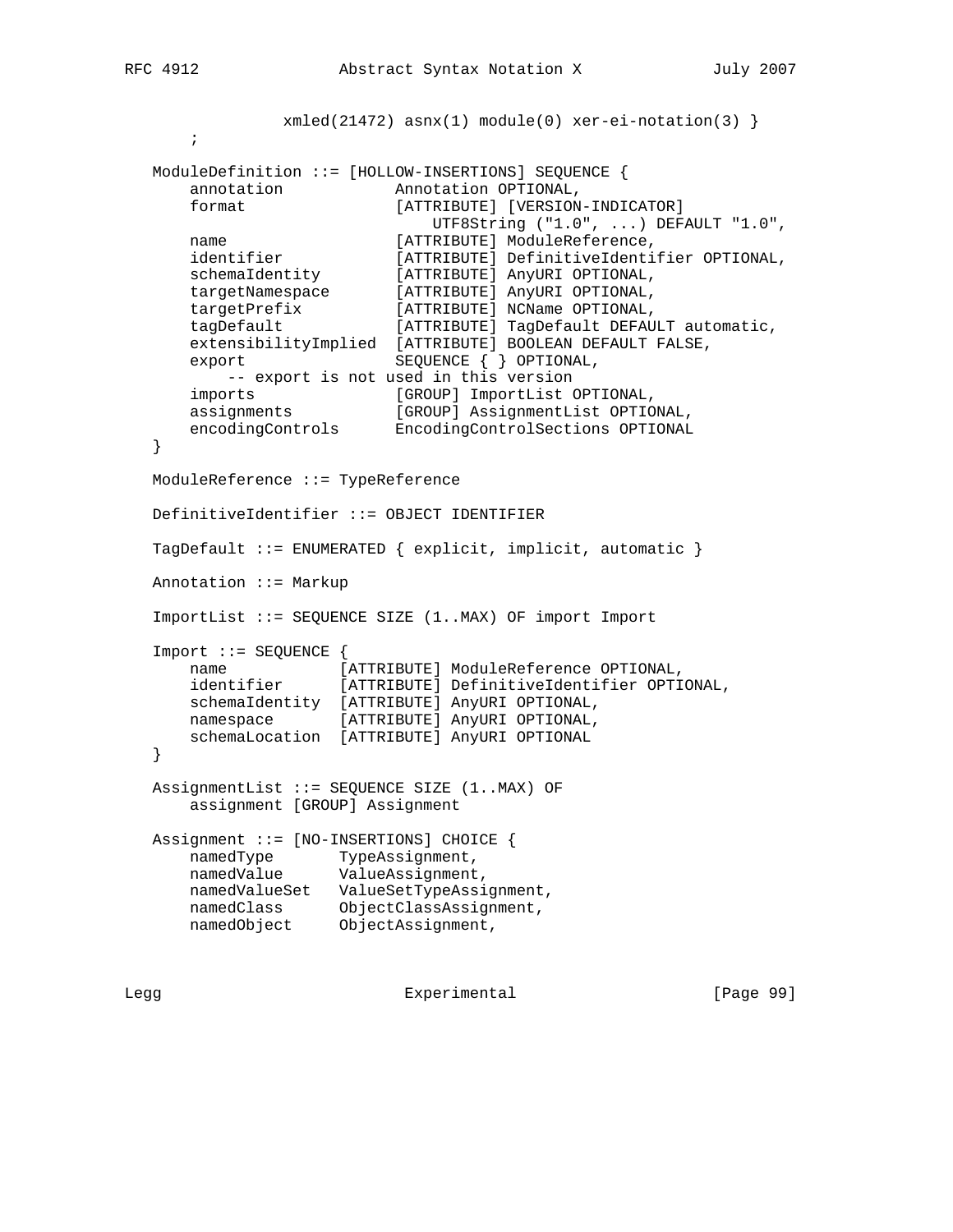```
 namedObjectSet ObjectSetAssignment,
      component [GROUP] TopLevelNamedType
   }
   TypeAssignment ::= SEQUENCE {
       annotation Annotation OPTIONAL,
      name [ATTRIBUTE] TypeReference,
      type [GROUP] Type
   }
   TypeReference ::= UTF8String (PATTERN "[A-Z]\w*(-\w+)*")
                               -- \w is equivalent to [a-zA-Z0-9]
   ValueAssignment ::= SEQUENCE {
       annotation Annotation OPTIONAL,
      name [ATTRIBUTE] ValueReference,
type [GROUP] Type,
 value [GROUP] Value
   }
   ValueReference ::= Identifier
  Identifier ::= UTF8String (PATTERN "[a-z]\w(-\w+)*")
   ValueSetTypeAssignment ::= SEQUENCE {
       annotation Annotation OPTIONAL,
 name [ATTRIBUTE] TypeReference,
type [GROUP] Type,
      valueSet [GROUP] ValueSet
   }
   ObjectClassAssignment ::= SEQUENCE {
       annotation Annotation OPTIONAL,
      name [ATTRIBUTE] ObjectClassReference,
       objectClass [GROUP] ObjectClass
   }
   ObjectClassReference ::= UTF8String
                              (PATTERN "[A-Z][A-Z0-9]*(-[A-Z0-9]+)*")
   ObjectAssignment ::= SEQUENCE {
       annotation Annotation OPTIONAL,
       name [ATTRIBUTE] ObjectReference,
       objectClass [GROUP] DefinedObjectClass,
       object [GROUP] Object
   }
   ObjectReference ::= ValueReference
```
Legg Experimental [Page 100]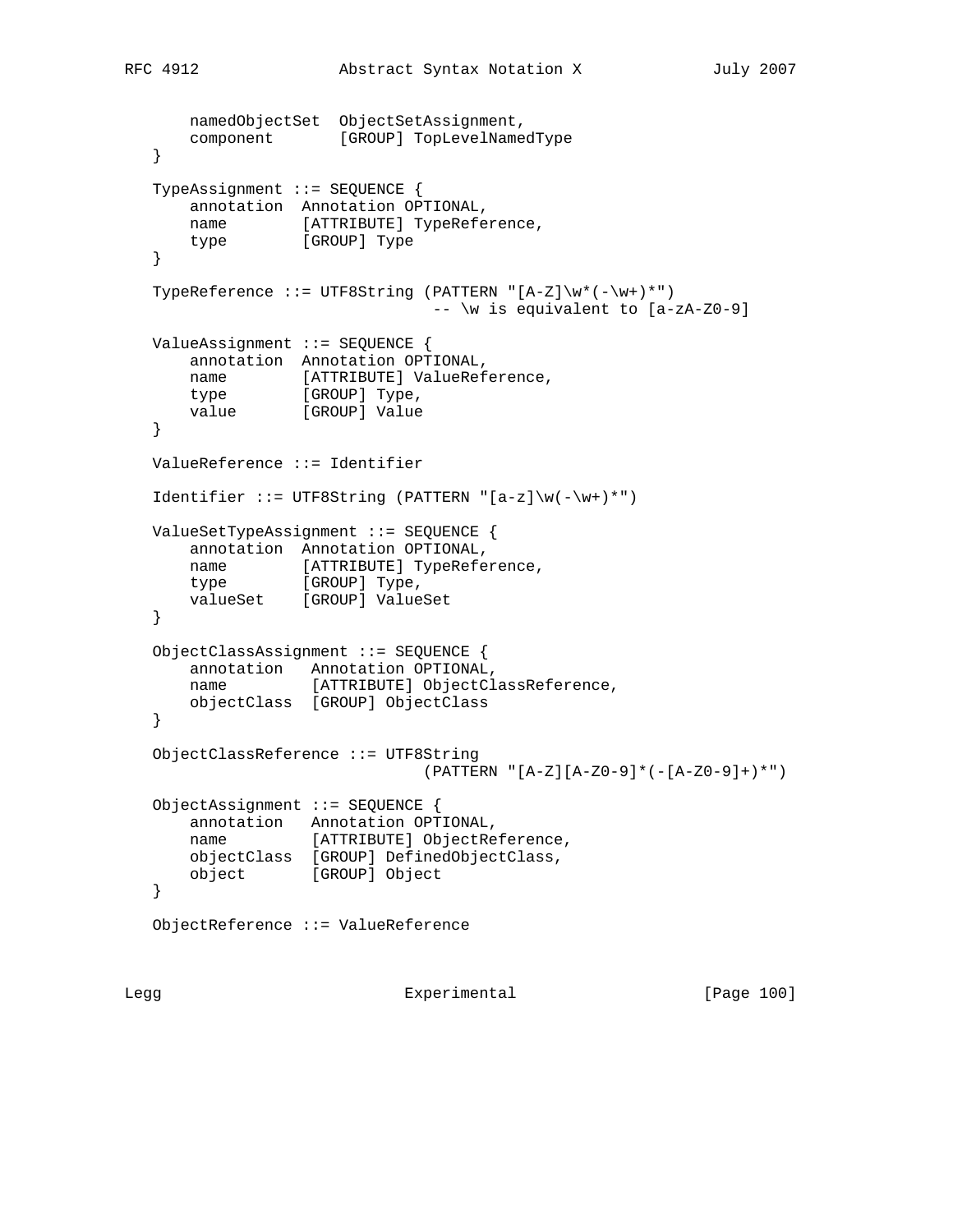```
 ObjectSetAssignment ::= SEQUENCE {
 annotation Annotation OPTIONAL,
 name [ATTRIBUTE] ObjectSetReference,
 objectClass [GROUP] DefinedObjectClass,
      objectSet [GROUP] ObjectSet
   }
   ObjectSetReference ::= TypeReference
   TopLevelNamedType ::= NamedType
       (WITH COMPONENTS { ...,
          component (WITH COMPONENTS { ...,
            definition (WITH COMPONENTS { ..., reference ABSENT })
          }),
         element (WITH COMPONENTS { ...,
            definition (WITH COMPONENTS { ..., reference ABSENT })
          }),
          attribute (WITH COMPONENTS { ...,
            definition (WITH COMPONENTS { ..., reference ABSENT })
          }),
group ABSENT,
member ABSENT,
 item ABSENT,
          simpleContent ABSENT })
   NamedType ::= [SINGULAR-INSERTIONS] CHOICE {
 component Element,
element Element,
 attribute Attribute,
 group InvisibleNamedType,
member InvisibleNamedType,
 item InvisibleNamedType,
      simpleContent InvisibleNamedType
   }
   Attribute ::= GenericNamedType
      (WITH COMPONENTS { ...,
          definition (WITH COMPONENTS { ...,
              local (WITH COMPONENTS { ...,
                  typeAsVersion ABSENT }) }) })
   Element ::= GenericNamedType
       (WITH COMPONENTS { ...,
          definition (WITH COMPONENTS { ...,
              local (WITH COMPONENTS { ...,
                 versionIndicator ABSENT }) }) })
```
Legg **Experimental** Experimental [Page 101]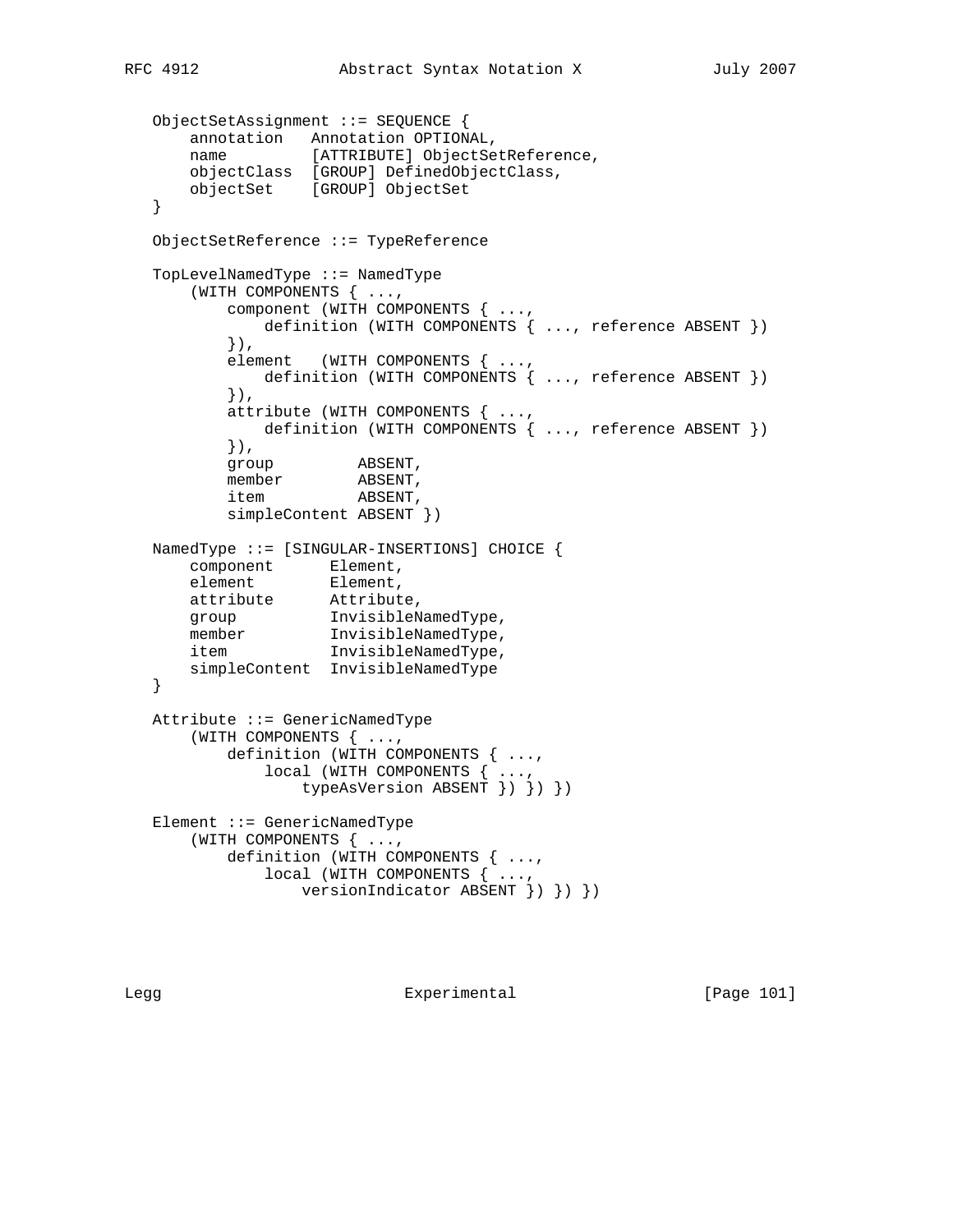```
 InvisibleNamedType ::= GenericNamedType
       (WITH COMPONENTS { ...,
           definition (WITH COMPONENTS { ...,
               reference ABSENT,
               local (WITH COMPONENTS { ...,
                  typeAsVersion ABSENT,
                   versionIndicator ABSENT }) }) })
   GenericNamedType ::= [HOLLOW-INSERTIONS] SEQUENCE {
       annotation Annotation OPTIONAL,
       identifier [ATTRIBUTE] IdentifierOrEmpty OPTIONAL,
       definition [GROUP] CHOICE {
           reference [GROUP] DefinedComponent,
          local [GROUP] LocalComponent
      }
   }
   IdentifierOrEmpty ::= UTF8String (INCLUDES Identifier | "")
   DefinedComponent ::= [HOLLOW-INSERTIONS] SEQUENCE {
      name [GROUP] [NO-INSERTIONS] CHOICE {
          ref [ATTRIBUTE] QName,
          elementType [ATTRIBUTE] Name
       },
 namespace [ATTRIBUTE] AnyURI OPTIONAL,
 context [ATTRIBUTE] AnyURI OPTIONAL,
 embedded [ATTRIBUTE] BOOLEAN OPTIONAL,
 prefixes [GROUP] EncodingPrefixes OPTIONAL
 }
    (WITH COMPONENTS { ...,
        name (WITH COMPONENTS { ref PRESENT }),
        namespace ABSENT } |
    WITH COMPONENTS { ...,
        name (WITH COMPONENTS { elementType PRESENT }),
        embedded ABSENT })
   LocalComponent ::= SEQUENCE {
      name [ATTRIBUTE] NCName,<br>typeAsVersion [ATTRIBUTE] BOOLEAN
                       [ATTRIBUTE] BOOLEAN OPTIONAL,
       versionIndicator [ATTRIBUTE] BOOLEAN OPTIONAL,
      type [GROUP] Type
   }
   Type ::= [NO-INSERTIONS] CHOICE {
       typeRef [NAME AS "type"] [ATTRIBUTE] QName,
      type ElementFormType
   }
```
Legg Experimental [Page 102]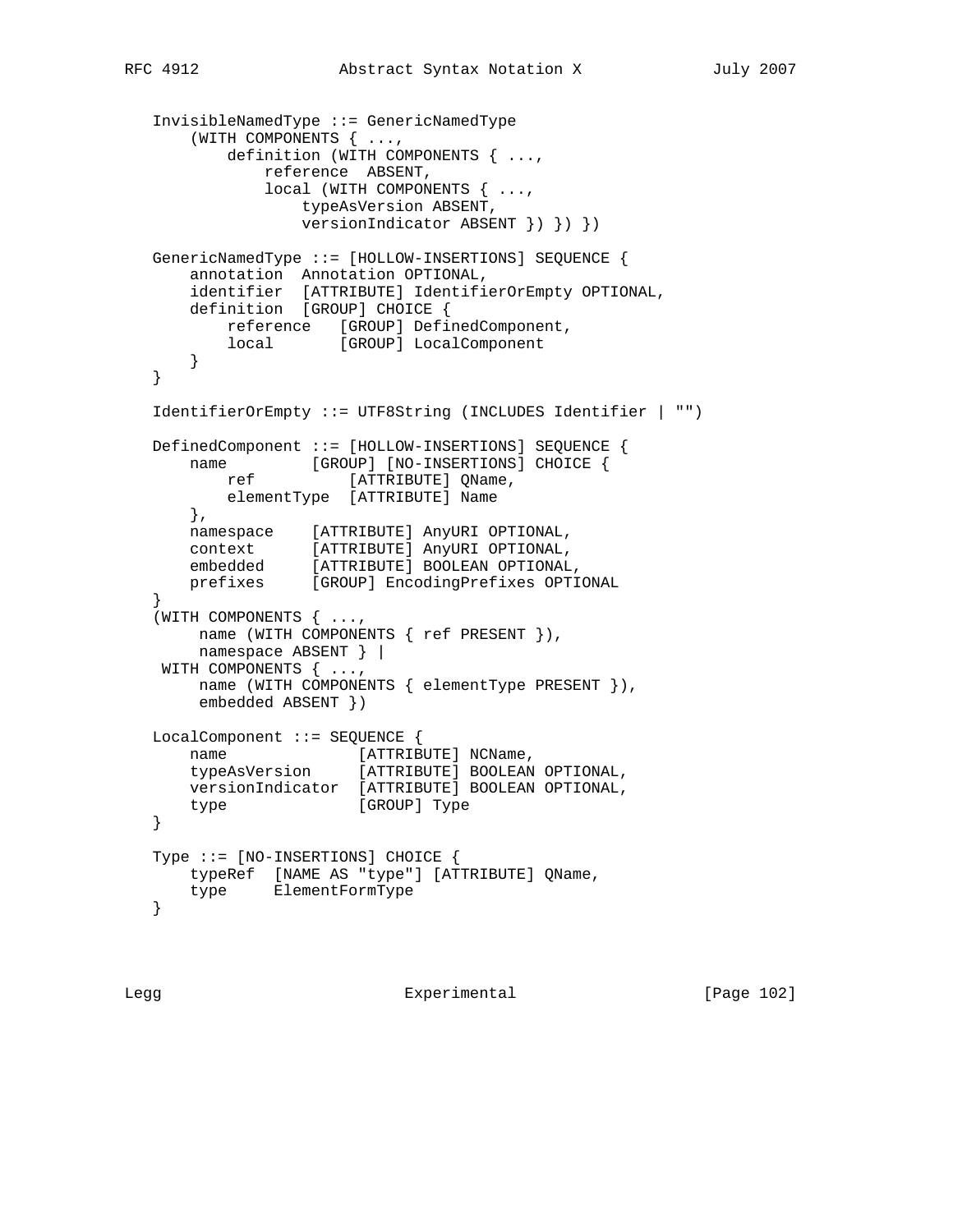```
 ElementFormType ::= [HOLLOW-INSERTIONS] SEQUENCE {
      annotation Annotation OPTIONAL,
 explicit [ATTRIBUTE] BOOLEAN OPTIONAL,
 definition [GROUP] CHOICE {
reference [GROUP] DefinedType,
 expanded ExpandedType,
ancestor [ATTRIBUTE] INTEGER (1..MAX),
 namedBitList NamedBitList,
         namedNumberList NamedNumberList,
enumerated EnumeratedType,
tagged TaggedType,
 prefixed EncodingPrefixedType,
selection SelectionType,
 instanceOf InstanceOfType,
 fromClass ObjectClassFieldType,
 fromObjects InformationFromObjects,
sequence SequenceType,
set SetType,
 choice ChoiceType,
 union UnionType,
sequenceOf SequenceOfType,
setOf SetOfType,
list ListType,
 constrained ConstrainedType
      }
   }
   DefinedType ::= SEQUENCE {
 name [GROUP] [NO-INSERTIONS] CHOICE {
ref [ATTRIBUTE] QName,
        elementType [ATTRIBUTE] Name
      },
      context [ATTRIBUTE] AnyURI OPTIONAL,
      embedded [ATTRIBUTE] BOOLEAN OPTIONAL
 }
   (WITH COMPONENTS { ...,
      name (WITH COMPONENTS { ref PRESENT }) } |
   WITH COMPONENTS { ...,
      name (WITH COMPONENTS { elementType PRESENT }),
      embedded ABSENT })
   ExpandedType ::= SEQUENCE {
      name [ATTRIBUTE] NCName OPTIONAL,
      module ReferencedModule OPTIONAL,
      type [GROUP] Type
   }
  ReferencedModule ::= SEQUENCE {
```
Legg **Experimental** Experimental [Page 103]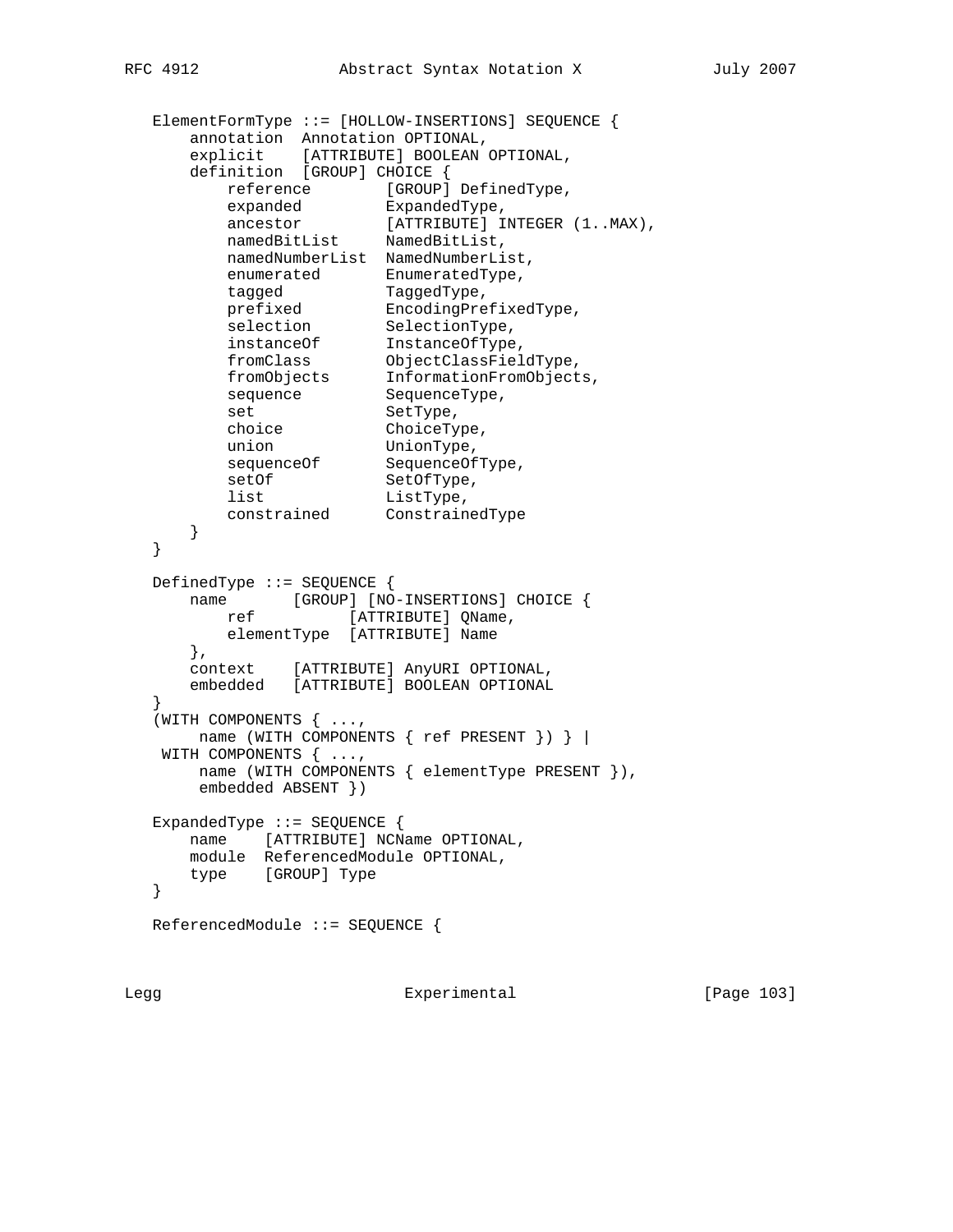```
 name [ATTRIBUTE] ModuleReference OPTIONAL,
 identifier [ATTRIBUTE] DefinitiveIdentifier OPTIONAL,
 schemaIdentity [ATTRIBUTE] AnyURI OPTIONAL
   }
   NamedBitList ::= SEQUENCE SIZE (1..MAX) OF namedBit NamedBit
  NamedBit ::= SEQUENCE {
      name [ATTRIBUTE] NCName,
       identifier [ATTRIBUTE] Identifier OPTIONAL,
      bit [ATTRIBUTE] INTEGER (0..MAX)
   }
   NamedNumberList ::= SEQUENCE SIZE (1..MAX) OF
       namedNumber NamedNumber
   NamedNumber ::= SEQUENCE {
     name [ATTRIBUTE] NCName,
      identifier [ATTRIBUTE] Identifier OPTIONAL,
      number [ATTRIBUTE] INTEGER
   }
   EnumeratedType ::= SEQUENCE {
      root [GROUP] Enumeration,
       extension SEQUENCE {
 exception ExceptionSpec OPTIONAL,
 additions [GROUP] Enumeration OPTIONAL
       } OPTIONAL
   }
   Enumeration ::= SEQUENCE SIZE (1..MAX) OF
      enumeration EnumerationItem
   EnumerationItem ::= SEQUENCE {
     name [ATTRIBUTE] NCName,
      identifier [ATTRIBUTE] Identifier OPTIONAL,
      number [ATTRIBUTE] INTEGER OPTIONAL
   }
  Tag := SEQUENCE {
      tagClass [ATTRIBUTE] TagClass OPTIONAL,
      number [ATTRIBUTE] INTEGER (0..MAX),
      tagging [ATTRIBUTE] Tagging OPTIONAL
   }
   TaggedType ::= SEQUENCE {
      COMPONENTS OF Tag,
      type [GROUP] Type
```
Legg Experimental [Page 104]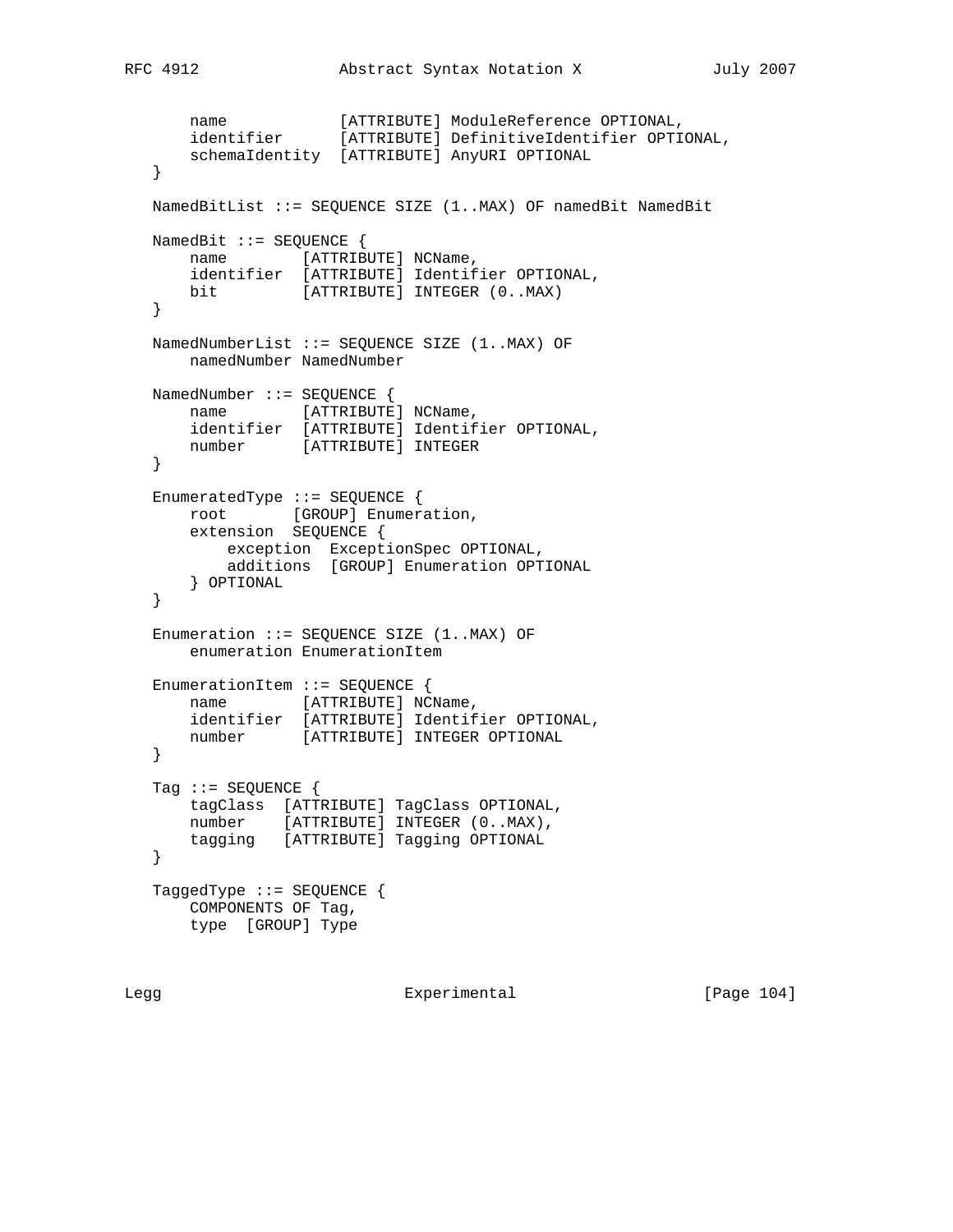```
 }
   TagClass ::= ENUMERATED { universal, application, private }
   Tagging ::= ENUMERATED { explicit, implicit }
   EncodingPrefixedType ::= [HOLLOW-INSERTIONS] SEQUENCE {
      prefixes [GROUP] EncodingPrefixes,
      type [GROUP] Type
   }
   EncodingPrefixes ::= SEQUENCE SIZE (1..MAX) OF
       prefix [GROUP] EncodingPrefix
   EncodingPrefix ::= [SINGULAR-INSERTIONS] CHOICE {
       tag [NAME AS "TAG"] Tag,
       gser [NAME AS "GSER"] GSER-EncodingInstruction,
       xer [NAME AS "XER"] XER-EncodingInstruction
      -- plus encoding instructions
      -- for other encoding rules in the future
   }
   SelectionType ::= SEQUENCE {
       alternative [GROUP] [SINGULAR-INSERTIONS] CHOICE {
 component [ATTRIBUTE] QName,
element [ATTRIBUTE] QName,
 attribute [ATTRIBUTE] QName,
group [ATTRIBUTE] QName,
 member [ATTRIBUTE] QName
       },
      type [GROUP] Type
   }
   InstanceOfType ::= DefinedObjectClass
   ObjectClassFieldType ::= SEQUENCE {
       objectClass [GROUP] DefinedObjectClass,
       fieldName [GROUP] FieldName
   }
   FieldName ::= [SINGULAR-INSERTIONS] CHOICE {
       fieldNameAtt [NAME AS "fieldName"]
                       [ATTRIBUTE] PrimitiveFieldNames,
       fieldName PrimitiveFieldNames
   }
   PrimitiveFieldNames ::= UTF8String
```
Legg Experimental [Page 105]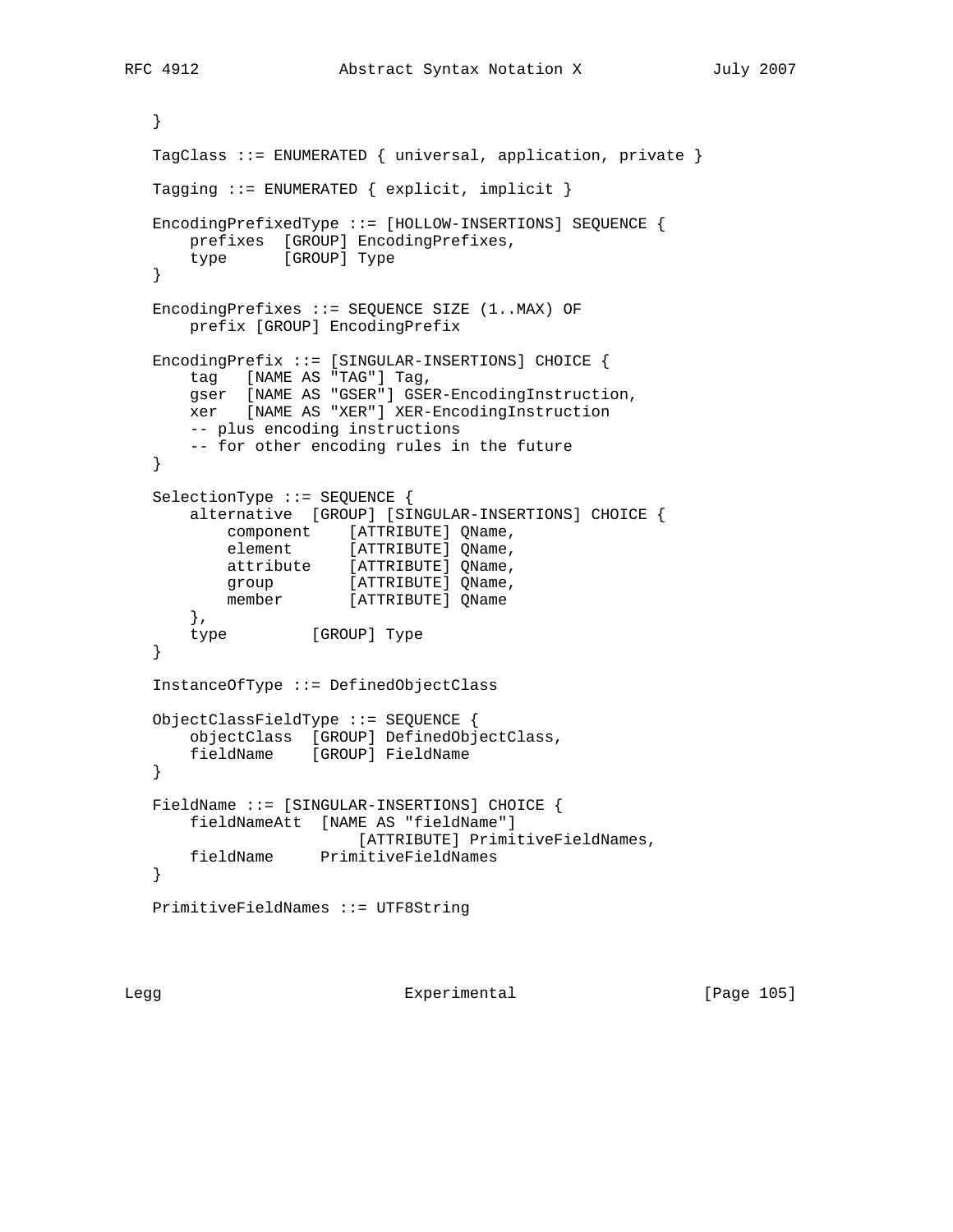```
 InformationFromObjects ::= [HOLLOW-INSERTIONS] SEQUENCE {
       referencedObjects [GROUP] ReferencedObjects,
       fieldName [GROUP] FieldName
   }
   ReferencedObjects ::= [SINGULAR-INSERTIONS] CHOICE {
      object [GROUP] Object,
      objectSet [GROUP] ObjectSet
   }
   Insertions ::=
      ENUMERATED { none, hollow, singular, uniform, multiform }
   SequenceType ::= [HOLLOW-INSERTIONS] SEQUENCE {
      insertions [ATTRIBUTE] Insertions OPTIONAL,
      root [GROUP] ComponentTypeList OPTIONAL,
      extensionAndFinal [GROUP] [HOLLOW-INSERTIONS] SEQUENCE {
 extension [HOLLOW-INSERTIONS] SEQUENCE {
 exception ExceptionSpec OPTIONAL,
 additions [GROUP] ExtensionAdditions OPTIONAL
          },
          root [GROUP] ComponentTypeList OPTIONAL
       } OPTIONAL
   }
   ComponentTypeList ::= SEQUENCE SIZE (1..MAX) OF
       componentType [GROUP] ComponentType
   ComponentType ::= [NO-INSERTIONS] CHOICE {
component [GROUP] SequenceNamedType,
 optional SEQUENCE {
component [GROUP] SequenceNamedType,
 default Value OPTIONAL
       },
      componentsOf Type
   }
   SequenceNamedType ::= NamedType
       (WITH COMPONENTS { ..., member ABSENT, item ABSENT })
   ExtensionAdditions ::= SEQUENCE SIZE (1..MAX) OF
      addition [GROUP] ExtensionAddition
   ExtensionAddition ::= [NO-INSERTIONS] CHOICE {
      extensionGroup ExtensionAdditionGroup,
      componentType [GROUP] ComponentType
   }
```
Legg **Experimental** Experimental [Page 106]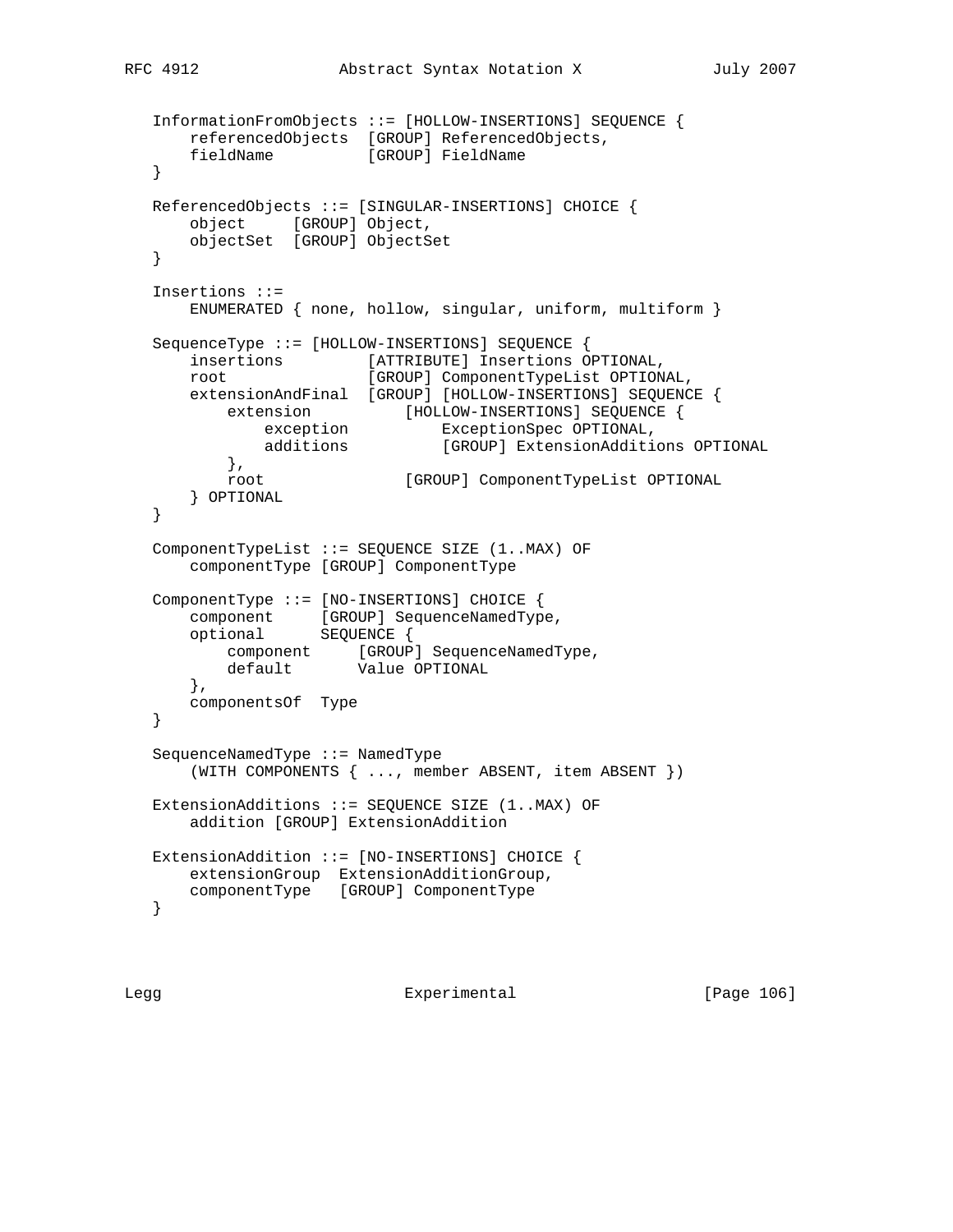```
 ExtensionAdditionGroup ::= [HOLLOW-INSERTIONS] SEQUENCE {
       version [ATTRIBUTE] VersionNumber OPTIONAL,
       componentTypes [GROUP] ComponentTypeList
   }
   VersionNumber ::= INTEGER (2..MAX)
   SetType ::= SequenceType
   ChoiceOrUnionType ::= [HOLLOW-INSERTIONS] SEQUENCE {
       insertions [ATTRIBUTE] Insertions OPTIONAL,
       precedence [ATTRIBUTE] PrecedenceList OPTIONAL,
 root [GROUP] AlternativeTypeList,
 extension [HOLLOW-INSERTIONS] SEQUENCE {
           exception ExceptionSpec OPTIONAL,
           additions [GROUP] ExtensionAdditionAlternatives OPTIONAL
       } OPTIONAL
   }
   PrecedenceList ::= [LIST] SEQUENCE SIZE (1..MAX) OF member QName
   AlternativeTypeList ::= SEQUENCE SIZE (1..MAX) OF
       component [GROUP] ChoiceOrUnionNamedType
   ChoiceOrUnionNamedType ::= NamedType
       (WITH COMPONENTS { ..., item ABSENT, simpleContent ABSENT })
   ExtensionAdditionAlternatives ::= SEQUENCE SIZE (1..MAX) OF
       addition [GROUP] ExtensionAdditionAlternative
   ExtensionAdditionAlternative ::= [NO-INSERTIONS] CHOICE {
       extensionGroup ExtensionAdditionAlternativesGroup,
       component [GROUP] ChoiceOrUnionNamedType
   }
   ExtensionAdditionAlternativesGroup ::= [HOLLOW-INSERTIONS] SEQUENCE {
       version [ATTRIBUTE] VersionNumber OPTIONAL,
       alternatives [GROUP] AlternativeTypeList
   }
   ChoiceType ::= ChoiceOrUnionType
       (WITH COMPONENTS { ...,
           precedence ABSENT,
           root (WITH COMPONENT (INCLUDES ChoiceNamedType)),
           extension (WITH COMPONENTS { ...,
               additions (WITH COMPONENT (WITH COMPONENTS { ...,
                   extensionGroup (WITH COMPONENTS { ...,
                       alternatives (WITH COMPONENT
```
Legg **Experimental** Experimental [Page 107]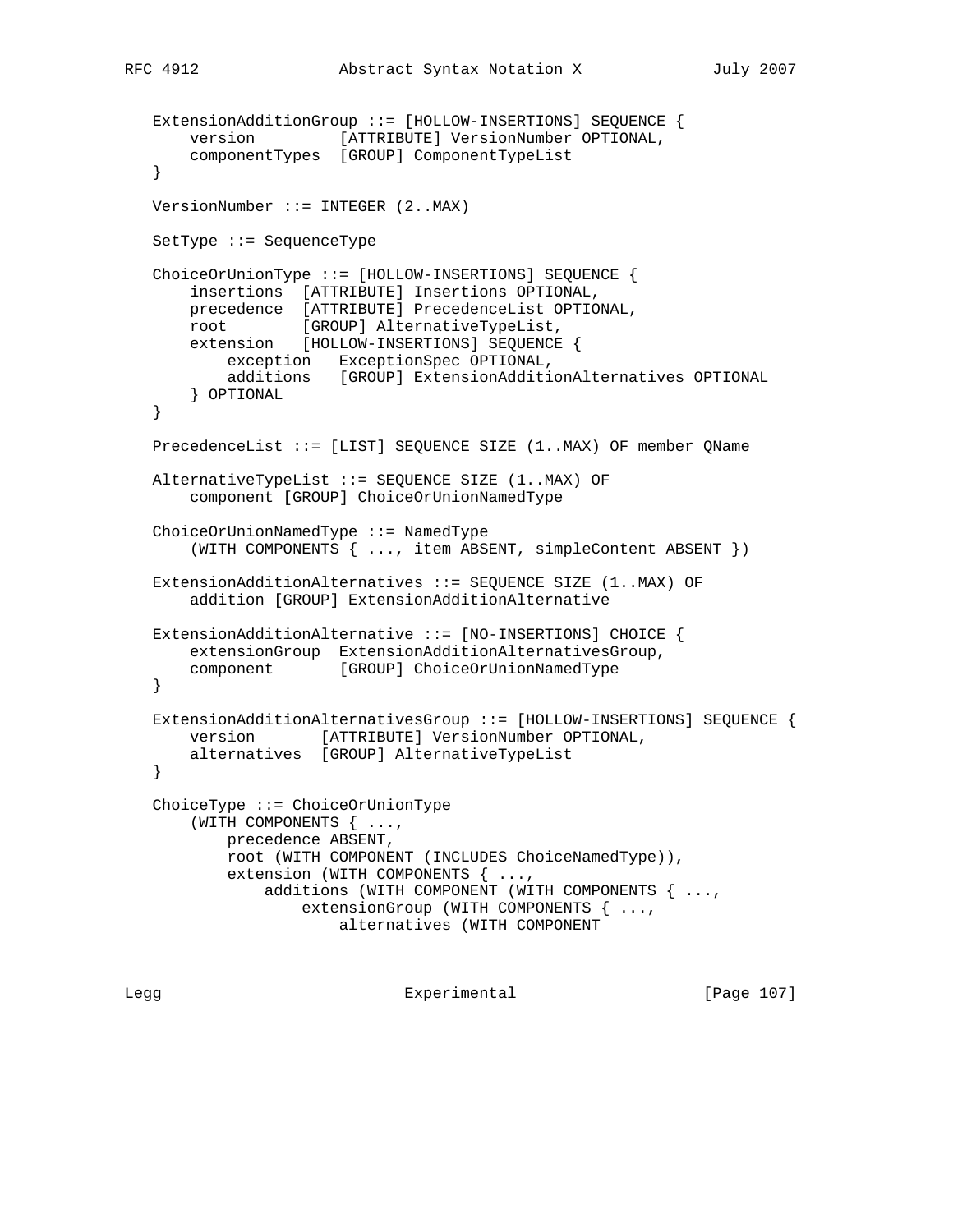(INCLUDES ChoiceNamedType)) }), component (INCLUDES ChoiceNamedType) })) }) }) ChoiceNamedType ::= ChoiceOrUnionNamedType (WITH COMPONENTS { ..., member ABSENT }) UnionType ::= ChoiceOrUnionType (WITH COMPONENTS { ..., insertions ABSENT, root (WITH COMPONENT (INCLUDES UnionNamedType)), extension (WITH COMPONENTS { ..., additions (WITH COMPONENT (WITH COMPONENTS { ..., extensionGroup (WITH COMPONENTS { ..., alternatives (WITH COMPONENT (INCLUDES UnionNamedType)) }), component (INCLUDES UnionNamedType) })) }) }) UnionNamedType ::= ChoiceOrUnionNamedType (WITH COMPONENTS { ..., component ABSENT, element ABSENT, attribute ABSENT, group ABSENT }) SequenceOfOrListType ::= SEQUENCE { minSize [ATTRIBUTE] INTEGER (0..MAX) OPTIONAL, maxSize [ATTRIBUTE] INTEGER (0..MAX) OPTIONAL, component [GROUP] NamedType (WITH COMPONENTS { ..., attribute ABSENT, member ABSENT, simpleContent ABSENT }) } SequenceOfType ::= SequenceOfOrListType (WITH COMPONENTS { ..., component (WITH COMPONENTS { ..., item ABSENT }) }) SetOfType ::= SequenceOfType ListType ::= SequenceOfOrListType (WITH COMPONENTS { ..., component (WITH COMPONENTS { ..., component ABSENT, element ABSENT, group ABSENT }) }) ConstrainedType ::= [HOLLOW-INSERTIONS] SEQUENCE {

Legg **Experimental** Experimental [Page 108]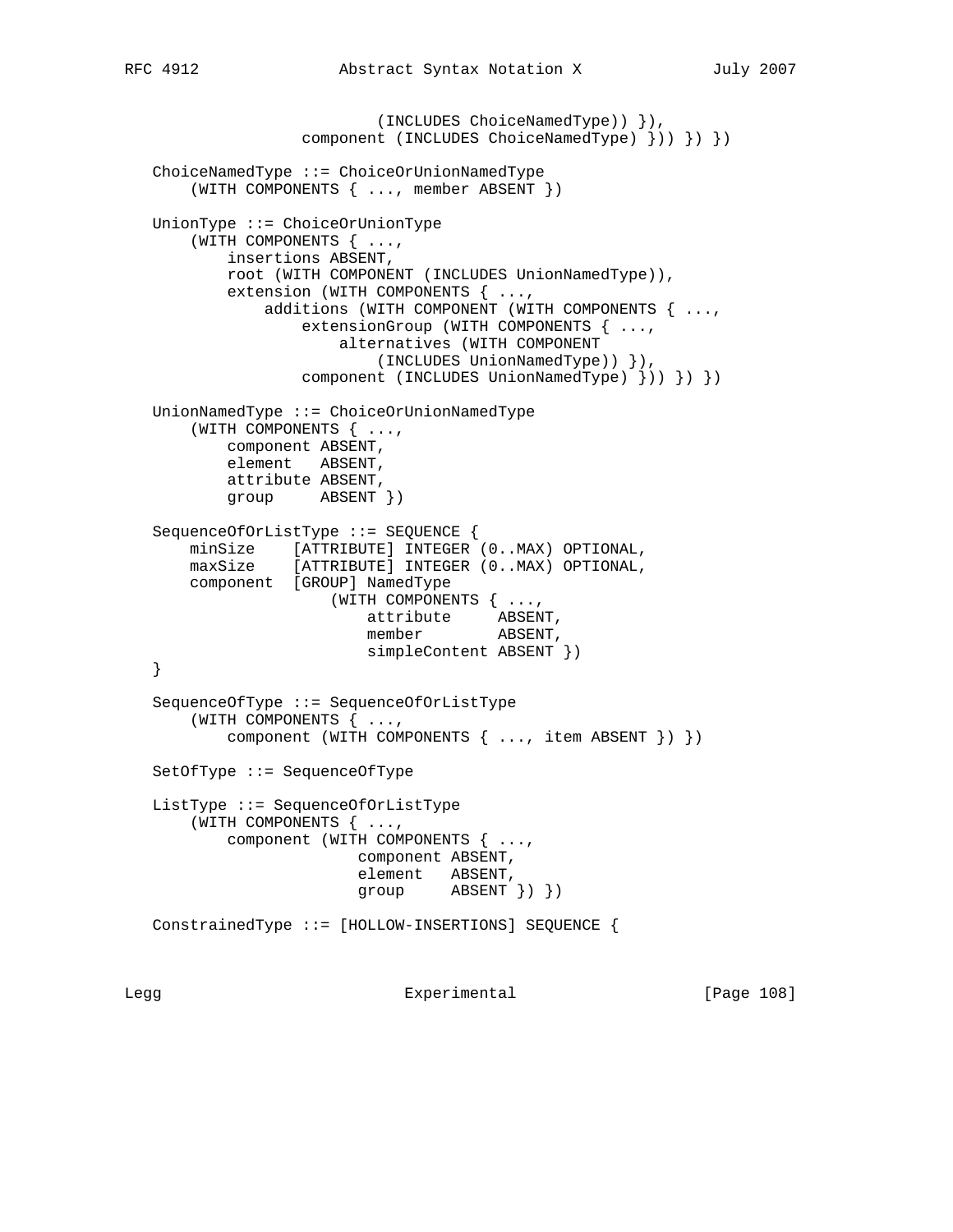```
type [GROUP] Type,
      constraint [GROUP] Constraint
   }
   Constraint ::= SEQUENCE {
      constraintSpec [GROUP] [NO-INSERTIONS] CHOICE {
        subtype [GROUP] ElementSetSpecs,
         constrainedBy UserDefinedConstraint,
 table TableConstraint,
 contents ContentsConstraint
      },
      exception ExceptionSpec OPTIONAL
   }
   UserDefinedConstraint ::= [HOLLOW-INSERTIONS] SEQUENCE {
      annotation Annotation OPTIONAL,
      parameters [GROUP] ConstraintParameters OPTIONAL
   }
   ConstraintParameters ::= SEQUENCE SIZE (1..MAX) OF
      parameter [GROUP] UserDefinedConstraintParameter
   UserDefinedConstraintParameter ::= [SINGULAR-INSERTIONS] CHOICE {
     valueParameter SEQUENCE {
        type [GROUP] Type,
        value (GROUP) live,<br>value [GROUP] Value
      },
      valueSetParameter SEQUENCE {
type [{\text{GROUP}}] Type,
valueSet [GROUP] ValueSet
      },
 objectParameter SEQUENCE {
 objectClass [GROUP] DefinedObjectClass,
 object [GROUP] Object
      },
      objectSetParameter SEQUENCE {
 objectClass [GROUP] DefinedObjectClass,
 objectSet [GROUP] ObjectSet
      },
      typeParameter SEQUENCE {
        type [GROUP] Type
      },
 classParameter SEQUENCE {
 objectClass [GROUP] DefinedObjectClass
      }
   }
   TableConstraint ::= SEQUENCE {
```
Legg Experimental [Page 109]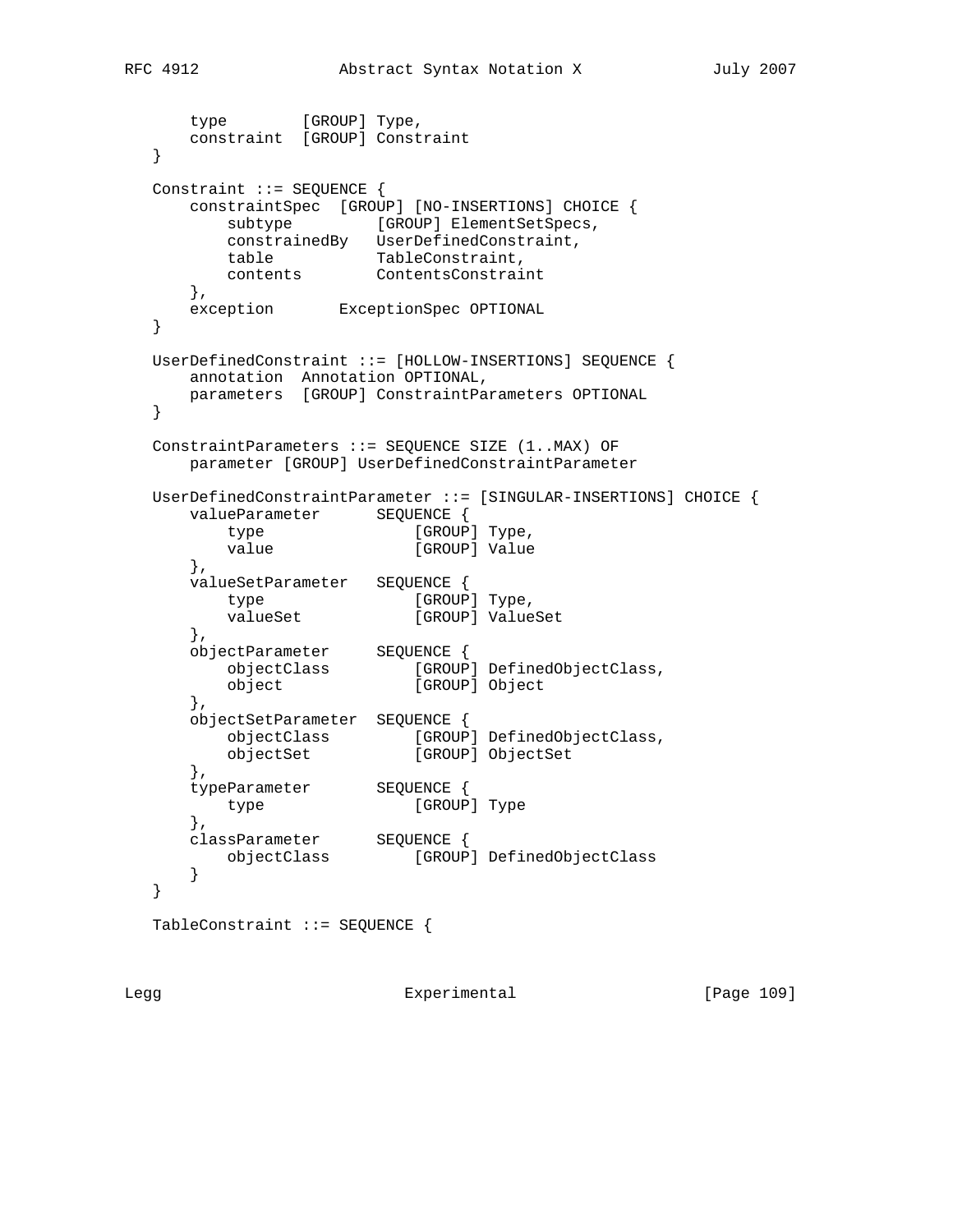```
objectSet [GROUP] ObjectSet,
      componentRelation [GROUP] AtNotations OPTIONAL
   }
   AtNotations ::= SEQUENCE SIZE (1..MAX) OF
      restrictBy AtNotation
   AtNotation ::= Markup
   ContentsConstraint ::= SEQUENCE {
      containing Type OPTIONAL,
      encodedBy Value OPTIONAL
 } ((WITH COMPONENTS { ..., containing PRESENT }) |
 (WITH COMPONENTS { ..., encodedBy PRESENT }))
   ExceptionSpec ::= SEQUENCE {
      type [GROUP] Type,
      value [GROUP] Value
   }
   Value ::= [NO-INSERTIONS] CHOICE {
      literalValueAtt [NAME AS "literalValue"] [ATTRIBUTE] UTF8String,
 literalValue ElementFormLiteralValue,
 valueRef [NAME AS "value"] [ATTRIBUTE] QName,
 value ElementFormNotationalValue
   }
   ElementFormLiteralValue ::= Markup
   -- If asnx:literal="false" then the governing type of
   -- ElementFormLiteralValue is ElementFormNotationalValue.
   ElementFormNotationalValue ::= [HOLLOW-INSERTIONS] SEQUENCE {
      annotation Annotation OPTIONAL,
       definition [GROUP] [NO-INSERTIONS] CHOICE {
reference [GROUP] Reference,
 expanded ExpandedValue,
 fromObjects InformationFromObjects,
 openTypeValue SEQUENCE {
type [GROUP] Type,
value [GROUP] Value
          },
          components [GROUP] ComponentValueList
      }
   }
   Reference ::= SEQUENCE {
      ref [ATTRIBUTE] QName,
      context [ATTRIBUTE] AnyURI OPTIONAL
```
Legg Experimental Experimental [Page 110]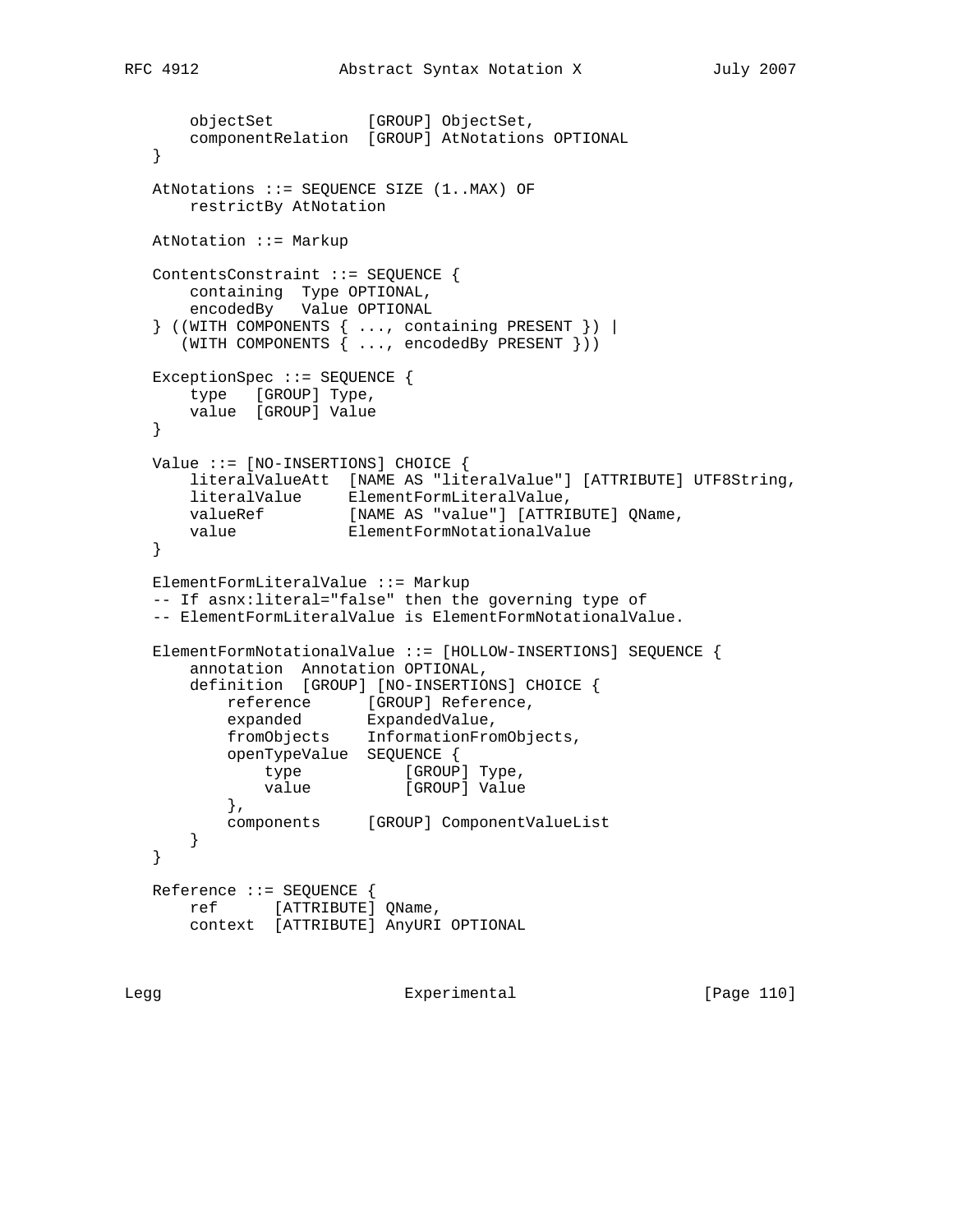```
 }
   ExpandedValue ::= SEQUENCE {
       name [ATTRIBUTE] NCName OPTIONAL,
       module ReferencedModule OPTIONAL,
      value [GROUP] Value
   }
   ComponentValueList ::= SEQUENCE SIZE (1..MAX) OF
       component [GROUP] NamedValue
   NamedValue ::= [SINGULAR-INSERTIONS] CHOICE {
 component GenericNamedValue,
element GenericNamedValue,
 attribute GenericNamedValue,
group GenericNamedValue,
member GenericNamedValue,
item GenericNamedValue,
      simpleContent GenericNamedValue
   }
   GenericNamedValue ::= SEQUENCE {
      name [ATTRIBUTE] QName,
      value [GROUP] Value
   }
   ValueSet ::= [NO-INSERTIONS] CHOICE {
       valueSetRef [NAME AS "valueSet"] [ATTRIBUTE] QName,
           -- valueSetRef is not used in this version
      valueSet ElementFormValueSet
   }
   ElementFormValueSet ::= [HOLLOW-INSERTIONS] SEQUENCE {
       annotation Annotation OPTIONAL,
       definition [GROUP] [NO-INSERTIONS] CHOICE {
          elementSetSpecs [GROUP] ElementSetSpecs
       }
   }
   ElementSetSpecs ::= [HOLLOW-INSERTIONS] SEQUENCE {
      root [GROUP] ValueElementSetSpec,
       extension [HOLLOW-INSERTIONS] SEQUENCE {
          additions [GROUP] ValueElementSetSpec OPTIONAL
      } OPTIONAL
   }
   ValueElementSetSpec ::= ElementSetSpec
   (WITH COMPONENTS { ...,
```
Legg Experimental [Page 111]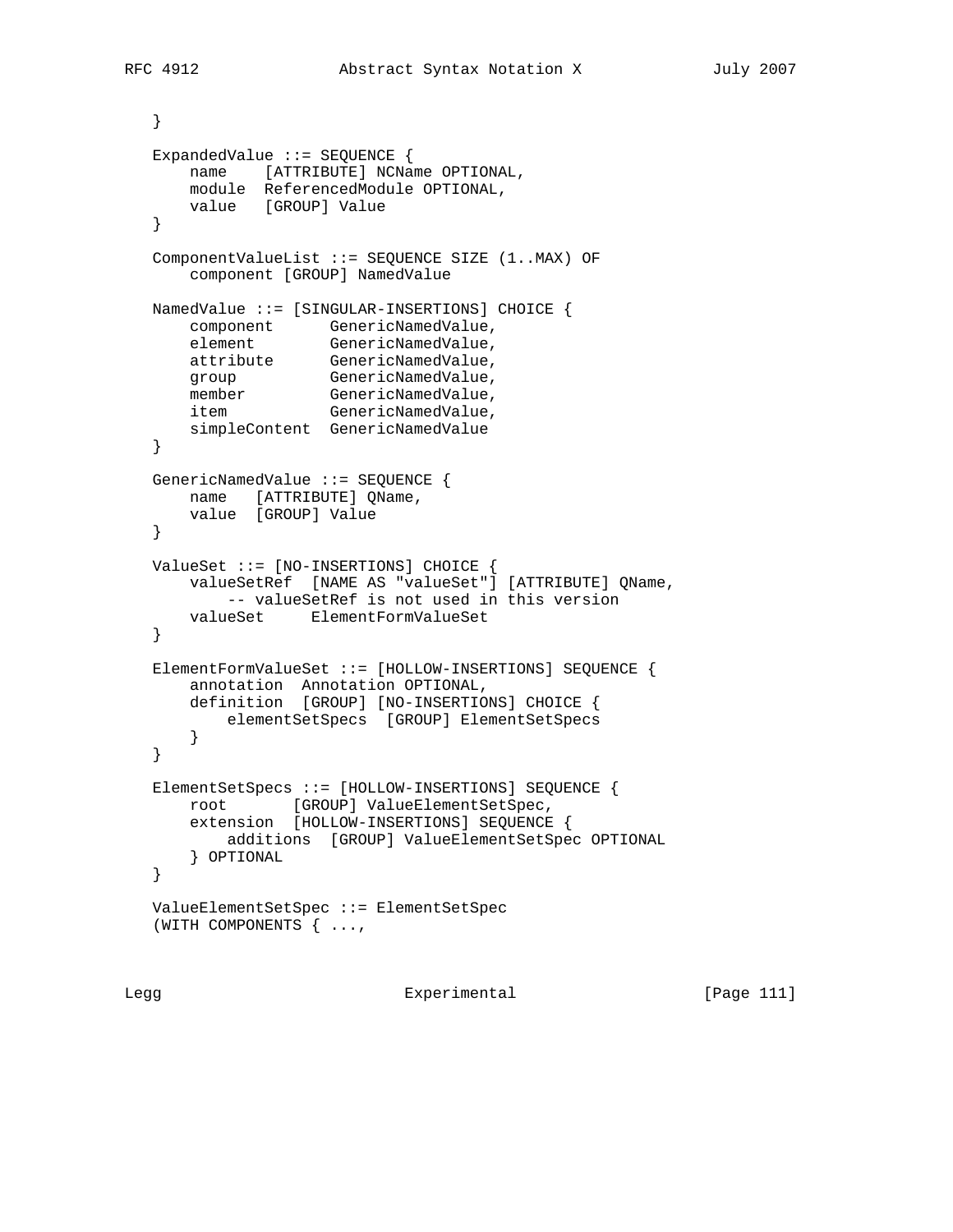```
 object ABSENT,
 objectSet ABSENT,
 union (WITH COMPONENT (INCLUDES ValueElementSetSpec)),
 intersection (WITH COMPONENT (INCLUDES ValueElementSetSpec)),
     all (WITH COMPONENTS { ...,
elements (INCLUDES ValueElementSetSpec),
 except (INCLUDES ValueElementSetSpec) }) })
   ElementSetSpec ::= [SINGULAR-INSERTIONS] CHOICE {
 literalValue ElementFormLiteralValue,
 value ElementFormNotationalValue,
 includes Type,
 range ValueRange,
size Constraint,
      typeConstraint Type,
     from Constraint,
      withComponent Constraint,
      withComponents MultipleTypeConstraints,
 pattern Value,
 object ElementFormObject,
 objectSet ElementFormObjectSet,
 union ElementSetSpecList,
 intersection ElementSetSpecList,
 all SEQUENCE {
elements [GROUP] ElementSetSpec OPTIONAL,
except ElementSetSpec
 }
   }
   ElementSetSpecList ::= SEQUENCE SIZE (2..MAX) OF
      elements [GROUP] ElementSetSpec
   ValueRange ::= SEQUENCE {
      minimum [GROUP] [NO-INSERTIONS] CHOICE {
         minInclusive EndValue,
         minExclusive EndValue
      } DEFAULT minInclusive:{},
      maximum [GROUP] [NO-INSERTIONS] CHOICE {
 maxInclusive EndValue,
 maxExclusive EndValue
      } DEFAULT maxInclusive:{}
   }
   EndValue ::= [HOLLOW-INSERTIONS] SEQUENCE {
     value [GROUP] Value OPTIONAL
   }
   MultipleTypeConstraints ::= [HOLLOW-INSERTIONS] SEQUENCE {
```
Legg **Experimental** Experimental [Page 112]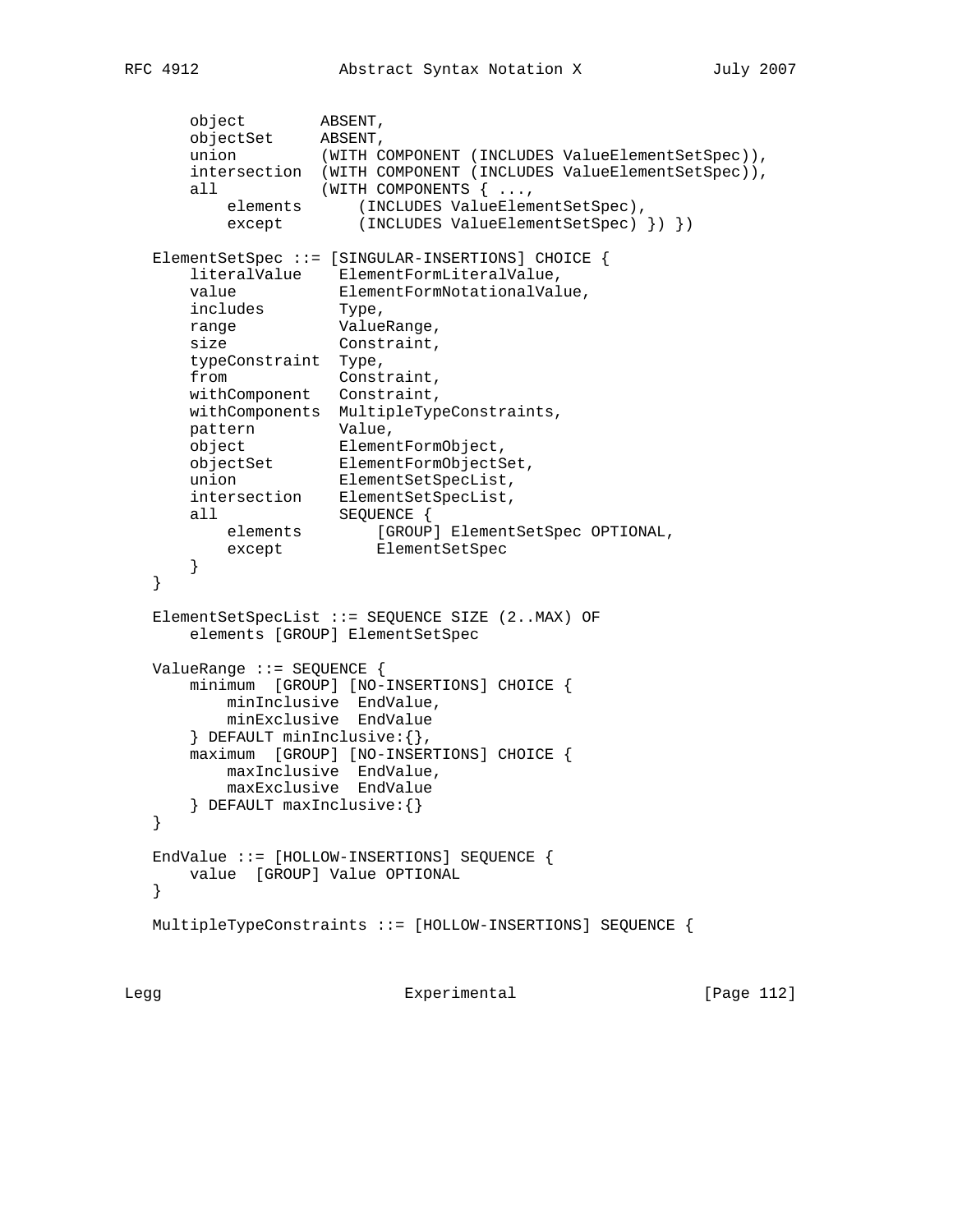```
 partial [ATTRIBUTE] BOOLEAN DEFAULT FALSE,
       typeConstraints [GROUP] TypeConstraints
   }
   TypeConstraints ::= SEQUENCE SIZE (1..MAX) OF
       namedConstraint [GROUP] NamedConstraint
   NamedConstraint ::= [SINGULAR-INSERTIONS] CHOICE {
 component GenericNamedConstraint,
element GenericNamedConstraint,
 attribute GenericNamedConstraint,
group GenericNamedConstraint,
member GenericNamedConstraint,
item GenericNamedConstraint,
      simpleContent GenericNamedConstraint
   }
   GenericNamedConstraint ::= [HOLLOW-INSERTIONS] SEQUENCE {
     name [ATTRIBUTE] QName,
      use [ATTRIBUTE] PresenceConstraint OPTIONAL,
      constraint [GROUP] Constraint OPTIONAL
   }
   PresenceConstraint ::= ENUMERATED { present, absent, optional }
   ObjectClass ::= [SINGULAR-INSERTIONS] CHOICE {
       classRef [NAME AS "class"] [ATTRIBUTE] QName,
       class ElementFormObjectClass
   }
   DefinedObjectClass ::= ObjectClass
       (WITH COMPONENTS { ...,
          class (WITH COMPONENTS { ...,
              definition (WITH COMPONENTS { ...,
                  objectClassDefn ABSENT }) }) })
   ElementFormObjectClass ::= [HOLLOW-INSERTIONS] SEQUENCE {
       annotation Annotation OPTIONAL,
       definition [GROUP] [NO-INSERTIONS] CHOICE {
reference [GROUP] Reference,
 expanded ExpandedObjectClass,
          objectClassDefn [GROUP] ObjectClassDefn
      }
   }
   ExpandedObjectClass ::= SEQUENCE {
       name [ATTRIBUTE] NCName OPTIONAL,
       module ReferencedModule OPTIONAL,
```
Legg **Experimental** Experimental [Page 113]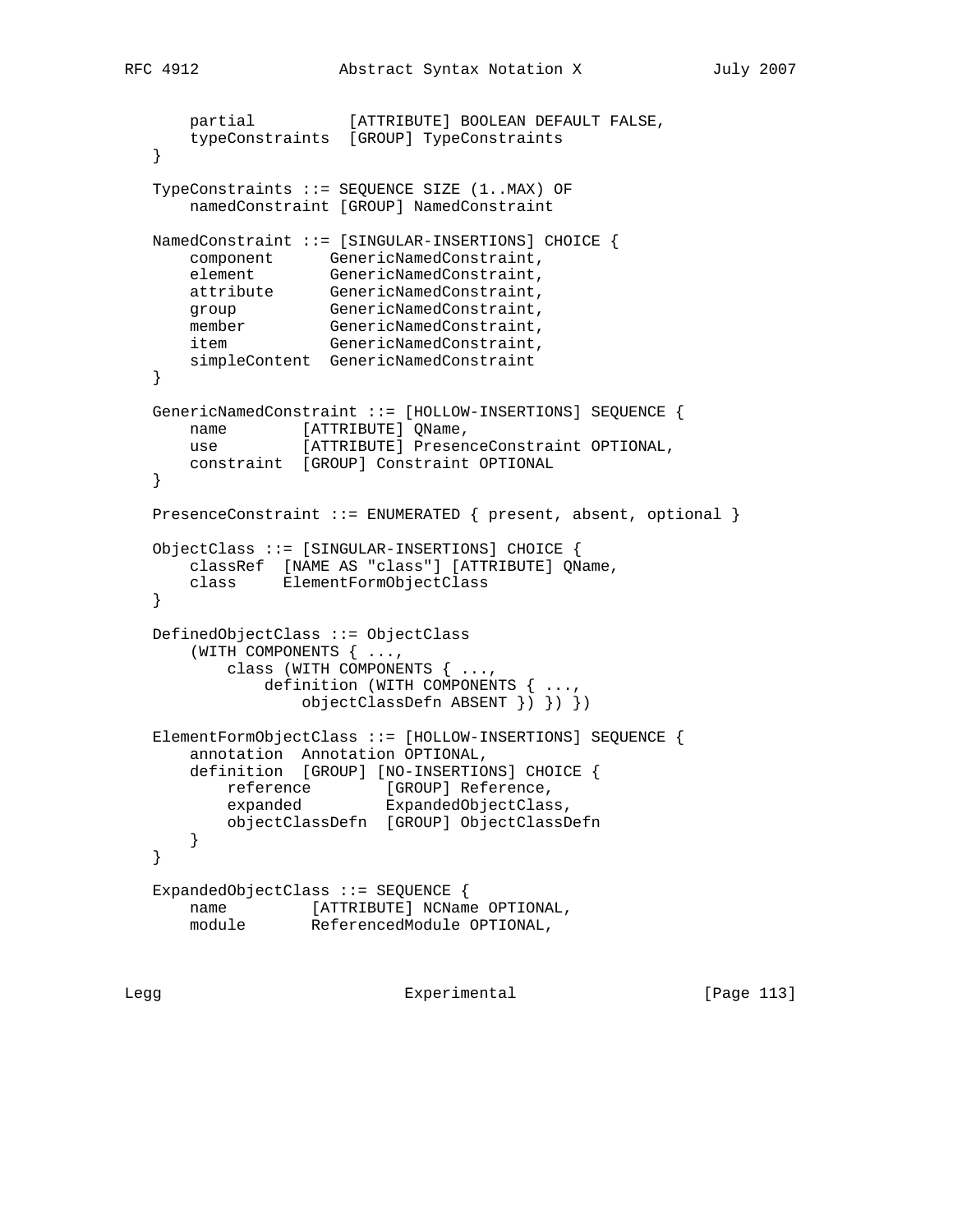```
 objectClass [GROUP] ObjectClass
   }
   ObjectClassDefn ::= SEQUENCE SIZE (1..MAX) OF
       fieldSpec [GROUP] FieldSpec
   FieldSpec ::= [SINGULAR-INSERTIONS] CHOICE {
 typeField TypeField,
 valueField ValueField,
       valueSetField ValueSetField,
       objectField ObjectField,
       objectSetField ObjectSetField,
       optional OptionalField
   }
   OptionalField ::= SEQUENCE {
       field [GROUP] [SINGULAR-INSERTIONS] CHOICE {
 typeField TypeField,
 valueField ValueField,
           valueSetField ValueSetField,
           objectField ObjectField,
           objectSetField ObjectSetField
       },
       default Setting OPTIONAL
   } (WITH COMPONENTS { ...,
         field (WITH COMPONENTS { typeField PRESENT }),
         default (WITH COMPONENTS { ...,
             value ABSENT,
             valueSet ABSENT,
             object ABSENT,
             objectSet ABSENT }) } |
      WITH COMPONENTS { ...,
         field (WITH COMPONENTS { valueField PRESENT }),
         default (WITH COMPONENTS { ...,
             type ABSENT,
             valueSet ABSENT,
             object ABSENT,
             objectSet ABSENT }) } |
      WITH COMPONENTS { ...,
         field (WITH COMPONENTS { valueSetField PRESENT }),
         default (WITH COMPONENTS { ...,
             type ABSENT,
             value ABSENT,
             object ABSENT,
             objectSet ABSENT }) } |
      WITH COMPONENTS { ...,
         field (WITH COMPONENTS { objectField PRESENT }),
         default (WITH COMPONENTS { ...,
```
Legg Experimental [Page 114]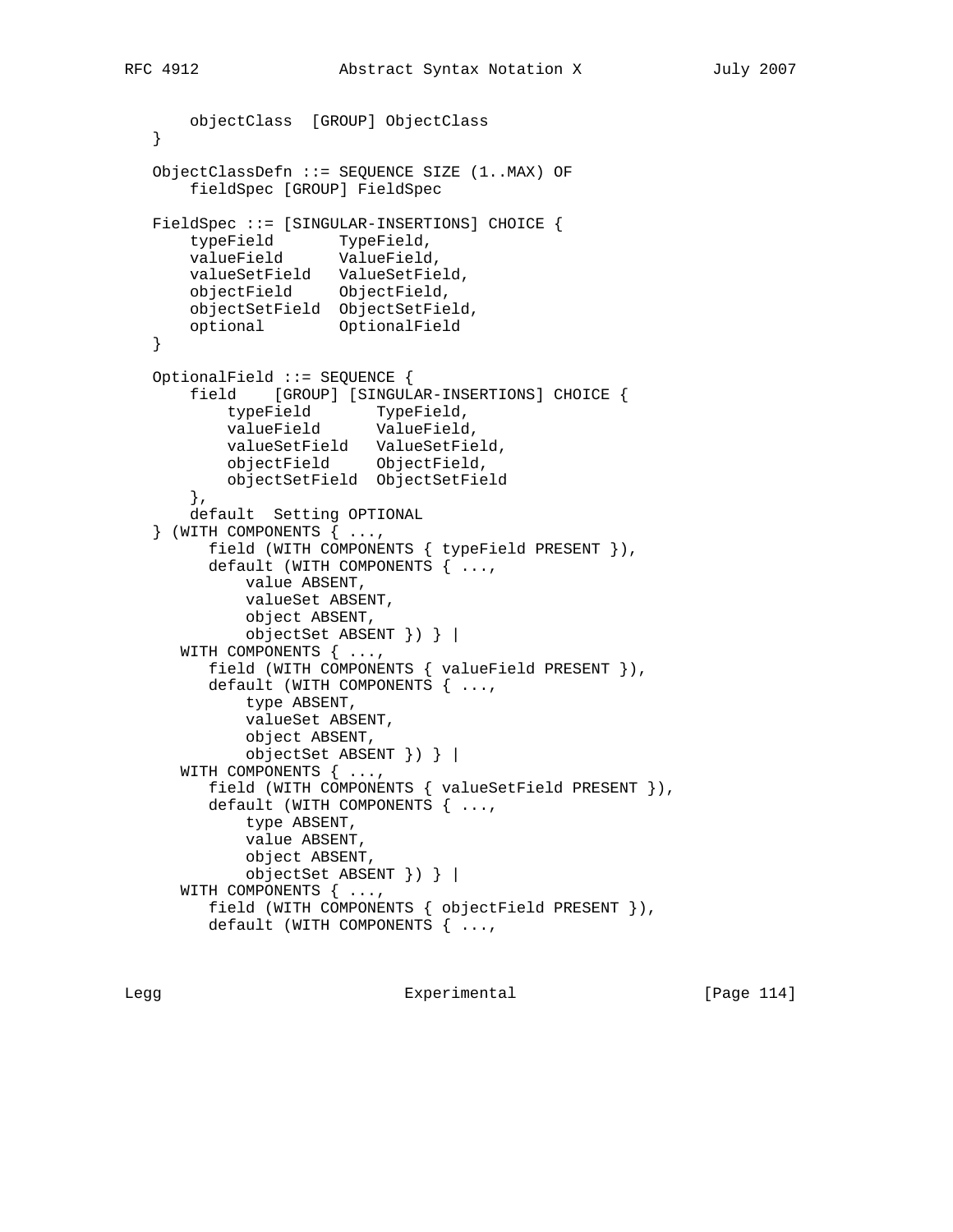```
 type ABSENT,
             value ABSENT,
            valueSet ABSENT,
             objectSet ABSENT }) } |
      WITH COMPONENTS { ...,
         field (WITH COMPONENTS { objectSetField PRESENT }),
         default (WITH COMPONENTS { ...,
            type ABSENT,
            value ABSENT,
            valueSet ABSENT,
            object ABSENT }) })
   TypeField ::= SEQUENCE {
      annotation Annotation OPTIONAL,
      name [ATTRIBUTE] TypeFieldReference
   }
   TypeFieldReference ::= TypeReference
   ValueField ::= SEQUENCE {
       annotation Annotation OPTIONAL,
 name [ATTRIBUTE] ValueFieldReference,
 unique [ATTRIBUTE] BOOLEAN OPTIONAL,
 governor [GROUP] [SINGULAR-INSERTIONS] CHOICE {
type [GROUP] Type,
          typeFromField FieldName
       }
   } ((WITH COMPONENTS { ..., unique ABSENT }) |
      (WITH COMPONENTS { ...,
          governor (WITH COMPONENTS { ..., typeFromField ABSENT }) }))
   ValueFieldReference ::= ValueReference
   ValueSetField ::= SEQUENCE {
       annotation Annotation OPTIONAL,
       name [ATTRIBUTE] ValueSetFieldReference,
 governor [GROUP] [SINGULAR-INSERTIONS] CHOICE {
type [GROUP] Type,
          typeFromField FieldName
      }
   }
   ValueSetFieldReference ::= TypeReference
   ObjectField ::= SEQUENCE {
       annotation Annotation OPTIONAL,
       name [ATTRIBUTE] ObjectFieldReference,
       objectClass [GROUP] DefinedObjectClass
```
Legg **Experimental** Experimental [Page 115]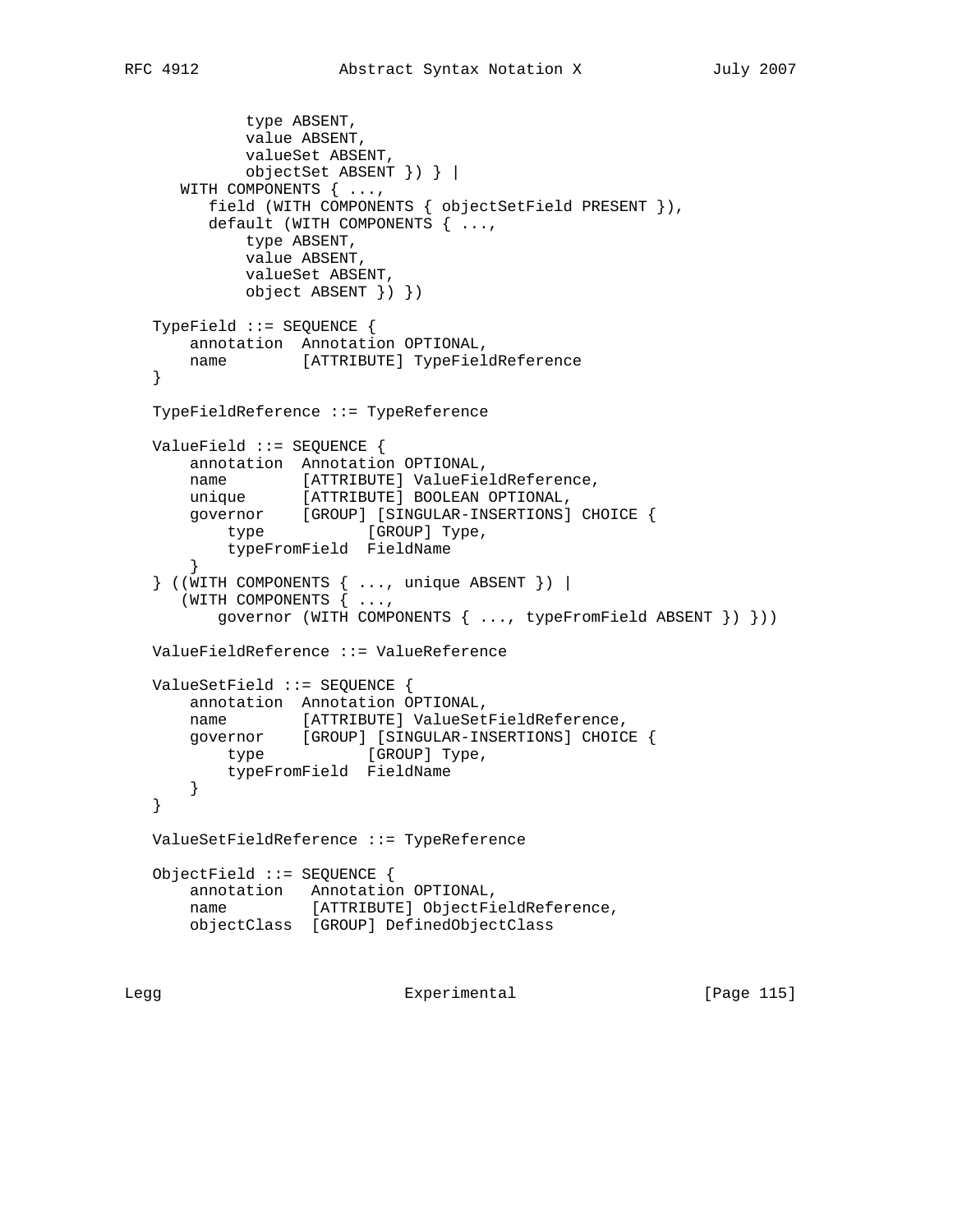```
 }
   ObjectFieldReference ::= ObjectReference
   ObjectSetField ::= SEQUENCE {
       annotation Annotation OPTIONAL,
      name [ATTRIBUTE] ObjectSetFieldReference,
      objectClass [GROUP] DefinedObjectClass
   }
   ObjectSetFieldReference ::= ObjectSetReference
   Object ::= [NO-INSERTIONS] CHOICE {
 objectRef [NAME AS "object"] [ATTRIBUTE] QName,
 object ElementFormObject
   }
   ElementFormObject ::= [HOLLOW-INSERTIONS] SEQUENCE {
       annotation Annotation OPTIONAL,
       definition [GROUP] [SINGULAR-INSERTIONS] CHOICE {
reference [GROUP] Reference,
expanded ExpandedObject,
          fromObjects InformationFromObjects,
           fields [GROUP] ObjectDefn
       }
   }
   ExpandedObject ::= SEQUENCE {
       name [ATTRIBUTE] NCName OPTIONAL,
       module ReferencedModule OPTIONAL,
      object [GROUP] Object
   }
   ObjectDefn ::= SEQUENCE OF field FieldSetting
   FieldSetting ::= [HOLLOW-INSERTIONS] SEQUENCE {
      name [ATTRIBUTE] NCName,
       setting [GROUP] Setting
   }
   Setting ::= CHOICE {
      type [GROUP] Type,
      value [GROUP] Value,
      valueSet [GROUP] ValueSet,
       object [GROUP] Object,
      objectSet [GROUP] ObjectSet
   }
```
Legg Experimental [Page 116]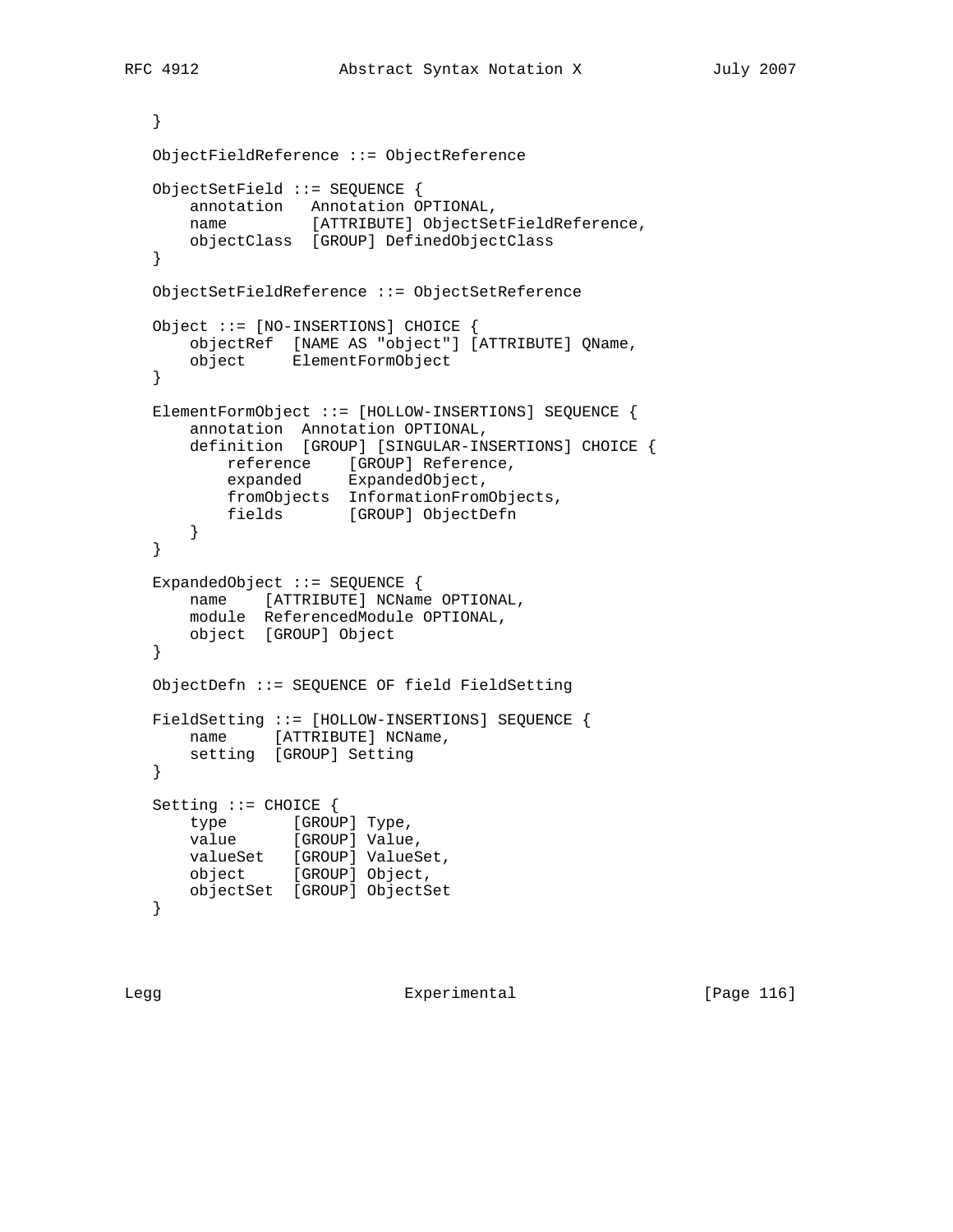```
 ObjectSet ::= [NO-INSERTIONS] CHOICE {
 objectSetRef [NAME AS "objectSet"] [ATTRIBUTE] QName,
 objectSet ElementFormObjectSet
   }
   ElementFormObjectSet ::= [HOLLOW-INSERTIONS] SEQUENCE {
      annotation Annotation OPTIONAL,
      definition [GROUP] [NO-INSERTIONS] CHOICE {
reference [GROUP] Reference,
expanded ExpandedObjectSet,
          objectSetSpec [GROUP] ObjectSetSpec,
          fromObjects InformationFromObjects
      }
   }
   ExpandedObjectSet ::= SEQUENCE {
     name [ATTRIBUTE] NCName OPTIONAL,
      module ReferencedModule OPTIONAL,
      objectSet [GROUP] ObjectSet
   }
   ObjectSetSpec ::= [HOLLOW-INSERTIONS] SEQUENCE {
      root [GROUP] ObjectElementSetSpec OPTIONAL,
      extension [HOLLOW-INSERTIONS] SEQUENCE {
          additions [GROUP] ObjectElementSetSpec OPTIONAL
      } OPTIONAL
   } ((WITH COMPONENTS { ..., root PRESENT }) |
      (WITH COMPONENTS { ..., extension PRESENT }))
   ObjectElementSetSpec ::= ElementSetSpec
   (WITH COMPONENTS { ...,
      literalValue ABSENT,
value ABSENT,
 includes ABSENT,
range ABSENT,
size ABSENT,
      typeConstraint ABSENT,
from ABSENT,
 withComponent ABSENT,
 withComponents ABSENT,
 pattern ABSENT,
 union (WITH COMPONENT (INCLUDES ObjectElementSetSpec)),
 intersection (WITH COMPONENT (INCLUDES ObjectElementSetSpec)),
 all (WITH COMPONENTS { ...,
 elements (INCLUDES ObjectElementSetSpec),
 except (INCLUDES ObjectElementSetSpec) }) })
   EncodingControlSections ::= SEQUENCE SIZE (1..MAX) OF
```
Legg **Experimental** Experimental [Page 117]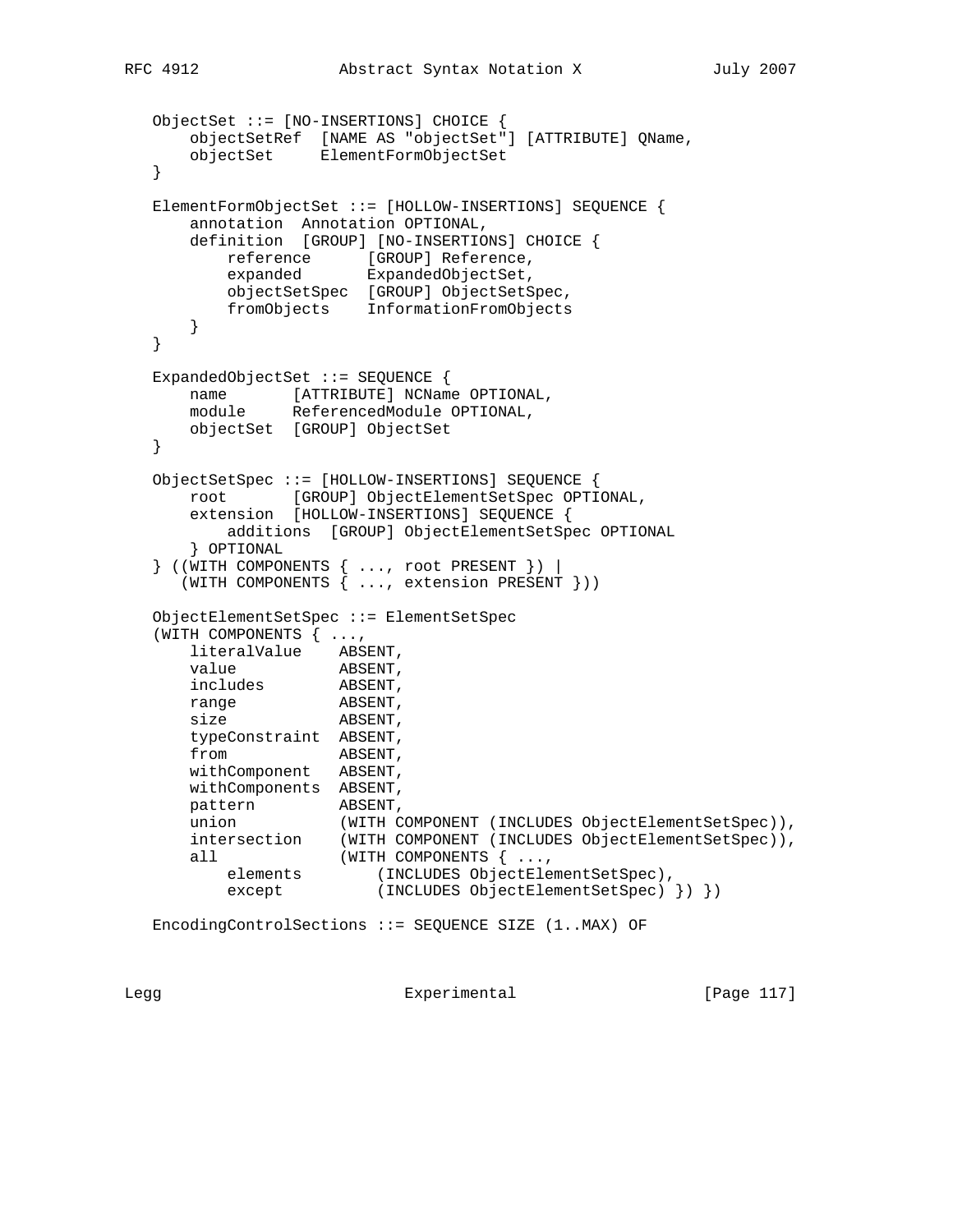```
 section [GROUP] EncodingControlSection
    EncodingControlSection ::= [SINGULAR-INSERTIONS] CHOICE {
        gser [NAME AS "GSER"] GSER-EncodingInstructionAssignmentList,
       xer [NAME AS "XER"] XER-EncodingInstructionAssignmentList
       -- plus encoding control sections
       -- for other encoding rules in the future
    }
    ENCODING-CONTROL RXER
        SCHEMA-IDENTITY "urn:oid:1.3.6.1.4.1.21472.1.0.1"
        TARGET-NAMESPACE "urn:ietf:params:xml:ns:asnx" PREFIX "asnx"
        COMPONENT module ModuleDefinition
       COMPONENT literal [ATTRIBUTE] BOOLEAN
    END
Appendix B. ASN.X for ASN.X
    This appendix is non-normative.
    <?xml version="1.0"?>
    <asnx:module xmlns:asnx="urn:ietf:params:xml:ns:asnx"
                 name="AbstractSyntaxNotation-X"
                 identifier="1.3.6.1.4.1.21472.1.0.1"
                 schemaIdentity="urn:oid:1.3.6.1.4.1.21472.1.0.1"
                 targetNamespace="urn:ietf:params:xml:ns:asnx"
                 targetPrefix="asnx"
                 extensibilityImplied="true">
     <annotation>
      Copyright (C) The IETF Trust (2007). This version of
      this ASN.X module is part of RFC 4912; see the RFC itself
      for full legal notices.
      Regarding this ASN.X module or any portion of it, the author
     makes no guarantees and is not responsible for any damage
     resulting from its use. The author grants irrevocable permission
     to anyone to use, modify, and distribute it in any way that does
     not diminish the rights of anyone else to use, modify, and
     distribute it, provided that redistributed derivative works do
     not contain misleading author or version information.
     Derivative works need not be licensed under similar terms.
     </annotation>
```
Legg Experimental [Page 118]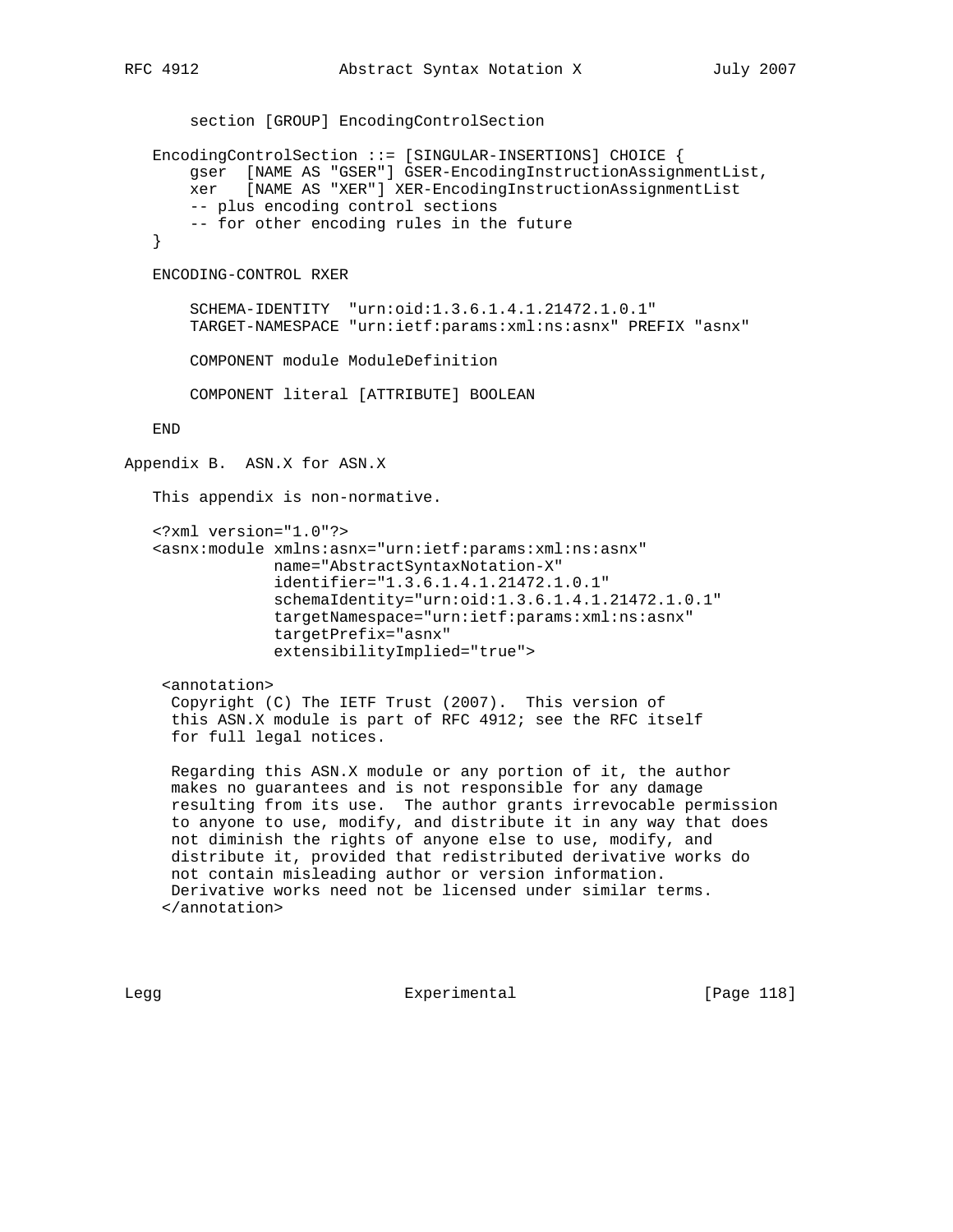```
 <import name="GSER-EncodingInstructionNotation"
         identifier="1.3.6.1.4.1.21472.1.0.2"
         schemaIdentity="urn:oid:1.3.6.1.4.1.21472.1.0.2"
         namespace="urn:ietf:params:xml:ns:asnx"/>
 <import name="XER-EncodingInstructionNotation"
         identifier="1.3.6.1.4.1.21472.1.0.3"
         schemaIdentity="urn:oid:1.3.6.1.4.1.21472.1.0.3"
         namespace="urn:ietf:params:xml:ns:asnx"/>
 <namedType name="ModuleDefinition">
  <type>
   <sequence insertions="hollow">
    <optional>
    <element name="annotation" type="asnx:Annotation"/>
    </optional>
    <optional>
     <attribute name="format" versionIndicator="true">
      <type>
       <constrained type="asnx:UTF8String">
       <literalValue>1.0</literalValue>
       <extension/>
      </constrained>
      </type>
     </attribute>
    <default literalValue="1.0"/>
    </optional>
    <attribute name="name" type="asnx:ModuleReference"/>
   <optional>
    <attribute name="identifier" type="asnx:DefinitiveIdentifier"/>
   </optional>
    <optional>
    <attribute name="schemaIdentity" type="asnx:AnyURI"/>
    </optional>
    <optional>
    <attribute name="targetNamespace" type="asnx:AnyURI"/>
    </optional>
    <optional>
    <attribute name="targetPrefix" type="asnx:NCName"/>
    </optional>
    <optional>
    <attribute name="tagDefault" type="asnx:TagDefault"/>
    <default literalValue="automatic"/>
    </optional>
    <optional>
    <attribute name="extensibilityImplied" type="asnx:BOOLEAN"/>
    <default literalValue="false"/>
    </optional>
```
Legg **Experimental** Experimental [Page 119]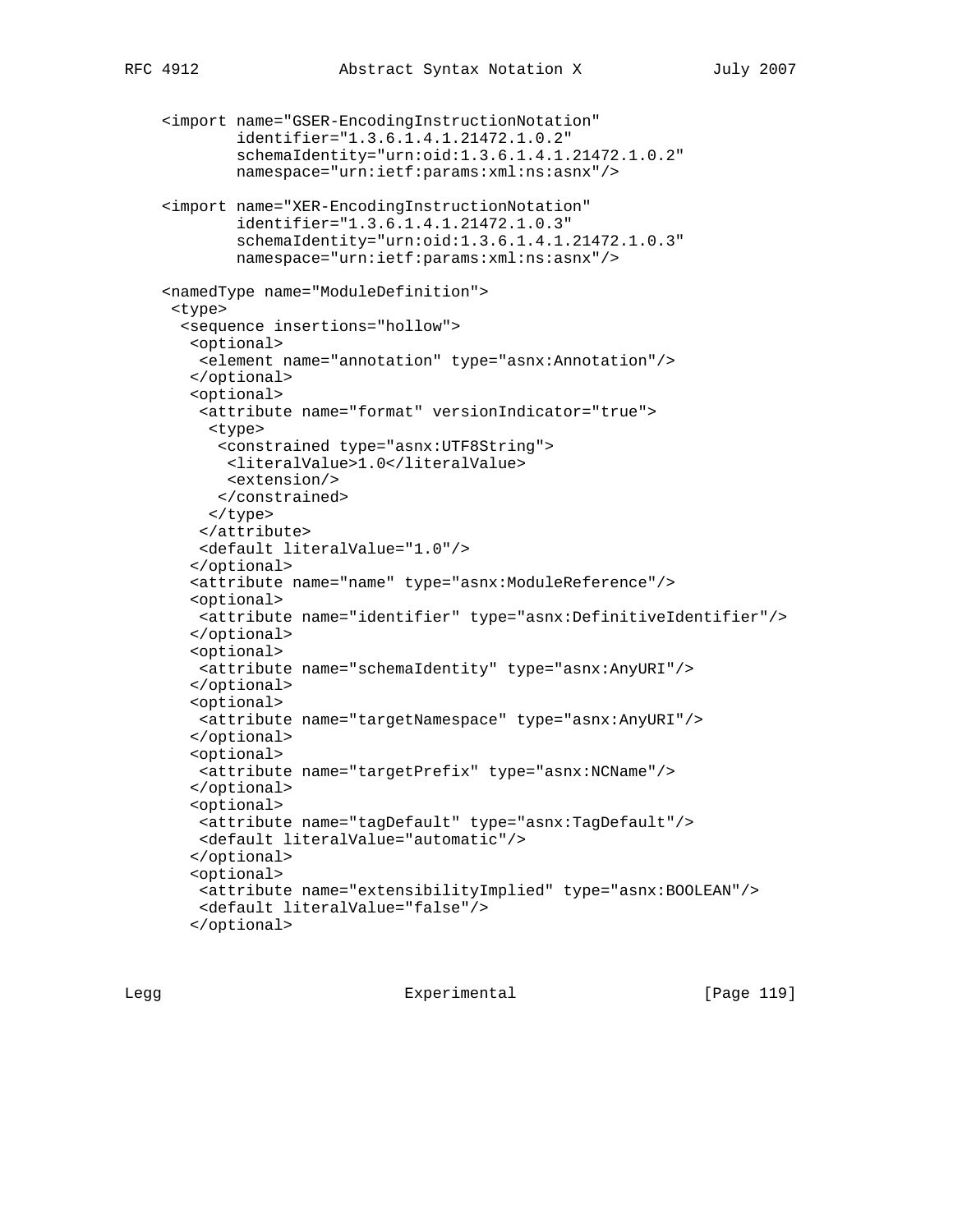```
 <optional>
     <element name="export">
      <annotation> export is not used in this version </annotation>
     <type>
      <sequence/>
      </type>
    </element>
    </optional>
    <optional>
    <group name="imports" type="asnx:ImportList"/>
    </optional>
    <optional>
    <group name="assignments" type="asnx:AssignmentList"/>
    </optional>
    <optional>
    <element name="encodingControls"
              type="asnx:EncodingControlSections"/>
   </optional>
   </sequence>
  </type>
 </namedType>
 <namedType name="ModuleReference" type="asnx:TypeReference"/>
 <namedType name="DefinitiveIdentifier"
            type="asnx:OBJECT-IDENTIFIER"/>
 <namedType name="TagDefault">
 <type>
  <enumerated>
   <enumeration name="explicit"/>
   <enumeration name="implicit"/>
   <enumeration name="automatic"/>
  </enumerated>
 </type>
 </namedType>
 <namedType name="Annotation" type="asnx:Markup"/>
 <namedType name="ImportList">
 <type>
  <sequenceOf minSize="1">
   <element name="import" type="asnx:Import"/>
  </sequenceOf>
 </type>
 </namedType>
 <namedType name="Import">
```
Legg Experimental [Page 120]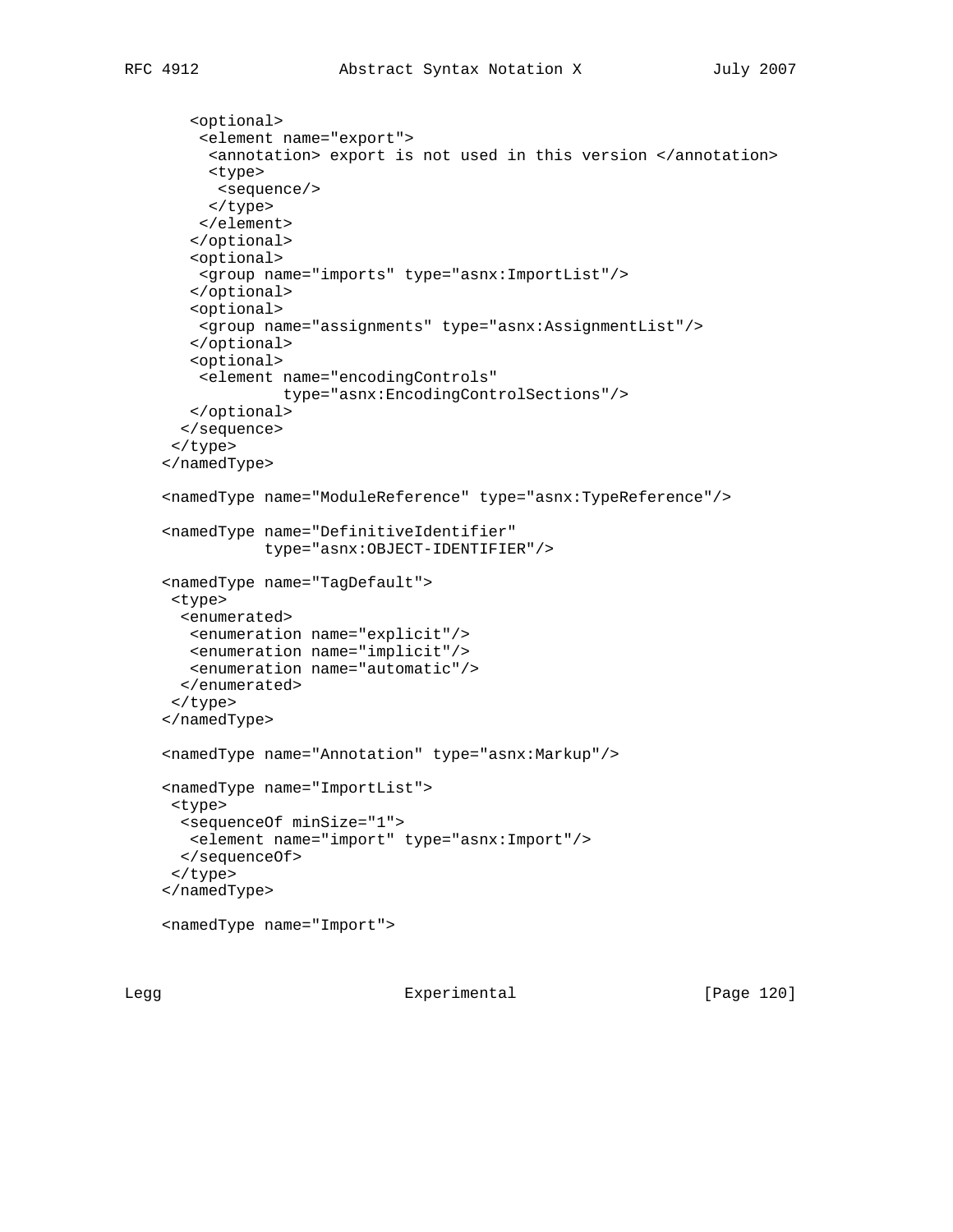```
 <type>
  <sequence>
   <optional>
    <attribute name="name" type="asnx:ModuleReference"/>
   </optional>
   <optional>
    <attribute name="identifier" type="asnx:DefinitiveIdentifier"/>
   </optional>
    <optional>
    <attribute name="schemaIdentity" type="asnx:AnyURI"/>
    </optional>
    <optional>
    <attribute name="namespace" type="asnx:AnyURI"/>
    </optional>
    <optional>
    <attribute name="schemaLocation" type="asnx:AnyURI"/>
   </optional>
  </sequence>
 </type>
 </namedType>
 <namedType name="AssignmentList">
 <type>
  <sequenceOf minSize="1">
   <group name="assignment" type="asnx:Assignment"/>
  </sequenceOf>
 </type>
 </namedType>
 <namedType name="Assignment">
 <type>
  <choice insertions="none">
   <element name="namedType" type="asnx:TypeAssignment"/>
   <element name="namedValue" type="asnx:ValueAssignment"/>
   <element name="namedValueSet"
             type="asnx:ValueSetTypeAssignment"/>
   <element name="namedClass" type="asnx:ObjectClassAssignment"/>
    <element name="namedObject" type="asnx:ObjectAssignment"/>
    <element name="namedObjectSet" type="asnx:ObjectSetAssignment"/>
   <group name="component" type="asnx:TopLevelNamedType"/>
  </choice>
 </type>
 </namedType>
 <namedType name="TypeAssignment">
 <type>
  <sequence>
   <optional>
```
Legg Experimental [Page 121]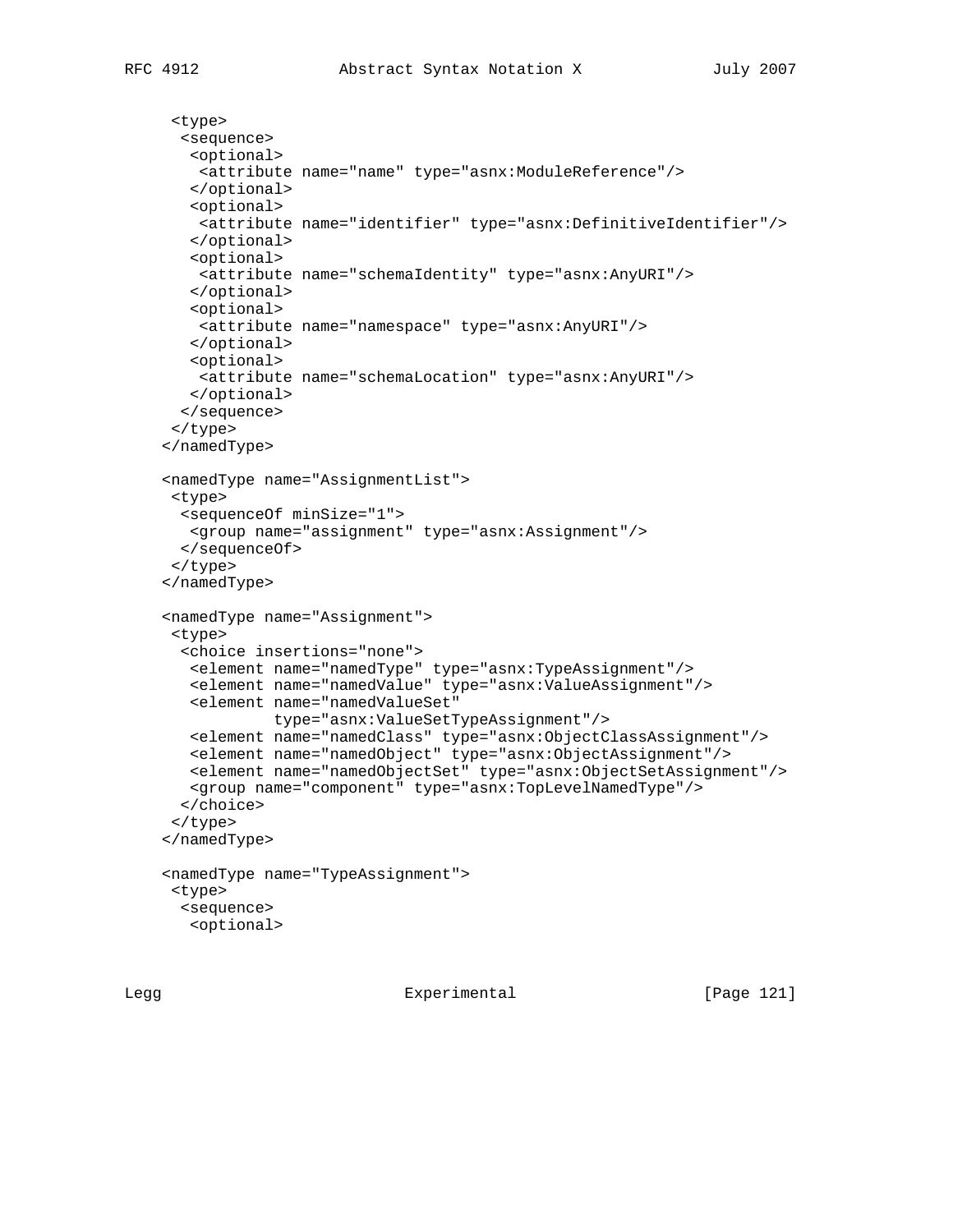```
 <element name="annotation" type="asnx:Annotation"/>
    </optional>
   <attribute name="name" type="asnx:TypeReference"/>
   <group name="type" type="asnx:Type"/>
  </sequence>
 </type>
 </namedType>
 <namedType name="TypeReference">
 <type>
  <constrained type="asnx:UTF8String">
   <pattern literalValue="[A-Z]\w*(-\w+)*"/>
   <!-- \w is equivalent to [a-zA-Z0-9] -->
  </constrained>
 </type>
 </namedType>
 <namedType name="ValueAssignment">
 <type>
  <sequence>
   <optional>
    <element name="annotation" type="asnx:Annotation"/>
   </optional>
   <attribute name="name" type="asnx:ValueReference"/>
   <group name="type" type="asnx:Type"/>
   <group name="value" type="asnx:Value"/>
  </sequence>
 </type>
 </namedType>
 <namedType name="ValueReference" type="asnx:Identifier"/>
 <namedType name="Identifier">
 <type>
  <constrained type="asnx:UTF8String">
   <pattern literalValue="[a-z]\w(-\w+)*"/>
  </constrained>
 </type>
 </namedType>
```

```
 <namedType name="ValueSetTypeAssignment">
 <type>
  <sequence>
   <optional>
    <element name="annotation" type="asnx:Annotation"/>
   </optional>
   <attribute name="name" type="asnx:TypeReference"/>
    <group name="type" type="asnx:Type"/>
```
Legg Experimental [Page 122]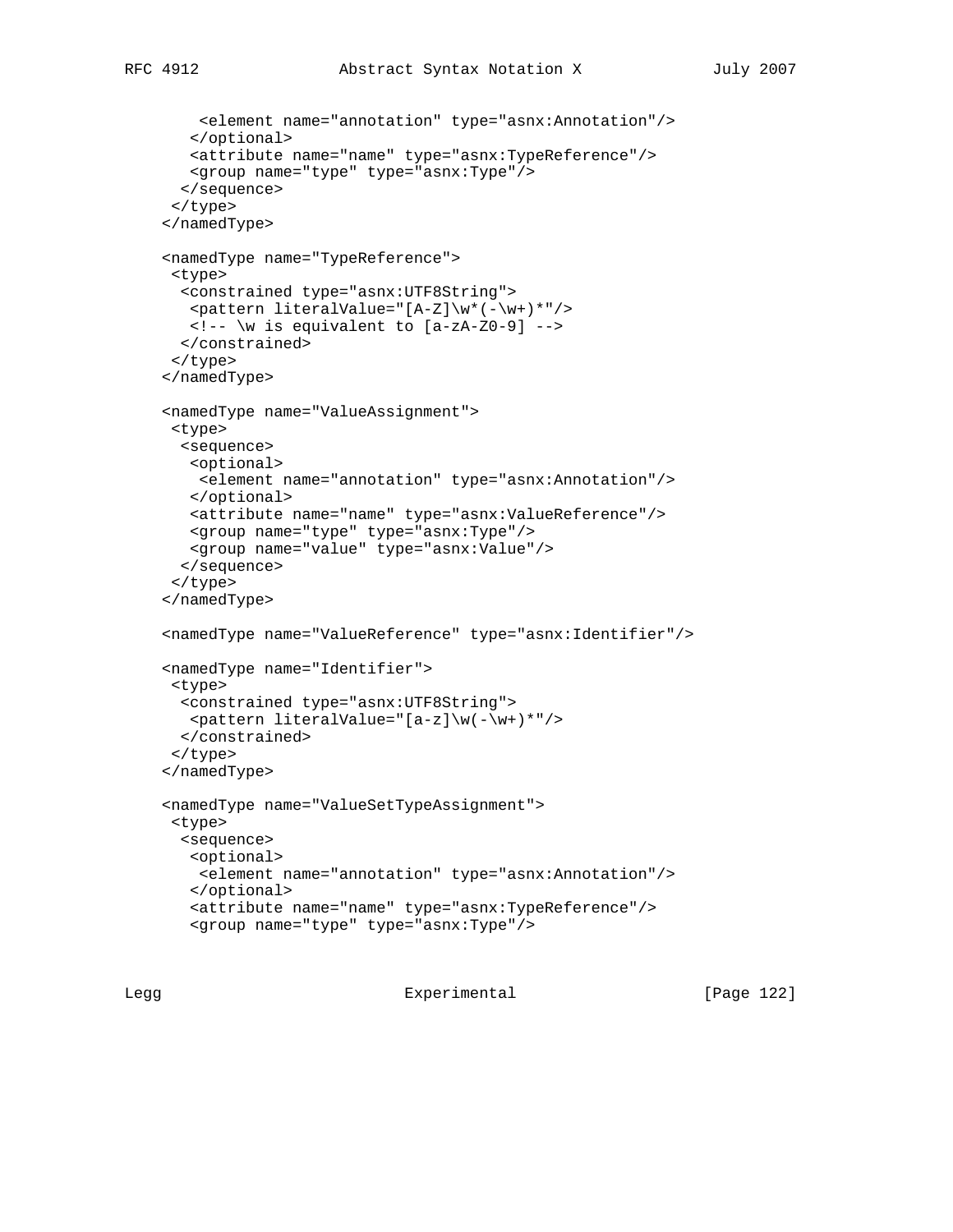```
 <group name="valueSet" type="asnx:ValueSet"/>
  </sequence>
 </type>
 </namedType>
 <namedType name="ObjectClassAssignment">
 <type>
  <sequence>
   <optional>
    <element name="annotation" type="asnx:Annotation"/>
   </optional>
   <attribute name="name" type="asnx:ObjectClassReference"/>
   <group name="objectClass" type="asnx:ObjectClass"/>
  </sequence>
 </type>
 </namedType>
 <namedType name="ObjectClassReference">
 <type>
  <constrained type="asnx:UTF8String">
   <pattern literalValue="[A-Z][A-Z0-9]*(-[A-Z0-9]+)*"/>
  </constrained>
 </type>
 </namedType>
 <namedType name="ObjectAssignment">
 <type>
  <sequence>
   <optional>
    <element name="annotation" type="asnx:Annotation"/>
   </optional>
   <attribute name="name" type="asnx:ObjectReference"/>
   <group name="objectClass" type="asnx:DefinedObjectClass"/>
   <group name="object" type="asnx:Object"/>
  </sequence>
 </type>
 </namedType>
 <namedType name="ObjectReference" type="asnx:ValueReference"/>
 <namedType name="ObjectSetAssignment">
 <type>
  <sequence>
   <optional>
    <element name="annotation" type="asnx:Annotation"/>
   </optional>
    <attribute name="name" type="asnx:ObjectSetReference"/>
    <group name="objectClass" type="asnx:DefinedObjectClass"/>
```
Legg **Experimental** Experimental [Page 123]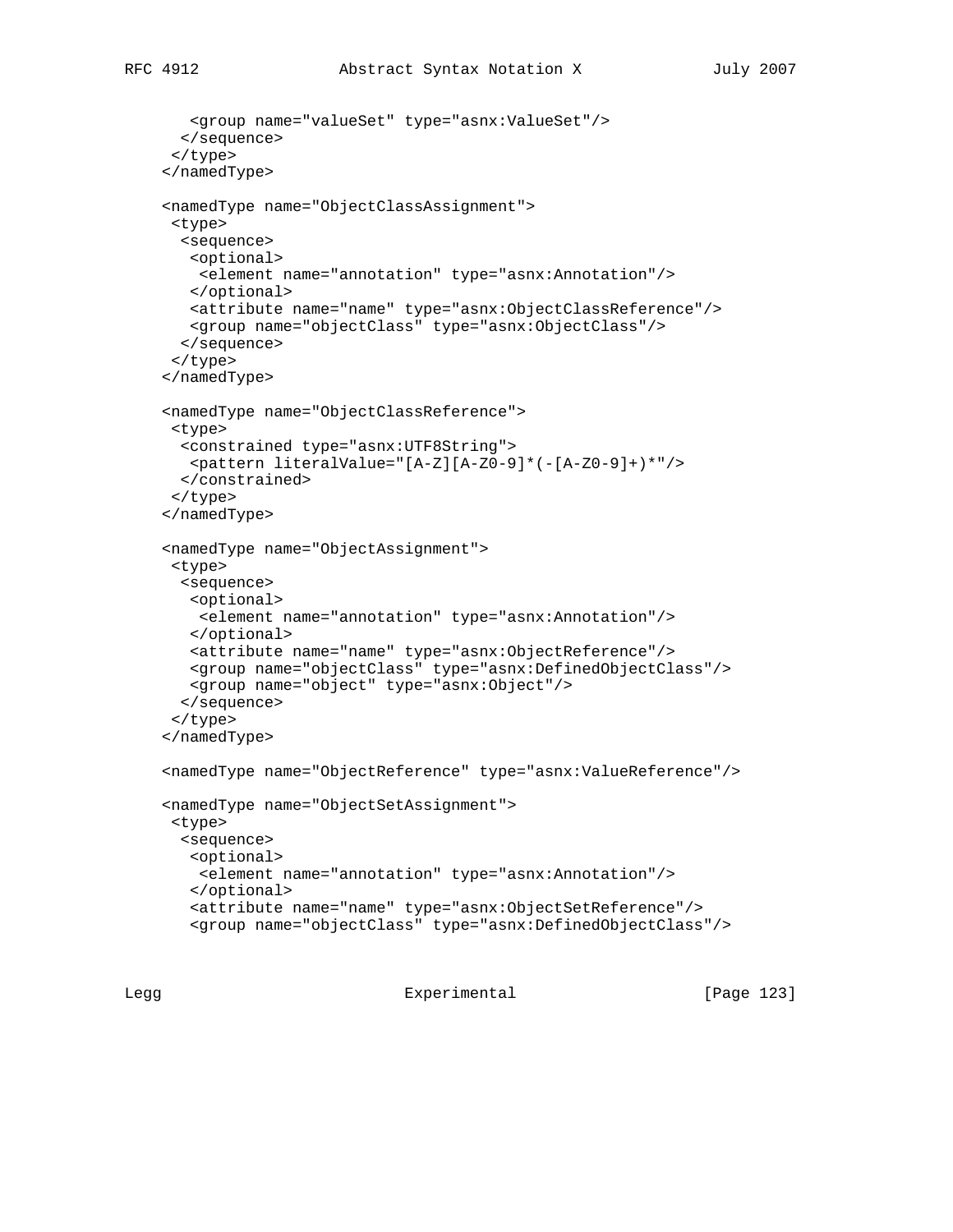```
 <group name="objectSet" type="asnx:ObjectSet"/>
  </sequence>
 </type>
 </namedType>
 <namedType name="ObjectSetReference" type="asnx:TypeReference"/>
 <namedType name="TopLevelNamedType">
  <type>
   <constrained type="asnx:NamedType">
    <withComponents partial="true">
     <element name="component">
      <withComponents partial="true">
       <group name="definition">
        <withComponents partial="true">
         <group name="reference" use="absent"/>
        </withComponents>
       </group>
      </withComponents>
     </element>
     <element name="element">
      <withComponents partial="true">
       <group name="definition">
        <withComponents partial="true">
         <group name="reference" use="absent"/>
        </withComponents>
       </group>
      </withComponents>
     </element>
     <element name="attribute">
     <withComponents partial="true">
      <group name="definition">
        <withComponents partial="true">
         <group name="reference" use="absent"/>
        </withComponents>
       </group>
      </withComponents>
     </element>
     <element name="group" use="absent"/>
     <element name="member" use="absent"/>
     <element name="item" use="absent"/>
     <element name="simpleContent" use="absent"/>
    </withComponents>
   </constrained>
  </type>
 </namedType>
 <namedType name="NamedType">
```
Legg **Experimental** Experimental [Page 124]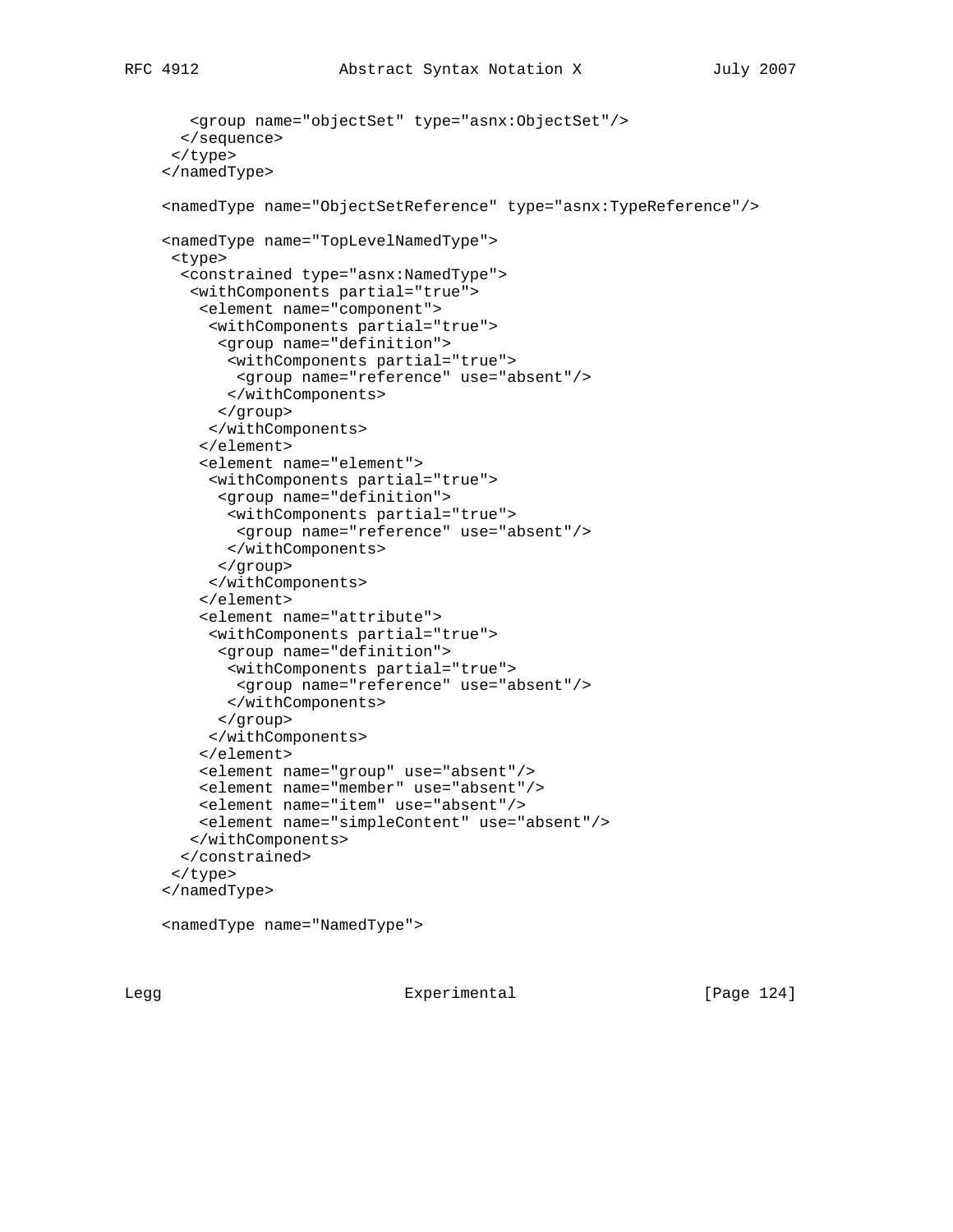```
 <type>
   <choice insertions="singular">
    <element name="component" type="asnx:Element"/>
   <element name="element" type="asnx:Element"/>
   <element name="attribute" type="asnx:Attribute"/>
   <element name="group" type="asnx:InvisibleNamedType"/>
   <element name="member" type="asnx:InvisibleNamedType"/>
   <element name="item" type="asnx:InvisibleNamedType"/>
    <element name="simpleContent" type="asnx:InvisibleNamedType"/>
   </choice>
  </type>
 </namedType>
 <namedType name="Attribute">
  <type>
   <constrained type="asnx:GenericNamedType">
    <withComponents partial="true">
     <group name="definition">
      <withComponents partial="true">
      <group name="local">
        <withComponents partial="true">
        <attribute name="typeAsVersion" use="absent"/>
        </withComponents>
       </group>
      </withComponents>
     </group>
    </withComponents>
   </constrained>
  </type>
 </namedType>
 <namedType name="Element">
  <type>
   <constrained type="asnx:GenericNamedType">
    <withComponents partial="true">
     <group name="definition">
      <withComponents partial="true">
       <group name="local">
        <withComponents partial="true">
         <attribute name="versionIndicator" use="absent"/>
        </withComponents>
       </group>
      </withComponents>
     </group>
    </withComponents>
   </constrained>
  </type>
 </namedType>
```
Legg **Experimental** Experimental [Page 125]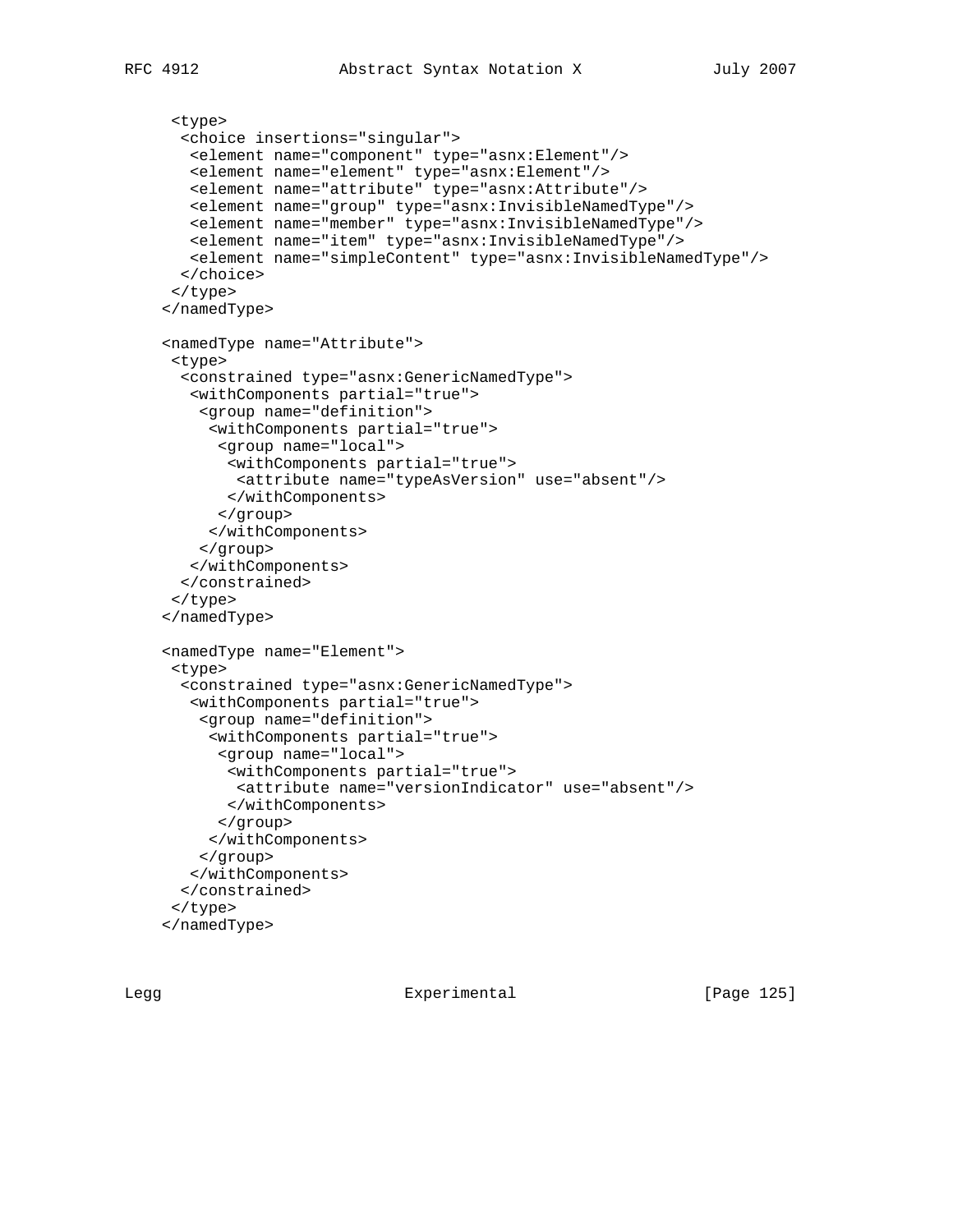```
 <namedType name="InvisibleNamedType">
  <type>
  <constrained type="asnx:GenericNamedType">
    <withComponents partial="true">
     <group name="definition">
      <withComponents partial="true">
      <group name="reference" use="absent"/>
       <group name="local">
        <withComponents partial="true">
        <attribute name="typeAsVersion" use="absent"/>
         <attribute name="versionIndicator" use="absent"/>
        </withComponents>
       </group>
      </withComponents>
    </group>
   </withComponents>
  </constrained>
 </type>
```

```
 </namedType>
```

```
 <namedType name="GenericNamedType">
 <type>
   <sequence insertions="hollow">
   <optional>
    <element name="annotation" type="asnx:Annotation"/>
    </optional>
   <optional>
    <attribute name="identifier" type="asnx:IdentifierOrEmpty"/>
    </optional>
   <group name="definition">
    <type>
      <choice>
       <group name="reference" type="asnx:DefinedComponent"/>
      <group name="local" type="asnx:LocalComponent"/>
     </choice>
     </type>
   </group>
   </sequence>
 </type>
 </namedType>
 <namedType name="IdentifierOrEmpty">
 <type>
   <constrained type="asnx:UTF8String">
   <union>
    <includes type="asnx:Identifier"/>
    <literalValue></literalValue>
    </union>
```
Legg Experimental [Page 126]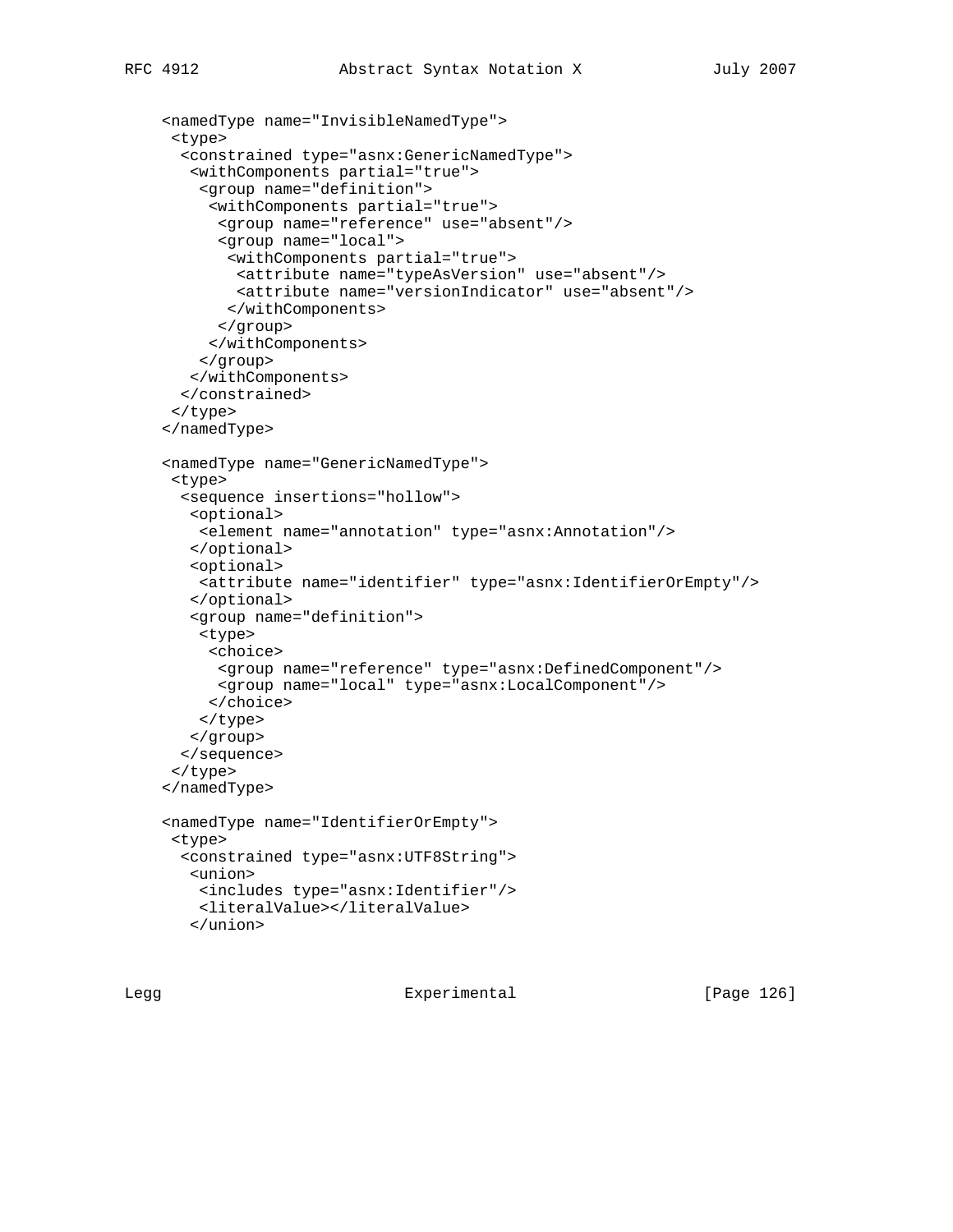```
 </constrained>
 </type>
 </namedType>
 <namedType name="DefinedComponent">
 <type>
   <constrained>
    <type>
     <sequence insertions="hollow">
      <group name="name">
       <type>
        <choice insertions="none">
         <attribute name="ref" type="asnx:QName"/>
         <attribute name="elementType" type="asnx:Name"/>
        </choice>
       </type>
      </group>
      <optional>
       <attribute name="namespace" type="asnx:AnyURI"/>
      </optional>
      <optional>
       <attribute name="context" type="asnx:AnyURI"/>
      </optional>
      <optional>
       <attribute name="embedded" type="asnx:BOOLEAN"/>
      </optional>
      <optional>
       <group name="prefixes" type="asnx:EncodingPrefixes"/>
      </optional>
     </sequence>
    </type>
    <union>
     <withComponents partial="true">
      <group name="name">
       <withComponents>
        <attribute name="ref" use="present"/>
       </withComponents>
      </group>
      <attribute name="namespace" use="absent"/>
     </withComponents>
     <withComponents partial="true">
      <group name="name">
      <withComponents>
        <attribute name="elementType" use="present"/>
       </withComponents>
      </group>
      <attribute name="embedded" use="absent"/>
     </withComponents>
```
Legg Experimental [Page 127]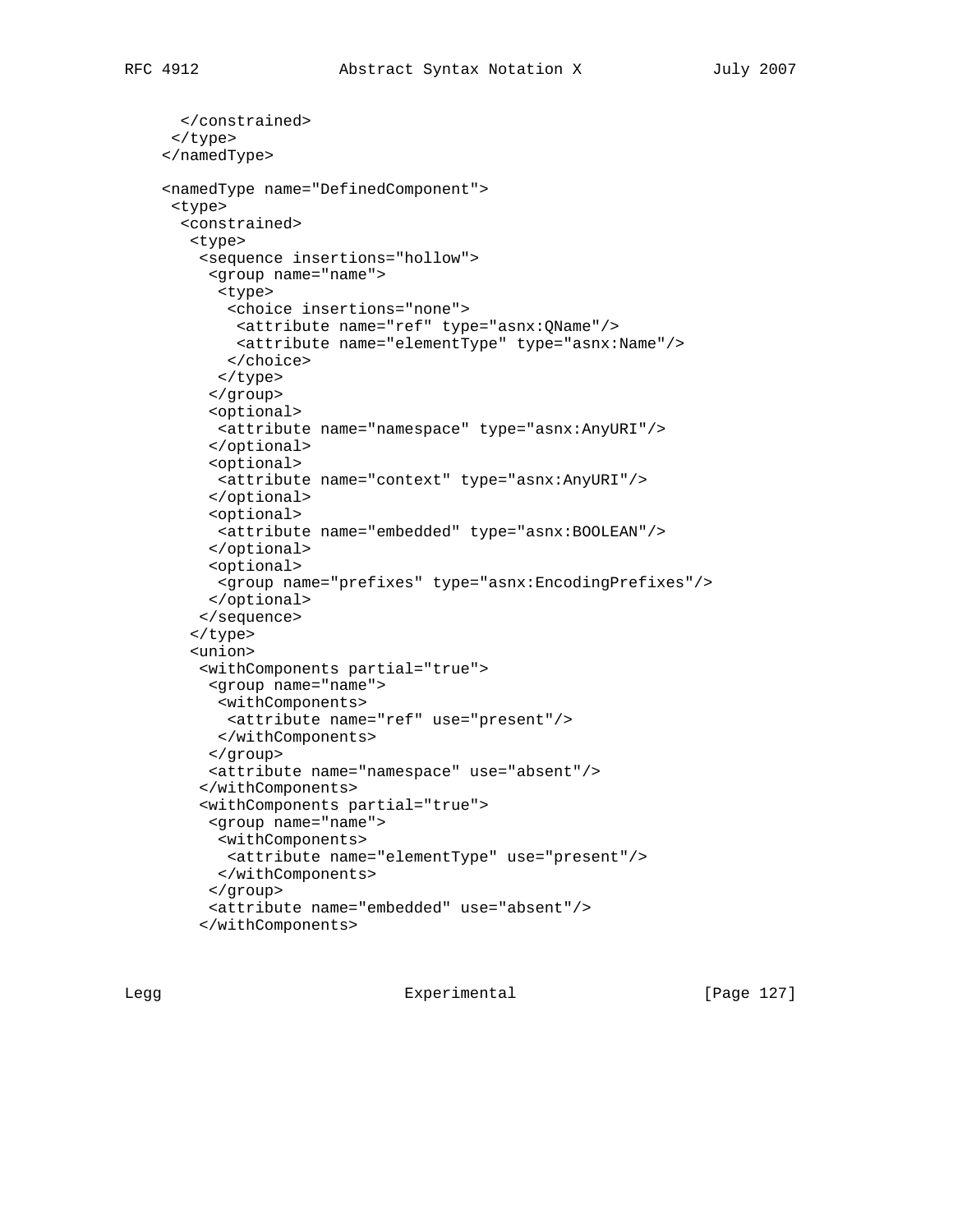```
 </union>
  </constrained>
 </type>
 </namedType>
 <namedType name="LocalComponent">
 <type>
  <sequence>
   <attribute name="name" type="asnx:NCName"/>
   <optional>
    <attribute name="typeAsVersion" type="asnx:BOOLEAN"/>
   </optional>
    <optional>
    <attribute name="versionIndicator" type="asnx:BOOLEAN"/>
   </optional>
   <group name="type" type="asnx:Type"/>
  </sequence>
 </type>
 </namedType>
 <namedType name="Type">
```

```
 <type>
  <choice insertions="none">
   <attribute name="type" identifier="typeRef" type="asnx:QName"/>
   <element name="type" type="asnx:ElementFormType"/>
  </choice>
 </type>
 </namedType>
 <namedType name="ElementFormType">
 <type>
  <sequence insertions="hollow">
   <optional>
    <element name="annotation" type="asnx:Annotation"/>
    </optional>
    <optional>
    <attribute name="explicit" type="asnx:BOOLEAN"/>
    </optional>
    <group name="definition">
    <type>
      <choice>
       <group name="reference" type="asnx:DefinedType"/>
       <element name="expanded" type="asnx:ExpandedType"/>
       <attribute name="ancestor">
        <type>
         <constrained type="asnx:INTEGER">
          <range>
```

```
 <minInclusive literalValue="1"/>
```
Legg Experimental [Page 128]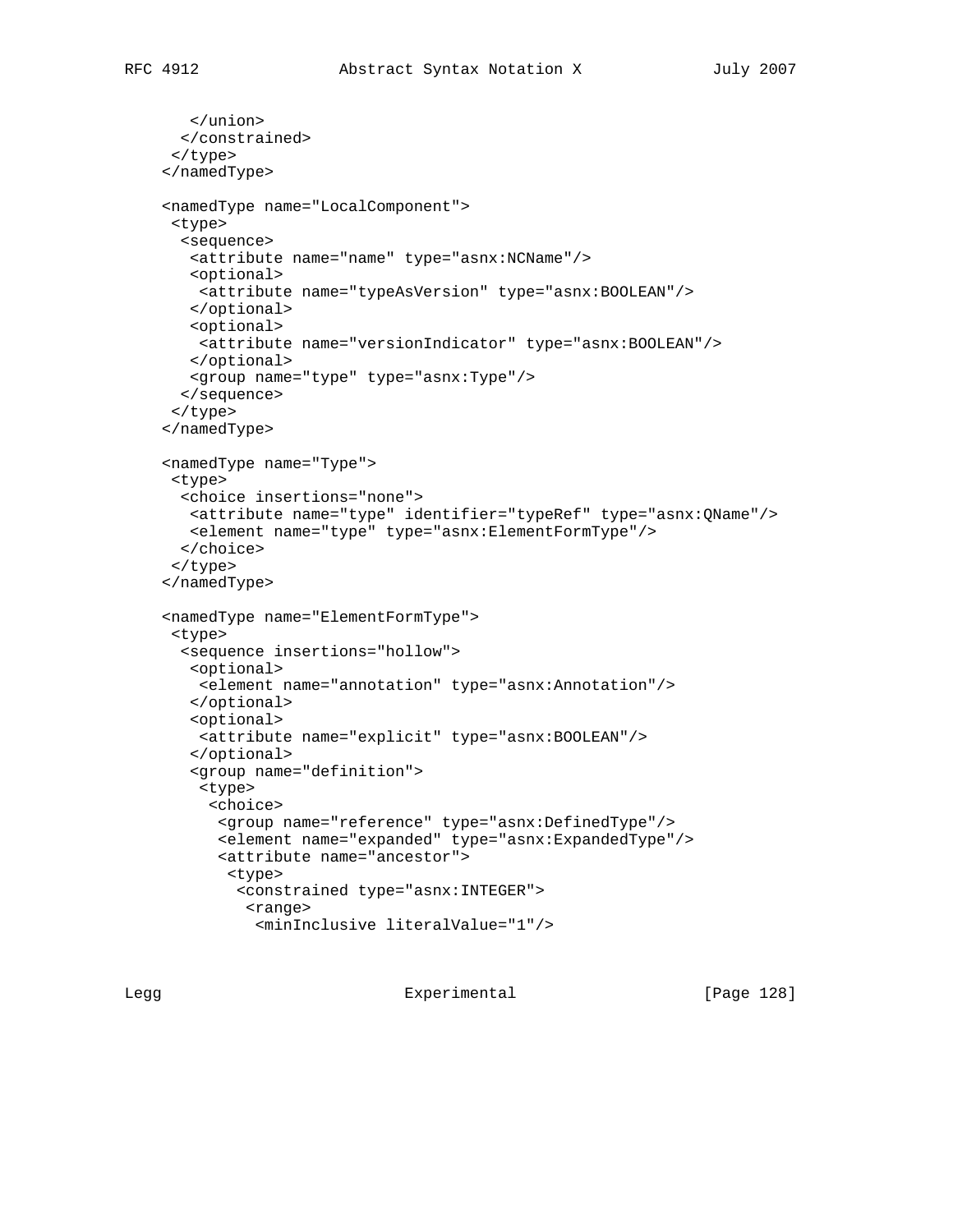```
 </range>
         </constrained>
        </type>
       </attribute>
       <element name="namedBitList" type="asnx:NamedBitList"/>
       <element name="namedNumberList" type="asnx:NamedNumberList"/>
       <element name="enumerated" type="asnx:EnumeratedType"/>
       <element name="tagged" type="asnx:TaggedType"/>
       <element name="prefixed" type="asnx:EncodingPrefixedType"/>
       <element name="selection" type="asnx:SelectionType"/>
       <element name="instanceOf" type="asnx:InstanceOfType"/>
       <element name="fromClass" type="asnx:ObjectClassFieldType"/>
       <element name="fromObjects"
                type="asnx:InformationFromObjects"/>
       <element name="sequence" type="asnx:SequenceType"/>
       <element name="set" type="asnx:SetType"/>
       <element name="choice" type="asnx:ChoiceType"/>
       <element name="union" type="asnx:UnionType"/>
       <element name="sequenceOf" type="asnx:SequenceOfType"/>
       <element name="setOf" type="asnx:SetOfType"/>
       <element name="list" type="asnx:ListType"/>
       <element name="constrained" type="asnx:ConstrainedType"/>
      </choice>
    </type>
    </group>
   </sequence>
  </type>
 </namedType>
 <namedType name="DefinedType">
 <type>
   <constrained>
    <type>
     <sequence>
      <group name="name">
       <type>
        <choice insertions="none">
         <attribute name="ref" type="asnx:QName"/>
         <attribute name="elementType" type="asnx:Name"/>
        </choice>
       </type>
      </group>
      <optional>
      <attribute name="context" type="asnx:AnyURI"/>
      </optional>
      <optional>
```
 <attribute name="embedded" type="asnx:BOOLEAN"/> </optional>

Legg **Experimental** Experimental [Page 129]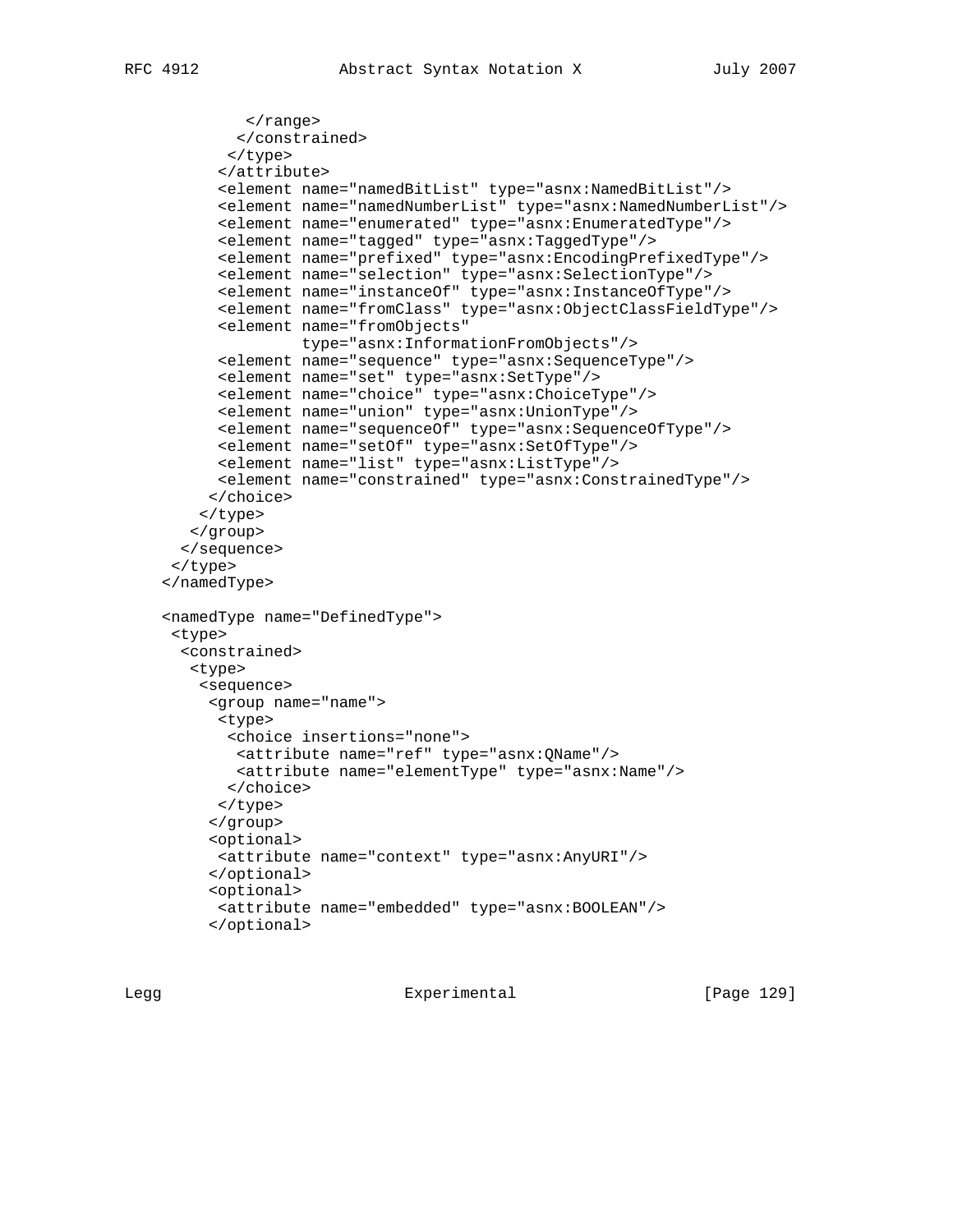```
 </sequence>
    </type>
    <union>
     <withComponents partial="true">
      <group name="name">
      <withComponents>
       <attribute name="ref" use="present"/>
       </withComponents>
      </group>
     </withComponents>
     <withComponents partial="true">
      <group name="name">
       <withComponents>
        <attribute name="elementType" use="present"/>
       </withComponents>
      </group>
      <attribute name="embedded" use="absent"/>
     </withComponents>
    </union>
   </constrained>
  </type>
 </namedType>
 <namedType name="ExpandedType">
 <type>
   <sequence>
   <optional>
    <attribute name="name" type="asnx:NCName"/>
   </optional>
   <optional>
    <element name="module" type="asnx:ReferencedModule"/>
   </optional>
   <group name="type" type="asnx:Type"/>
  </sequence>
 </type>
 </namedType>
 <namedType name="ReferencedModule">
 <type>
   <sequence>
   <optional>
    <attribute name="name" type="asnx:ModuleReference"/>
   </optional>
    <optional>
    <attribute name="identifier" type="asnx:DefinitiveIdentifier"/>
   </optional>
    <optional>
     <attribute name="schemaIdentity" type="asnx:AnyURI"/>
```
Legg Experimental [Page 130]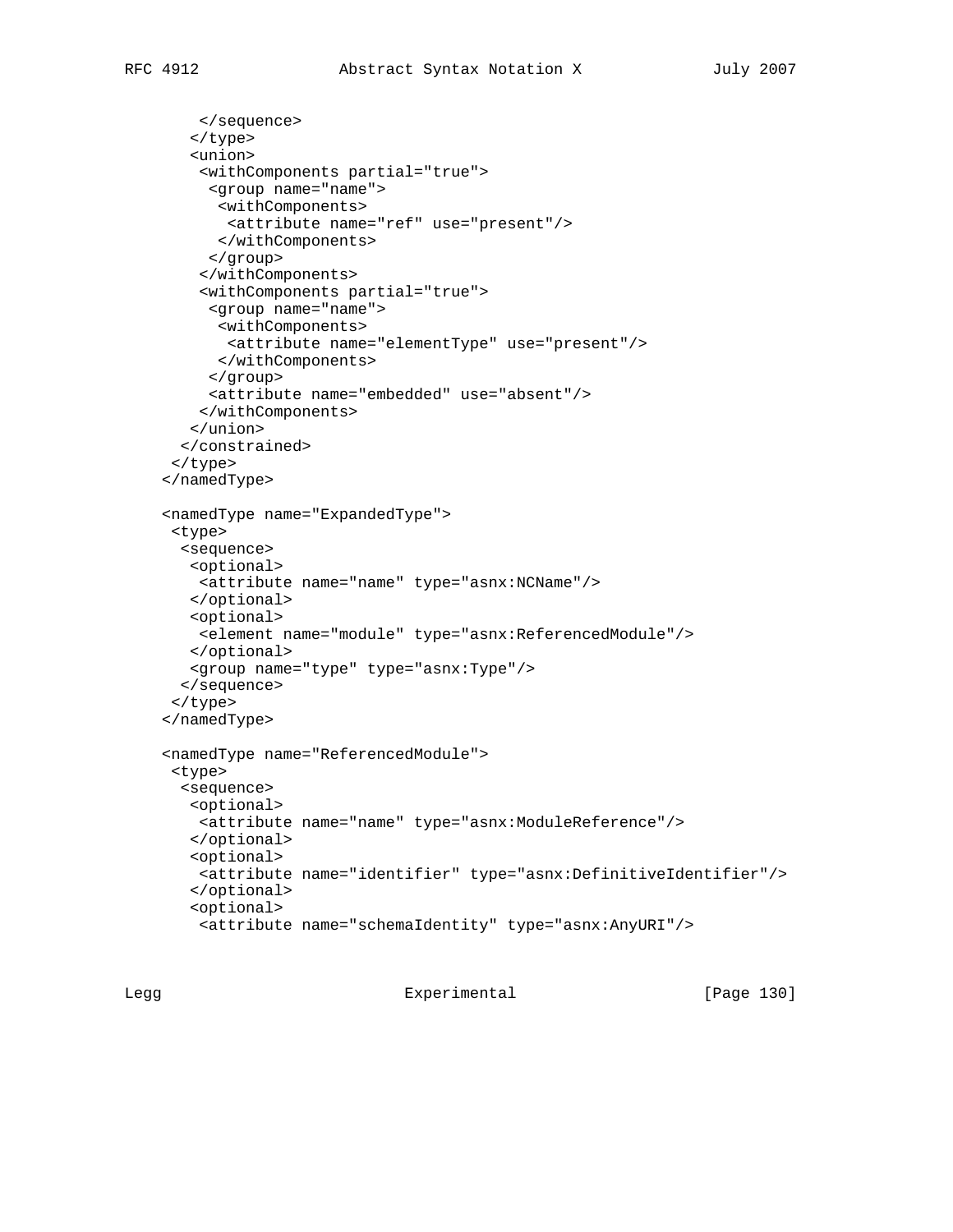```
 </optional>
   </sequence>
  </type>
 </namedType>
 <namedType name="NamedBitList">
 <type>
  <sequenceOf minSize="1">
   <element name="namedBit" type="asnx:NamedBit"/>
  </sequenceOf>
  </type>
 </namedType>
 <namedType name="NamedBit">
  <type>
  <sequence>
   <attribute name="name" type="asnx:NCName"/>
   <optional>
     <attribute name="identifier" type="asnx:Identifier"/>
   </optional>
    <attribute name="bit">
     <type>
      <constrained type="asnx:INTEGER">
       <range>
        <minInclusive literalValue="0"/>
       </range>
      </constrained>
     </type>
   </attribute>
   </sequence>
  </type>
 </namedType>
 <namedType name="NamedNumberList">
  <type>
   <sequenceOf minSize="1">
   <element name="namedNumber" type="asnx:NamedNumber"/>
  </sequenceOf>
  </type>
 </namedType>
 <namedType name="NamedNumber">
 <type>
  <sequence>
   <attribute name="name" type="asnx:NCName"/>
   <optional>
     <attribute name="identifier" type="asnx:Identifier"/>
    </optional>
```
Legg Experimental [Page 131]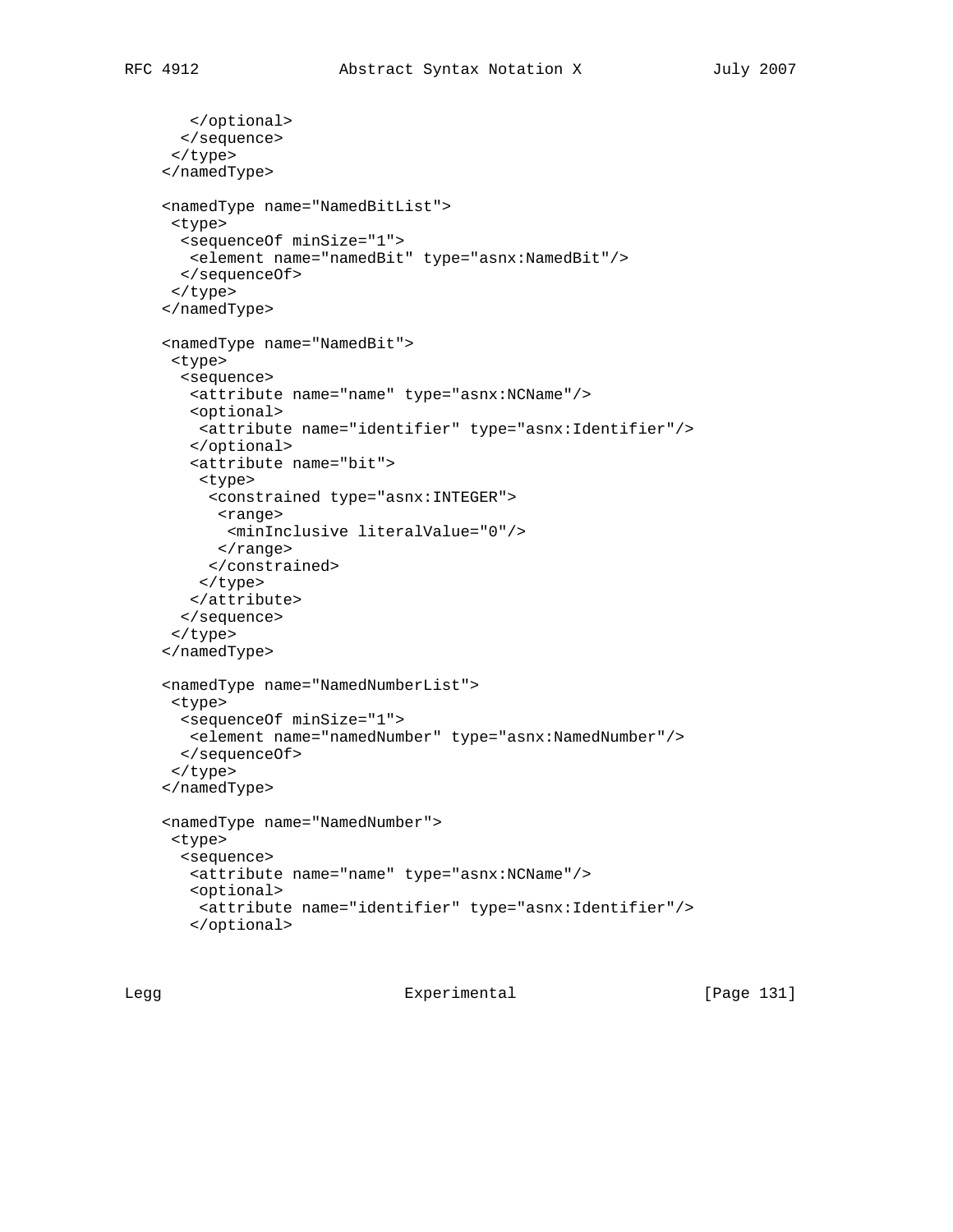<attribute name="number" type="asnx:INTEGER"/>

```
 </sequence>
 </type>
 </namedType>
 <namedType name="EnumeratedType">
 <type>
   <sequence>
   <group name="root" type="asnx:Enumeration"/>
    <optional>
     <element name="extension">
      <type>
       <sequence>
        <optional>
         <element name="exception" type="asnx:ExceptionSpec"/>
        </optional>
        <optional>
         <group name="additions" type="asnx:Enumeration"/>
        </optional>
       </sequence>
      </type>
    </element>
   </optional>
   </sequence>
 </type>
 </namedType>
 <namedType name="Enumeration">
 <type>
  <sequenceOf minSize="1">
   <element name="enumeration" type="asnx:EnumerationItem"/>
  </sequenceOf>
 </type>
 </namedType>
 <namedType name="EnumerationItem">
 <type>
   <sequence>
   <attribute name="name" type="asnx:NCName"/>
   <optional>
    <attribute name="identifier" type="asnx:Identifier"/>
   </optional>
   <optional>
    <attribute name="number" type="asnx:INTEGER"/>
   </optional>
  </sequence>
 </type>
 </namedType>
```
Legg Experimental [Page 132]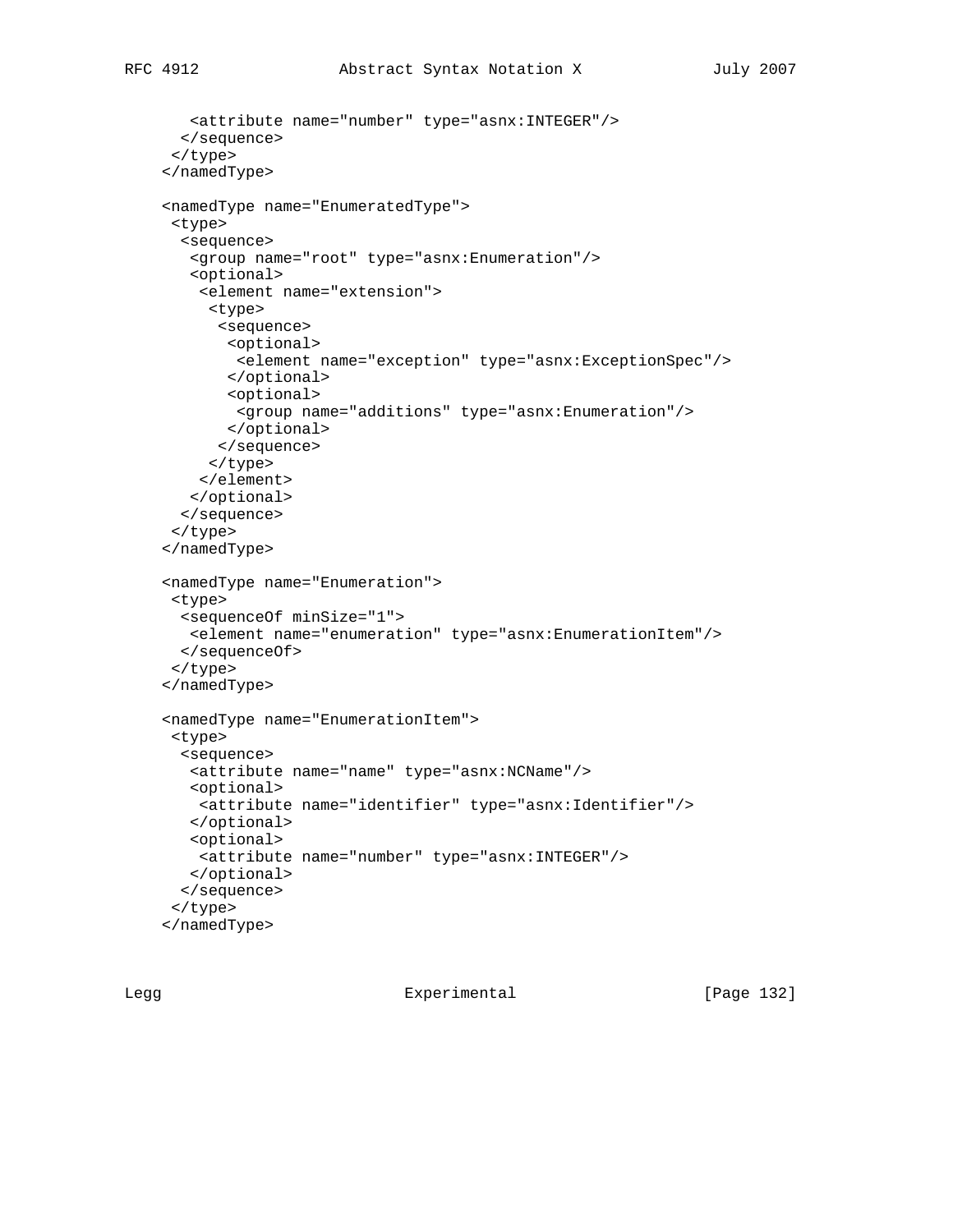```
 <namedType name="Tag">
 <type>
   <sequence>
   <optional>
    <attribute name="tagClass" type="asnx:TagClass"/>
   </optional>
   <attribute name="number">
    <type>
      <constrained type="asnx:INTEGER">
      <range>
        <minInclusive literalValue="0"/>
      </range>
      </constrained>
    </type>
    </attribute>
   <optional>
    <attribute name="tagging" type="asnx:Tagging"/>
   </optional>
   </sequence>
 </type>
 </namedType>
 <namedType name="TaggedType">
 <type>
  <sequence>
   <componentsOf type="asnx:Tag"/>
   <group name="type" type="asnx:Type"/>
  </sequence>
 </type>
 </namedType>
 <namedType name="TagClass">
 <type>
  <enumerated>
   <enumeration name="universal"/>
   <enumeration name="application"/>
   <enumeration name="private"/>
  </enumerated>
 </type>
 </namedType>
 <namedType name="Tagging">
 <type>
  <enumerated>
   <enumeration name="explicit"/>
   <enumeration name="implicit"/>
  </enumerated>
 </type>
```
Legg Experimental [Page 133]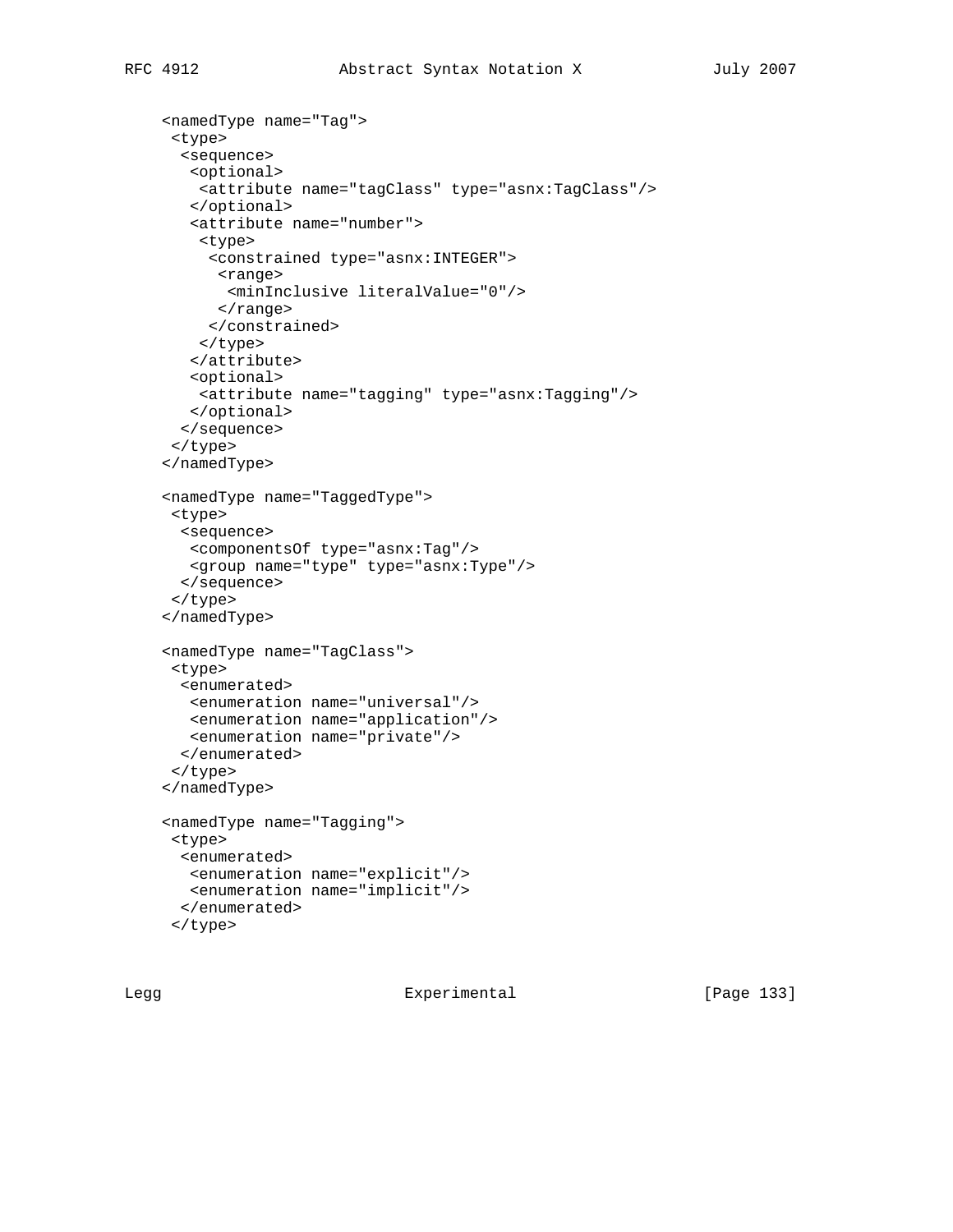```
 </namedType>
 <namedType name="EncodingPrefixedType">
 <type>
  <sequence insertions="hollow">
   <group name="prefixes" type="asnx:EncodingPrefixes"/>
   <group name="type" type="asnx:Type"/>
  </sequence>
  </type>
 </namedType>
 <namedType name="EncodingPrefixes">
 <type>
  <sequenceOf minSize="1">
   <group name="prefix" type="asnx:EncodingPrefix"/>
  </sequenceOf>
 </type>
 </namedType>
 <namedType name="EncodingPrefix">
 <type>
  <choice insertions="singular">
   <element name="TAG" identifier="tag" type="asnx:Tag"/>
   <element name="GSER" identifier="gser"
             type="asnx:GSER-EncodingInstruction"/>
   <element name="XER" identifier="xer"
             type="asnx:XER-EncodingInstruction"/>
    <!-- plus encoding instructions
         for other encoding rules in the future -->
  </choice>
  </type>
 </namedType>
 <namedType name="SelectionType">
  <type>
  <sequence>
    <group name="alternative">
     <type>
      <choice insertions="singular">
      <attribute name="component" type="asnx:QName"/>
       <attribute name="element" type="asnx:QName"/>
      <attribute name="attribute" type="asnx:QName"/>
      <attribute name="group" type="asnx:QName"/>
      <attribute name="member" type="asnx:QName"/>
      </choice>
    </type>
    </group>
    <group name="type" type="asnx:Type"/>
```
Legg Experimental [Page 134]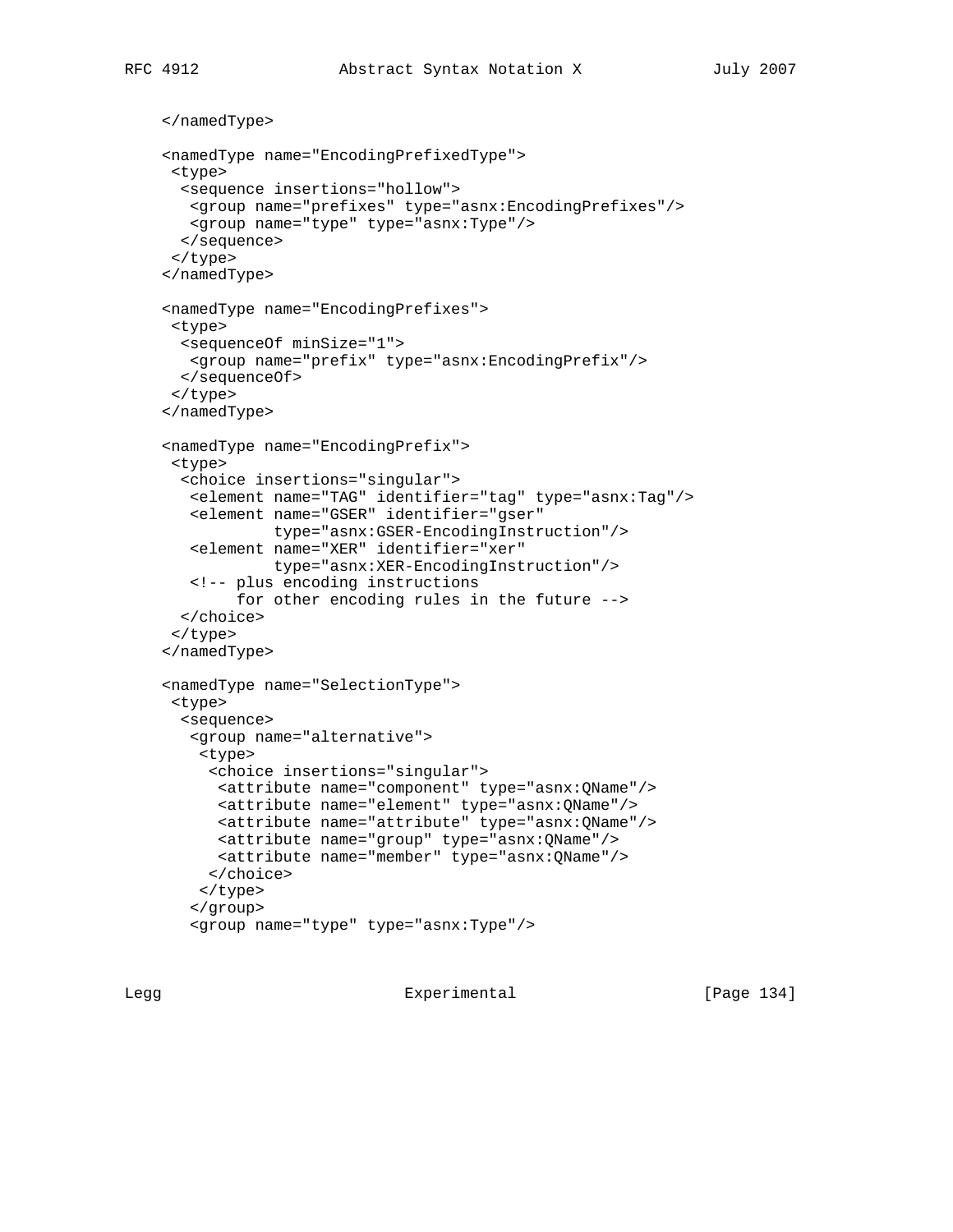```
 </sequence>
  </type>
 </namedType>
 <namedType name="InstanceOfType" type="asnx:DefinedObjectClass"/>
 <namedType name="ObjectClassFieldType">
  <type>
  <sequence>
   <group name="objectClass" type="asnx:DefinedObjectClass"/>
    <group name="fieldName" type="asnx:FieldName"/>
   </sequence>
  </type>
 </namedType>
 <namedType name="FieldName">
 <type>
   <choice insertions="singular">
   <attribute name="fieldName" identifier="fieldNameAtt"
              type="asnx:PrimitiveFieldNames"/>
    <element name="fieldName" type="asnx:PrimitiveFieldNames"/>
   </choice>
  </type>
 </namedType>
 <namedType name="PrimitiveFieldNames" type="asnx:UTF8String"/>
 <namedType name="InformationFromObjects">
 <type>
  <sequence insertions="hollow">
   <group name="referencedObjects" type="asnx:ReferencedObjects"/>
   <group name="fieldName" type="asnx:FieldName"/>
  </sequence>
  </type>
 </namedType>
 <namedType name="ReferencedObjects">
  <type>
   <choice insertions="singular">
   <group name="object" type="asnx:Object"/>
   <group name="objectSet" type="asnx:ObjectSet"/>
   </choice>
  </type>
 </namedType>
 <namedType name="Insertions">
 <type>
   <enumerated>
```
Legg Experimental [Page 135]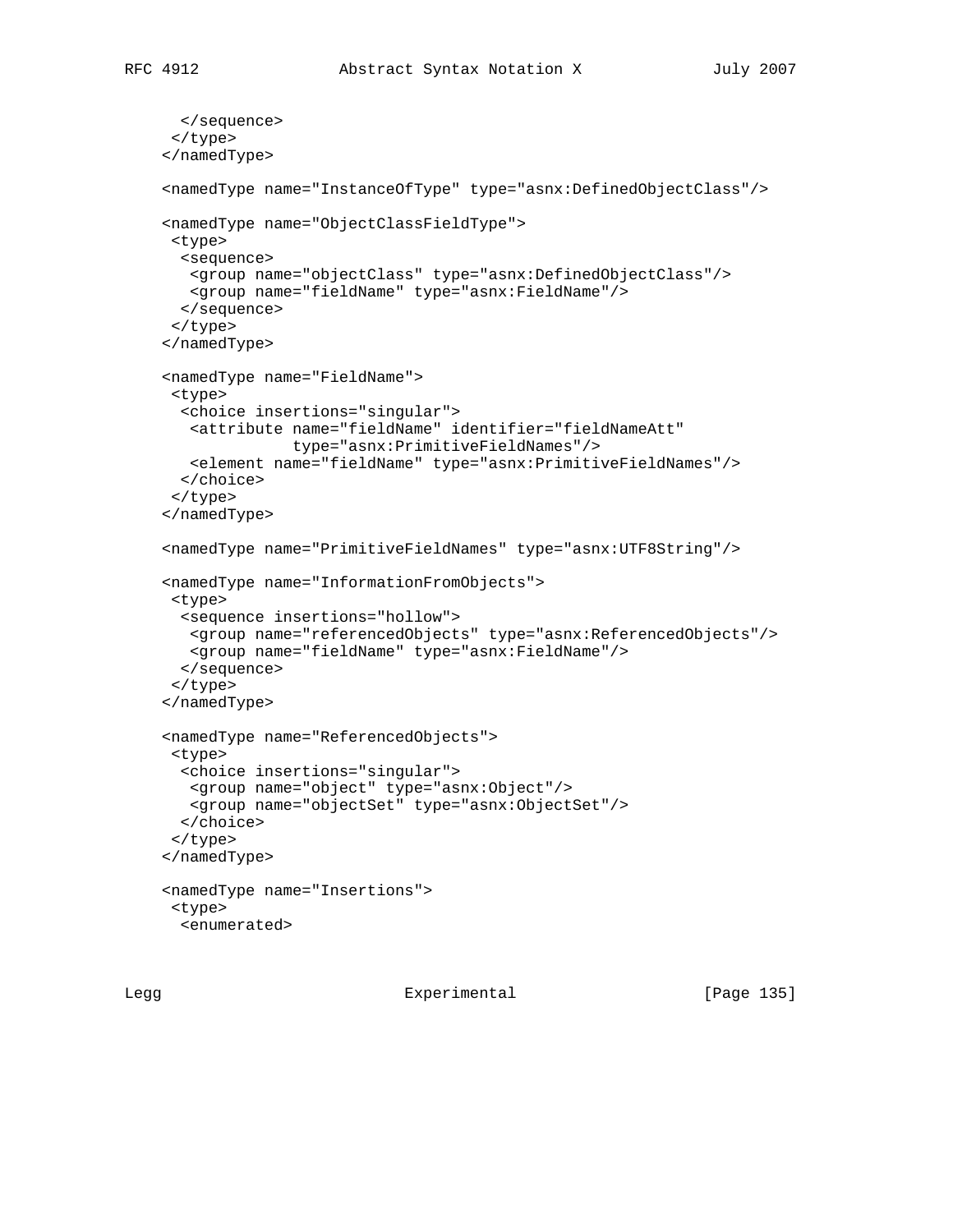```
 <enumeration name="none"/>
    <enumeration name="hollow"/>
   <enumeration name="singular"/>
   <enumeration name="uniform"/>
   <enumeration name="multiform"/>
   </enumerated>
  </type>
 </namedType>
 <namedType name="SequenceType">
  <type>
   <sequence insertions="hollow">
    <optional>
     <attribute name="insertions" type="asnx:Insertions"/>
    </optional>
    <optional>
     <group name="root" type="asnx:ComponentTypeList"/>
    </optional>
    <optional>
     <group name="extensionAndFinal">
      <type>
       <sequence insertions="hollow">
        <element name="extension">
         <type>
          <sequence insertions="hollow">
           <optional>
            <element name="exception" type="asnx:ExceptionSpec"/>
           </optional>
           <optional>
            <group name="additions" type="asnx:ExtensionAdditions"/>
           </optional>
          </sequence>
         </type>
        </element>
        <optional>
         <group name="root" type="asnx:ComponentTypeList"/>
        </optional>
       </sequence>
      </type>
     </group>
   </optional>
   </sequence>
  </type>
 </namedType>
 <namedType name="ComponentTypeList">
  <type>
   <sequenceOf minSize="1">
```
Legg Experimental [Page 136]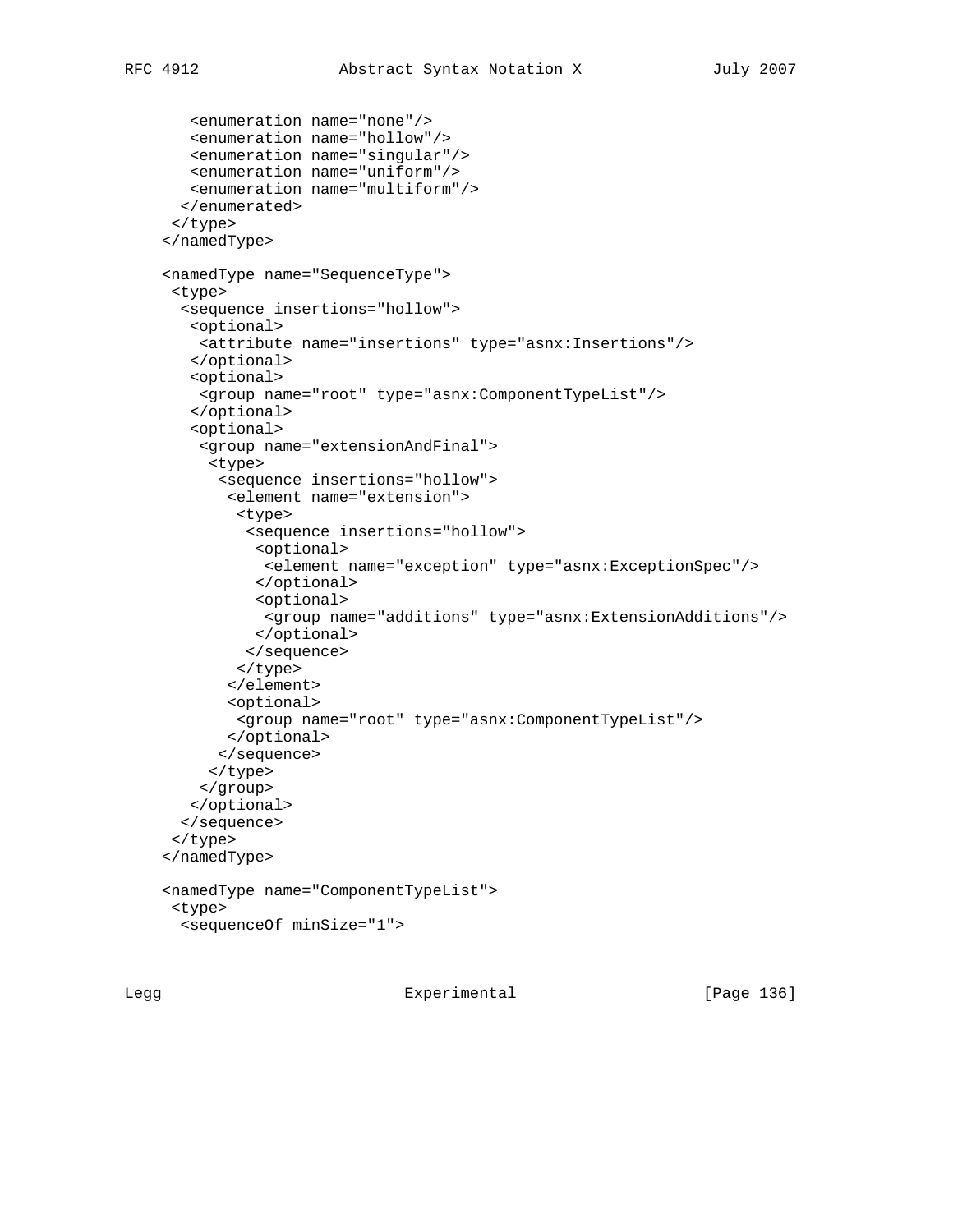```
 <group name="componentType" type="asnx:ComponentType"/>
  </sequenceOf>
 </type>
 </namedType>
 <namedType name="ComponentType">
 <type>
   <choice insertions="none">
   <group name="component" type="asnx:SequenceNamedType"/>
    <element name="optional">
     <type>
      <sequence>
       <group name="component" type="asnx:SequenceNamedType"/>
       <optional>
        <element name="default" type="asnx:Value"/>
       </optional>
     </sequence>
     </type>
    </element>
    <element name="componentsOf" type="asnx:Type"/>
   </choice>
 </type>
 </namedType>
 <namedType name="SequenceNamedType">
 <type>
   <constrained type="asnx:NamedType">
   <withComponents partial="true">
    <element name="member" use="absent"/>
    <element name="item" use="absent"/>
   </withComponents>
   </constrained>
  </type>
 </namedType>
 <namedType name="ExtensionAdditions">
 <type>
   <sequenceOf minSize="1">
   <group name="addition" type="asnx:ExtensionAddition"/>
  </sequenceOf>
 </type>
 </namedType>
 <namedType name="ExtensionAddition">
 <type>
   <choice insertions="none">
    <element name="extensionGroup"
             type="asnx:ExtensionAdditionGroup"/>
```
Legg Experimental [Page 137]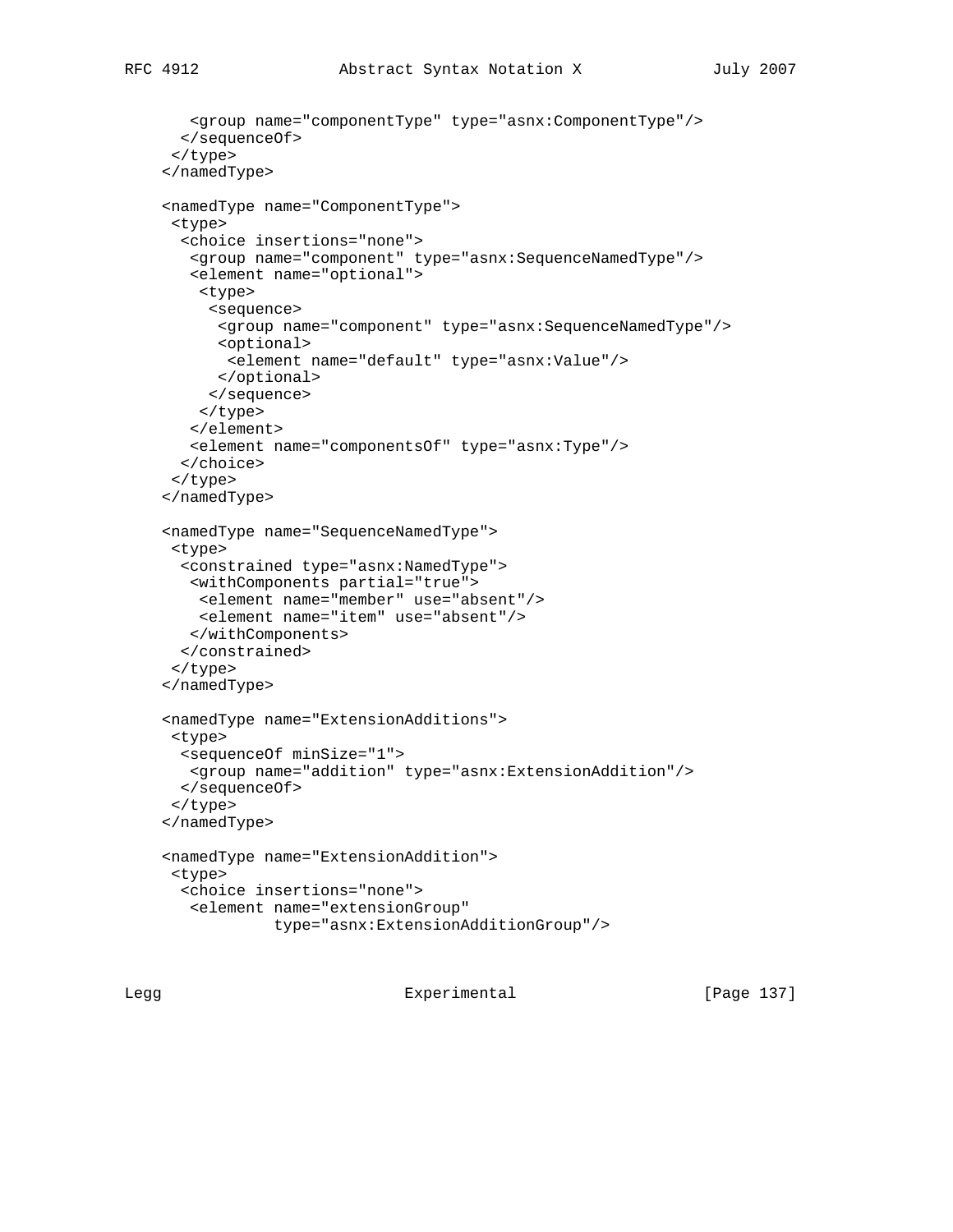```
 <group name="componentType" type="asnx:ComponentType"/>
   </choice>
 </type>
 </namedType>
 <namedType name="ExtensionAdditionGroup">
 <type>
   <sequence insertions="hollow">
   <optional>
    <attribute name="version" type="asnx:VersionNumber"/>
   </optional>
   <group name="componentTypes" type="asnx:ComponentTypeList"/>
   </sequence>
 </type>
 </namedType>
 <namedType name="VersionNumber">
 <type>
```

```
 <constrained type="asnx:INTEGER">
  <range>
    <minInclusive literalValue="2"/>
 \langle range>
 </constrained>
 </type>
```

```
 </namedType>
 <namedType name="SetType" type="asnx:SequenceType"/>
```

```
 <namedType name="ChoiceOrUnionType">
 <type>
  <sequence insertions="hollow">
   <optional>
    <attribute name="insertions" type="asnx:Insertions"/>
   </optional>
    <optional>
    <attribute name="precedence" type="asnx:PrecedenceList"/>
    </optional>
    <group name="root" type="asnx:AlternativeTypeList"/>
    <optional>
     <element name="extension">
      <type>
       <sequence insertions="hollow">
        <optional>
        <element name="exception" type="asnx:ExceptionSpec"/>
        </optional>
        <optional>
         <group name="additions"
                type="asnx:ExtensionAdditionAlternatives"/>
```
Legg Experimental [Page 138]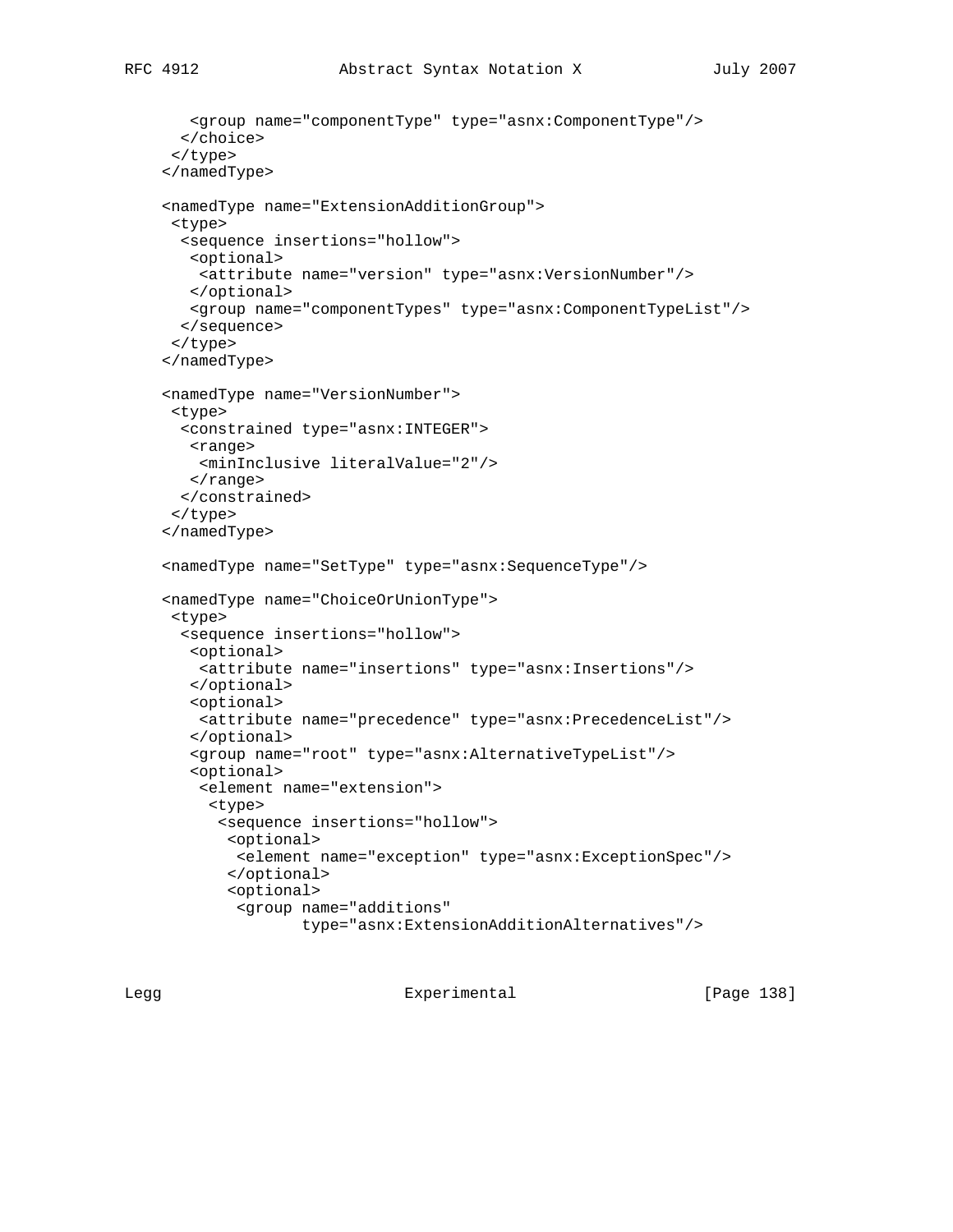```
 </optional>
       </sequence>
      </type>
    </element>
   </optional>
   </sequence>
 </type>
 </namedType>
 <namedType name="PrecedenceList">
 <type>
  <list minSize="1">
   <item name="member" type="asnx:QName"/>
   </list>
 </type>
 </namedType>
 <namedType name="AlternativeTypeList">
 <type>
  <sequenceOf minSize="1">
   <group name="component" type="asnx:ChoiceOrUnionNamedType"/>
  </sequenceOf>
 </type>
 </namedType>
 <namedType name="ChoiceOrUnionNamedType">
 <type>
   <constrained type="asnx:NamedType">
   <withComponents partial="true">
    <element name="item" use="absent"/>
    <element name="simpleContent" use="absent"/>
   </withComponents>
   </constrained>
 </type>
 </namedType>
 <namedType name="ExtensionAdditionAlternatives">
 <type>
   <sequenceOf minSize="1">
   <group name="addition" type="asnx:ExtensionAdditionAlternative"/>
  </sequenceOf>
 </type>
 </namedType>
 <namedType name="ExtensionAdditionAlternative">
 <type>
   <choice insertions="none">
   <element name="extensionGroup"
```
Legg Experimental [Page 139]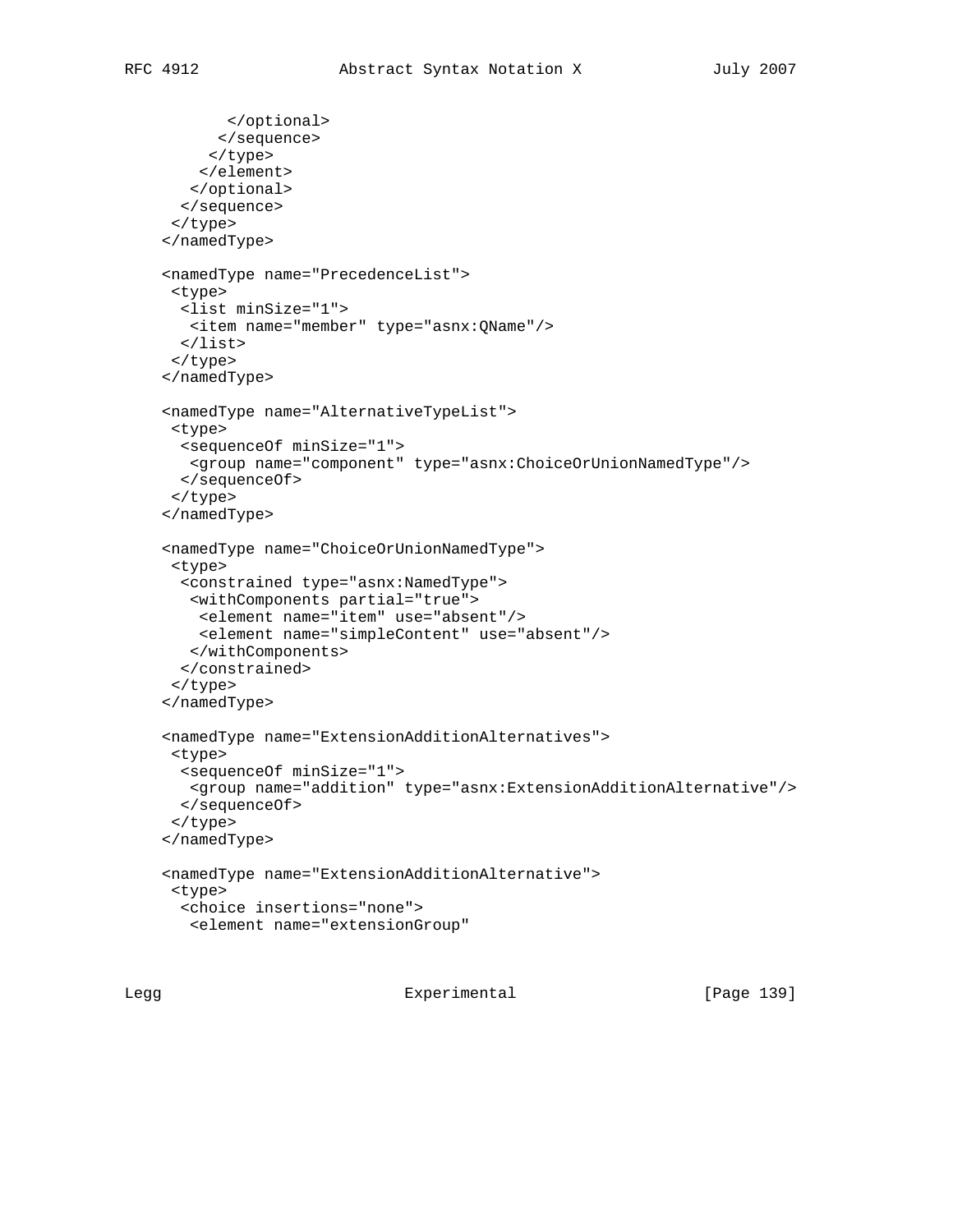```
 type="asnx:ExtensionAdditionAlternativesGroup"/>
    <group name="component" type="asnx:ChoiceOrUnionNamedType"/>
   </choice>
 </type>
 </namedType>
 <namedType name="ExtensionAdditionAlternativesGroup">
 <type>
   <sequence insertions="hollow">
   <optional>
    <attribute name="version" type="asnx:VersionNumber"/>
    </optional>
    <group name="alternatives" type="asnx:AlternativeTypeList"/>
   </sequence>
 </type>
 </namedType>
 <namedType name="ChoiceType">
 <type>
   <constrained type="asnx:ChoiceOrUnionType">
   <withComponents partial="true">
    <attribute name="precedence" use="absent"/>
     <group name="root">
      <withComponent>
       <includes type="asnx:ChoiceNamedType"/>
      </withComponent>
     </group>
     <element name="extension">
      <withComponents partial="true">
       <group name="additions">
        <withComponent>
         <withComponents partial="true">
          <element name="extensionGroup">
           <withComponents partial="true">
            <group name="alternatives">
             <withComponent>
              <includes type="asnx:ChoiceNamedType"/>
             </withComponent>
            </group>
           </withComponents>
          </element>
          <group name="component">
           <includes type="asnx:ChoiceNamedType"/>
          </group>
         </withComponents>
        </withComponent>
       </group>
      </withComponents>
```
Legg Experimental [Page 140]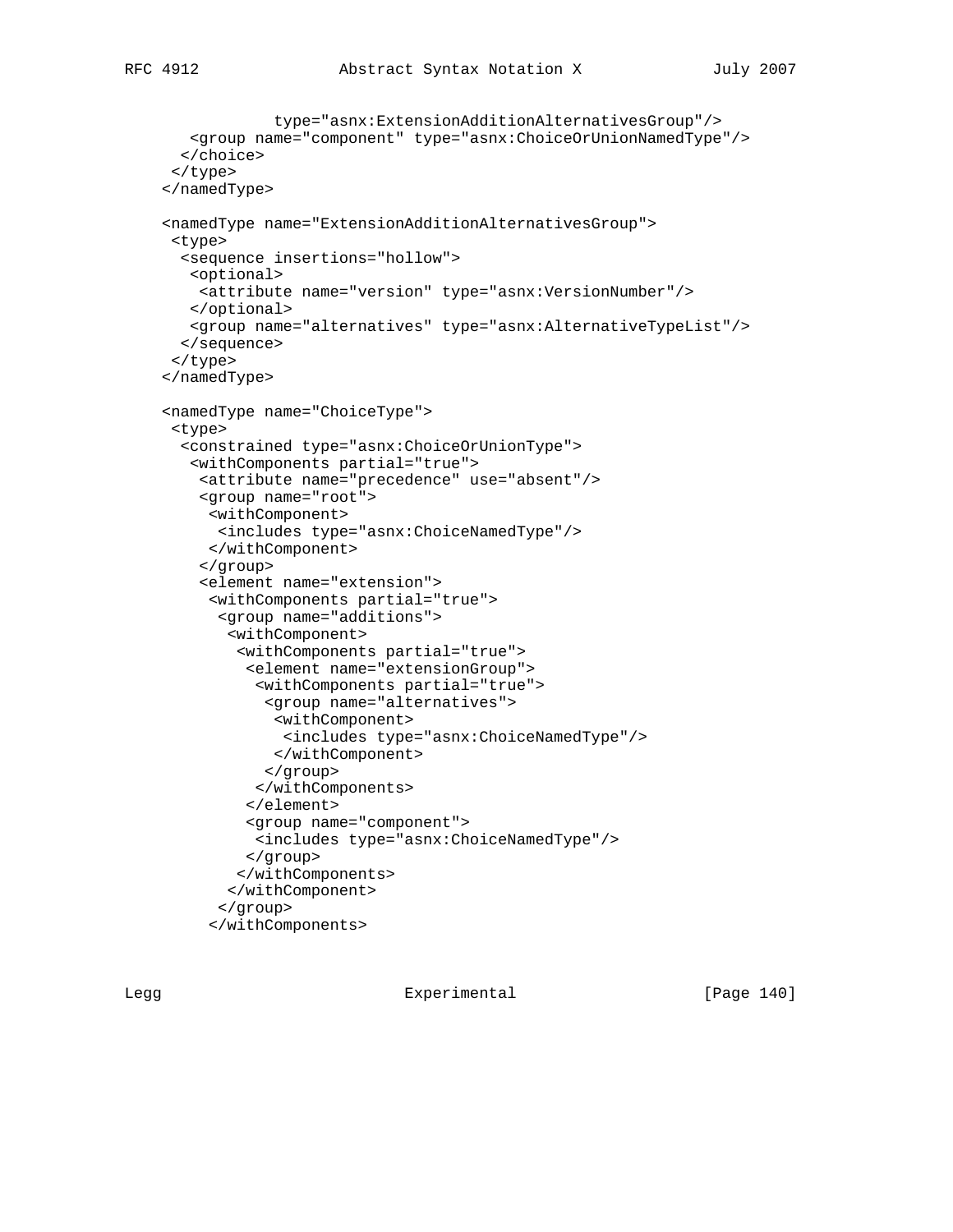```
 </element>
   </withComponents>
   </constrained>
 </type>
 </namedType>
 <namedType name="ChoiceNamedType">
 <type>
   <constrained type="asnx:ChoiceOrUnionNamedType">
   <withComponents partial="true">
     <element name="member" use="absent"/>
    </withComponents>
  </constrained>
 </type>
 </namedType>
 <namedType name="UnionType">
 <type>
   <constrained type="asnx:ChoiceOrUnionType">
   <withComponents partial="true">
    <attribute name="insertions" use="absent"/>
     <group name="root">
      <withComponent>
       <includes type="asnx:UnionNamedType"/>
      </withComponent>
     </group>
     <element name="extension">
      <withComponents partial="true">
       <group name="additions">
        <withComponent>
         <withComponents partial="true">
          <element name="extensionGroup">
           <withComponents partial="true">
            <group name="alternatives">
             <withComponent>
              <includes type="asnx:UnionNamedType"/>
             </withComponent>
            </group>
           </withComponents>
          </element>
          <group name="component">
           <includes type="asnx:UnionNamedType"/>
          </group>
         </withComponents>
        </withComponent>
       </group>
      </withComponents>
     </element>
```
Legg Experimental [Page 141]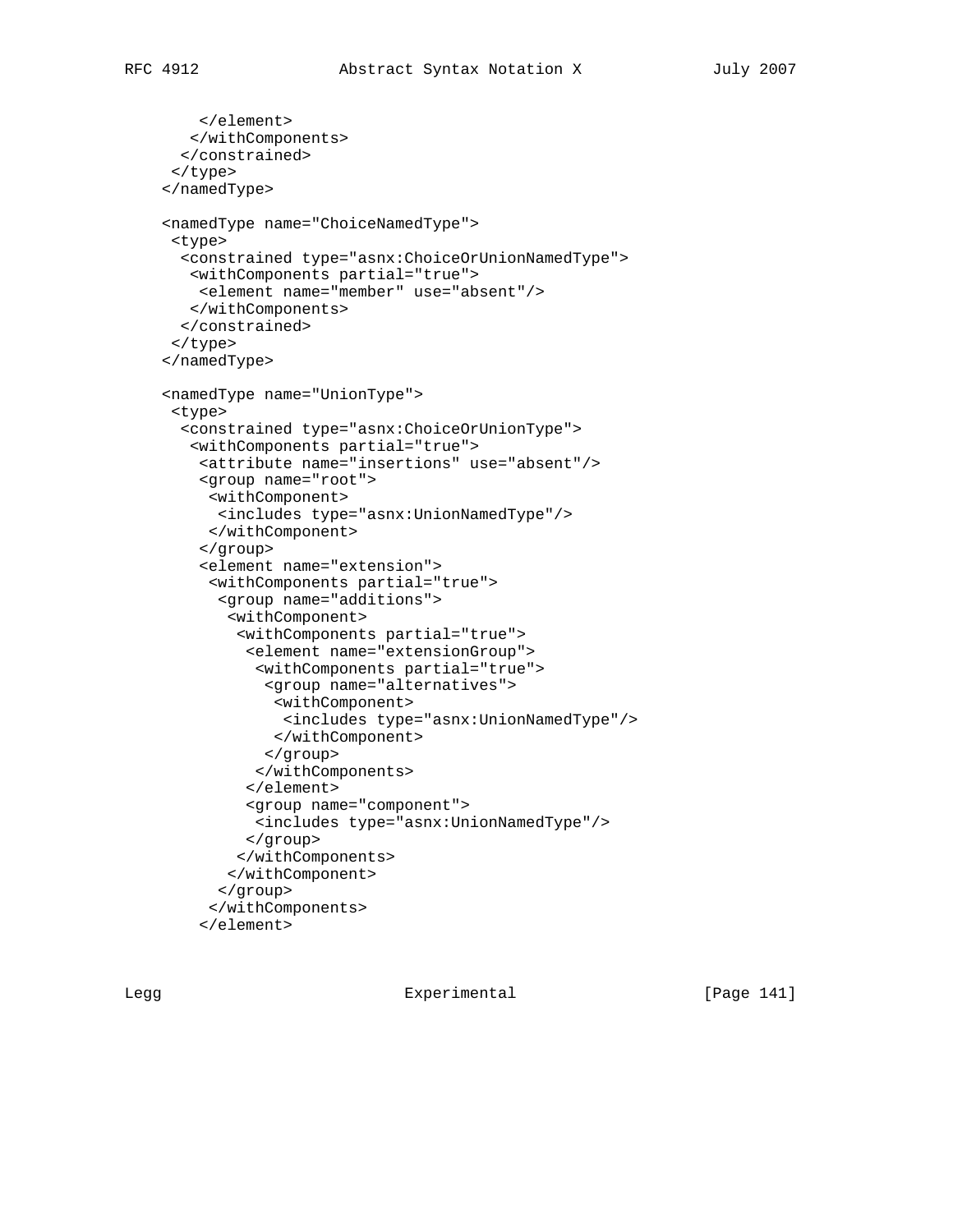```
 </withComponents>
  </constrained>
 </type>
 </namedType>
 <namedType name="UnionNamedType">
 <type>
   <constrained type="asnx:ChoiceOrUnionNamedType">
   <withComponents partial="true">
    <element name="component" use="absent"/>
    <element name="element" use="absent"/>
     <element name="attribute" use="absent"/>
     <element name="group" use="absent"/>
   </withComponents>
   </constrained>
 </type>
 </namedType>
 <namedType name="SequenceOfOrListType">
 <type>
   <sequence>
   <optional>
     <attribute name="minSize">
      <type>
       <constrained type="asnx:INTEGER">
        <range>
         <minInclusive literalValue="0"/>
        </range>
       </constrained>
      </type>
     </attribute>
    </optional>
    <optional>
     <attribute name="maxSize">
      <type>
       <constrained type="asnx:INTEGER">
        <range>
         <minInclusive literalValue="0"/>
        </range>
       </constrained>
     </type>
     </attribute>
    </optional>
    <group name="component">
     <type>
      <constrained type="asnx:NamedType">
       <withComponents partial="true">
        <element name="attribute" use="absent"/>
```
Legg Experimental [Page 142]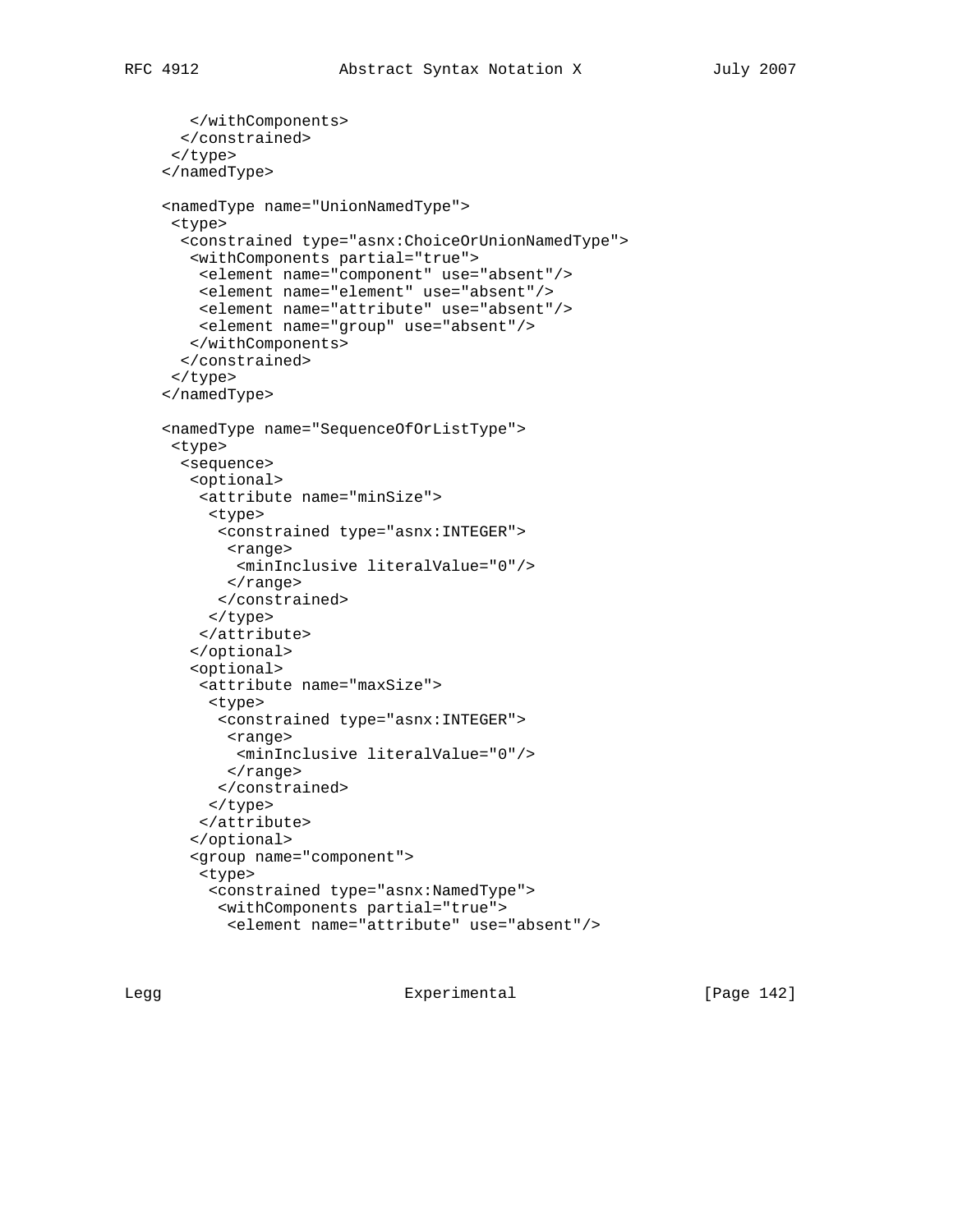```
 <element name="member" use="absent"/>
```

```
 <element name="simpleContent" use="absent"/>
       </withComponents>
      </constrained>
     </type>
   </group>
   </sequence>
 </type>
 </namedType>
 <namedType name="SequenceOfType">
 <type>
   <constrained type="asnx:SequenceOfOrListType">
    <withComponents partial="true">
     <group name="component">
     <withComponents partial="true">
       <element name="item" use="absent"/>
     </withComponents>
    </group>
   </withComponents>
   </constrained>
 </type>
 </namedType>
 <namedType name="SetOfType" type="asnx:SequenceOfType"/>
 <namedType name="ListType">
 <type>
   <constrained type="asnx:SequenceOfOrListType">
   <withComponents partial="true">
    <group name="component">
      <withComponents partial="true">
      <element name="component" use="absent"/>
       <element name="element" use="absent"/>
       <element name="group" use="absent"/>
      </withComponents>
    </group>
    </withComponents>
   </constrained>
 </type>
 </namedType>
 <namedType name="ConstrainedType">
 <type>
  <sequence insertions="hollow">
   <group name="type" type="asnx:Type"/>
   <group name="constraint" type="asnx:Constraint"/>
   </sequence>
```
Legg **Experimental** Experimental [Page 143]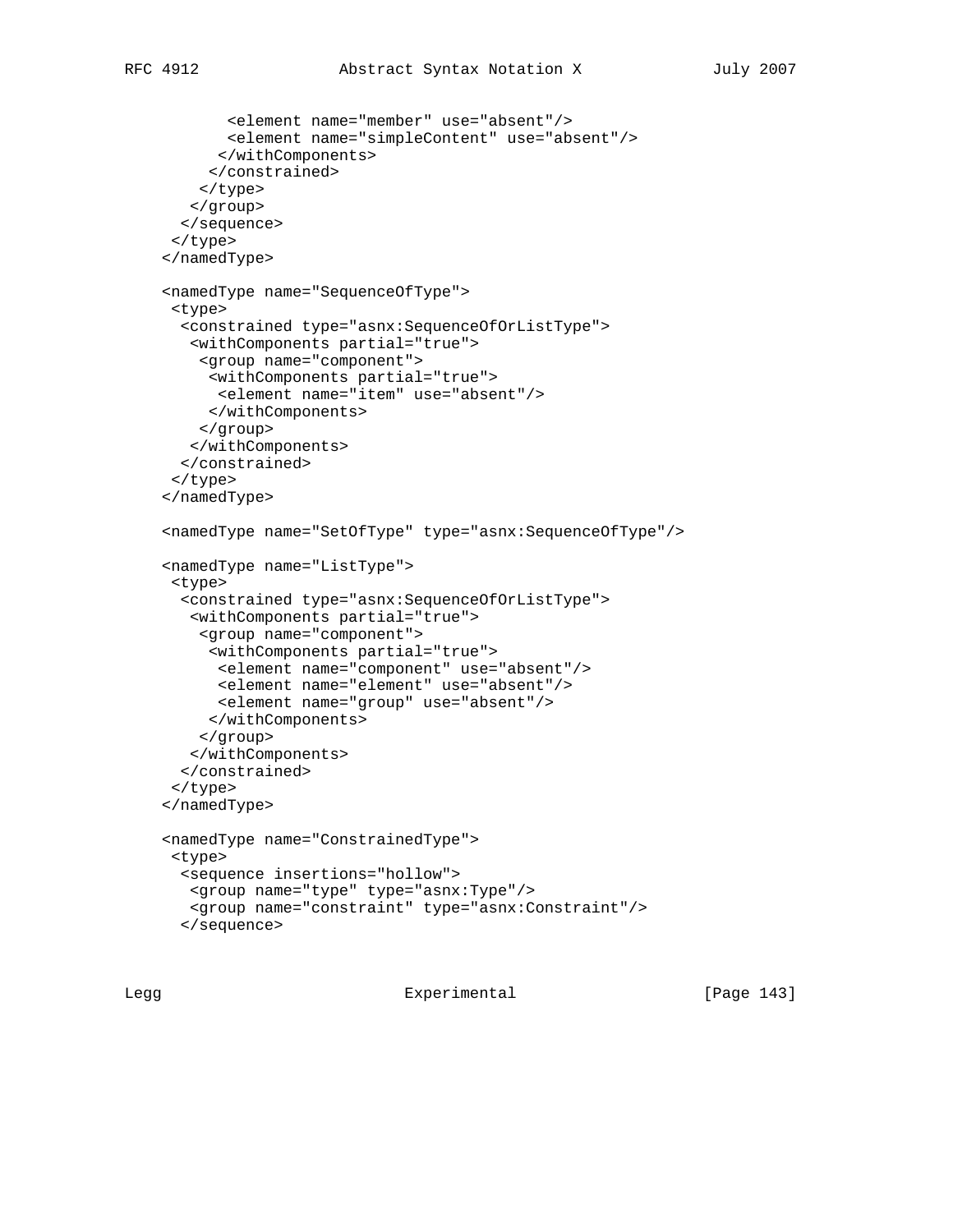```
 </type>
 </namedType>
 <namedType name="Constraint">
 <type>
   <sequence>
   <group name="constraintSpec">
     <type>
      <choice insertions="none">
       <group name="subtype" type="asnx:ElementSetSpecs"/>
       <element name="constrainedBy"
                type="asnx:UserDefinedConstraint"/>
       <element name="table" type="asnx:TableConstraint"/>
       <element name="contents" type="asnx:ContentsConstraint"/>
      </choice>
    </type>
    </group>
    <optional>
    <element name="exception" type="asnx:ExceptionSpec"/>
    </optional>
   </sequence>
 </type>
 </namedType>
 <namedType name="UserDefinedConstraint">
 <type>
   <sequence insertions="hollow">
   <optional>
    <element name="annotation" type="asnx:Annotation"/>
   </optional>
   <optional>
    <group name="parameters" type="asnx:ConstraintParameters"/>
   </optional>
  </sequence>
 </type>
 </namedType>
 <namedType name="ConstraintParameters">
 <type>
   <sequenceOf minSize="1">
   <group name="parameter"
           type="asnx:UserDefinedConstraintParameter"/>
  </sequenceOf>
 </type>
 </namedType>
 <namedType name="UserDefinedConstraintParameter">
 <type>
```
Legg Experimental [Page 144]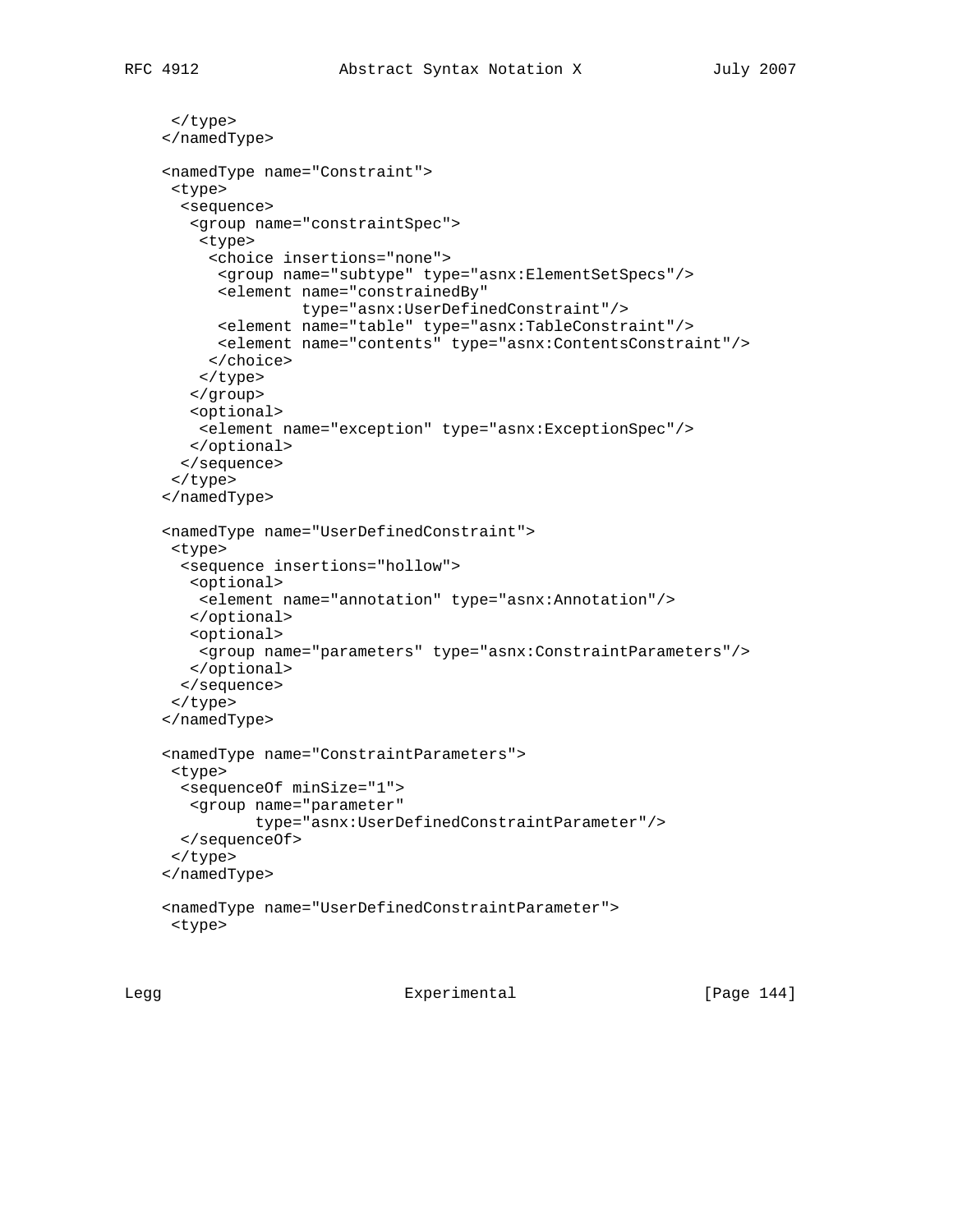```
 <choice insertions="singular">
 <element name="valueParameter">
   <type>
   <sequence>
    <group name="type" type="asnx:Type"/>
    <group name="value" type="asnx:Value"/>
   </sequence>
  </type>
 </element>
 <element name="valueSetParameter">
   <type>
   <sequence>
    <group name="type" type="asnx:Type"/>
     <group name="valueSet" type="asnx:ValueSet"/>
   </sequence>
  </type>
 </element>
 <element name="objectParameter">
  <type>
   <sequence>
    <group name="objectClass" type="asnx:DefinedObjectClass"/>
    <group name="object" type="asnx:Object"/>
   </sequence>
  </type>
 </element>
 <element name="objectSetParameter">
  <type>
   <sequence>
    <group name="objectClass" type="asnx:DefinedObjectClass"/>
    <group name="objectSet" type="asnx:ObjectSet"/>
   </sequence>
  </type>
  </element>
 <element name="typeParameter">
   <type>
   <sequence>
    <group name="type" type="asnx:Type"/>
   </sequence>
  </type>
 </element>
 <element name="classParameter">
  <type>
   <sequence>
    <group name="objectClass" type="asnx:DefinedObjectClass"/>
   </sequence>
  </type>
 </element>
 </choice>
```
Legg Experimental [Page 145]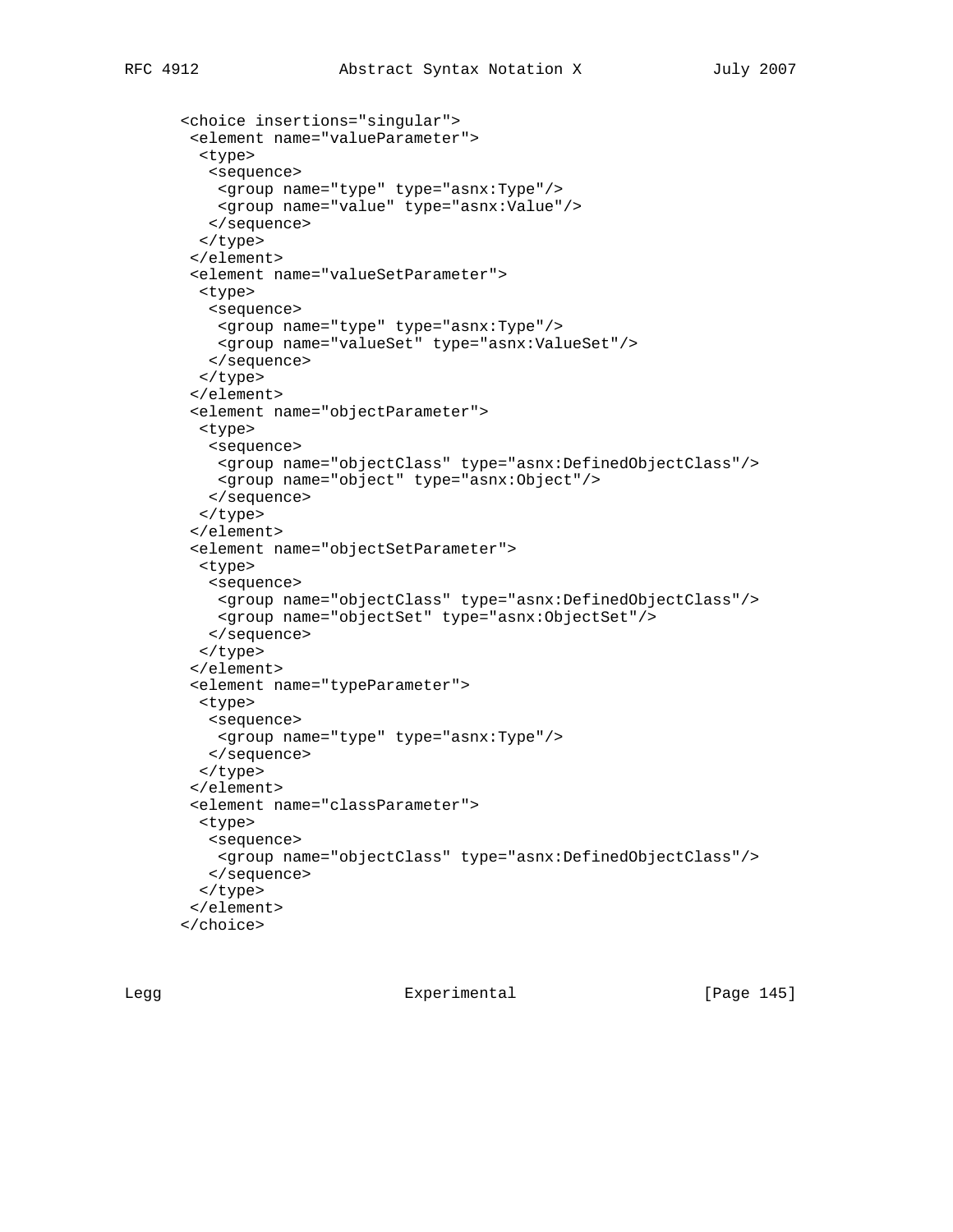```
 </type>
 </namedType>
 <namedType name="TableConstraint">
 <type>
  <sequence>
   <group name="objectSet" type="asnx:ObjectSet"/>
   <optional>
    <group name="componentRelation" type="asnx:AtNotations"/>
   </optional>
  </sequence>
 </type>
 </namedType>
 <namedType name="AtNotations">
 <type>
  <sequenceOf minSize="1">
   <element name="restrictBy" type="asnx:AtNotation"/>
  </sequenceOf>
 </type>
 </namedType>
 <namedType name="AtNotation" type="asnx:Markup"/>
 <namedType name="ContentsConstraint">
 <type>
   <constrained>
   <type>
    <sequence>
     <optional>
      <element name="containing" type="asnx:Type"/>
      </optional>
     <optional>
       <element name="encodedBy" type="asnx:Value"/>
     </optional>
     </sequence>
    </type>
    <union>
     <withComponents partial="true">
     <element name="containing" use="present"/>
     </withComponents>
     <withComponents partial="true">
     <element name="encodedBy" use="present"/>
     </withComponents>
    </union>
   </constrained>
```

```
 </type>
 </namedType>
```
Legg Experimental [Page 146]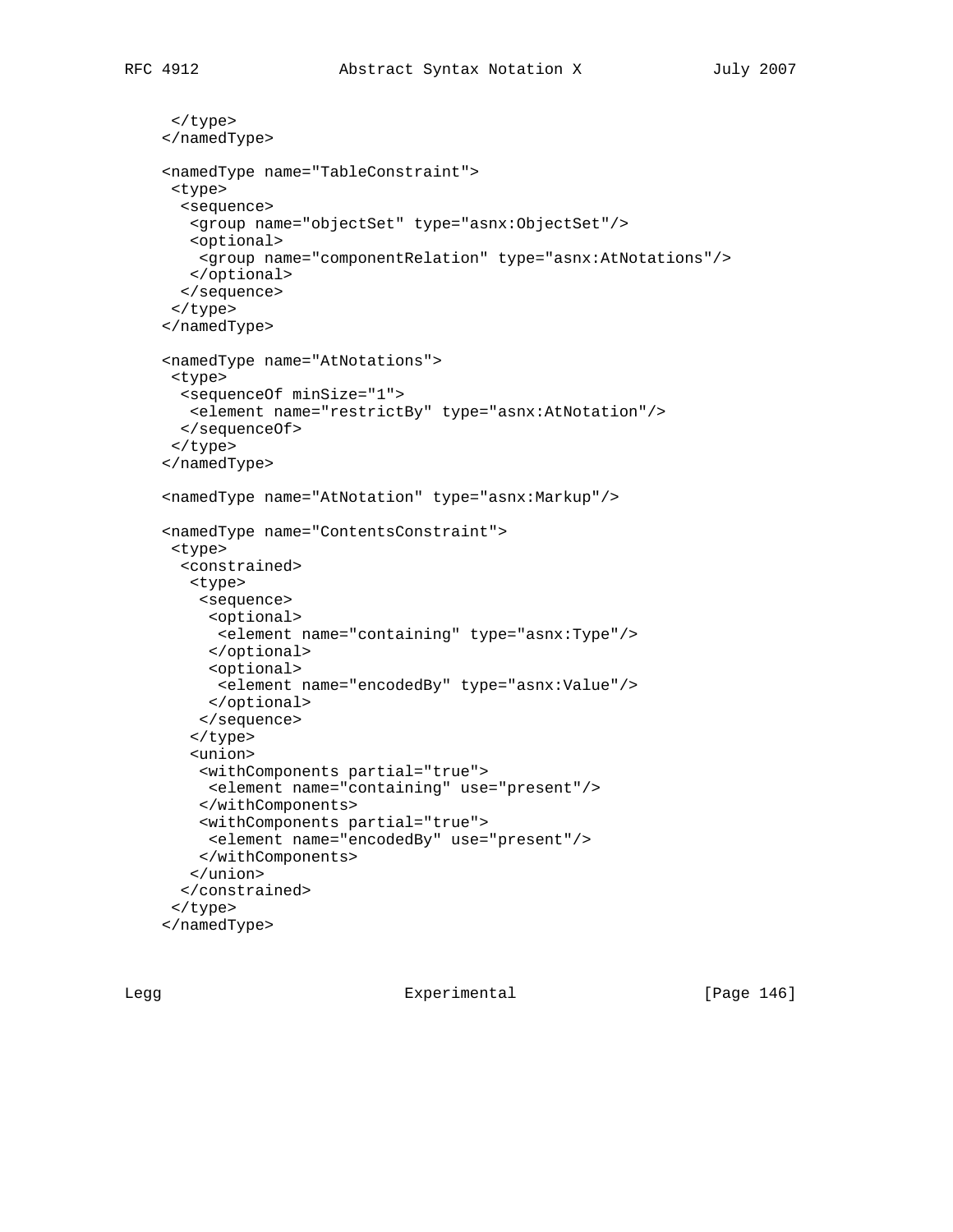```
 <namedType name="ExceptionSpec">
 <type>
  <sequence>
   <group name="type" type="asnx:Type"/>
   <group name="value" type="asnx:Value"/>
  </sequence>
 </type>
 </namedType>
 <namedType name="Value">
 <type>
  <choice insertions="none">
   <attribute name="literalValue" identifier="literalValueAtt"
              type="asnx:UTF8String"/>
    <element name="literalValue"
             type="asnx:ElementFormLiteralValue"/>
   <attribute name="value" identifier="valueRef" type="asnx:QName"/>
   <element name="value" type="asnx:ElementFormNotationalValue"/>
  </choice>
 </type>
 </namedType>
 <namedType name="ElementFormLiteralValue" type="asnx:Markup">
 <annotation>
  If asnx:literal="false" then the governing type of
  ElementFormLiteralValue is ElementFormNotationalValue.
  </annotation>
 </namedType>
 <namedType name="ElementFormNotationalValue">
 <type>
  <sequence insertions="hollow">
    <optional>
    <element name="annotation" type="asnx:Annotation"/>
    </optional>
    <group name="definition">
     <type>
      <choice insertions="none">
       <group name="reference" type="asnx:Reference"/>
       <element name="expanded" type="asnx:ExpandedValue"/>
       <element name="fromObjects"
                type="asnx:InformationFromObjects"/>
       <element name="openTypeValue">
        <type>
         <sequence>
         <group name="type" type="asnx:Type"/>
         <group name="value" type="asnx:Value"/>
         </sequence>
```
Legg **Experimental** Experimental [Page 147]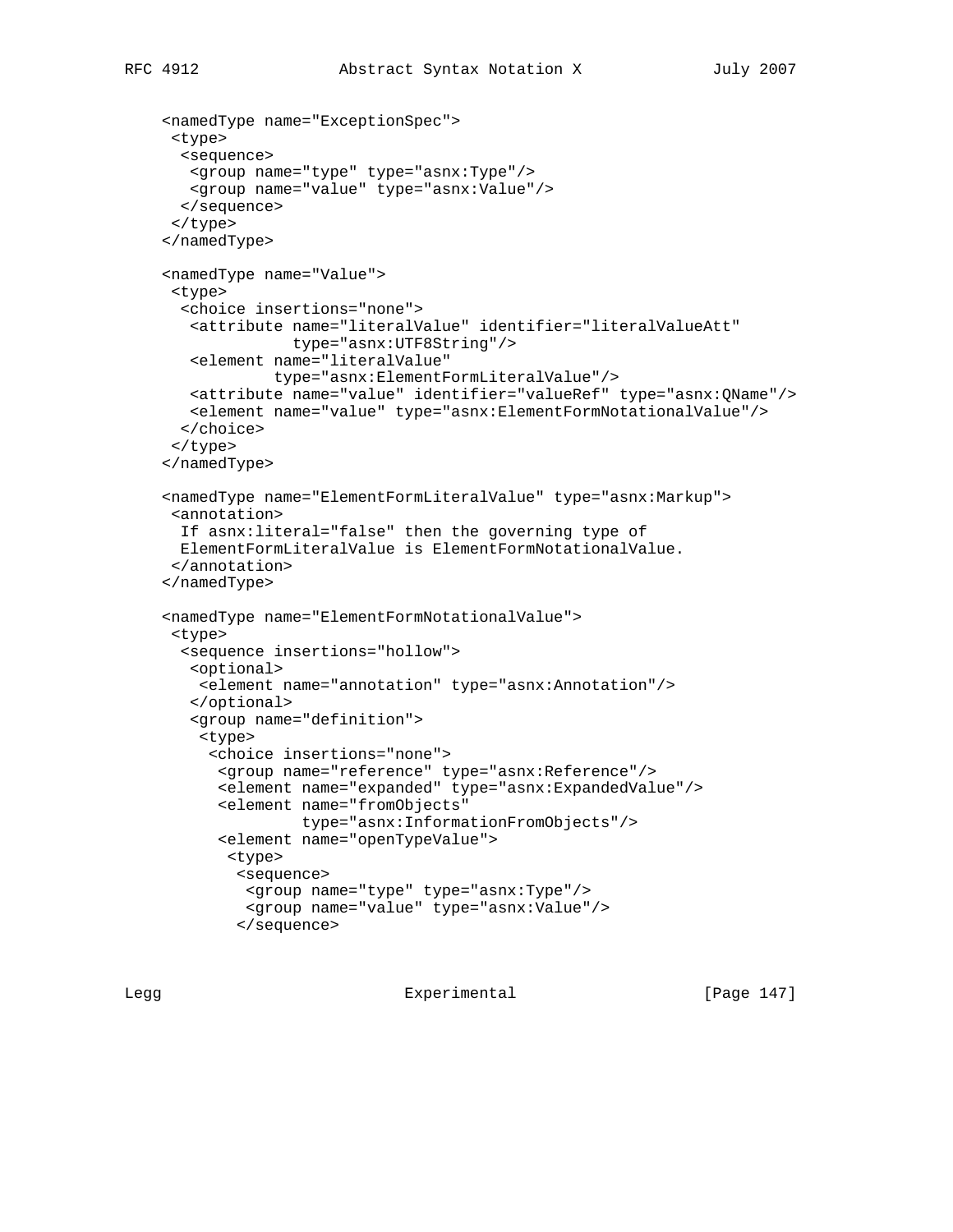```
 </type>
       </element>
       <group name="components" type="asnx:ComponentValueList"/>
      </choice>
     </type>
    </group>
   </sequence>
  </type>
 </namedType>
 <namedType name="Reference">
  <type>
   <sequence>
    <attribute name="ref" type="asnx:QName"/>
   <optional>
     <attribute name="context" type="asnx:AnyURI"/>
   </optional>
   </sequence>
  </type>
 </namedType>
 <namedType name="ExpandedValue">
  <type>
   <sequence>
   <optional>
    <attribute name="name" type="asnx:NCName"/>
    </optional>
   <optional>
    <element name="module" type="asnx:ReferencedModule"/>
   </optional>
   <group name="value" type="asnx:Value"/>
   </sequence>
  </type>
 </namedType>
 <namedType name="ComponentValueList">
  <type>
   <sequenceOf minSize="1">
   <group name="component" type="asnx:NamedValue"/>
  </sequenceOf>
 </type>
 </namedType>
 <namedType name="NamedValue">
 <type>
   <choice insertions="singular">
   <element name="component" type="asnx:GenericNamedValue"/>
   <element name="element" type="asnx:GenericNamedValue"/>
```
Legg Experimental [Page 148]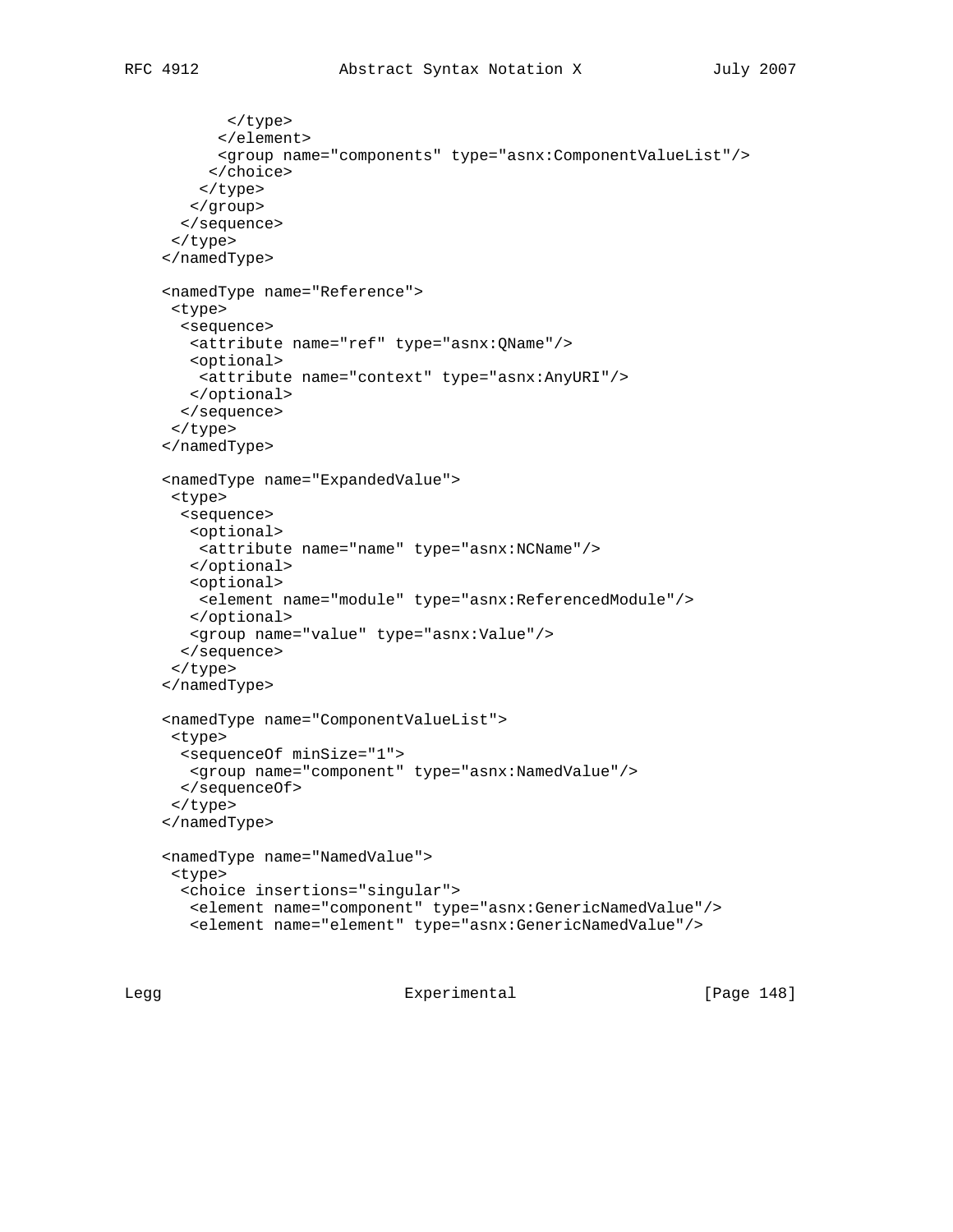```
 <element name="attribute" type="asnx:GenericNamedValue"/>
   <element name="group" type="asnx:GenericNamedValue"/>
   <element name="member" type="asnx:GenericNamedValue"/>
   <element name="item" type="asnx:GenericNamedValue"/>
   <element name="simpleContent" type="asnx:GenericNamedValue"/>
  </choice>
 </type>
 </namedType>
 <namedType name="GenericNamedValue">
 <type>
  <sequence>
   <attribute name="name" type="asnx:QName"/>
   <group name="value" type="asnx:Value"/>
  </sequence>
 </type>
 </namedType>
 <namedType name="ValueSet">
 <type>
  <choice insertions="none">
   <attribute name="valueSet" identifier="valueSetRef"
               type="asnx:QName">
    <annotation>
     valueSet attribute is not used in this version
    </annotation>
    </attribute>
   <element name="valueSet" type="asnx:ElementFormValueSet"/>
  </choice>
 </type>
 </namedType>
 <namedType name="ElementFormValueSet">
 <type>
  <sequence insertions="hollow">
   <optional>
    <element name="annotation" type="asnx:Annotation"/>
    </optional>
    <group name="definition">
    <type>
     <choice insertions="none">
      <group name="elementSetSpecs" type="asnx:ElementSetSpecs"/>
     </choice>
    </type>
   </group>
  </sequence>
  </type>
 </namedType>
```
Legg Experimental [Page 149]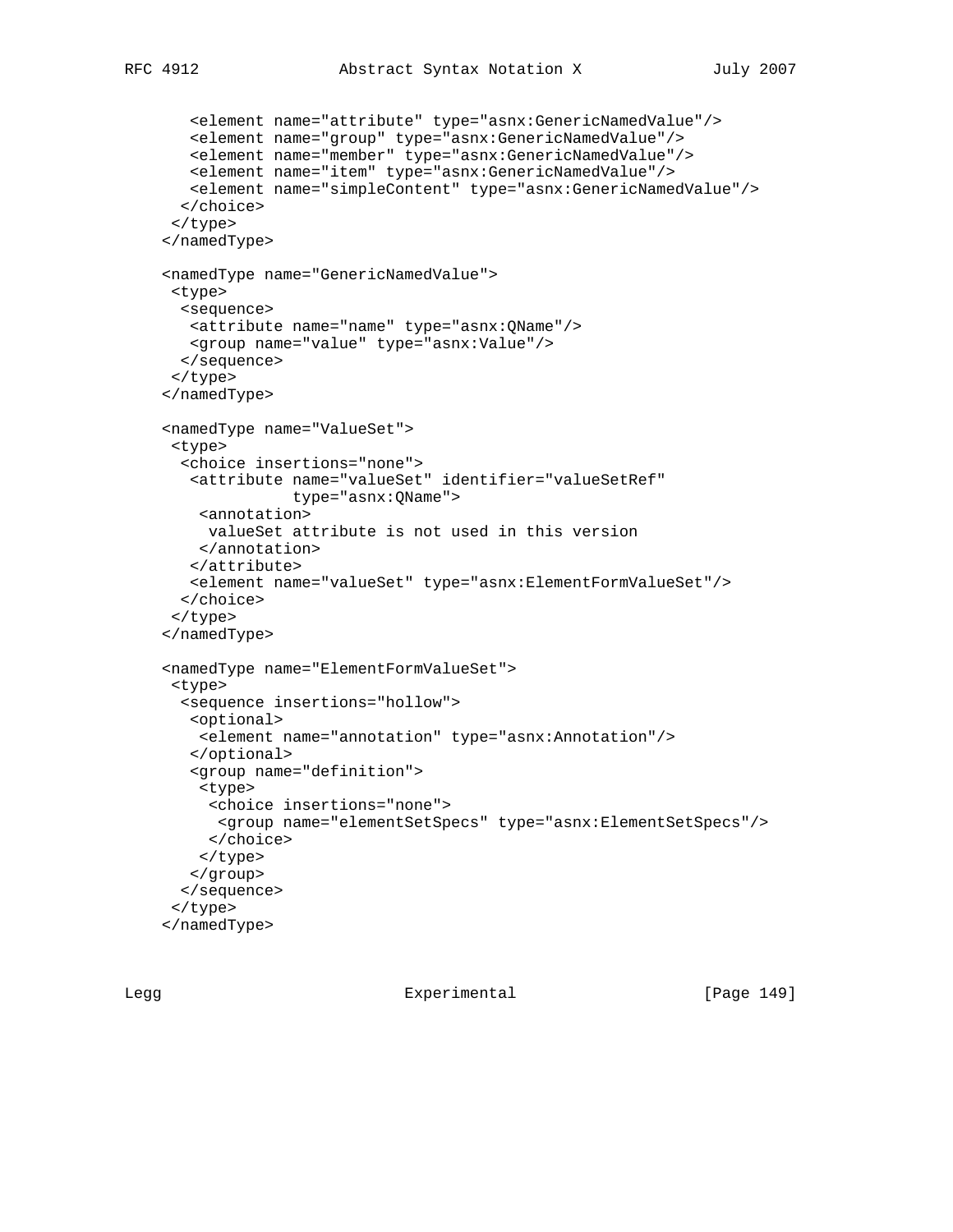```
 <namedType name="ElementSetSpecs">
  <type>
   <sequence insertions="hollow">
   <group name="root" type="asnx:ValueElementSetSpec"/>
    <optional>
     <element name="extension">
      <type>
       <sequence insertions="hollow">
        <optional>
        <group name="additions" type="asnx:ValueElementSetSpec"/>
        </optional>
       </sequence>
      </type>
     </element>
   </optional>
   </sequence>
 </type>
 </namedType>
 <namedType name="ValueElementSetSpec">
 <type>
   <constrained type="asnx:ElementSetSpec">
    <withComponents partial="true">
     <element name="object" use="absent"/>
     <element name="objectSet" use="absent"/>
     <element name="union">
      <withComponent>
       <includes type="asnx:ValueElementSetSpec"/>
      </withComponent>
     </element>
     <element name="intersection">
      <withComponent>
       <includes type="asnx:ValueElementSetSpec"/>
      </withComponent>
     </element>
     <element name="all">
      <withComponents partial="true">
       <group name="elements">
        <includes type="asnx:ValueElementSetSpec"/>
       </group>
       <element name="except">
        <includes type="asnx:ValueElementSetSpec"/>
       </element>
      </withComponents>
     </element>
    </withComponents>
   </constrained>
  </type>
```
Legg Experimental [Page 150]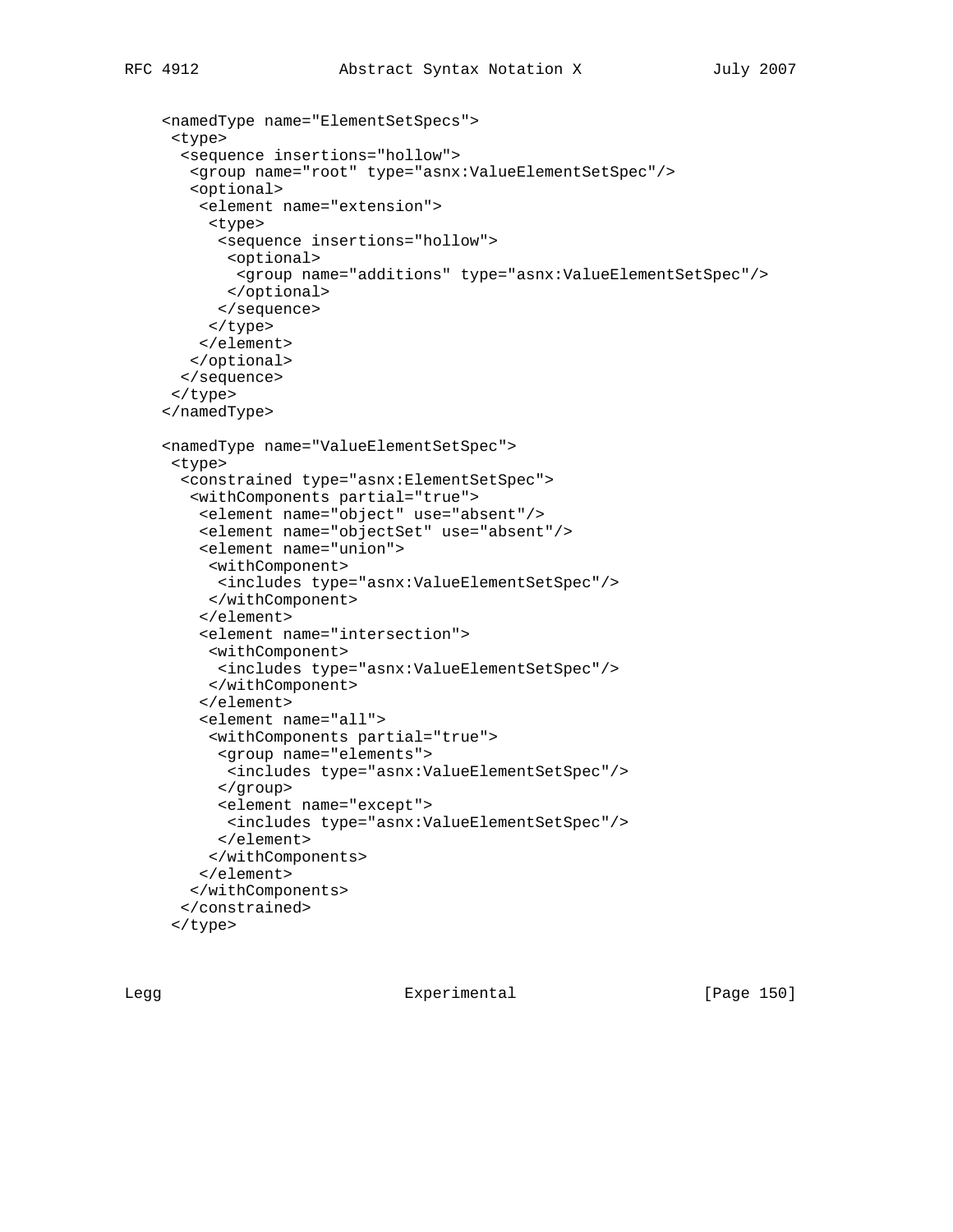```
 </namedType>
 <namedType name="ElementSetSpec">
 <type>
  <choice insertions="singular">
    <element name="literalValue"
             type="asnx:ElementFormLiteralValue"/>
    <element name="value" type="asnx:ElementFormNotationalValue"/>
    <element name="includes" type="asnx:Type"/>
   <element name="range" type="asnx:ValueRange"/>
    <element name="size" type="asnx:Constraint"/>
    <element name="typeConstraint" type="asnx:Type"/>
    <element name="from" type="asnx:Constraint"/>
    <element name="withComponent" type="asnx:Constraint"/>
    <element name="withComponents"
            type="asnx:MultipleTypeConstraints"/>
    <element name="pattern" type="asnx:Value"/>
    <element name="object" type="asnx:ElementFormObject"/>
    <element name="objectSet" type="asnx:ElementFormObjectSet"/>
    <element name="union" type="asnx:ElementSetSpecList"/>
    <element name="intersection" type="asnx:ElementSetSpecList"/>
    <element name="all">
    <type>
      <sequence>
      <optional>
       <group name="elements" type="asnx:ElementSetSpec"/>
      </optional>
      <element name="except" type="asnx:ElementSetSpec"/>
     </sequence>
     </type>
   </element>
  </choice>
  </type>
 </namedType>
 <namedType name="ElementSetSpecList">
 <type>
  <sequenceOf minSize="2">
   <group name="elements" type="asnx:ElementSetSpec"/>
  </sequenceOf>
 </type>
 </namedType>
 <namedType name="ValueRange">
 <type>
  <sequence>
   <optional>
    <group name="minimum">
```
Legg **Experimental** Experimental [Page 151]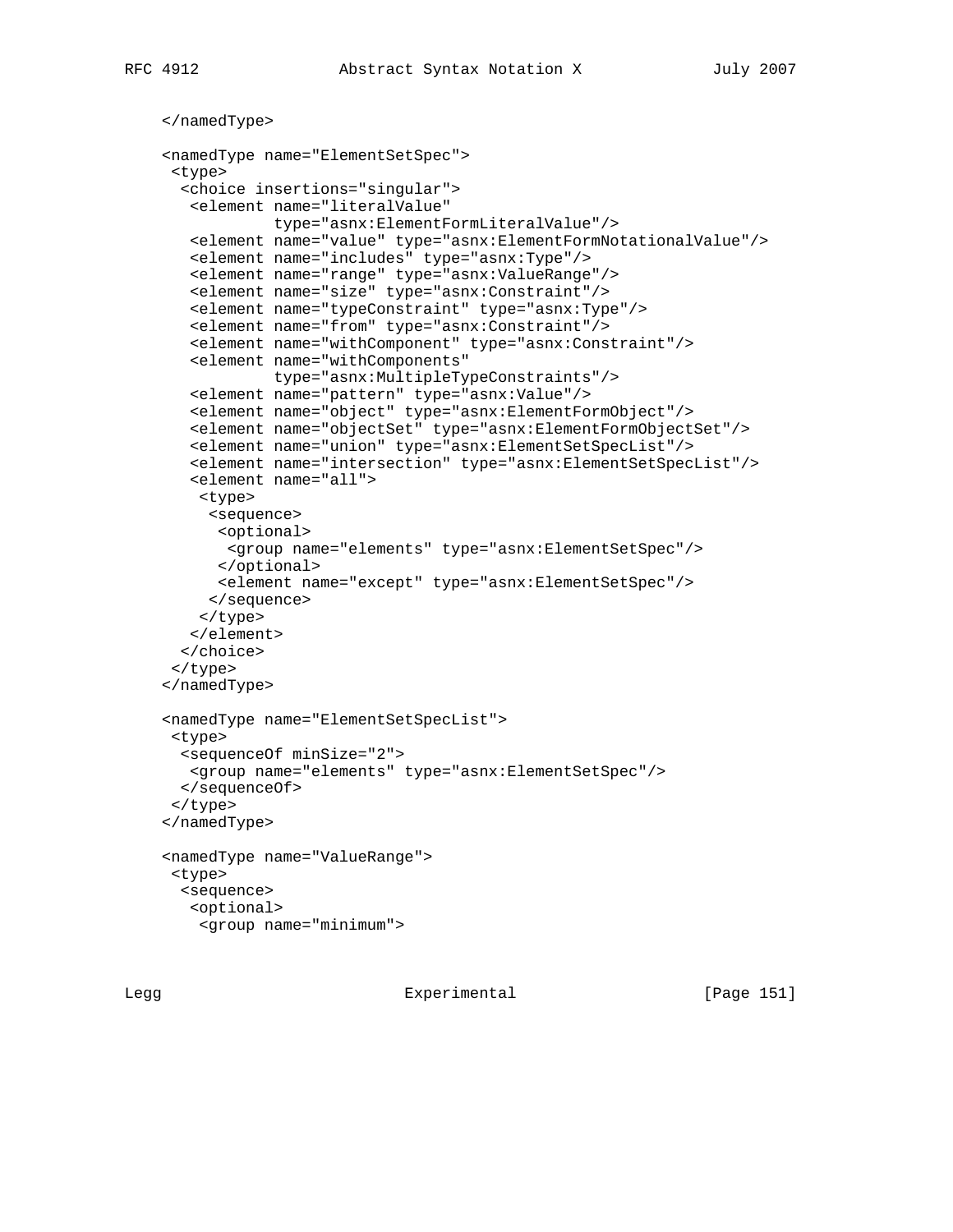```
 <type>
       <choice insertions="none">
        <element name="minInclusive" type="asnx:EndValue"/>
        <element name="minExclusive" type="asnx:EndValue"/>
       </choice>
      </type>
     </group>
     <default>
     <literalValue>
      <minInclusive/>
     </literalValue>
     </default>
    </optional>
    <optional>
     <group name="maximum">
      <type>
       <choice insertions="none">
        <element name="maxInclusive" type="asnx:EndValue"/>
        <element name="maxExclusive" type="asnx:EndValue"/>
      </choice>
     </type>
     </group>
     <default>
     <literalValue>
      <maxInclusive/>
      </literalValue>
    </default>
   </optional>
   </sequence>
 </type>
 </namedType>
 <namedType name="EndValue">
 <type>
   <sequence insertions="hollow">
   <optional>
    <group name="value" type="asnx:Value"/>
   </optional>
  </sequence>
 </type>
 </namedType>
 <namedType name="MultipleTypeConstraints">
 <type>
   <sequence insertions="hollow">
   <optional>
    <attribute name="partial" type="asnx:BOOLEAN"/>
    <default literalValue="false"/>
```
Legg Experimental [Page 152]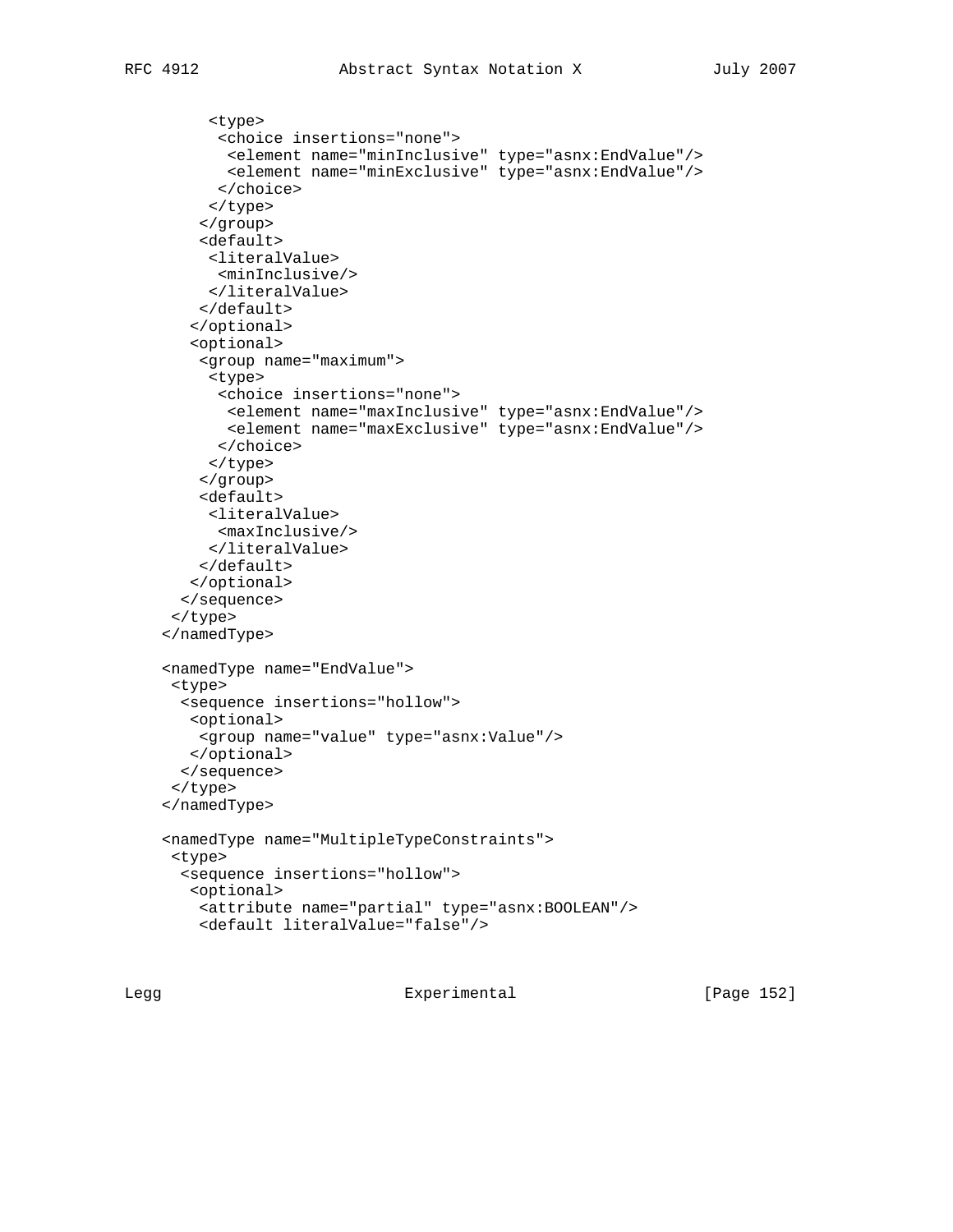```
 </optional>
   <group name="typeConstraints" type="asnx:TypeConstraints"/>
  </sequence>
 </type>
 </namedType>
 <namedType name="TypeConstraints">
 <type>
  <sequenceOf minSize="1">
   <group name="namedConstraint" type="asnx:NamedConstraint"/>
  </sequenceOf>
 </type>
 </namedType>
 <namedType name="NamedConstraint">
 <type>
  <choice insertions="singular">
   <element name="component" type="asnx:GenericNamedConstraint"/>
   <element name="element" type="asnx:GenericNamedConstraint"/>
   <element name="attribute" type="asnx:GenericNamedConstraint"/>
   <element name="group" type="asnx:GenericNamedConstraint"/>
   <element name="member" type="asnx:GenericNamedConstraint"/>
   <element name="item" type="asnx:GenericNamedConstraint"/>
   <element name="simpleContent"
             type="asnx:GenericNamedConstraint"/>
  </choice>
 </type>
 </namedType>
 <namedType name="GenericNamedConstraint">
 <type>
  <sequence insertions="hollow">
   <attribute name="name" type="asnx:QName"/>
   <optional>
    <attribute name="use" type="asnx:PresenceConstraint"/>
    </optional>
    <optional>
    <group name="constraint" type="asnx:Constraint"/>
   </optional>
  </sequence>
 </type>
 </namedType>
 <namedType name="PresenceConstraint">
 <type>
  <enumerated>
   <enumeration name="present"/>
   <enumeration name="absent"/>
```
Legg **Experimental** Experimental [Page 153]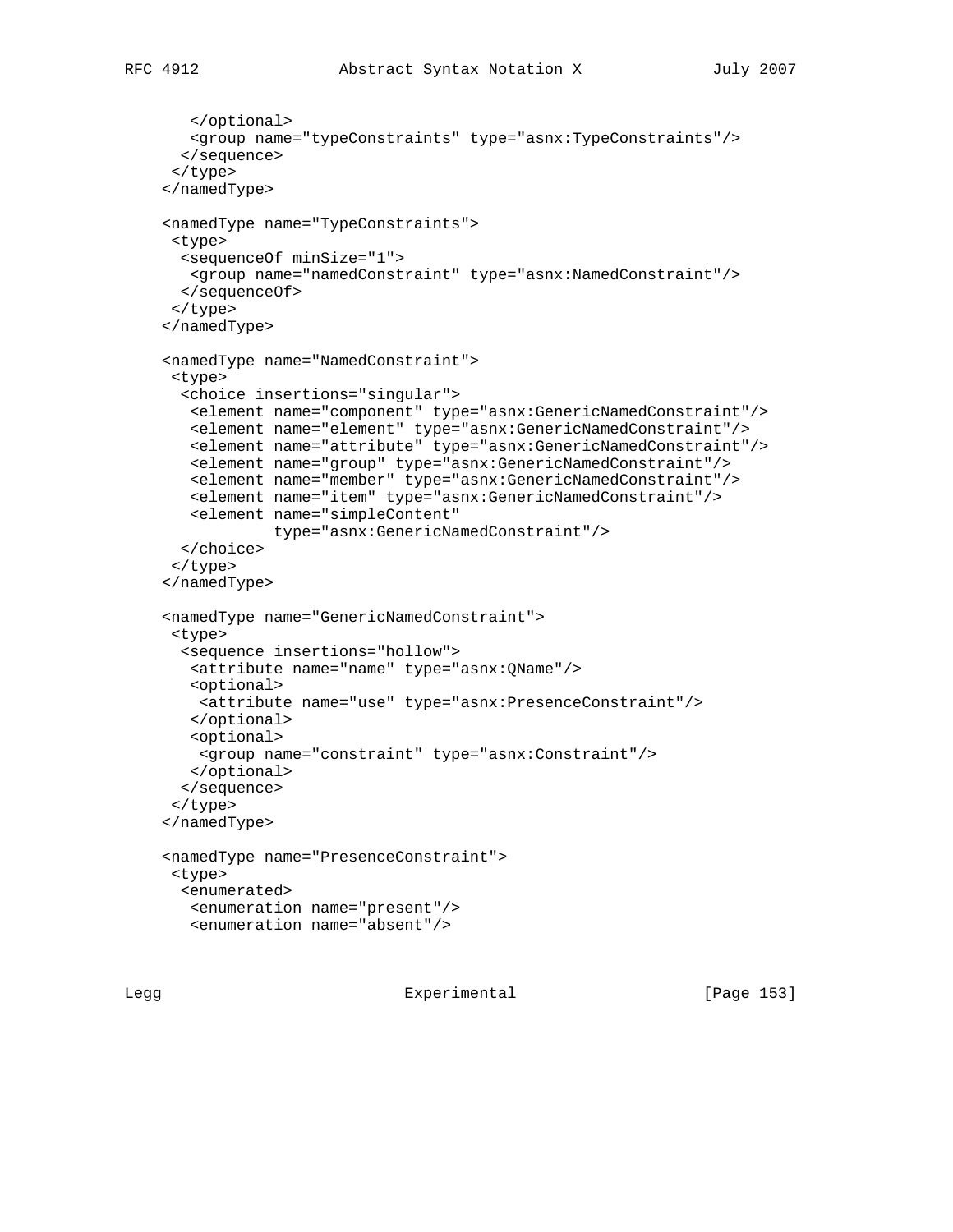```
 <enumeration name="optional"/>
   </enumerated>
 </type>
 </namedType>
 <namedType name="ObjectClass">
 <type>
   <choice insertions="singular">
   <attribute name="class" identifier="classRef" type="asnx:QName"/>
   <element name="class" type="asnx:ElementFormObjectClass"/>
  </choice>
 </type>
 </namedType>
 <namedType name="DefinedObjectClass">
  <type>
   <constrained type="asnx:ObjectClass">
   <withComponents partial="true">
    <element name="class">
      <withComponents partial="true">
       <group name="definition">
        <withComponents partial="true">
         <group name="objectClassDefn" use="absent"/>
        </withComponents>
       </group>
      </withComponents>
     </element>
   </withComponents>
   </constrained>
 </type>
 </namedType>
 <namedType name="ElementFormObjectClass">
 <type>
   <sequence insertions="hollow">
   <optional>
     <element name="annotation" type="asnx:Annotation"/>
    </optional>
    <group name="definition">
```
<type>

 </choice> </type> </group> </sequence>

<choice insertions="none">

Legg Experimental [Page 154]

<group name="reference" type="asnx:Reference"/>

 <element name="expanded" type="asnx:ExpandedObjectClass"/> <group name="objectClassDefn" type="asnx:ObjectClassDefn"/>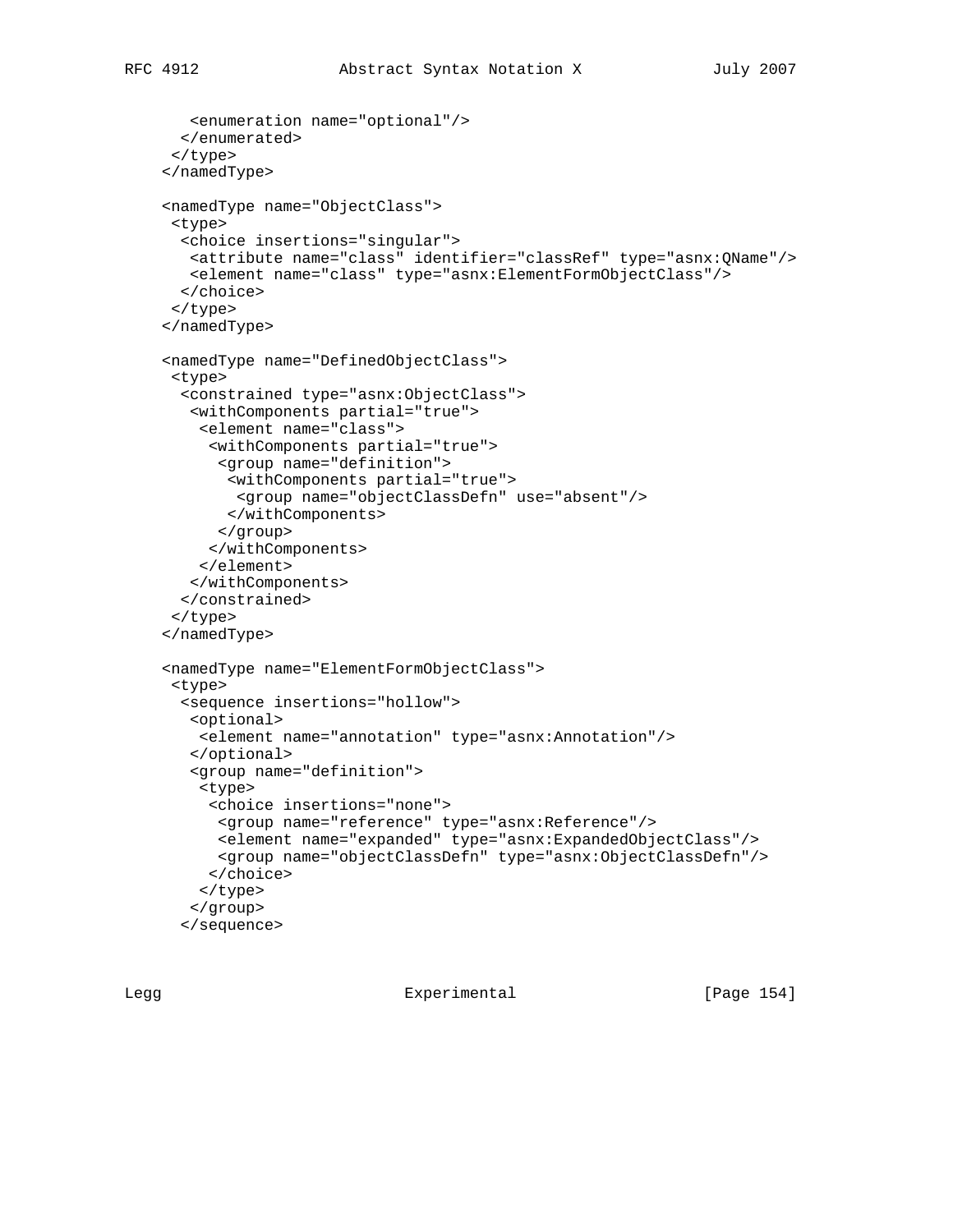```
 </type>
 </namedType>
 <namedType name="ExpandedObjectClass">
 <type>
  <sequence>
   <optional>
    <attribute name="name" type="asnx:NCName"/>
    </optional>
   <optional>
    <element name="module" type="asnx:ReferencedModule"/>
    </optional>
    <group name="objectClass" type="asnx:ObjectClass"/>
  </sequence>
 </type>
 </namedType>
 <namedType name="ObjectClassDefn">
 <type>
  <sequenceOf minSize="1">
   <group name="fieldSpec" type="asnx:FieldSpec"/>
  </sequenceOf>
 </type>
 </namedType>
 <namedType name="FieldSpec">
 <type>
  <choice insertions="singular">
   <element name="typeField" type="asnx:TypeField"/>
   <element name="valueField" type="asnx:ValueField"/>
   <element name="valueSetField" type="asnx:ValueSetField"/>
   <element name="objectField" type="asnx:ObjectField"/>
   <element name="objectSetField" type="asnx:ObjectSetField"/>
   <element name="optional" type="asnx:OptionalField"/>
  </choice>
 </type>
 </namedType>
 <namedType name="OptionalField">
 <type>
  <constrained>
   <type>
    <sequence>
      <group name="field">
       <type>
        <choice insertions="singular">
         <element name="typeField" type="asnx:TypeField"/>
         <element name="valueField" type="asnx:ValueField"/>
```
Legg **Experimental** Experimental [Page 155]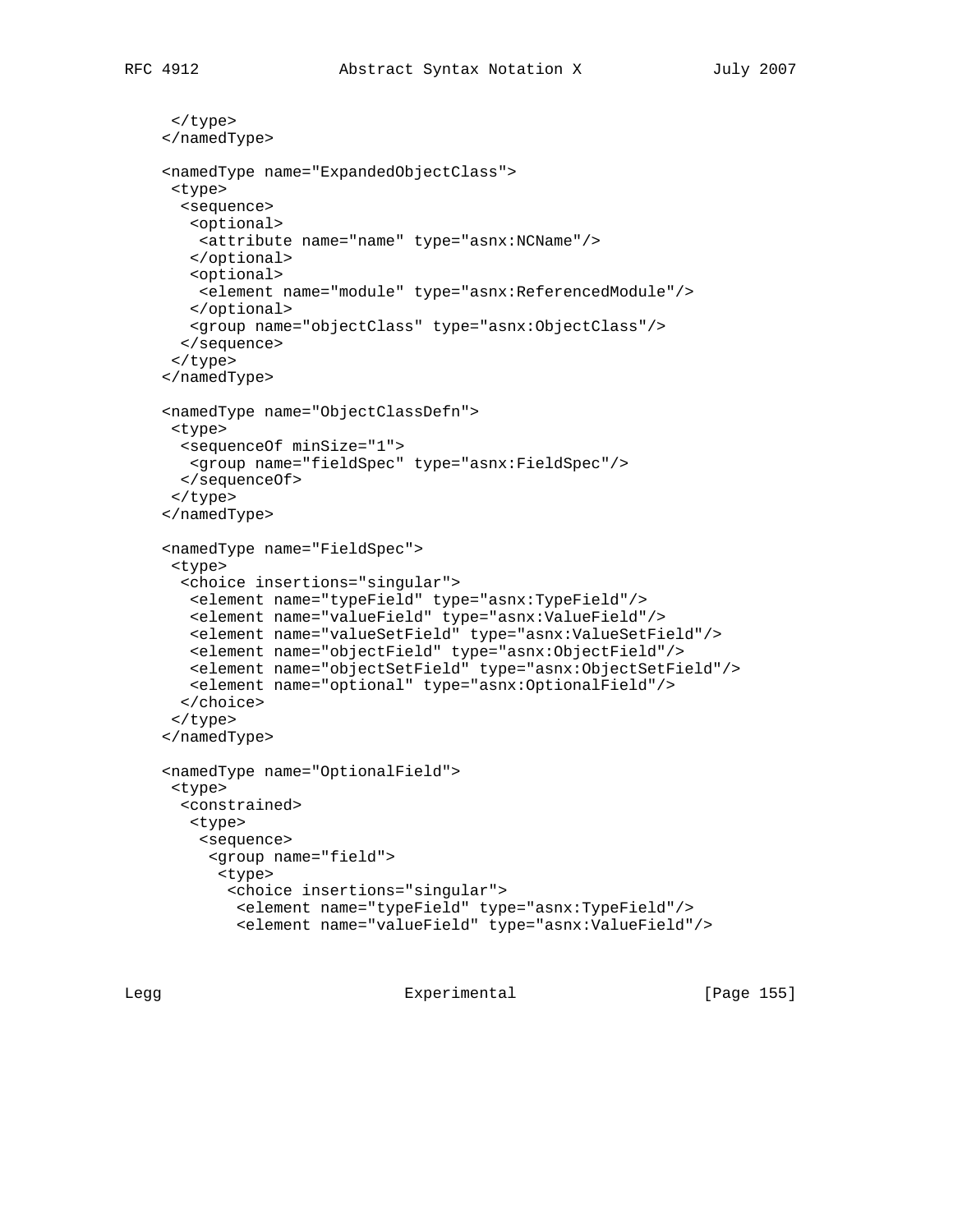```
 <element name="valueSetField" type="asnx:ValueSetField"/>
      <element name="objectField" type="asnx:ObjectField"/>
      <element name="objectSetField" type="asnx:ObjectSetField"/>
     </choice>
    </type>
   </group>
  <optional>
   <element name="default" type="asnx:Setting"/>
   </optional>
 </sequence>
 </type>
 <union>
  <withComponents partial="true">
   <group name="field">
    <withComponents>
    <element name="typeField" use="present"/>
    </withComponents>
   </group>
   <element name="default">
    <withComponents partial="true">
    <group name="value" use="absent"/>
    <group name="valueSet" use="absent"/>
    <group name="object" use="absent"/>
    <group name="objectSet" use="absent"/>
    </withComponents>
   </element>
  </withComponents>
  <withComponents partial="true">
  <group name="field">
    <withComponents>
    <element name="valueField" use="present"/>
    </withComponents>
   </group>
   <element name="default">
    <withComponents partial="true">
     <group name="type" use="absent"/>
     <group name="valueSet" use="absent"/>
     <group name="object" use="absent"/>
    <group name="objectSet" use="absent"/>
    </withComponents>
   </element>
  </withComponents>
  <withComponents partial="true">
  <group name="field">
   <withComponents>
    <element name="valueSetField" use="present"/>
    </withComponents>
   </group>
```
Legg **Experimental** Experimental [Page 156]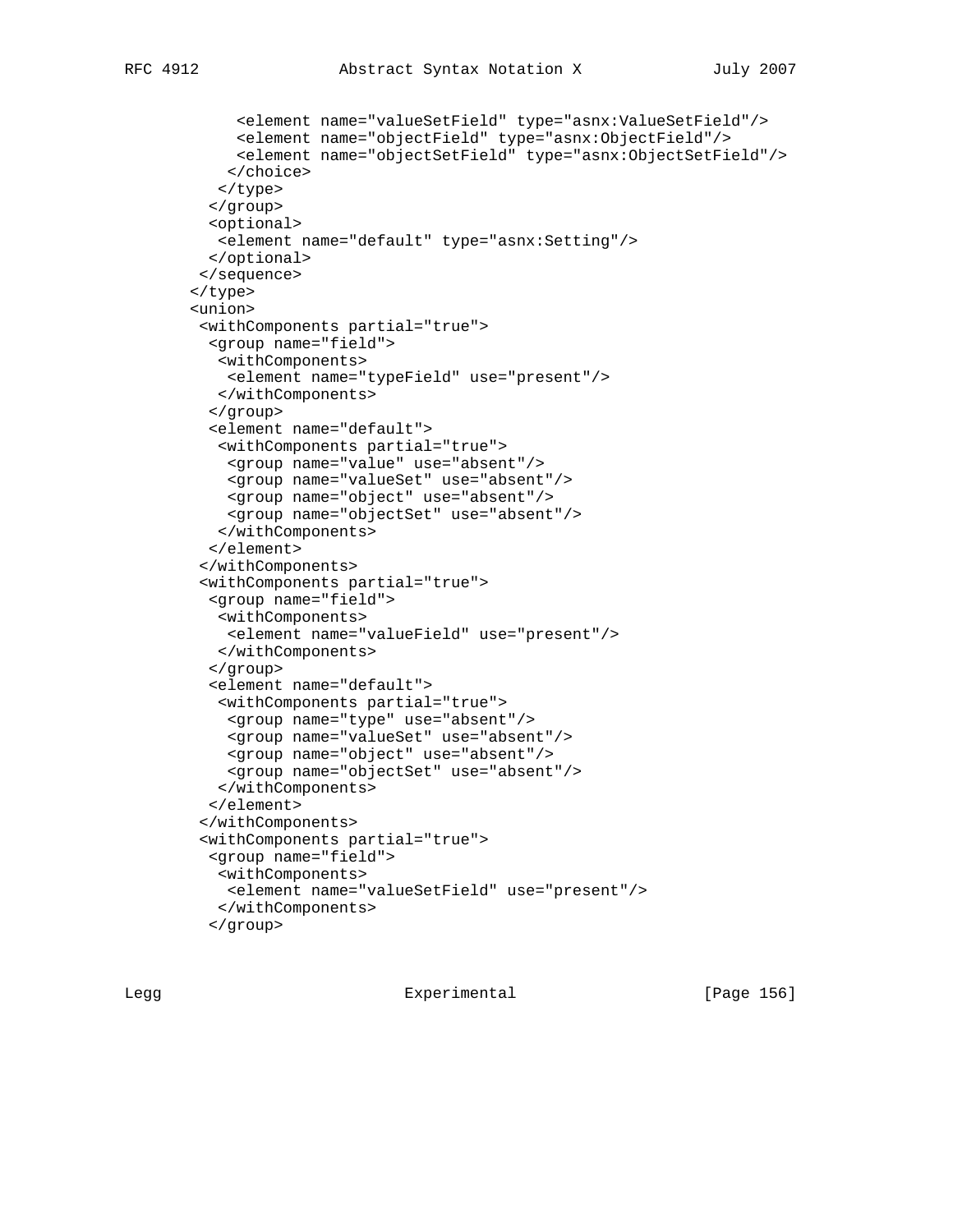```
 <element name="default">
       <withComponents partial="true">
        <group name="type" use="absent"/>
        <group name="value" use="absent"/>
       <group name="object" use="absent"/>
        <group name="objectSet" use="absent"/>
       </withComponents>
      </element>
     </withComponents>
     <withComponents partial="true">
      <group name="field">
       <withComponents>
        <element name="objectField" use="present"/>
       </withComponents>
      </group>
      <element name="default">
       <withComponents partial="true">
        <group name="type" use="absent"/>
        <group name="value" use="absent"/>
        <group name="valueSet" use="absent"/>
        <group name="objectSet" use="absent"/>
       </withComponents>
      </element>
     </withComponents>
     <withComponents partial="true">
      <group name="field">
       <withComponents>
        <element name="objectSetField" use="present"/>
       </withComponents>
      </group>
      <element name="default">
       <withComponents partial="true">
        <group name="type" use="absent"/>
        <group name="value" use="absent"/>
        <group name="valueSet" use="absent"/>
        <group name="object" use="absent"/>
       </withComponents>
      </element>
     </withComponents>
    </union>
   </constrained>
 </type>
 </namedType>
 <namedType name="TypeField">
 <type>
  <sequence>
   <optional>
```
Legg Experimental [Page 157]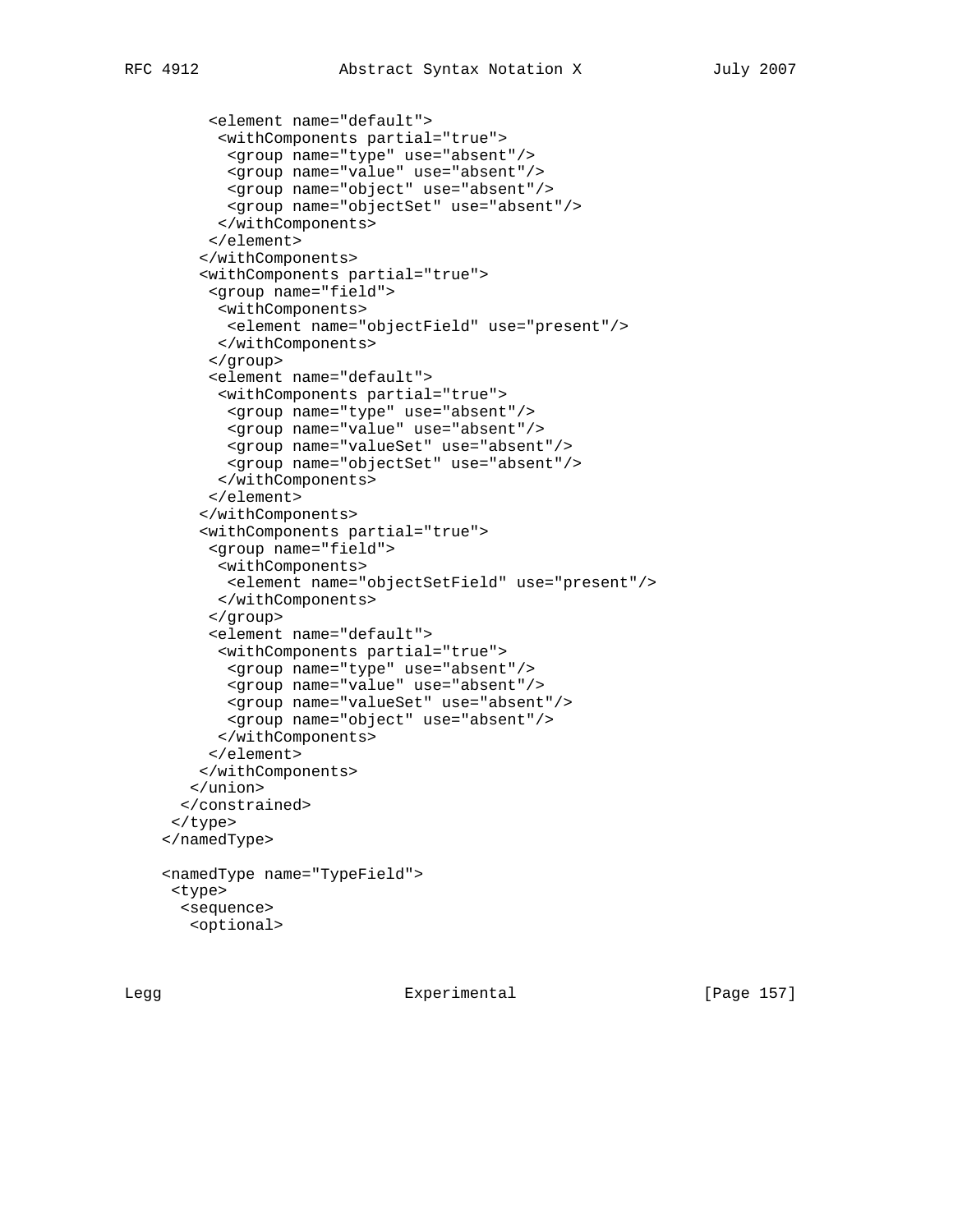```
 <element name="annotation" type="asnx:Annotation"/>
    </optional>
   <attribute name="name" type="asnx:TypeFieldReference"/>
   </sequence>
 </type>
 </namedType>
 <namedType name="TypeFieldReference" type="asnx:TypeReference"/>
 <namedType name="ValueField">
 <type>
   <constrained>
    <type>
     <sequence>
      <optional>
      <element name="annotation" type="asnx:Annotation"/>
      </optional>
      <attribute name="name" type="asnx:ValueFieldReference"/>
      <optional>
      <attribute name="unique" type="asnx:BOOLEAN"/>
      </optional>
      <group name="governor">
      <type>
        <choice insertions="singular">
         <group name="type" type="asnx:Type"/>
        <element name="typeFromField" type="asnx:FieldName"/>
        </choice>
       </type>
     </group>
     </sequence>
    </type>
    <union>
     <withComponents partial="true">
     <attribute name="unique" use="absent"/>
     </withComponents>
     <withComponents partial="true">
      <group name="governor">
       <withComponents partial="true">
        <element name="typeFromField" use="absent"/>
       </withComponents>
     </group>
     </withComponents>
    </union>
   </constrained>
  </type>
 </namedType>
```
<namedType name="ValueFieldReference" type="asnx:ValueReference"/>

Legg Experimental [Page 158]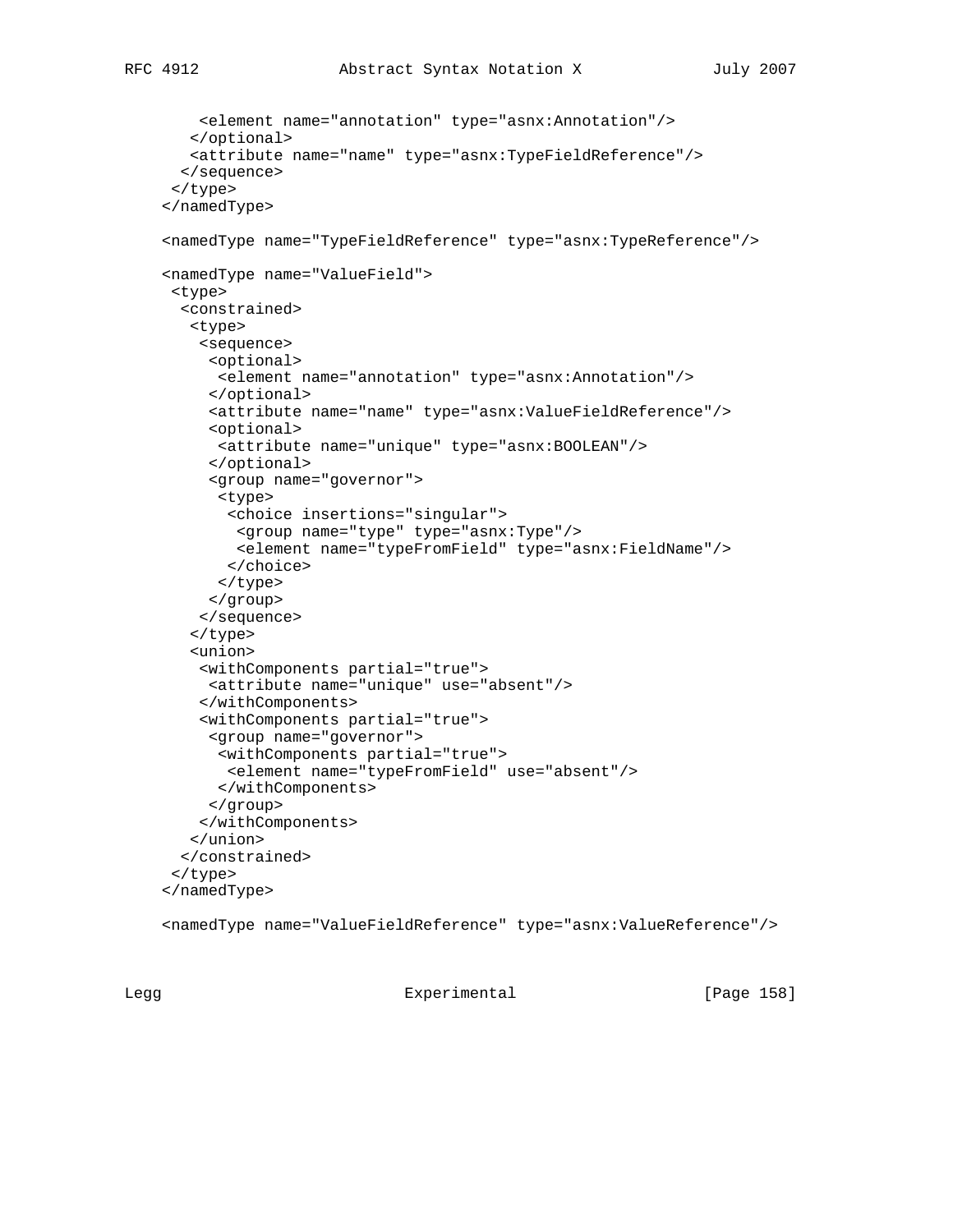```
 <namedType name="ValueSetField">
 <type>
  <sequence>
   <optional>
    <element name="annotation" type="asnx:Annotation"/>
   </optional>
   <attribute name="name" type="asnx:ValueSetFieldReference"/>
    <group name="governor">
    <type>
      <choice insertions="singular">
       <group name="type" type="asnx:Type"/>
       <element name="typeFromField" type="asnx:FieldName"/>
      </choice>
    </type>
   </group>
  </sequence>
 </type>
 </namedType>
 <namedType name="ValueSetFieldReference" type="asnx:TypeReference"/>
 <namedType name="ObjectField">
 <type>
  <sequence>
   <optional>
    <element name="annotation" type="asnx:Annotation"/>
   </optional>
   <attribute name="name" type="asnx:ObjectFieldReference"/>
   <group name="objectClass" type="asnx:DefinedObjectClass"/>
  </sequence>
 </type>
 </namedType>
 <namedType name="ObjectFieldReference" type="asnx:ObjectReference"/>
 <namedType name="ObjectSetField">
  <type>
  <sequence>
   <optional>
    <element name="annotation" type="asnx:Annotation"/>
   </optional>
   <attribute name="name" type="asnx:ObjectSetFieldReference"/>
   <group name="objectClass" type="asnx:DefinedObjectClass"/>
  </sequence>
 </type>
 </namedType>
```
<namedType name="ObjectSetFieldReference"

Legg **Experimental** Experimental [Page 159]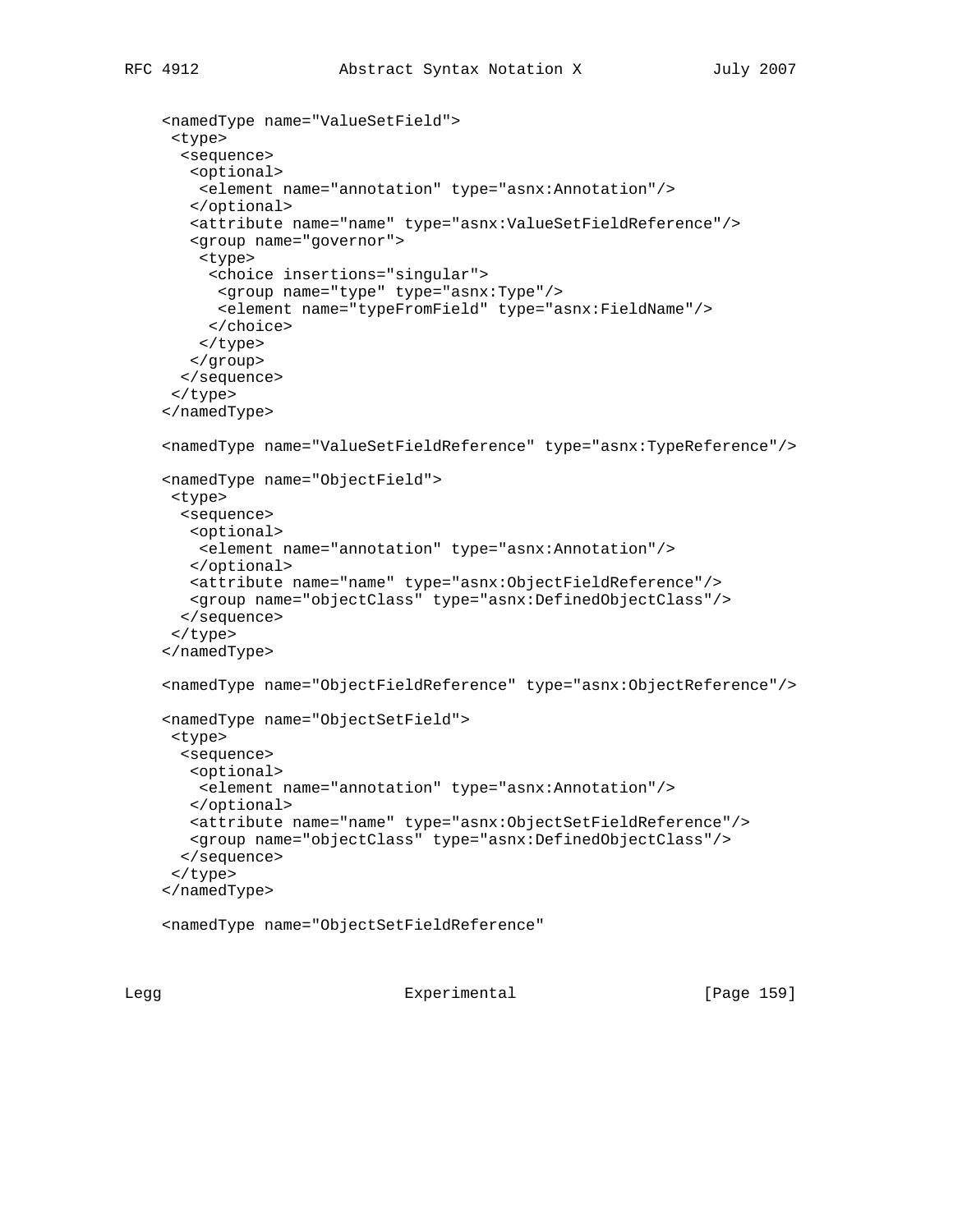```
 type="asnx:ObjectSetReference"/>
 <namedType name="Object">
 <type>
   <choice insertions="none">
   <attribute name="object" identifier="objectRef"
               type="asnx:QName"/>
   <element name="object" type="asnx:ElementFormObject"/>
   </choice>
 </type>
 </namedType>
 <namedType name="ElementFormObject">
 <type>
   <sequence insertions="hollow">
   <optional>
    <element name="annotation" type="asnx:Annotation"/>
    </optional>
    <group name="definition">
     <type>
      <choice insertions="singular">
      <group name="reference" type="asnx:Reference"/>
       <element name="expanded" type="asnx:ExpandedObject"/>
       <element name="fromObjects"
                type="asnx:InformationFromObjects"/>
      <group name="fields" type="asnx:ObjectDefn"/>
      </choice>
    </type>
   </group>
   </sequence>
 </type>
 </namedType>
 <namedType name="ExpandedObject">
 <type>
   <sequence>
   <optional>
    <attribute name="name" type="asnx:NCName"/>
    </optional>
   <optional>
    <element name="module" type="asnx:ReferencedModule"/>
   </optional>
   <group name="object" type="asnx:Object"/>
  </sequence>
  </type>
 </namedType>
 <namedType name="ObjectDefn">
```
Legg Experimental [Page 160]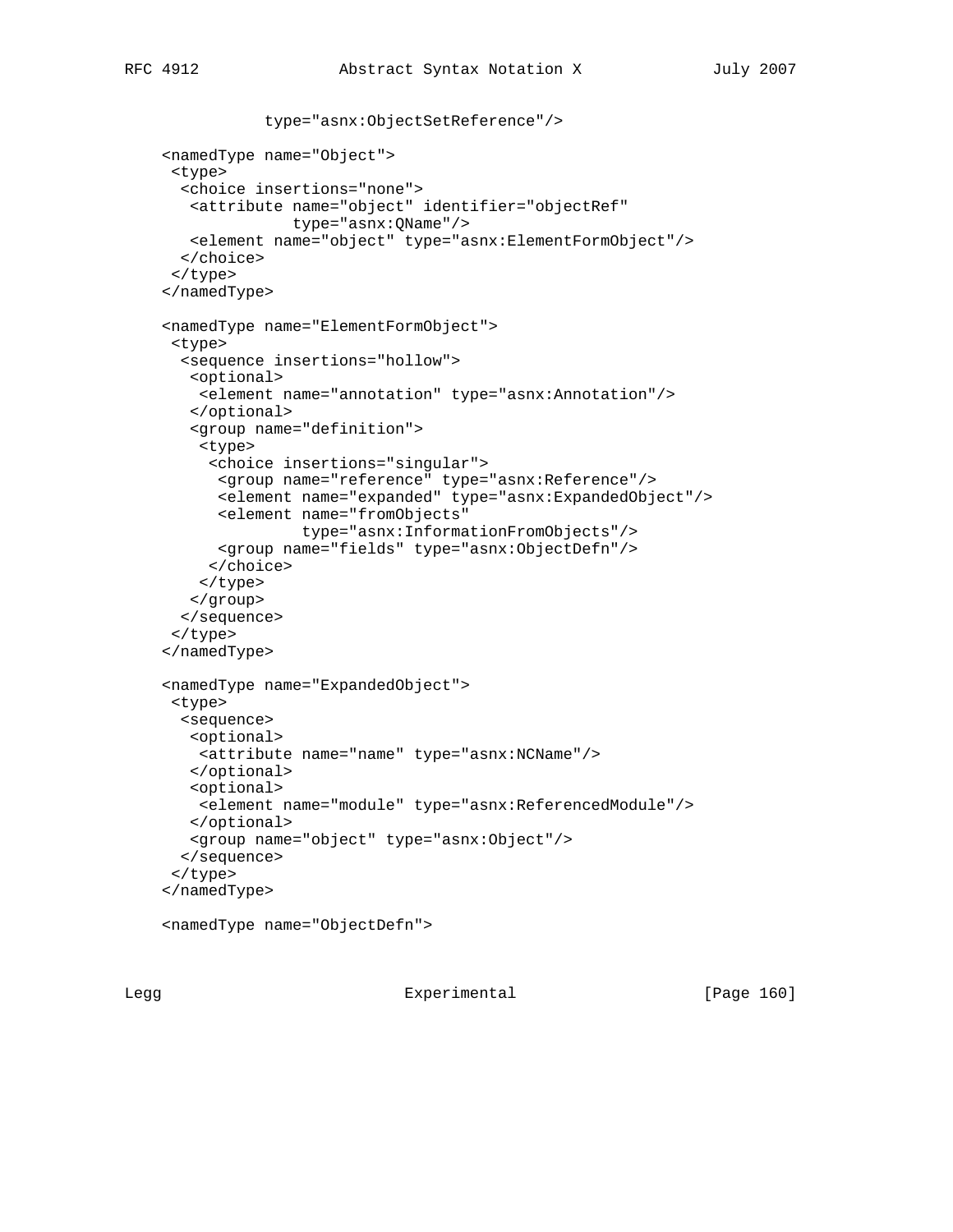```
 <type>
  <sequenceOf>
   <element name="field" type="asnx:FieldSetting"/>
  </sequenceOf>
 </type>
 </namedType>
 <namedType name="FieldSetting">
 <type>
  <sequence insertions="hollow">
   <attribute name="name" type="asnx:NCName"/>
   <group name="setting" type="asnx:Setting"/>
  </sequence>
 </type>
 </namedType>
 <namedType name="Setting">
 <type>
  <choice>
   <group name="type" type="asnx:Type"/>
   <group name="value" type="asnx:Value"/>
   <group name="valueSet" type="asnx:ValueSet"/>
   <group name="object" type="asnx:Object"/>
   <group name="objectSet" type="asnx:ObjectSet"/>
  </choice>
 </type>
 </namedType>
 <namedType name="ObjectSet">
 <type>
  <choice insertions="none">
   <attribute name="objectSet" identifier="objectSetRef"
               type="asnx:QName"/>
   <element name="objectSet" type="asnx:ElementFormObjectSet"/>
  </choice>
  </type>
 </namedType>
 <namedType name="ElementFormObjectSet">
 <type>
  <sequence insertions="hollow">
   <optional>
    <element name="annotation" type="asnx:Annotation"/>
    </optional>
    <group name="definition">
    <type>
      <choice insertions="none">
       <group name="reference" type="asnx:Reference"/>
```
Legg Experimental [Page 161]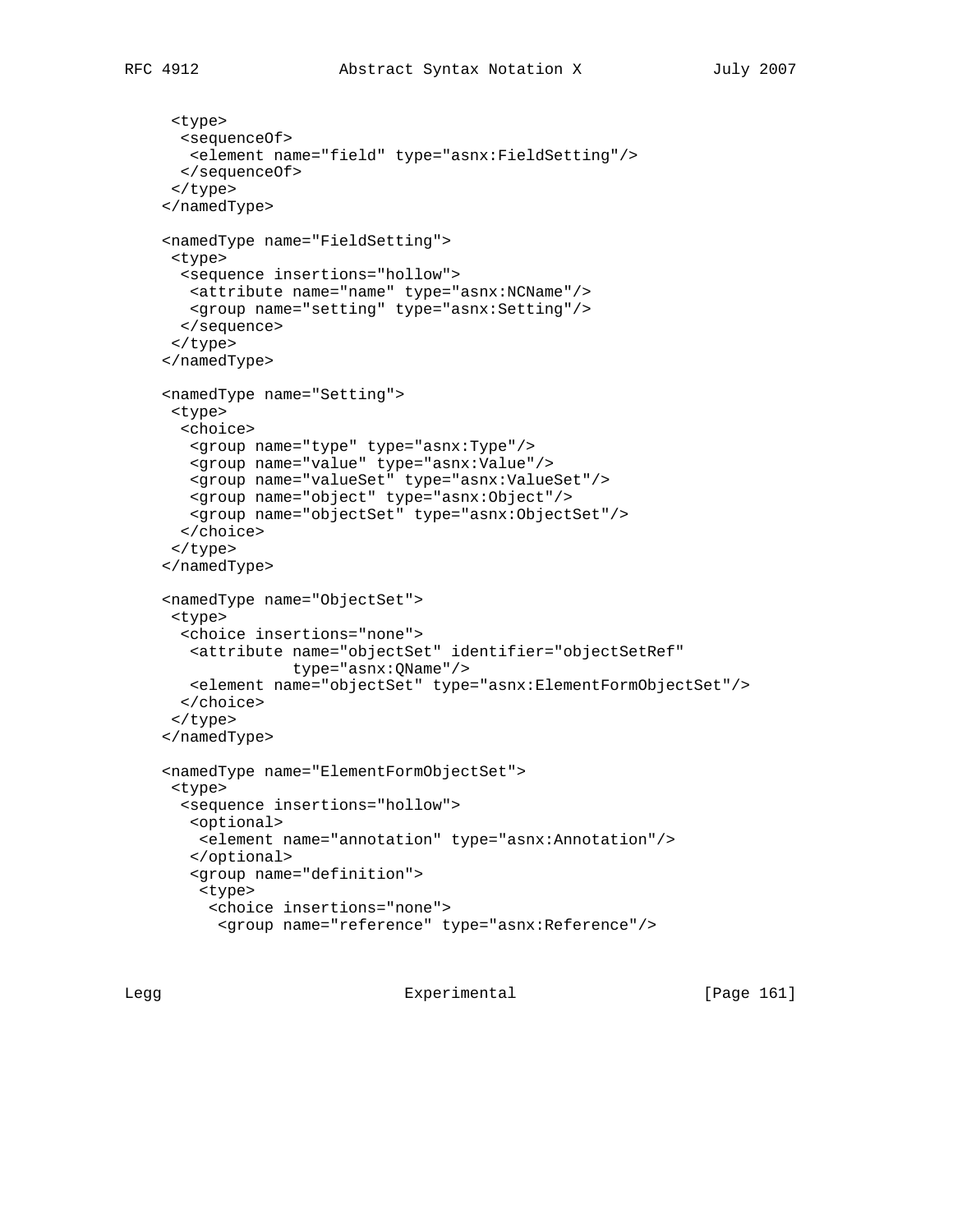```
 <element name="expanded" type="asnx:ExpandedObjectSet"/>
       <group name="objectSetSpec" type="asnx:ObjectSetSpec"/>
       <element name="fromObjects"
                 type="asnx:InformationFromObjects"/>
     </choice>
     </type>
    </group>
   </sequence>
  </type>
 </namedType>
 <namedType name="ExpandedObjectSet">
 <type>
   <sequence>
   <optional>
    <attribute name="name" type="asnx:NCName"/>
   </optional>
   <optional>
    <element name="module" type="asnx:ReferencedModule"/>
   </optional>
   <group name="objectSet" type="asnx:ObjectSet"/>
   </sequence>
 </type>
 </namedType>
 <namedType name="ObjectSetSpec">
 <type>
   <constrained>
   <type>
     <sequence insertions="hollow">
     <optional>
      <group name="root" type="asnx:ObjectElementSetSpec"/>
      </optional>
      <optional>
       <element name="extension">
        <type>
         <sequence insertions="hollow">
          <optional>
           <group name="additions" type="asnx:ObjectElementSetSpec"/>
          </optional>
         </sequence>
        </type>
       </element>
      </optional>
     </sequence>
    </type>
    <union>
     <withComponents partial="true">
```
Legg Experimental [Page 162]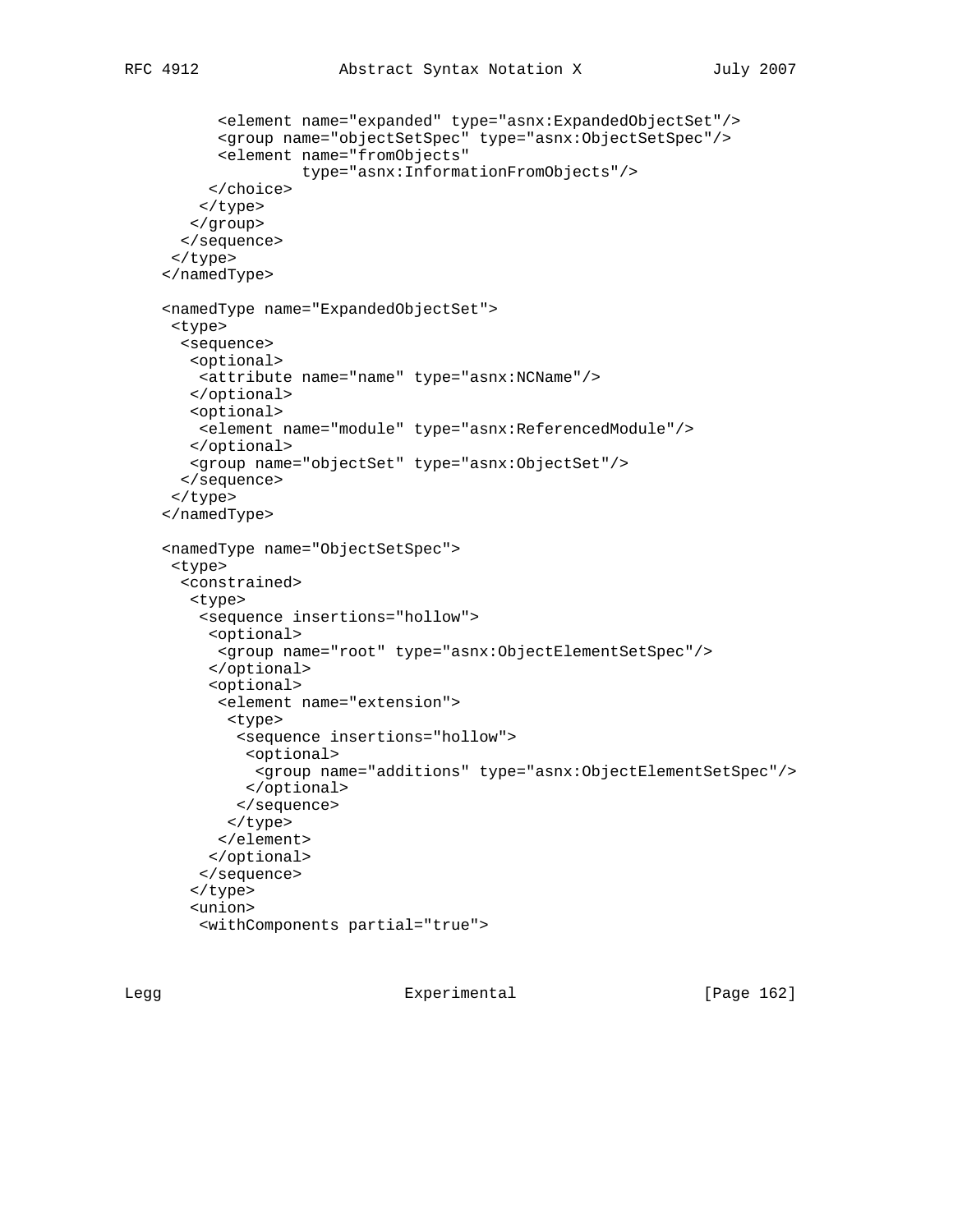```
 <group name="root" use="present"/>
     </withComponents>
     <withComponents partial="true">
      <element name="extension" use="present"/>
     </withComponents>
    </union>
   </constrained>
  </type>
 </namedType>
 <namedType name="ObjectElementSetSpec">
  <type>
   <constrained type="asnx:ElementSetSpec">
    <withComponents partial="true">
     <element name="literalValue" use="absent"/>
     <element name="value" use="absent"/>
     <element name="includes" use="absent"/>
     <element name="range" use="absent"/>
     <element name="size" use="absent"/>
     <element name="typeConstraint" use="absent"/>
     <element name="from" use="absent"/>
     <element name="withComponent" use="absent"/>
     <element name="withComponents" use="absent"/>
     <element name="pattern" use="absent"/>
     <element name="union">
      <withComponent>
       <includes type="asnx:ObjectElementSetSpec"/>
      </withComponent>
     </element>
     <element name="intersection">
      <withComponent>
       <includes type="asnx:ObjectElementSetSpec"/>
      </withComponent>
     </element>
     <element name="all">
      <withComponents partial="true">
       <group name="elements">
        <includes type="asnx:ObjectElementSetSpec"/>
       </group>
       <element name="except">
        <includes type="asnx:ObjectElementSetSpec"/>
       </element>
      </withComponents>
     </element>
    </withComponents>
   </constrained>
  </type>
 </namedType>
```
Legg **Experimental** Experimental [Page 163]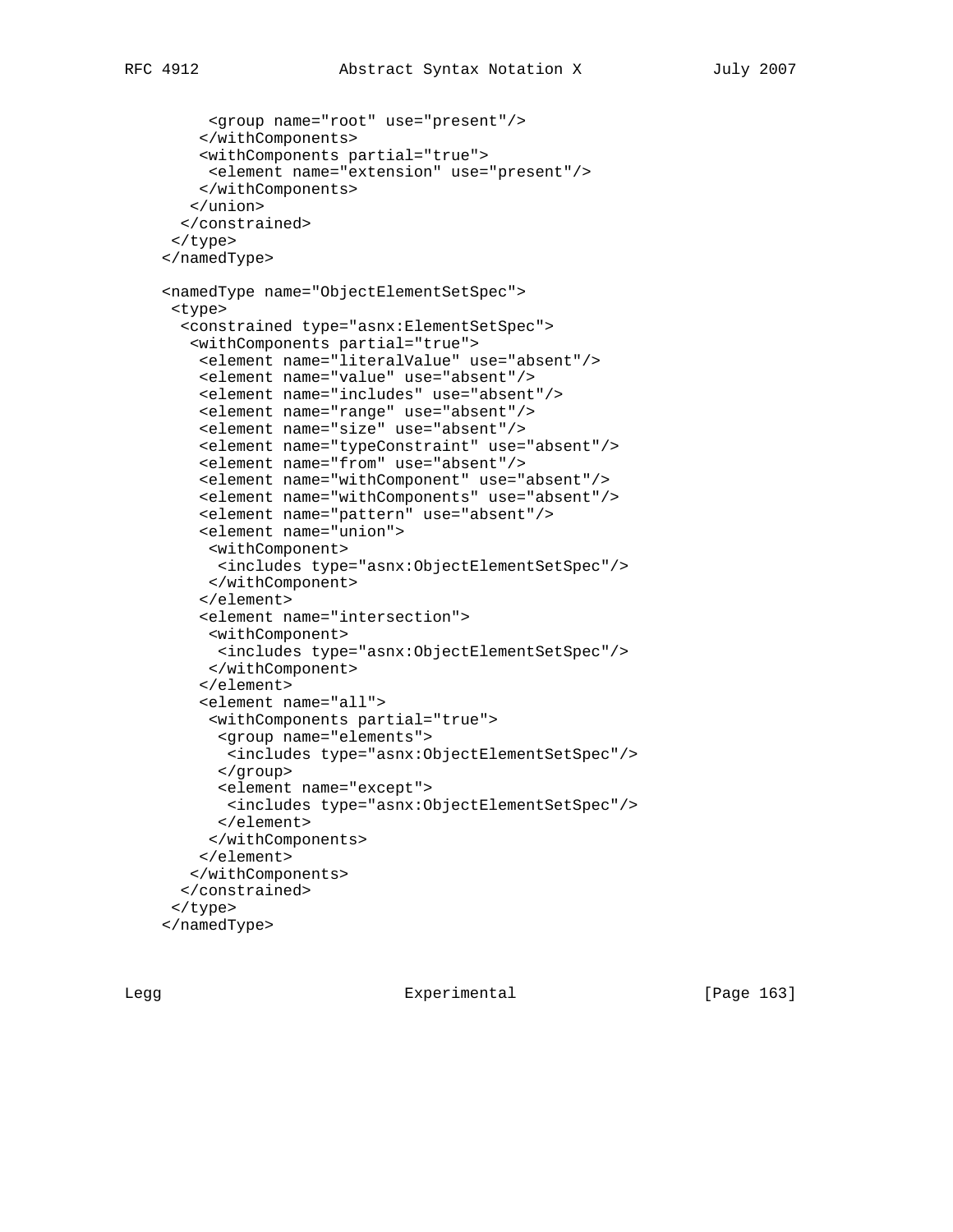```
 <namedType name="EncodingControlSections">
      <type>
       <sequenceOf minSize="1">
       <group name="section" type="asnx:EncodingControlSection"/>
       </sequenceOf>
      </type>
     </namedType>
     <namedType name="EncodingControlSection">
      <type>
       <choice insertions="singular">
        <element name="GSER" identifier="gser"
                 type="asnx:GSER-EncodingInstructionAssignmentList"/>
        <element name="XER" identifier="xer"
                 type="asnx:XER-EncodingInstructionAssignmentList"/>
        <!-- plus encoding control sections
             for other encoding rules in the future -->
       </choice>
      </type>
     </namedType>
     <element name="module" type="asnx:ModuleDefinition"/>
     <attribute name="literal" type="asnx:BOOLEAN"/>
    </asnx:module>
Author's Address
    Dr. Steven Legg
    eB2Bcom
    Suite 3, Woodhouse Corporate Centre
    935 Station Street
    Box Hill North, Victoria 3129
    AUSTRALIA
    Phone: +61 3 9896 7830
    Fax: +61 3 9896 7801
```
EMail: steven.legg@eb2bcom.com

Legg Experimental [Page 164]